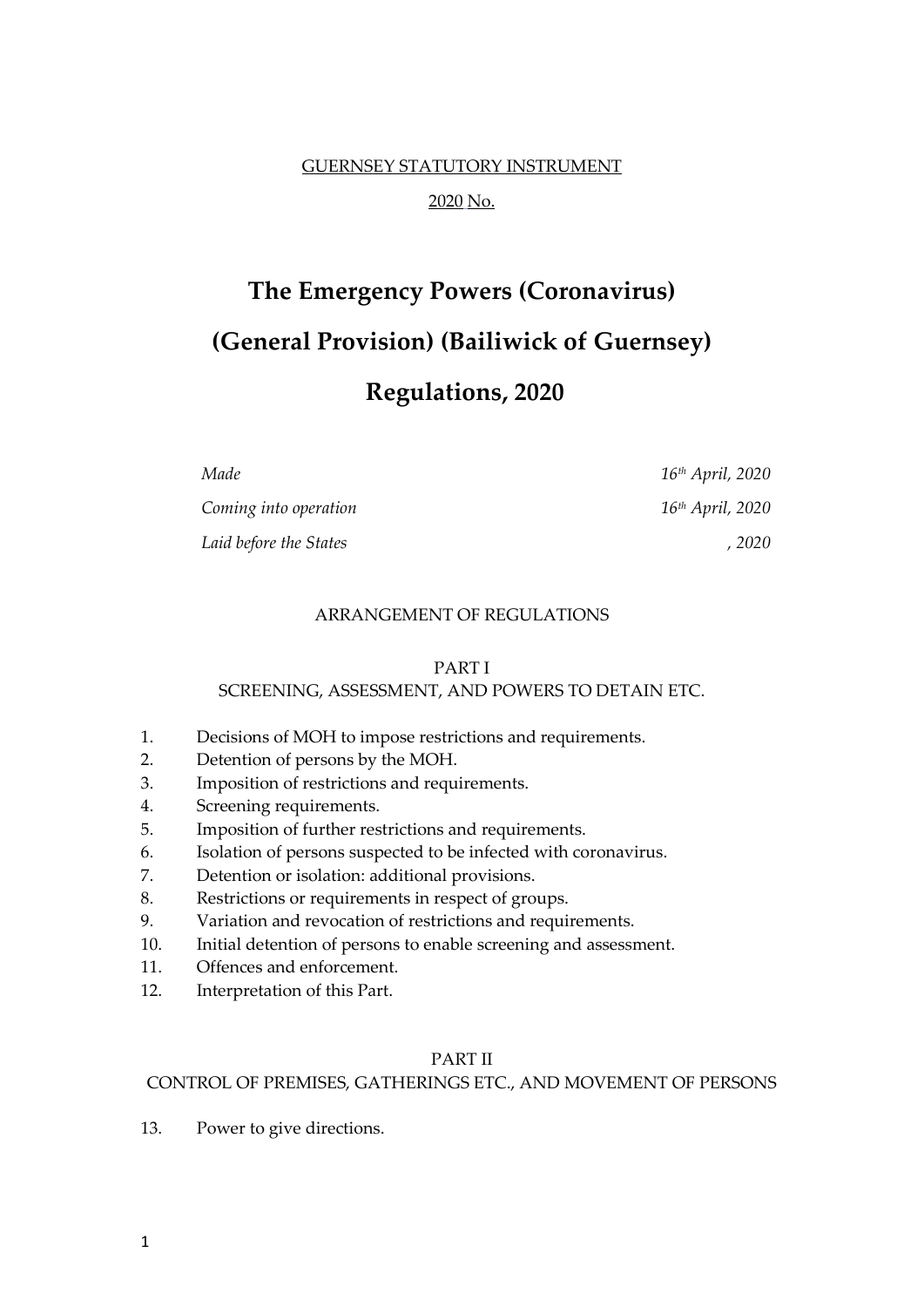- 14. Procedure, variation and revocation.
- 15. Alderney and Sark.
- 16. Enforcement.
- 17. Offences.
- 18. Interpretation of this Part.

#### PART III

#### MEDICAL AND HEALTH PROFESSIONALS, MENTAL HEALTH AND PHARMACISTS

- 19. Temporary registration, authorisation, etc. of doctors, nurses and other medical and health professionals.
- 20. Modification of legislation relating to mental health.
- 21. Modification of legislation relating to pharmacists.

#### PART IV

#### REGISTRATION OF DEATHS AND STILL-BIRTHS

#### *Legislation extending to the Bailiwick except for registration of deaths and still-births in Alderney*

22. Modification of the Loi relative à l'Enregistrement des Naissances et Décès dans le Bailliage de l'lÎe de Guernesey.

#### *Legislation extending to Alderney*

23. Modification of the Loi relative aux certificats de Décès et aux Enterrements.

#### PART V

#### MODIFICATIONS TO LEGISLATION RELATING TO CREMATIONS IN **GUERNSEY**

24. Modification of legislation relating to cremation.

#### PART VI PAROCHIAL MEETINGS, ETC.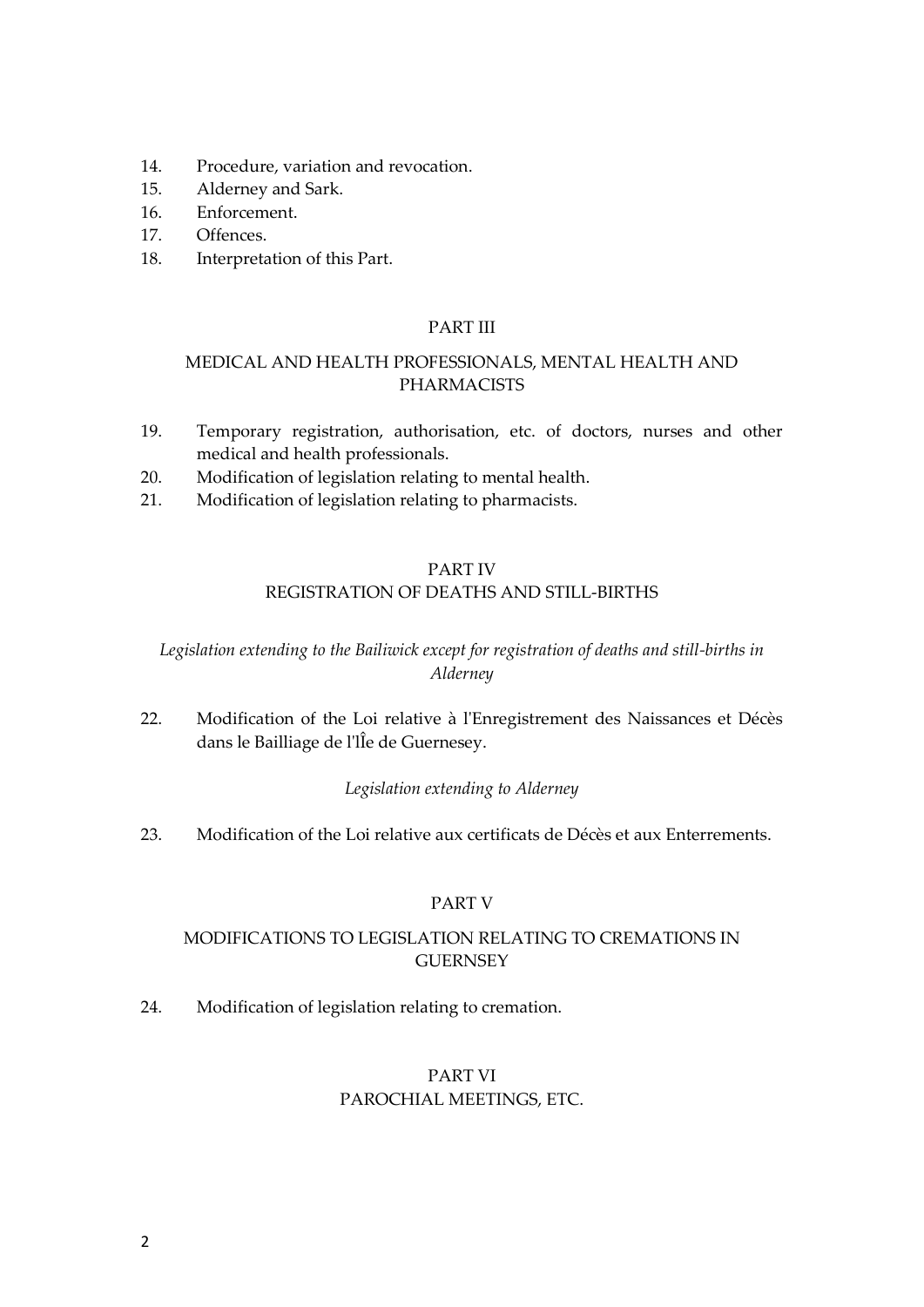- 25. Application of this Part.
- 26. Determination of parish matters.
- 27. Application to Royal Court for confirmation of parochial tax or parish waste rate.
- 28. Parish elections.
- 29. Meetings of Constables and Douzaine.
- 30. Interpretation of this Part.

#### PART VII HEALTH AND SAFETY

- 31. Disapplication of requirement to thoroughly examine etc.
- 32. Interpretation of this Part.

#### PART VIII

#### THE COURT OF APPEAL, AND THE REGISTRATION OF LEGISLATION

- 33. Court of Appeal.
- 34. Entry of Orders in Council etc. on the Register of the Island.

#### PART IX

#### **SCHOOLS**

35. Power of Medical Officer of Health to close schools.

#### PART X

#### STATES OF DELIBERATION, STATES OF ALDERNEY AND CHIEF PLEAS OF SARK

#### *States of Deliberation*

36. Modification of the Reform Law.

#### *States of Alderney*

37. Modification of the Government of Alderney Law.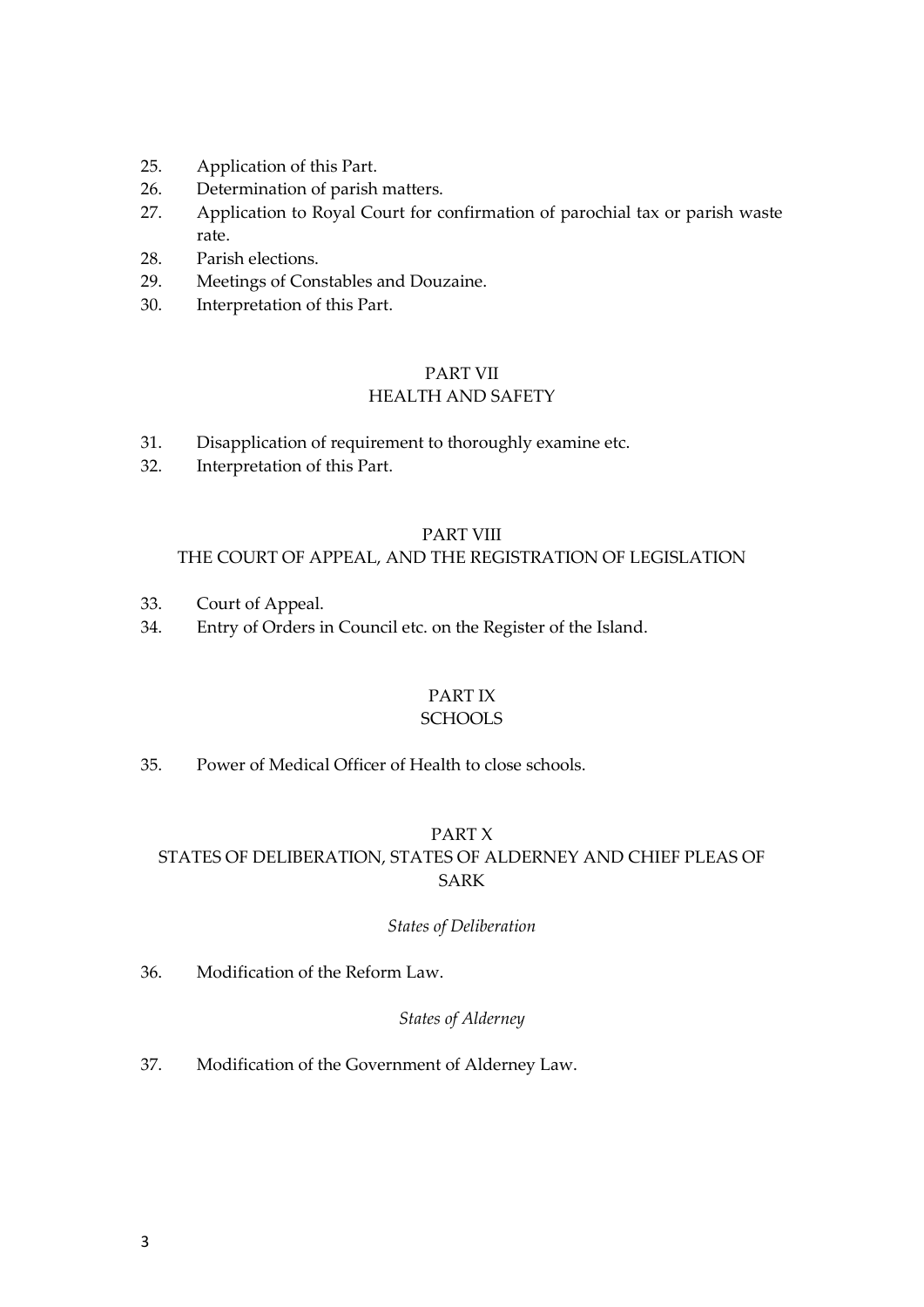#### *Chief Pleas of Sark*

#### 38. Modification of the Sark Reform Law.

#### PART XI MISCELLANEOUS AND FINAL

- 39. Population Management Law: Employment Permits.
- 40. Cutting and collection of seaweed.
- 41. Modification of Driving Licences Ordinance.
- 42. Revocation and savings.
- 43. Interpretation: general.
- 44. Citation.
- 45. Extent.
- 46. Commencement.

| <b>SCHEDULE 1:</b> | Temporary registration etc. of medical and health professionals. |
|--------------------|------------------------------------------------------------------|
| <b>SCHEDULE 2:</b> | Modification of legislation relating to mental health.           |
| <b>SCHEDULE 3:</b> | Modification of legislation relating to pharmacists.             |
| <b>SCHEDULE 4:</b> | Provisions of the Safety of Employees (Miscellaneous             |
|                    | Provisions) Ordinance, 1952.                                     |
| <b>SCHEDULE 5:</b> | Revocations.                                                     |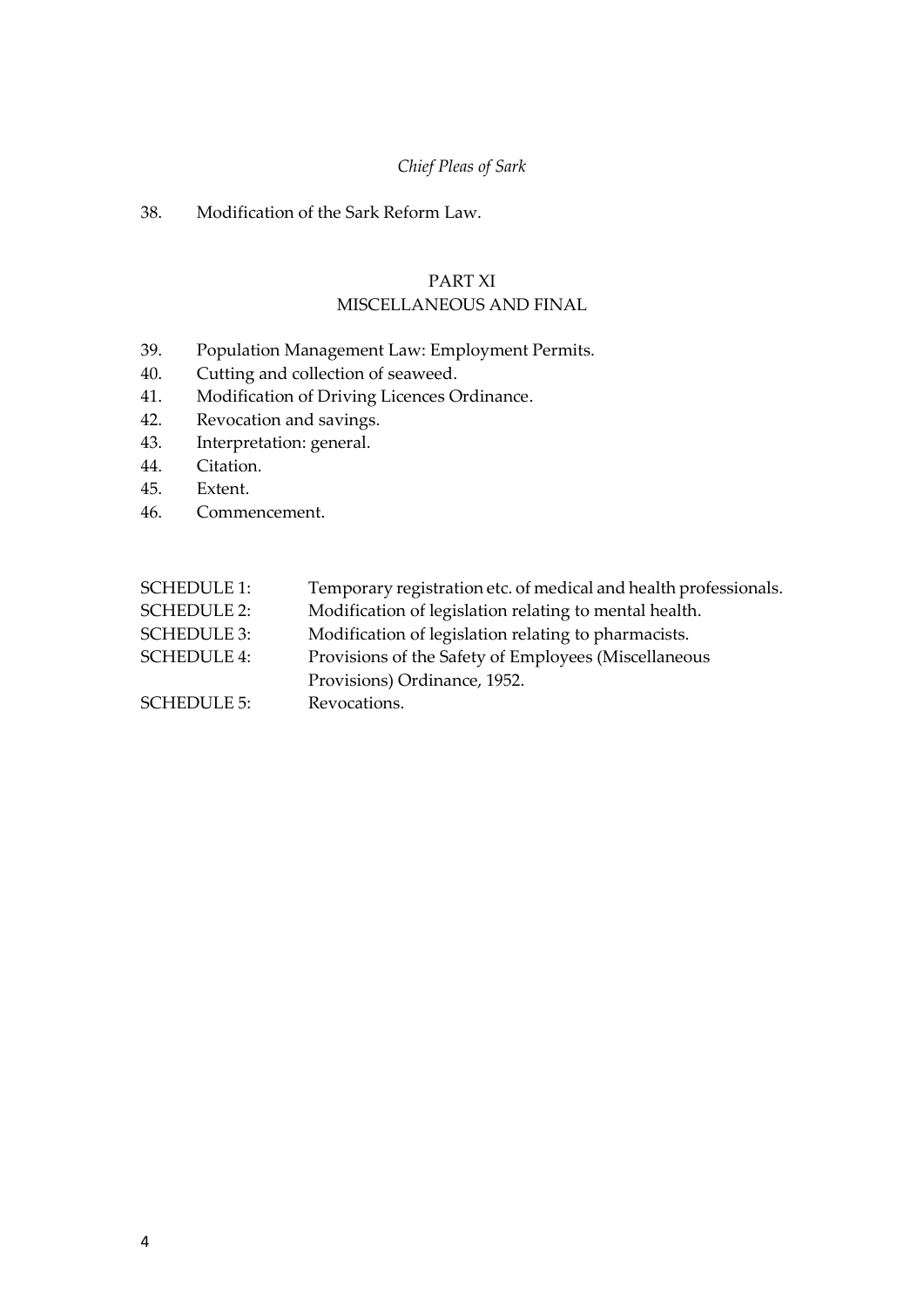## **The Emergency Powers (Coronavirus) (General Provision) (Bailiwick of Guernsey) Regulations, 2020**

**WHEREAS** there are one or more persons within the Bailiwick who are or may be infected with Severe Acute Respiratory Syndrome Coronavirus 2, resulting in the occurrence of an emergency within the meaning of the Civil Contingencies (Bailiwick of Guernsey) Law, 2012**<sup>a</sup>** ;

**AND WHEREAS** one or more persons within the Bailiwick have died after being infected with Severe Acute Respiratory Syndrome Coronavirus 2;

**AND WHEREAS** THE Civil Contingencies Authority ("**the Authority**") (having consulted the Medical Officer of Health in respect of the risk to public health created thereby and by the spread of Severe Acute Respiratory Syndrome Coronavirus 2, the virus causing the disease COVID-19, and in respect of the measures necessary to prevent or slow the spread of infection) is satisfied that the conditions set out in section 13 of the Law are satisfied, and that the following regulations contain only provisions which are appropriate for and proportionate to the purpose of preventing, controlling or mitigating the emergency referred to above;

**AND WHEREAS** the Authority is satisfied that the effect of the following regulations is in due proportion to that emergency, and that they are compatible with

**<sup>a</sup>** Order in Council No. XIV of 2012; amended by Ordinance No. IX of 2016; and No. II of 2017.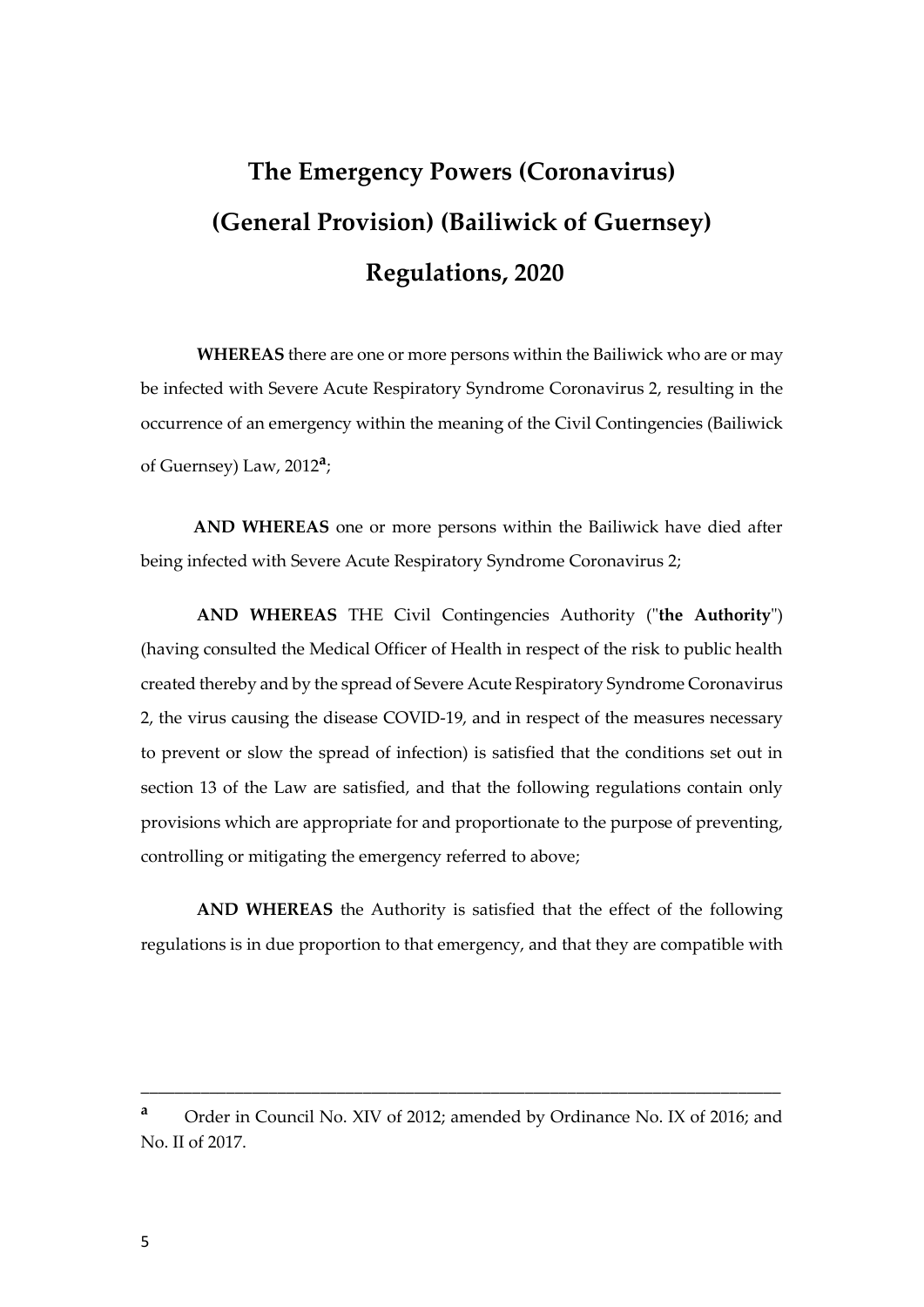the Convention rights within the meaning of section 1 of the Human Rights (Bailiwick of Guernsey) Law, 2000**<sup>b</sup>** ;

**NOW THEREFORE THE AUTHORITY**, in exercise of the powers conferred upon it by sections 12(1), 14 and 19 of the Law, and of all other powers enabling them in that behalf, hereby makes the following regulations: -

#### PART I

#### SCREENING, ASSESSMENT, AND POWERS TO DETAIN ETC.

#### **Decisions of MOH to impose restrictions and requirements.**

**1.** (1) Subject to paragraph (2), the Medical Officer of Health ("**the MOH**") may not impose a restriction or requirement under these Regulations unless the MOH has sought the advice of Her Majesty's Procureur in relation to the appropriateness and proportionality of the proposed requirement or restriction, and has taken account of that advice.

(2) The requirement in paragraph (1) does not apply where the MOH considers that, in all the circumstances, it would be impracticable to comply with it.

(3) Where the MOH imposes a restriction or requirement under these Regulations without seeking the advice of Her Majesty's Procureur, in reliance on paragraph (2), the MOH shall, as soon as reasonably practicable, give notice that he or she has done so to Her Majesty's Procureur.

#### **Detention of persons by the MOH.**

**2.** (1) This regulation applies where the MOH has reasonable

**<sup>b</sup>** Order in Council No. XIV of 2000; amended by No. I of 2005; Ordinance No. XXXVII of 2001; No. XXXIII of 2003; No. XX of 2015; No. IX of 2016; No. XXVI of 2018; and G.S.I. No. 27 of 2006.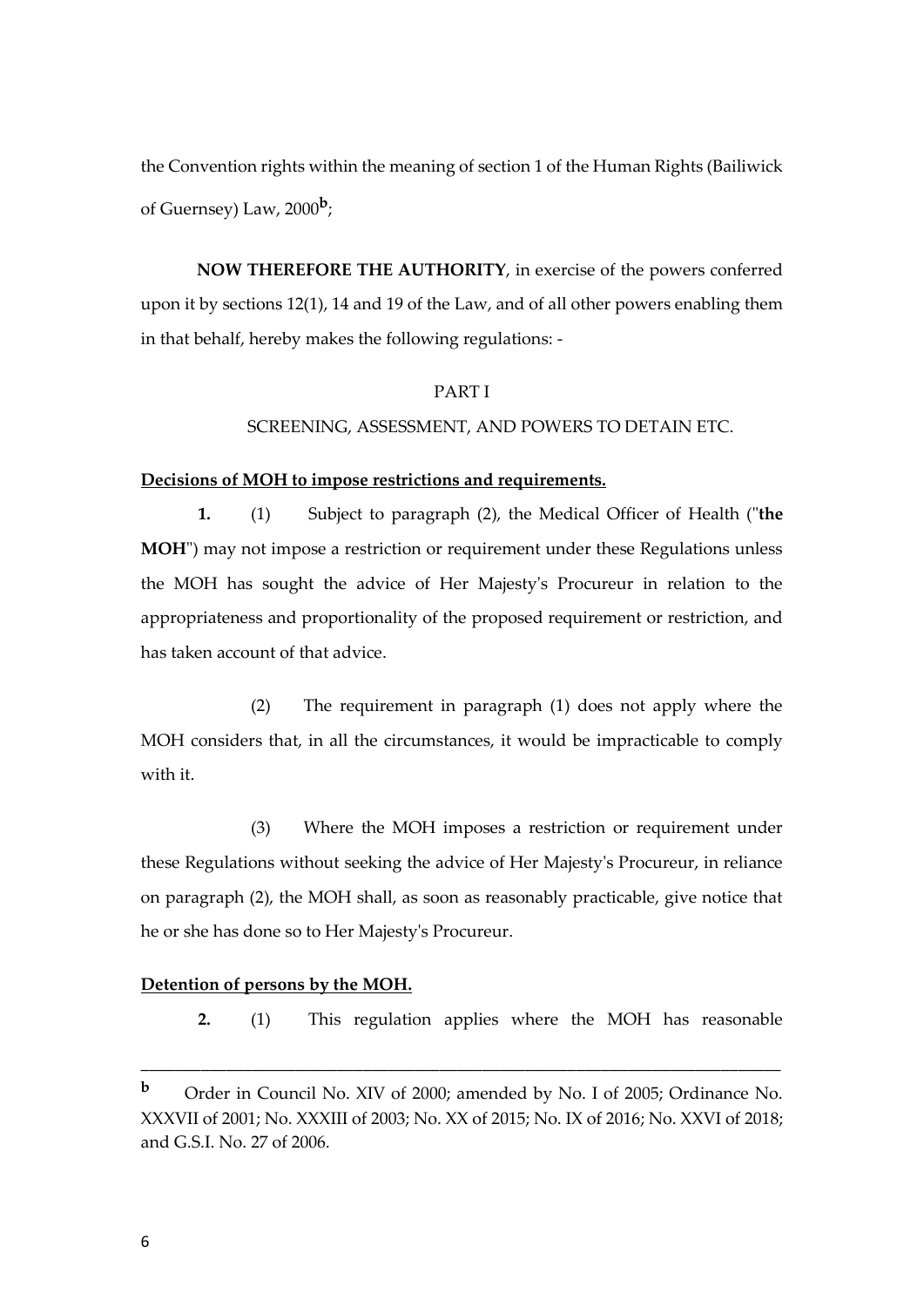grounds to believe that a person ("**P**") –

- (a) is, or may be, infected or contaminated with, or is suspected or confirmed to be suffering from, coronavirus, and there is a risk that P might infect or contaminate others, or
- (b) has arrived in the Bailiwick by air or sea and has left an infected area within the 14 day period immediately preceding the date of P's arrival in the Bailiwick.

(2) Where paragraph  $(1)(a)$  or  $(b)$  is met in relation to P, the MOH may, for the purposes of screening, assessment or the imposition of any restriction or requirement under regulation 3, impose on P a requirement to be detained until the later of –

- (a) the end of the period of 48 hours beginning with the time from which P's detention under this regulation begins,
- (b) such time as any screening requirements imposed on or in relation to P under regulation 3 have been complied with and the assessment referred to in that regulation carried out in relation to P.

#### **Imposition of restrictions and requirements.**

**3.** (1) Where regulation 2(1)(a) or (b) is met in relation to a person ("**P**"), the MOH may –

> (a) (orally or in writing) impose on or in relation to P one or more screening requirements to inform an assessment by the MOH of whether P presents, or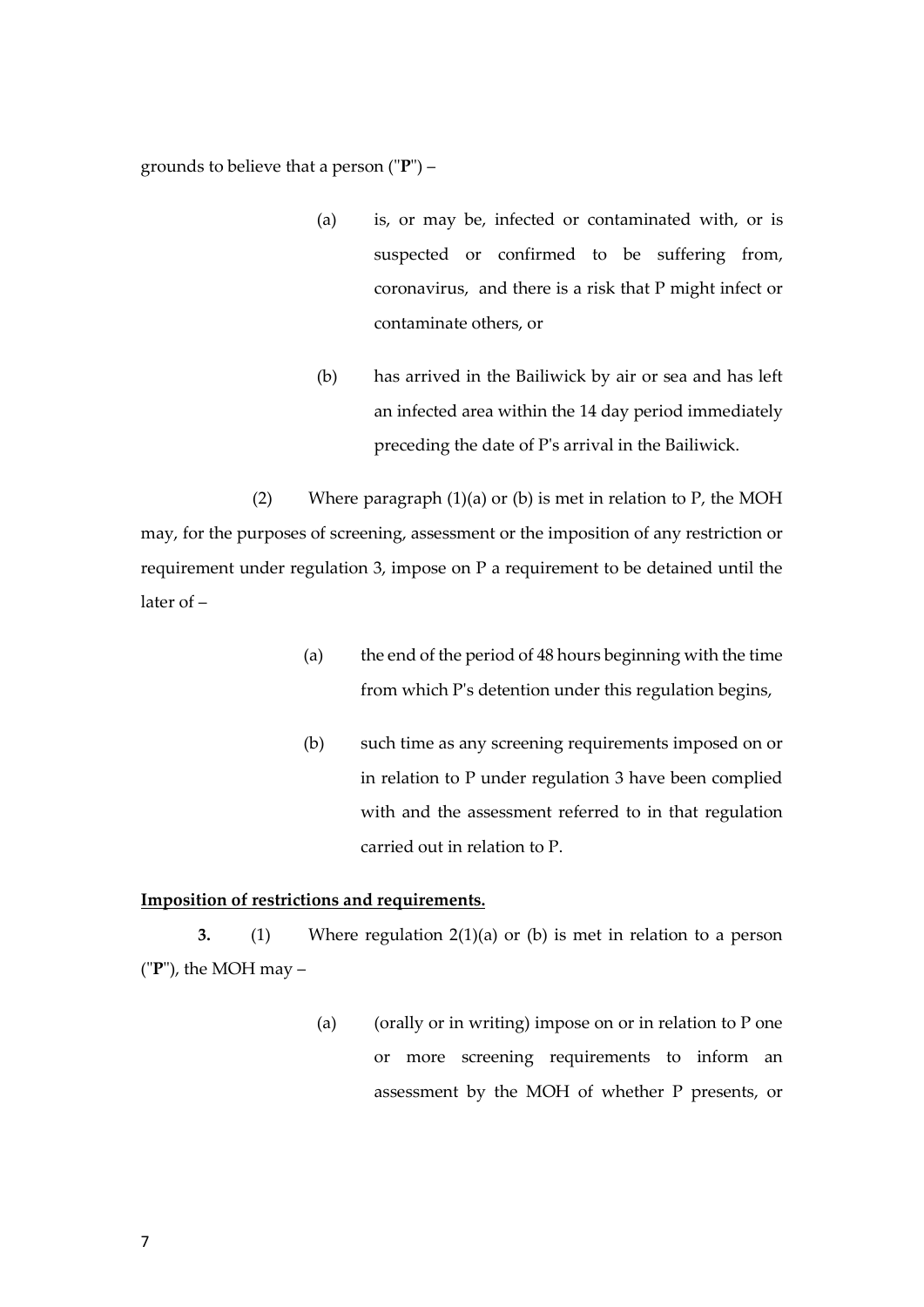could present, a risk of infecting or contaminating others,

- (b) carry out such an assessment in relation to P, and
- (c) following such an assessment, (orally or in writing) impose on or in relation to P any other restriction or requirement which the MOH considers necessary for the purposes of removing or reducing the risk referred to in subparagraph (a), including (without limitation) the restrictions or requirements set out in paragraph (2).
- (2) The restrictions or requirements are
	- (a) that P submit to medical examination,
	- (b) that P be removed to a hospital or other suitable establishment,
	- (c) that P be detained in a hospital or other suitable establishment,
	- (d) that P be kept in isolation,
	- (e) that P be disinfected or decontaminated,
	- (f) that P wear protective clothing,
	- (g) that P provide information or answer questions about P's health or other circumstances,
	- (h) that P's health be monitored and the results reported,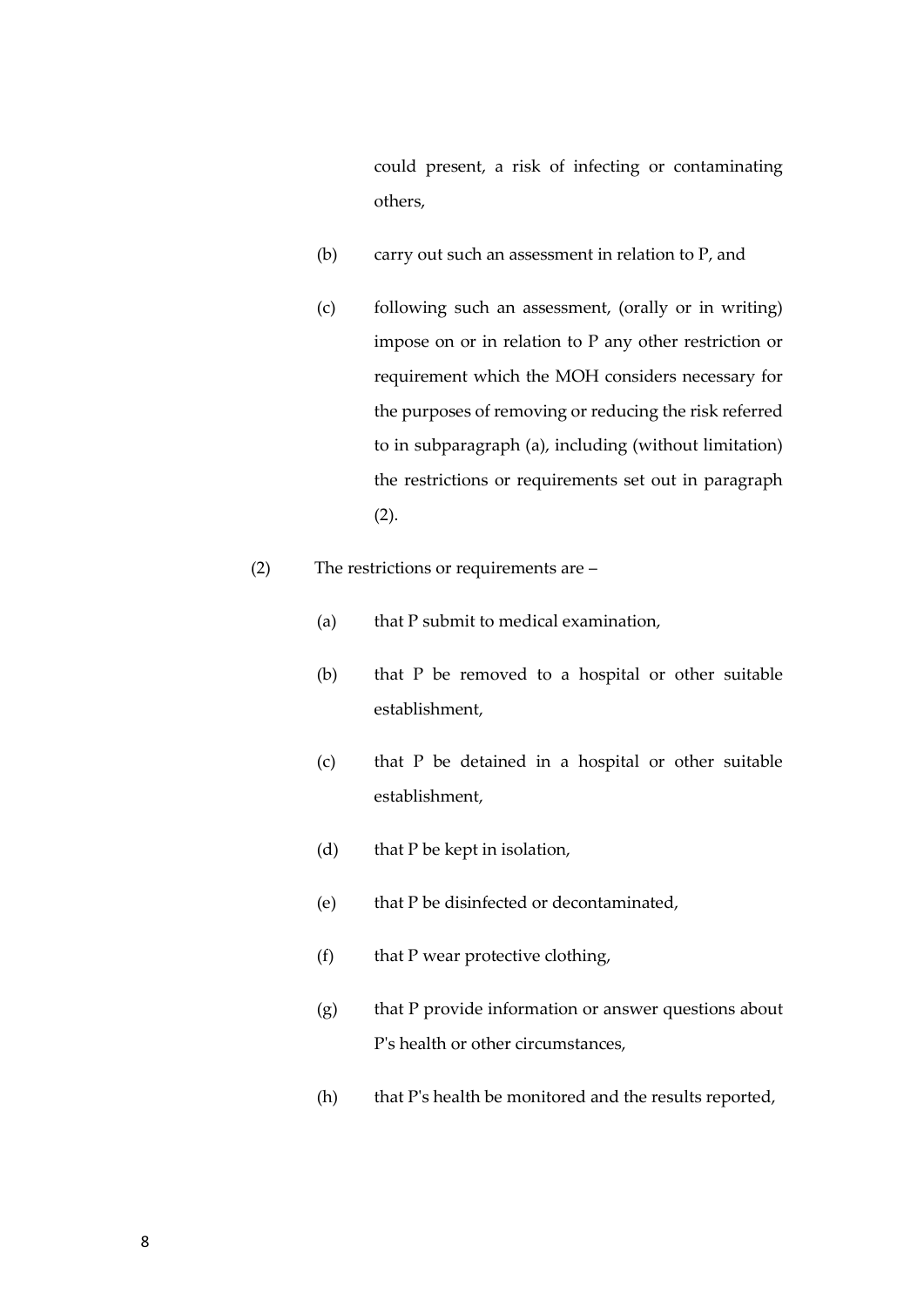- (i) that P attend training or advice sessions on how to reduce the risk of infecting or contaminating others,
- (j) that P be subject to restrictions on where P goes or with whom P has contact,
- $(k)$  that P abstain from working or trading.

(3) Where regulation  $2(1)(b)$  is met in relation to P, or where P has arrived in one Island in the Bailiwick from another Island in the Bailiwick, the MOH may impose a requirement that P isolates himself or herself for such period not exceeding 14 days as the MOH may specify (either generally or in relation to any particular case).

(4) A restriction or requirement imposed under paragraph (1) or paragraph (3) may be varied (orally or in writing) by the MOH.

(5) Where a restriction or requirement is imposed on or in relation to a child, a person who is a responsible adult in relation to the child must ensure that the child complies with the restriction or requirement, insofar as that person is reasonably able to do so.

(6) Where a restriction or requirement is imposed orally on a person under this regulation, or a restriction or requirement is orally varied, the person (or, in the case of a child, a person who is a responsible adult in relation to the child) must be provided with a written notification of the restriction or requirement that has been imposed or varied as soon as reasonably practicable.

(7) Neither paragraph (1) nor paragraph (3) affects the exercise of any powers under regulation 6.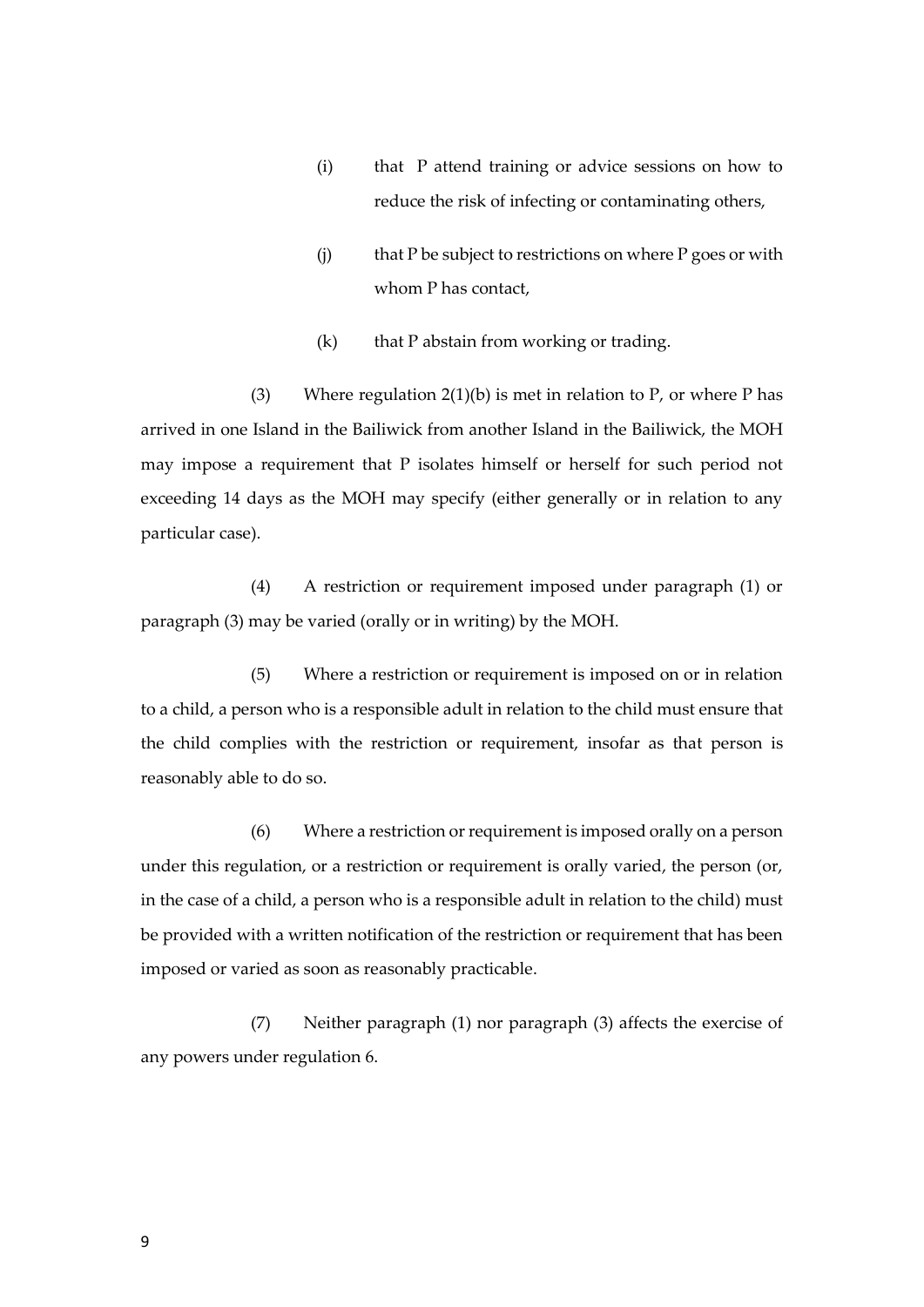#### **Screening requirements.**

**4.** (1) For the purposes of these Regulations, the screening requirements in relation to a person ("**P**") are requirements to the effect that P must –

- (a) answers questions about P's health or other relevant circumstances (including travel history and information about other individuals with whom P may have had contact),
- (b) produce any documents which may assist the MOH in assessing P's health,
- (c) at such a time as the MOH may specify, allow a biological sample of P to be taken, including a biological sample of P's respiratory secretions or blood, by appropriate means including by swabbing P's nasopharyngeal cavity, or provide such a sample, and
- (d) provide sufficient information to enable P to be contacted immediately by the MOH during such period as the MOH may specify, where the MOH considers that such provision of information is necessary in order to reduce or remove the risk of P infecting or contaminating others.

(2) Where P is a child who is accompanied by a responsible adult, the responsible adult must –

> (a) ensure that P answers questions in accordance with paragraph (1)(a),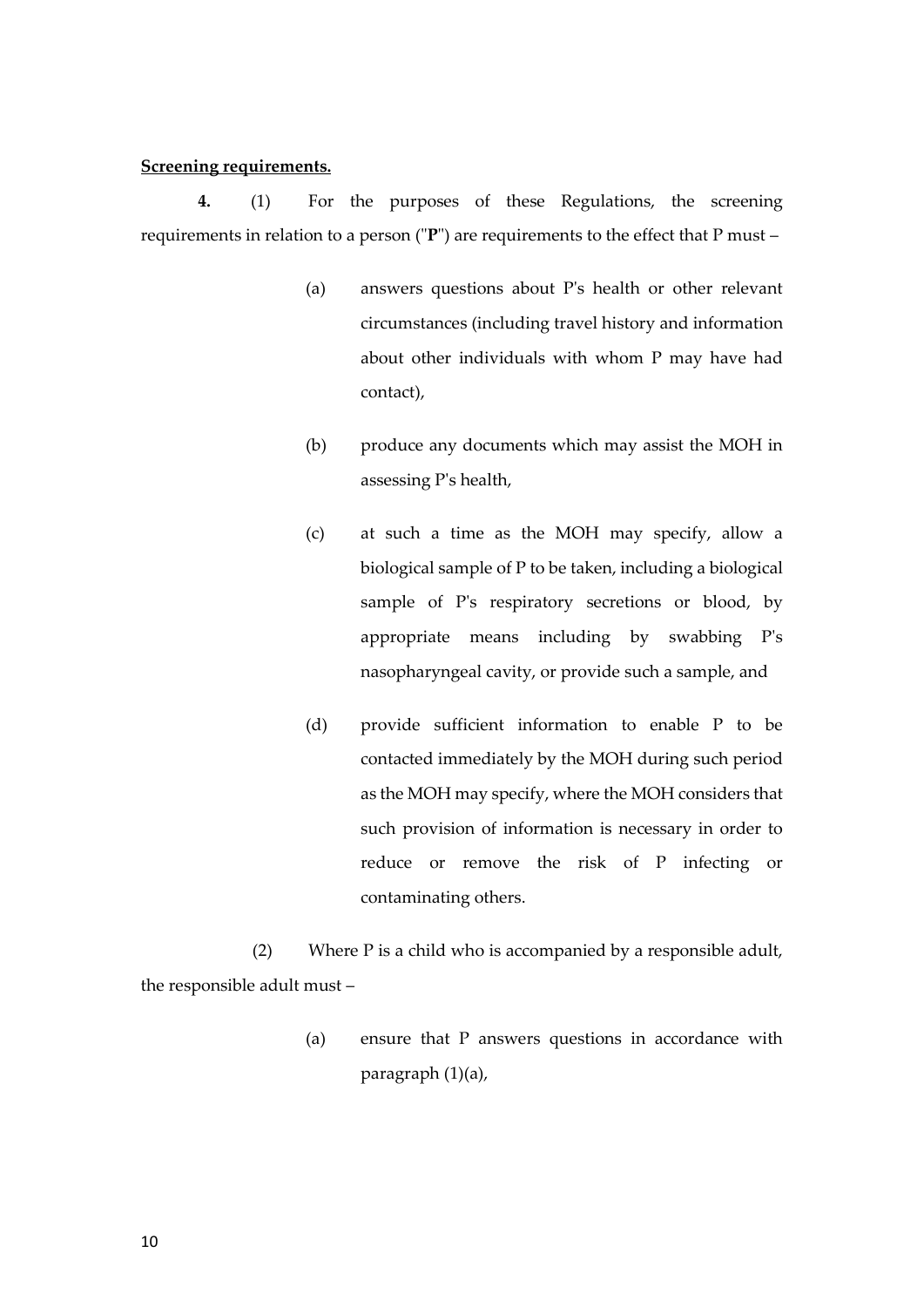- (b) answer the questions if P is unable to do so or cannot reliably do so,
- (c) produce any documents, required under paragraph  $(1)(b)$ , on P's behalf,
- (d) allow a biological sample of P to be taken, including a sample of P's respiratory secretions or blood, by appropriate means including by swabbing P's nasopharyngeal cavity, or provide such a sample, and
- (e) provide information where required by the MOH under paragraph (1)(d).

#### **Imposition of further restrictions and requirements.**

**5.** (1) Where regulation 2(1)(a) or (b) is met in relation to a person ("**P**") -

- (a) following an assessment by the MOH of the risk presented by P in accordance with regulation 3(1), or
- (b) following P's release from detention under regulation 2, or from isolation under regulation 6,

the MOH may (orally or in writing) impose on P any one or more of the requirements specified in paragraph (2) where the MOH considers that it is necessary to do so in order to reduce or remove the risk of P infecting or contaminating others.

(2) The requirements specified for the purposes of paragraph (1) are for P to –

(a) provide P's contact details to the MOH,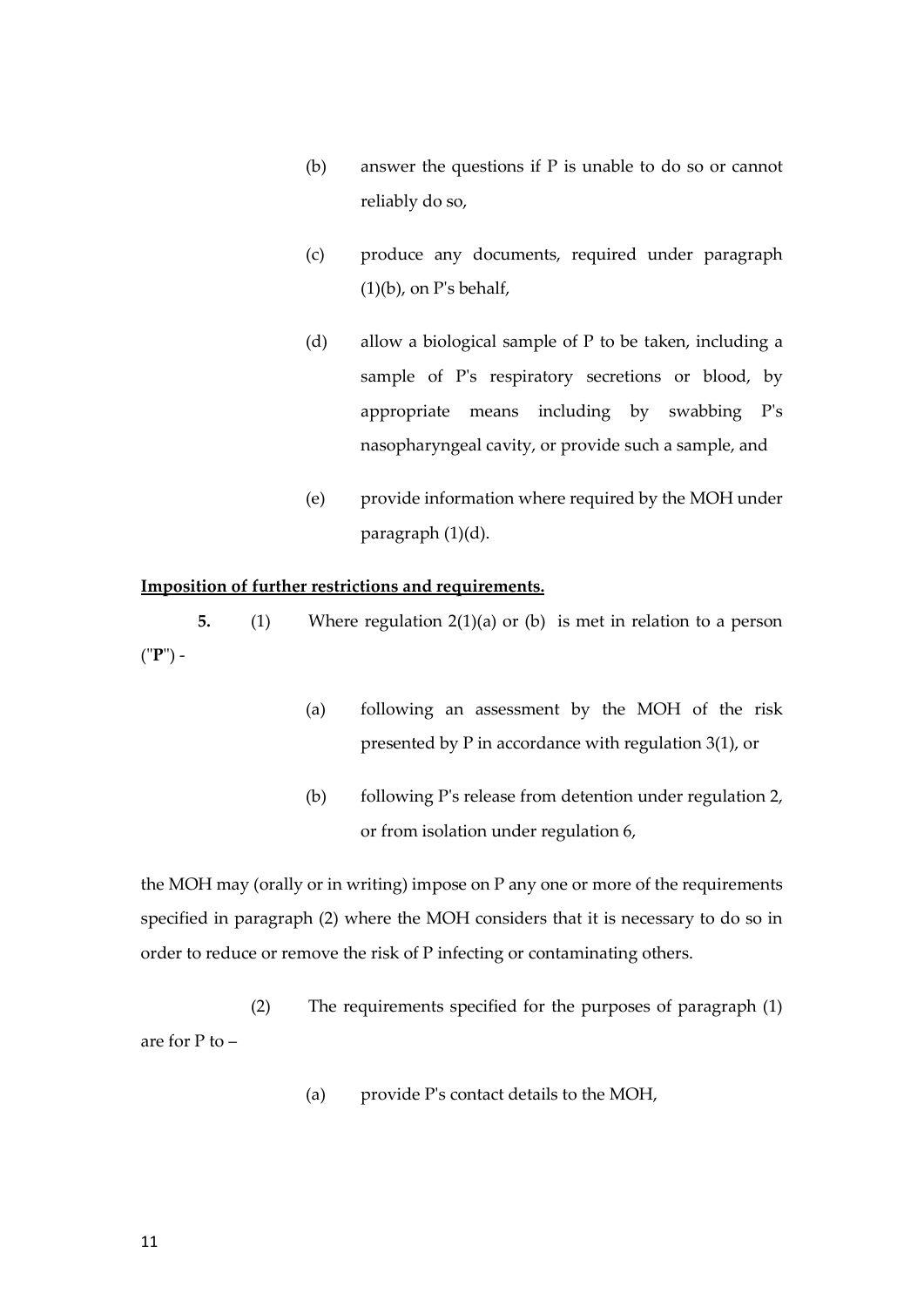- (b) supply information to the MOH which may assist in assessing P's health,
- (c) at such time as the MOH may specify, allow a biological sample of P to be taken, including a sample of P's respiratory secretions or blood, by appropriate means including by swabbing P's nasopharyngeal cavity, or provide such a sample,
- (d) comply with any other specified condition or to take any other specified measure.

(3) The conditions or measures which may be specified under paragraph (2)(d) include –

- (a) a restriction on P's travel,
- (b) a restriction on P's activities,
- (c) a restriction on P's contact with specified persons.

(4) The MOH may (orally or in writing) revoke or vary any requirement or restriction imposed under this regulation, including by imposition of a restriction specified in paragraph (3).

(5) Subject to paragraph (6), the period for which a restriction set out in paragraph (3) is imposed may not exceed 14 days beginning with the day on which the restriction is imposed.

(6) Where a restriction set out in paragraph (3) is imposed, or the period of a restriction is extended under this paragraph, the MOH may (orally or in writing) extend the period of the restriction for a further specified period not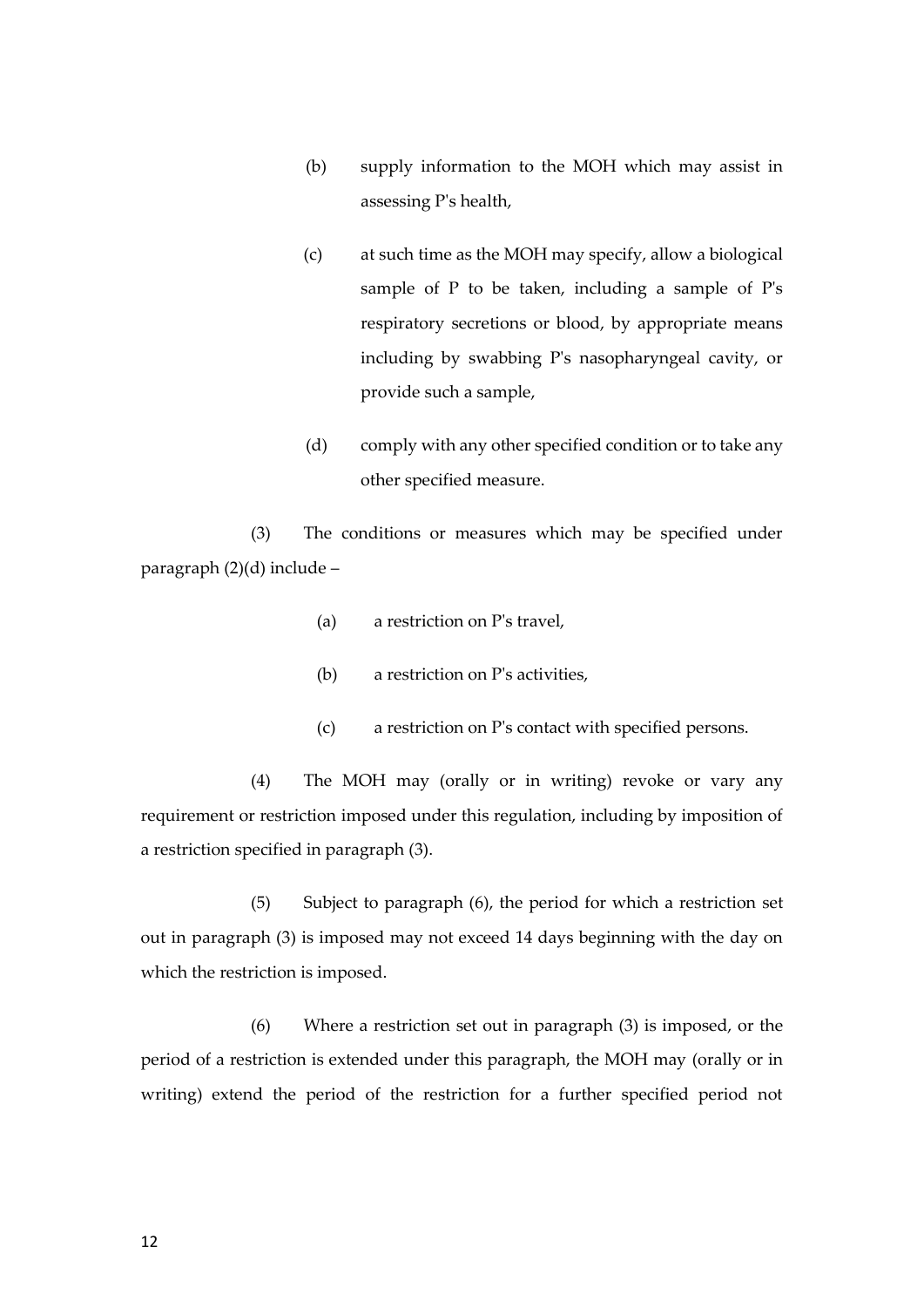exceeding 14 days if the MOH considers that the restriction is still necessary and proportionate.

(7) Before imposing or varying a requirement or restriction under this regulation, the MOH must –

- (a) inform  $P$  (or, where  $P$  is a child, a person who is a responsible adult in relation to P) of the requirement or variation that the MOH is minded to impose or make, and
- (b) have regard to any relevant representations by P (or, where P is a child, a person who is a responsible adult in relation to P), as to its suitability.

(8) When imposing or varying a requirement or restriction under this regulation, the MOH must inform P that it is an offence to fail to comply with the requirement.

(9) Where a requirement or restriction under this regulation is imposed on or in relation to a child, or varied in relation to a child, a person who is a responsible adult in relation to the child must ensure that the child complies with the requirement or restriction, insofar as that person is reasonably able to do so.

(10) Where the MOH orally imposes a requirement or restriction on P under this regulation, or orally varies such a requirement or restriction, the MOH must provide P (or where P is a child, a person who is a responsible adult in relation to P) with a written notification of the requirement or restriction that has been imposed or varied.

(11) Paragraph (1) does not affect the exercise of any powers under regulation 3(1)(c).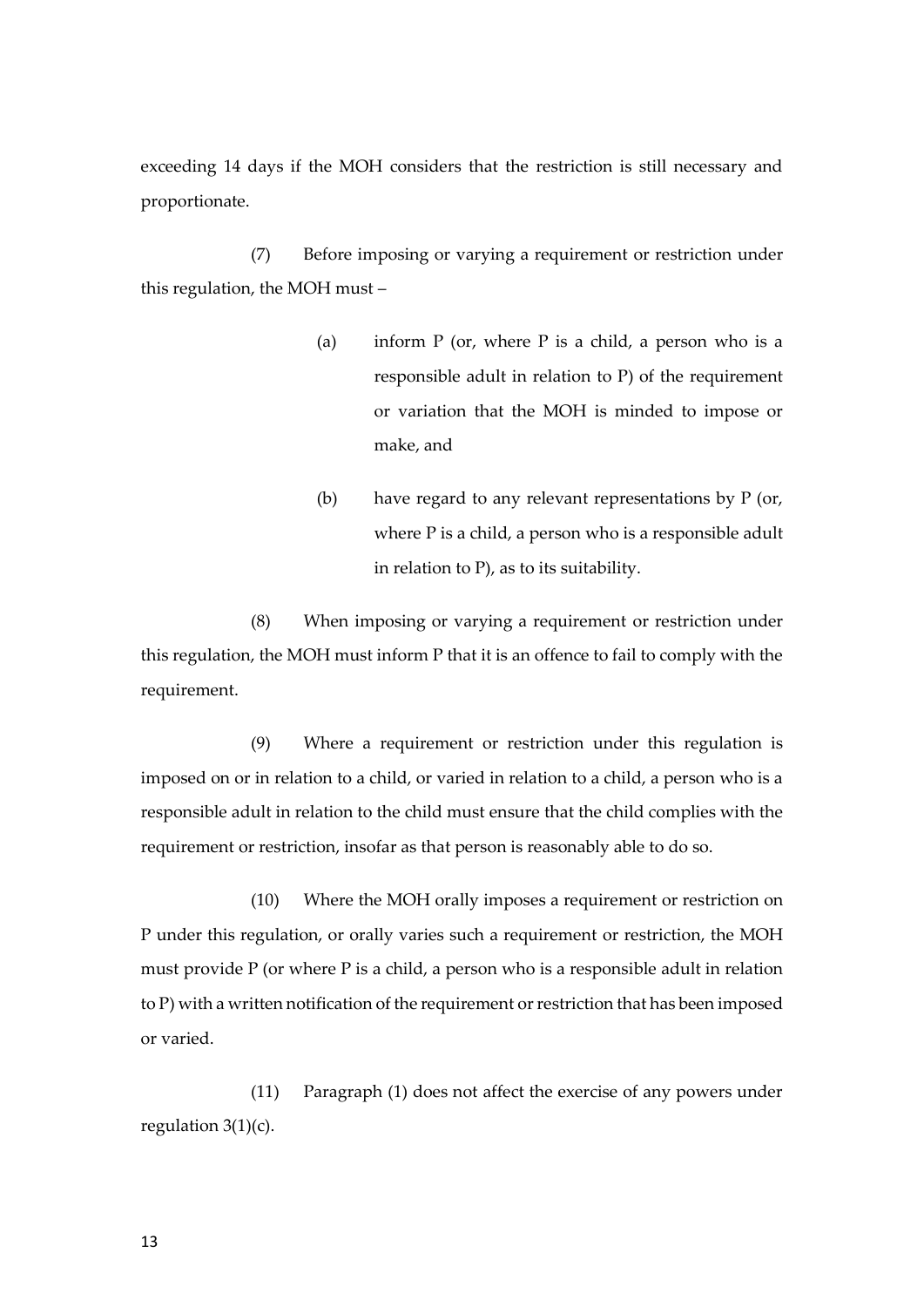#### **Isolation of persons suspected to be infected with coronavirus.**

**6.** (1) This regulation applies where regulation 2(1)(a) or (b) is met in relation to a person ("**P**").

(2) The MOH may decide to require P to be kept in isolation if the MOH –

- (a) has reasonable grounds to believe that P is, or may be, infected or contaminated with coronavirus, and
- (b) considers that it is necessary to do so in order to reduce or remove the risk of P infecting or contaminating others.

(3) Where the MOH has reasonable grounds to believe that P is, or may be, infected or contaminated with coronavirus, the MOH may detain P pending the decision of the MOH under paragraph (2).

(4) Where the MOH has detained P under paragraph (3) or has required P to be kept in isolation under paragraph (2), the MOH may impose on or in relation to P one or more screening requirements.

(5) Paragraph (1) does not affect the exercise of any powers under regulation 3(1)(c).

#### **Detention or isolation: additional provisions.**

**7.** (1) Where a person ("**P**") is required to be detained or kept in isolation under regulation 3 or 6 or subjected to restrictions or requirements under regulation 5, the MOH must have due regard to P's well-being.

(2) Where P is detained or kept in isolation under regulation 3 or 6 or subjected to restrictions or requirements under regulation 5 for a period exceeding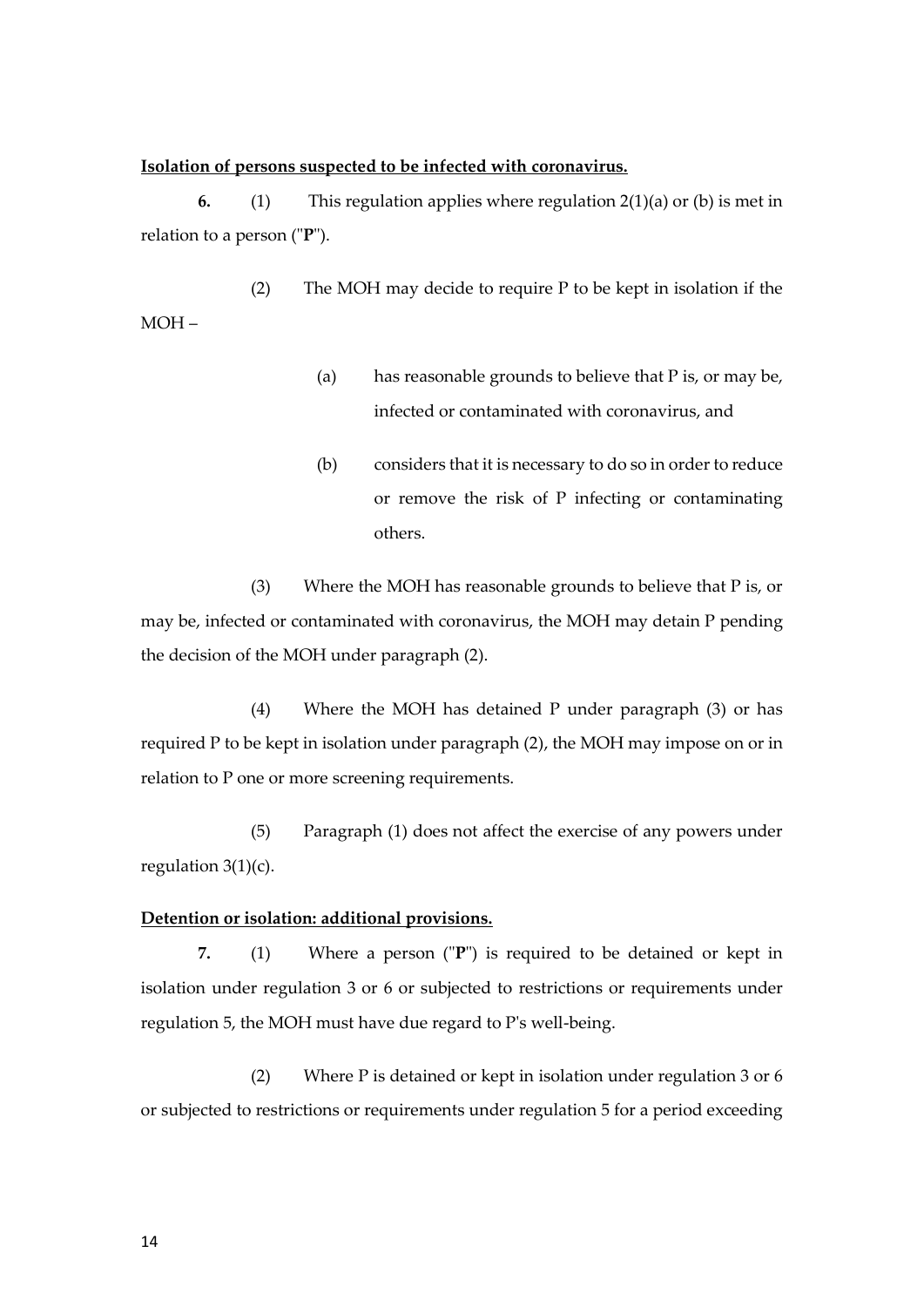14 days, the MOH must review the continuation of P's detention by reference to the provisions of those regulations.

(3) After each subsequent interval of 24 hours during which P is detained or kept in isolation under regulation 3 or 6 or subjected to restrictions or requirements under regulation 5, the MOH must review the continuation of P's detention by reference to the provisions of those regulations.

(4) Where P is detained or kept in isolation under regulation 3 or 6 or subjected to restrictions or requirements under regulation 5, the MOH may require P to comply with screening requirements if the MOH considers that it is necessary and proportionate to do so in order to reduce or remove the risk of P infecting or contaminating others.

(5) Where P is detained under regulation 2, the MOH may require P to move to a suitable place.

(6) The MOH must notify  $P$  (or, where  $P$  is a child, a person who is a responsible adult in relation to P), as soon as P's detention under regulation 3 starts, or as soon as it is decided to keep P in isolation under regulation 6, of –

- (a) the fact of P's detention or isolation,
- (b) the powers under which P is detained or kept in isolation,
- (c) the reason for P's detention or isolation,
- (d) the next steps that may be taken and by whom,
- (e) the obligation to keep the need for P's detention or isolation under review,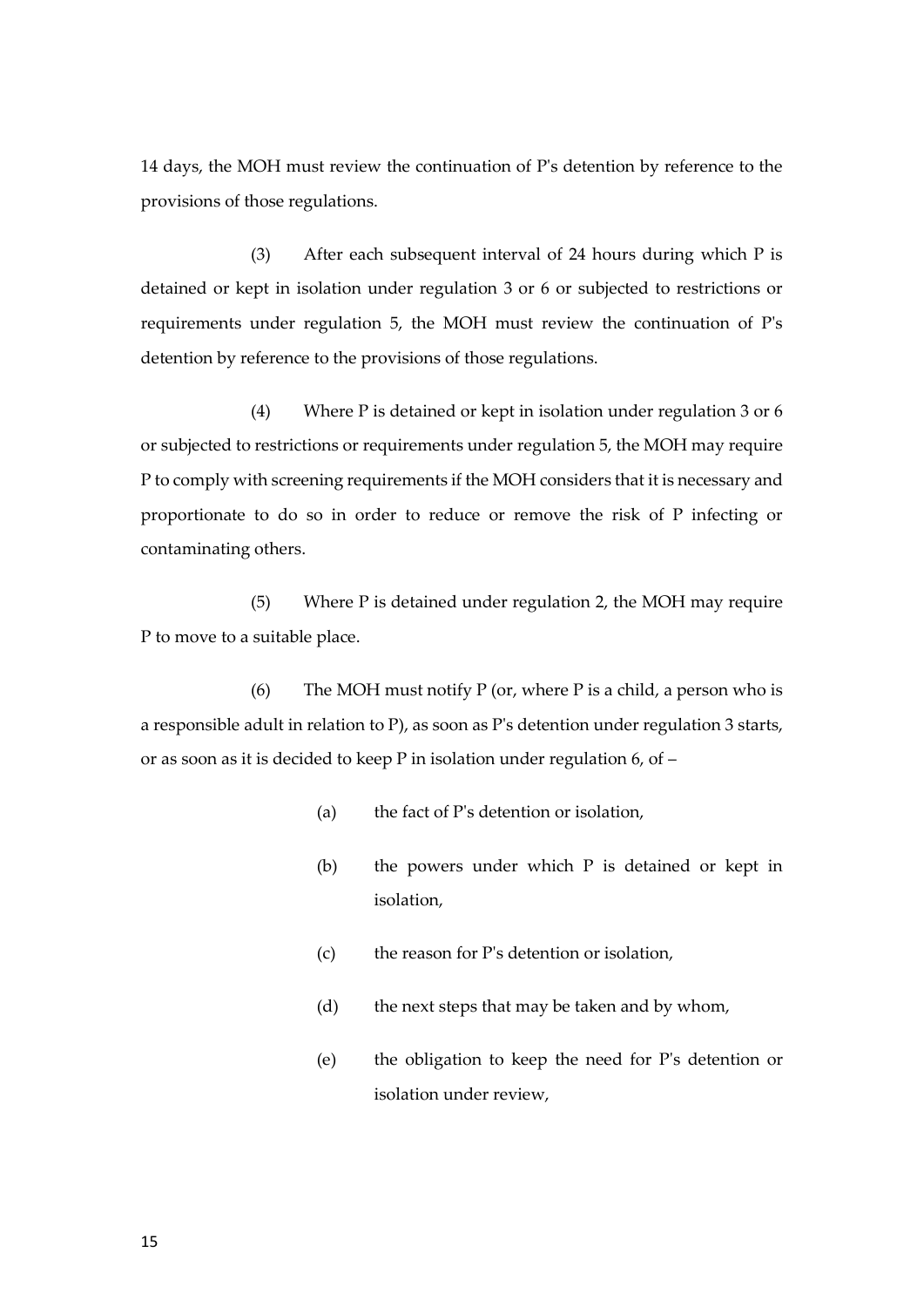- (f) the penalty for obstructing a person carrying out a function under these Regulations under regulation 11(2), and
- (g) the right to apply for revocation or variation under regulation 9, where applicable.

#### **Restrictions or requirements in respect of groups.**

**8.** (1) The powers in regulations 2, 3 and 6 include powers to impose a restriction or requirement in relation to a group of persons and, for this purpose, those regulations have effect as follows.

- (2) In regulation 2, the references to "a person" and to  $P -$ 
	- (a) as they apply in subparagraph  $(1)(a)$  are to each person in the group,
	- (b) as they apply in subparagraph (1)(b) are to each person in the group who has arrived on the same aircraft or ship and left the same area,

and the power to impose a requirement to be detained in subparagraph (2) of regulation 2 is to be read as a power to impose that requirement on any one or more of the persons in the group in question.

- (3) In regulation 3
	- (a) in paragraph (1), the reference to "a person" is to be read in accordance with paragraph (2) of this regulation,
	- (b) in the rest of that regulation, the references to  $P$  are to one or more persons in the group in question.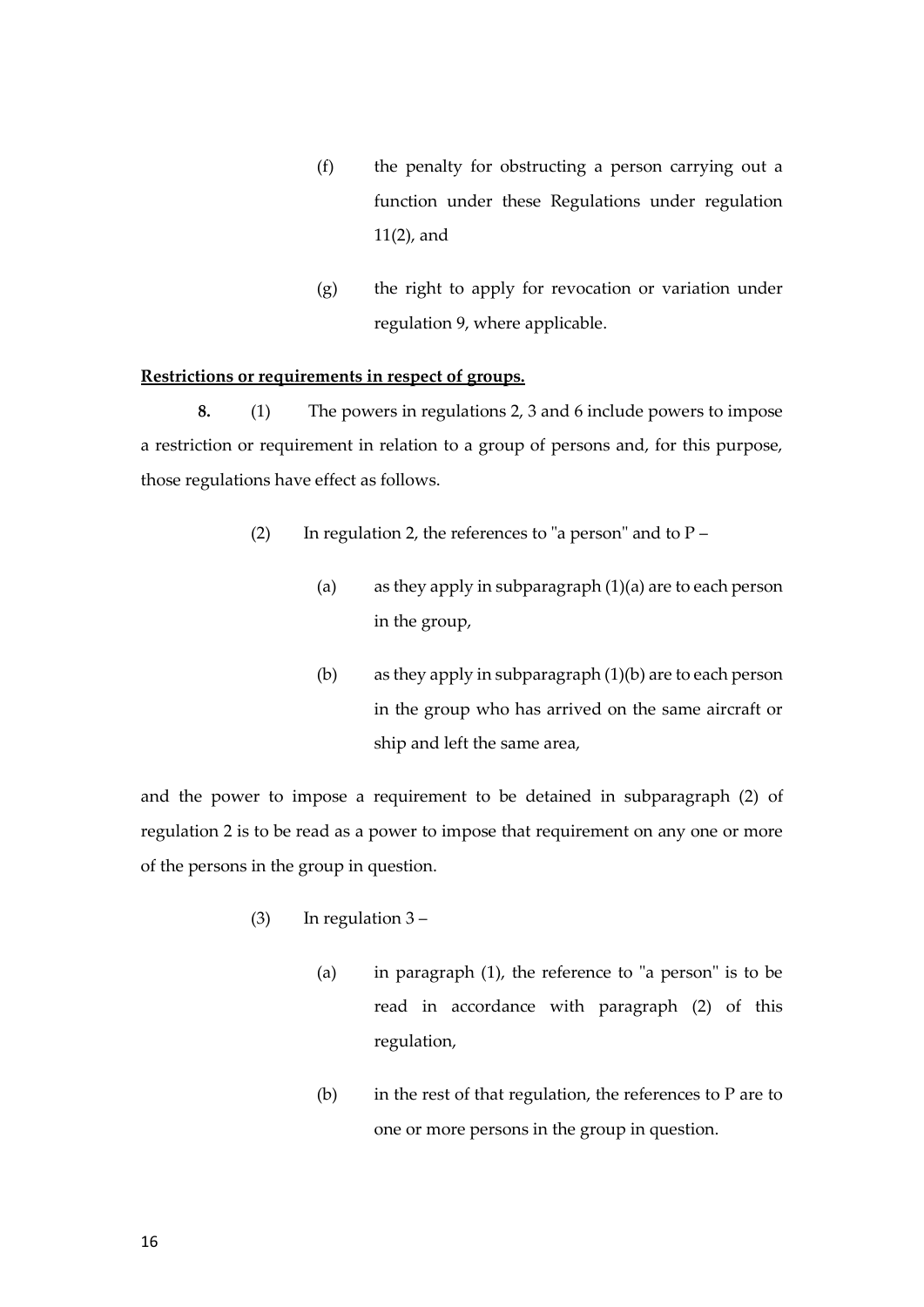- (4) In regulation  $6 -$ 
	- (a) in paragraph (1), the reference to "a person" is to be read in accordance with paragraph (2) of this regulation,
	- $(b)$  in the rest of that regulation, references to P are to one or more of the persons in the group in question.

#### **Variation and revocation of restrictions and requirements.**

**9.** (1) A requirement or restriction imposed under these Regulations may be varied or revoked by the Royal Court on the application of an affected person.

- (2) The following persons are affected persons
	- $(a)$   $P$ ,
	- (b) a person having parental responsibility (within the meaning of the Children (Guernsey and Alderney) Law, 2008<sup>c</sup>, the Children (Sark) Law, 2016<sup>d</sup>, or the Child Protection (Sark) Law, 2020**<sup>e</sup>** , (as the case may be) for P,
	- (c) a person who has been appointed Guardian of P,

**<sup>c</sup>** Order in Council No. XIV of 2009; amended by No. IV of 2018; Ordinance Nos. XI and XLVIII of 2009; Nos. IX and XX of 2016; and No. VI of 2017.

**<sup>d</sup>** Order in Council No. VIII of 2016; amended by Ordinance No. IX of 2016; and Sark Ordinance No. I of 2017.

**<sup>e</sup>** Approved by the Chief Pleas of Sark on 22nd January, 2020 and received Royal Sanction on the 3rd April, 2020.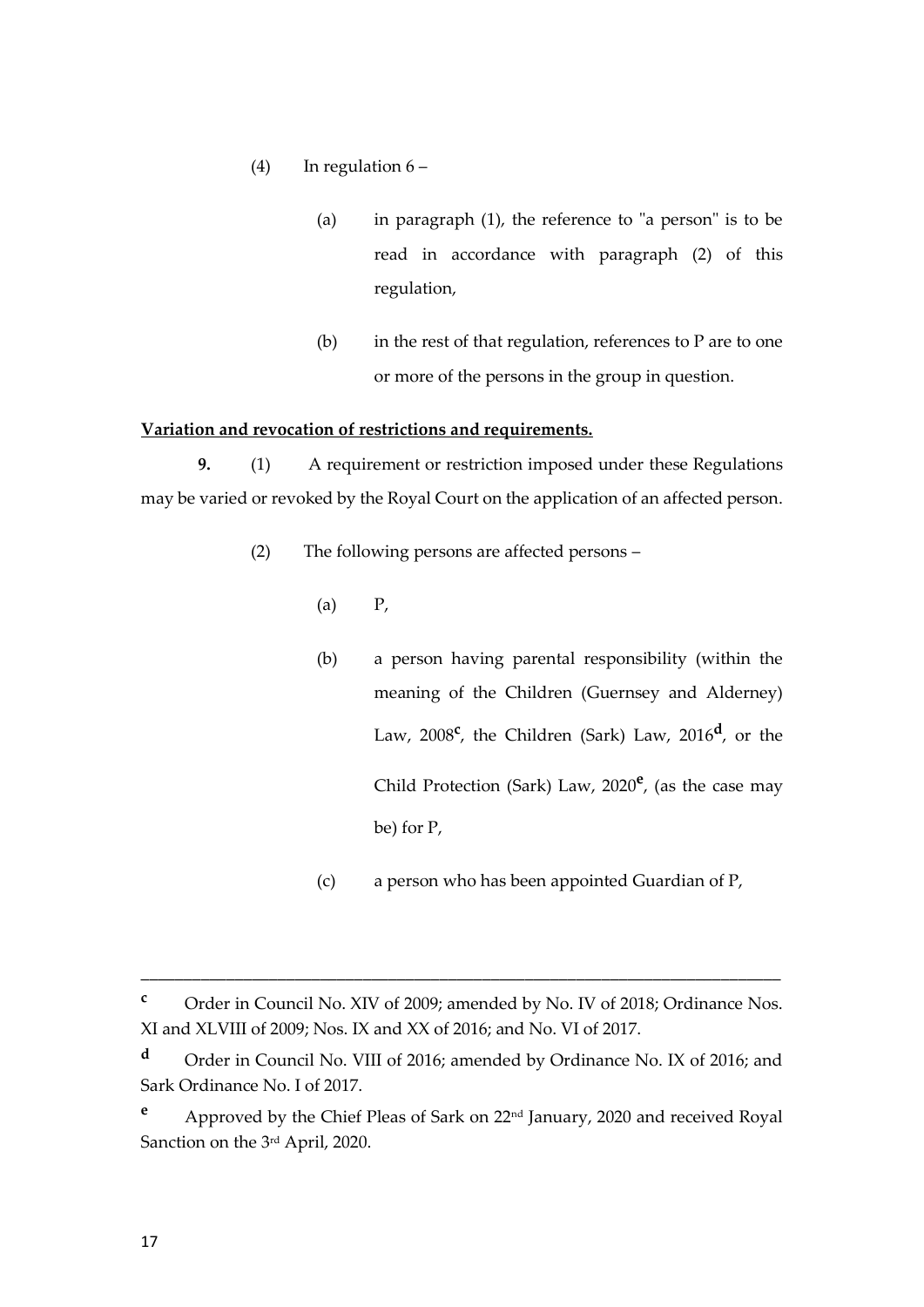- (d) P's spouse or civil partner, and
- (e) a person living with P as P's spouse.

(3) For the avoidance of doubt, an application under this regulation may be made in such manner as the court thinks fit.

#### **Initial detention of persons to enable screening and assessment.**

**10.** (1) This regulation applies if a police officer has reasonable grounds to suspect that –

- (a) a person ("**P**") is, or may be, infected or contaminated with coronavirus,
- (b) there is a risk that P might infect or contaminate others, and
- (c) it is necessary to direct, remove or detain P in the interests of P, for the protection of other persons or for the maintenance of public safety.

(2) This regulation also applies if a police officer has reasonable grounds to suspect that P is in breach of a requirement to isolate himself or herself.

- (3) A police officer may
	- (a) direct P to go immediately to a hospital or other suitable place for the purposes of the imposition of any restrictions or requirements under regulation 3,
	- (b) remove P to a hospital or other suitable place for the purposes of the imposition of any restrictions or requirements under regulation 3, or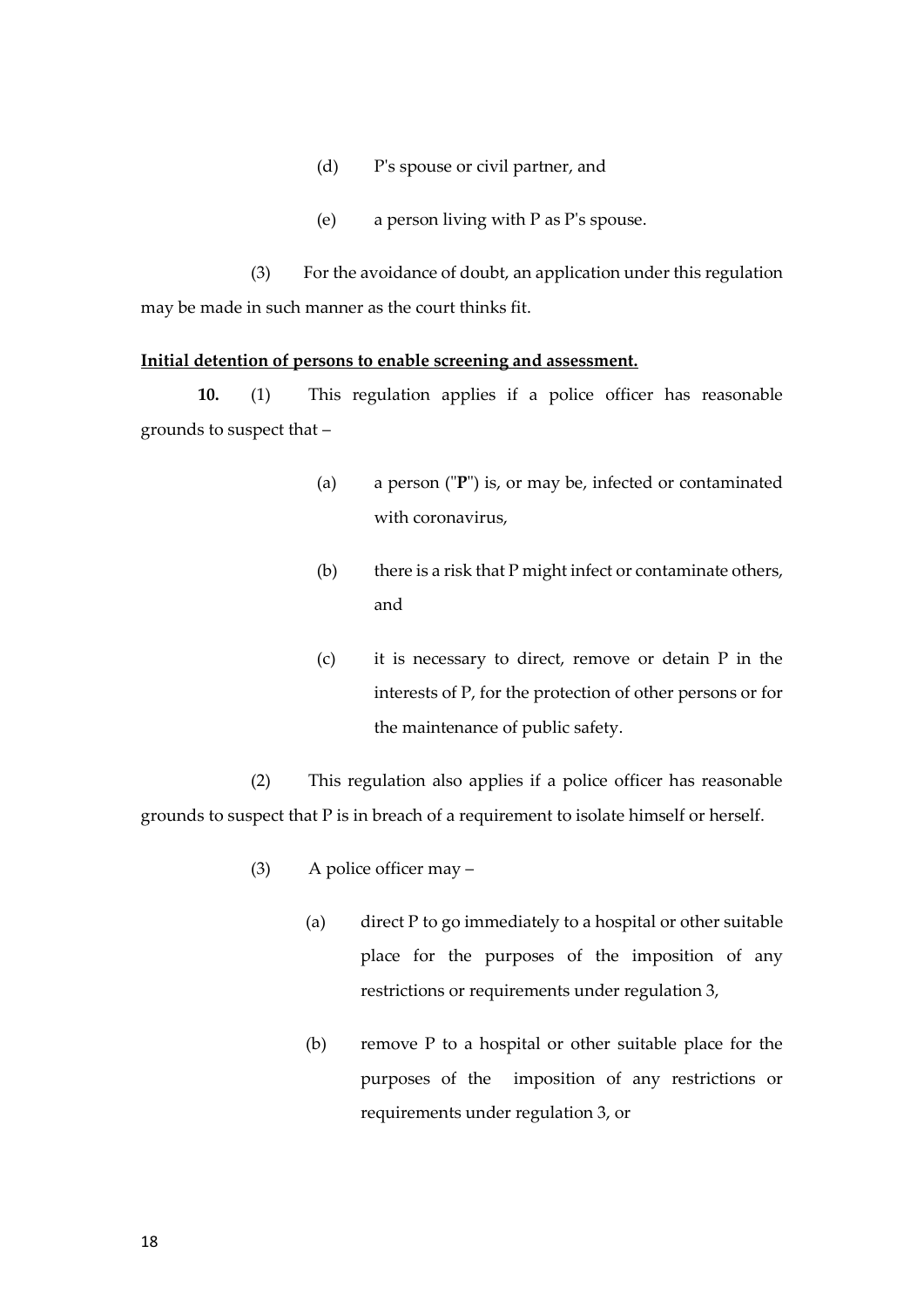(c) if P is already at a hospital or other suitable place, keep P at that place or remove P to another hospital or other suitable place for the purpose of the imposition of any restrictions or requirements under regulation 3.

(4) The power in paragraph (3) may be exercised when P is at any place.

(5) For the purpose of exercising the power in paragraph (3), a police officer may enter any place.

(6) Before exercising the power in paragraph (3), the police officer must –

- (a) so far as is reasonably practicable, consult the MOH and have due regard to the views of the MOH and any information provided by the MOH in relation to P,
- (b) have due regard to any guidance issued by the MOH and the Chief Officer of the Island Police Force,
- (c) where consultation has not been carried out under subparagraph (a) –
	- (i) consult the MOH as soon as reasonably practicable after the power in paragraph (3) has been exercised, and
	- (ii) have due regard to the views of the MOH and information provided by the MOH in relation to P.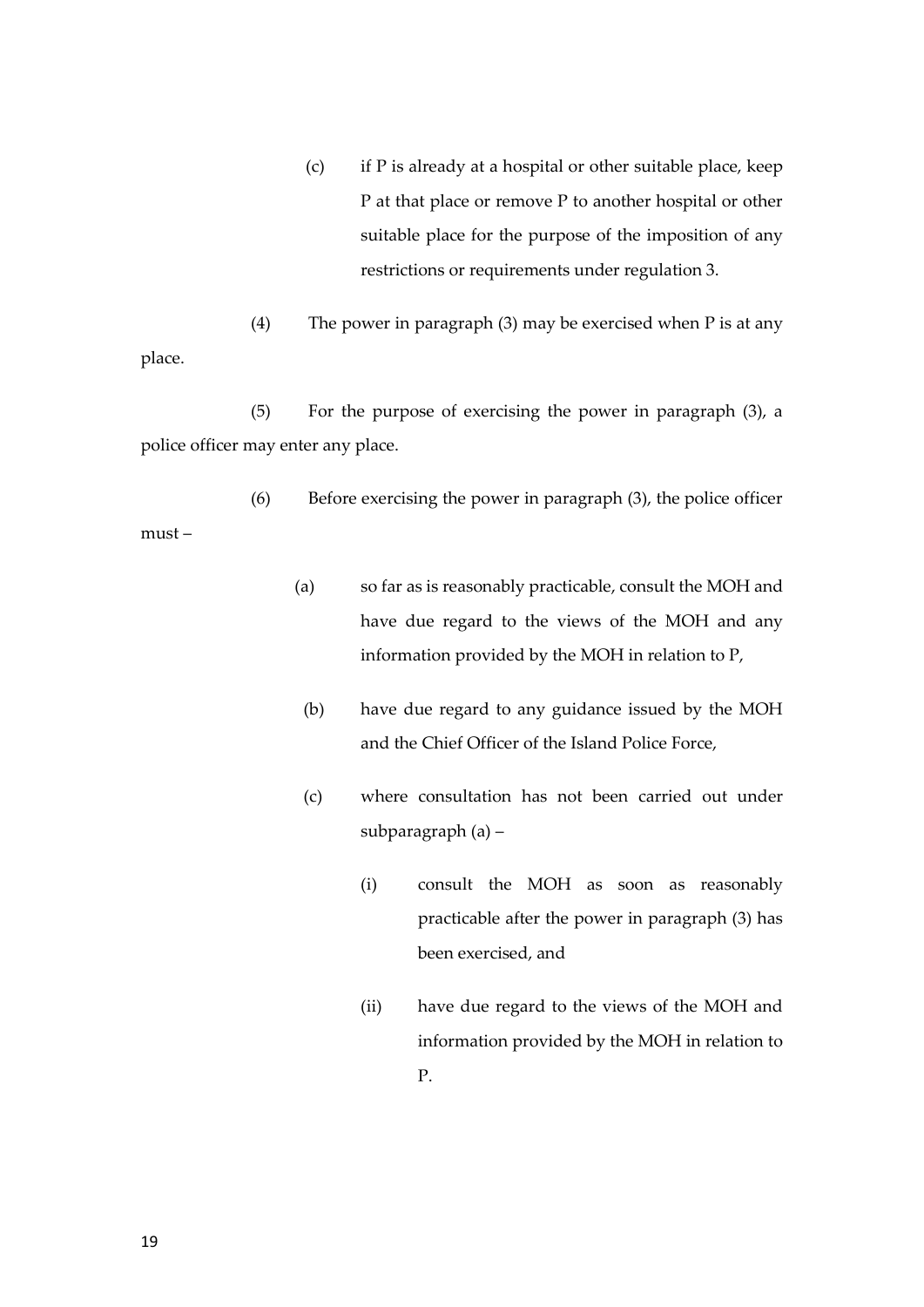(7) A person removed to or kept in a hospital or other suitable place under this regulation may be detained there for a period not exceeding the permitted period of detention.

(8) A police officer or the MOH, or a person authorised by either of them for the purposes of this paragraph, may, before the end of the permitted period of detention, take a person detained in a hospital or other suitable place to one or more other hospitals or other suitable places.

(9) A person taken to a hospital or other suitable place under paragraph (8) may be detained there for a period ending no later than the permitted period of detention.

(10) A police officer may use reasonable force, if necessary, in the exercise of a power under this regulation.

(11) The MOH may, at any time before the expiry of the initial period, authorise the detention of a person for a further period not exceeding 24 hours (beginning immediately at the end of the initial period).

(12) An authorisation under paragraph (11) may be given only if the MOH considers that the authorisation is necessary because it is not reasonably practicable for the imposition of any restrictions or requirements under regulation 3 to be completed before the end of the initial period.

(13) In this regulation –

"**authorised extended period**" means such further period as is specified in an authorisation under paragraph (11),

"**initial period**" means the period of 24 hours beginning with –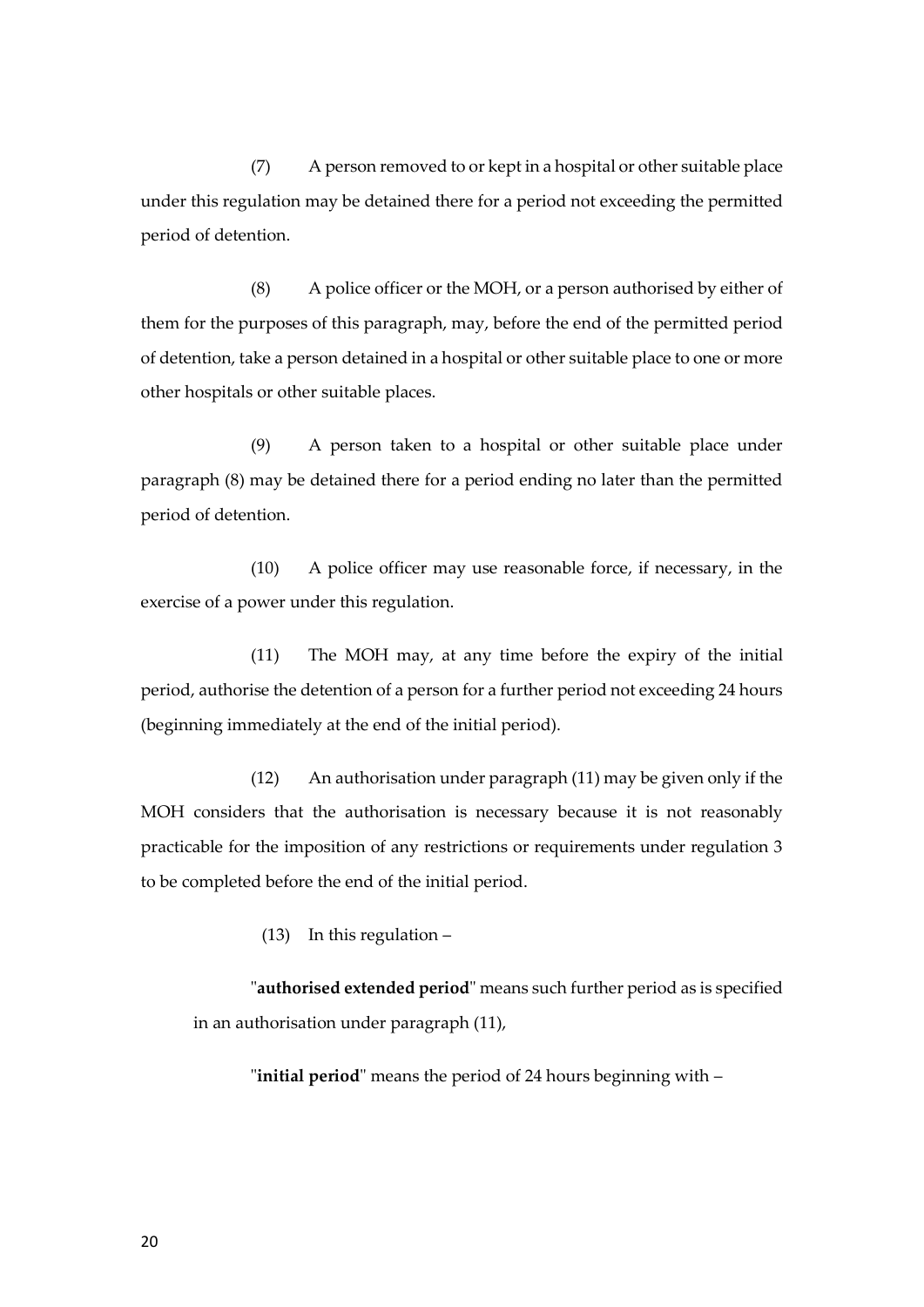- (a) in a case where the person is removed to a hospital or other suitable place, the time when the person arrives at that place, or
- (b) in a case where the person is kept at a hospital or other suitable place, the time when the police officer decides to keep the person at that place, and

"**permitted period of detention**" means the initial period of detention and the authorised extended period.

#### **Offences and enforcement.**

- **11.** (1) A person commits an offence if the person
	- (a) fails, without reasonable excuse, to comply with a restriction or requirement imposed under regulation 2(2), 3(1), 3(3), 5(1) or 7(4) or (5), or a direction under regulation 10(3)(a),
	- (b) fails, without reasonable excuse, to comply with a requirement that the person be detained under regulation 10(7), 10(9) or 10(11).

(2) A person who obstructs, without reasonable excuse, any person carrying out a function under these Regulations commits an offence.

(3) A responsible adult who fails without reasonable excuse to comply with regulation 3(5), 4(2) or 5(9) commits an offence.

(4) A person guilty of an offence under paragraph (1), (2) or (3) is liable on conviction to a fine not exceeding level 3 on the uniform scale.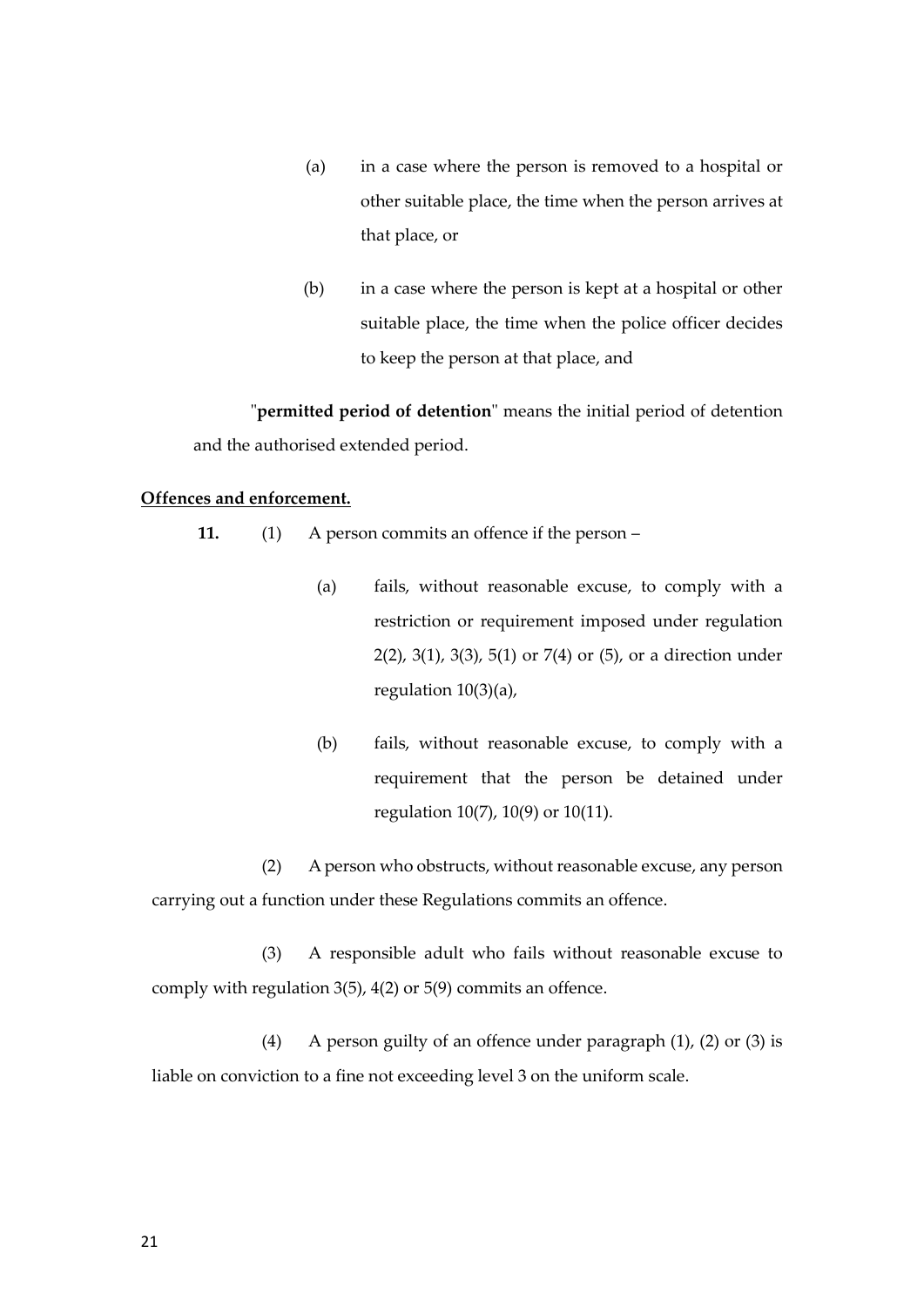#### **Interpretation of this Part.**

**12.** (1) In this Part, unless the context otherwise requires –

"**child**" means a person under the age of 18 years,

#### "**hospital**" means –

- (a) any hospital regulated or operated by the States Committee for Health & Social Care (including, for the avoidance of doubt, Le Mignot Memorial Hospital in Alderney), or
- (b) the Sark Medical Centre,

**"infected area**" means an area specified as an infected area for the purposes of these Regulations on the States of Guernsey website, or otherwise reasonably considered by the MOH to be an area where there is sustained human-to-human transmission of coronavirus, or from which there is a high risk of importation of infection or contamination (with coronavirus) via travel from that area to the Bailiwick or any part thereof,

"**isolation**" in relation to a person means the separation of that person from any other person in such a manner as to prevent infection or contamination,

"**the MOH**": see regulation 1,

"**police officer**" includes a customs officer,

"**responsible adult**" means, in relation to a child, a person with parental responsibility for the child, within the meaning of the Children (Guernsey and Alderney) Law, 2008, the Children (Sark) Law, 2016, or the Child Protection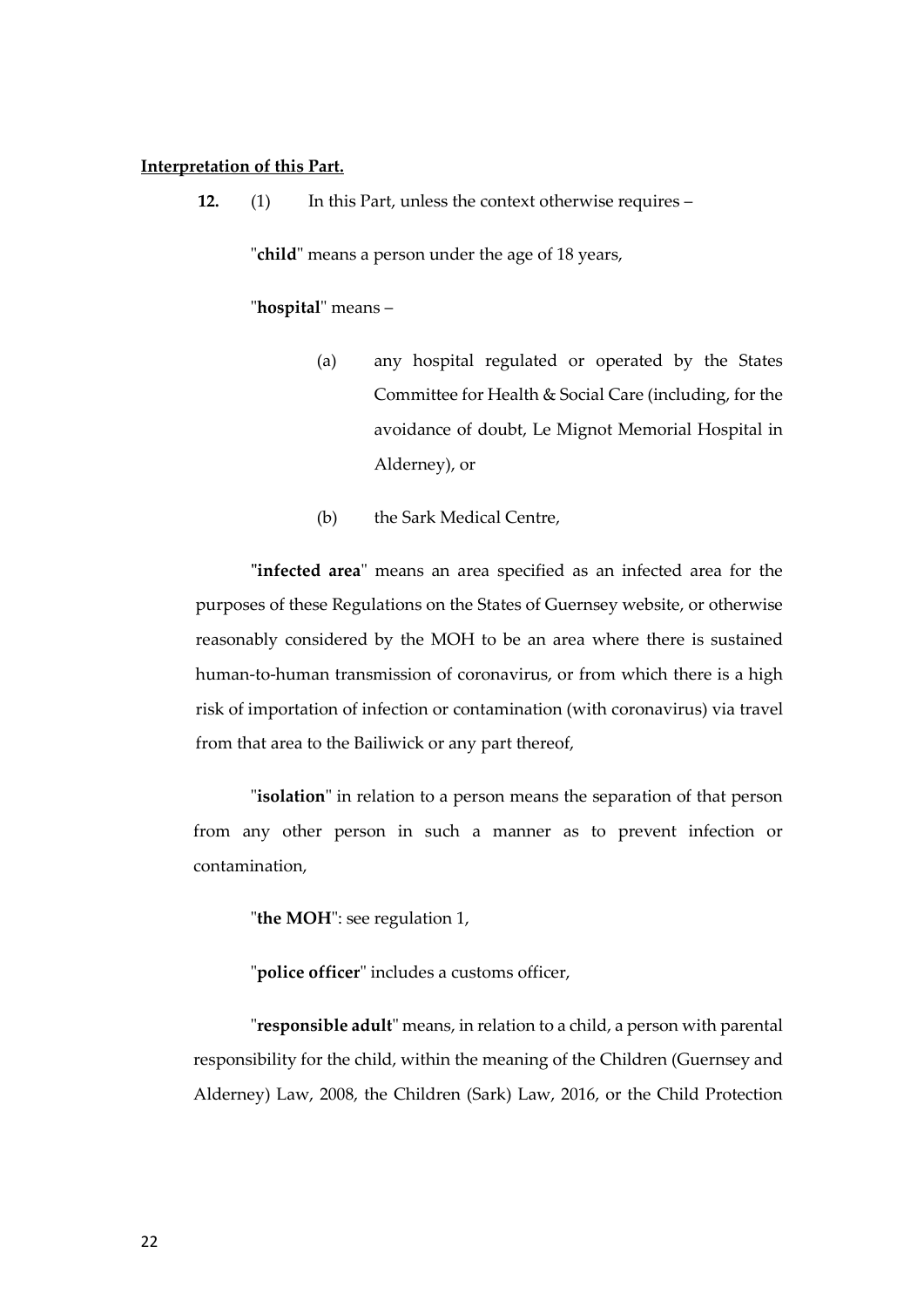(Sark) Law, 2020 as the case may be, or a person who has the care or charge of the child for the time being,

"**requirement**" means a requirement imposed under this Part,

"**restriction**" means a restriction imposed under this Part,

"**Royal Court**" means the Royal Court sitting as an Ordinary Court, which shall be constituted by the Bailiff sitting alone, and

"**screening requirements**" means the requirements set out in regulation 4(1).

(2) In this Part, a reference to infection or contamination, however expressed, is a reference to infection or contamination with coronavirus, and related expressions are to be construed accordingly.

#### PART II

CONTROL OF PREMISES, GATHERINGS ETC., AND MOVEMENT OF PERSONS

#### **Power to give directions.**

**13.** (1) The States of Guernsey Committee for Health & Social Care ("**the Committee**") may, for one or more of the purposes set out in section 14(2) of the Civil Contingencies (Bailiwick of Guernsey) Law, 2012, issue a direction imposing conditions, prohibitions, requirements or restrictions in relation to –

- (a) premises,
- (b) the holding of an event, gathering or meeting (whether planned or unplanned and of whatever duration), and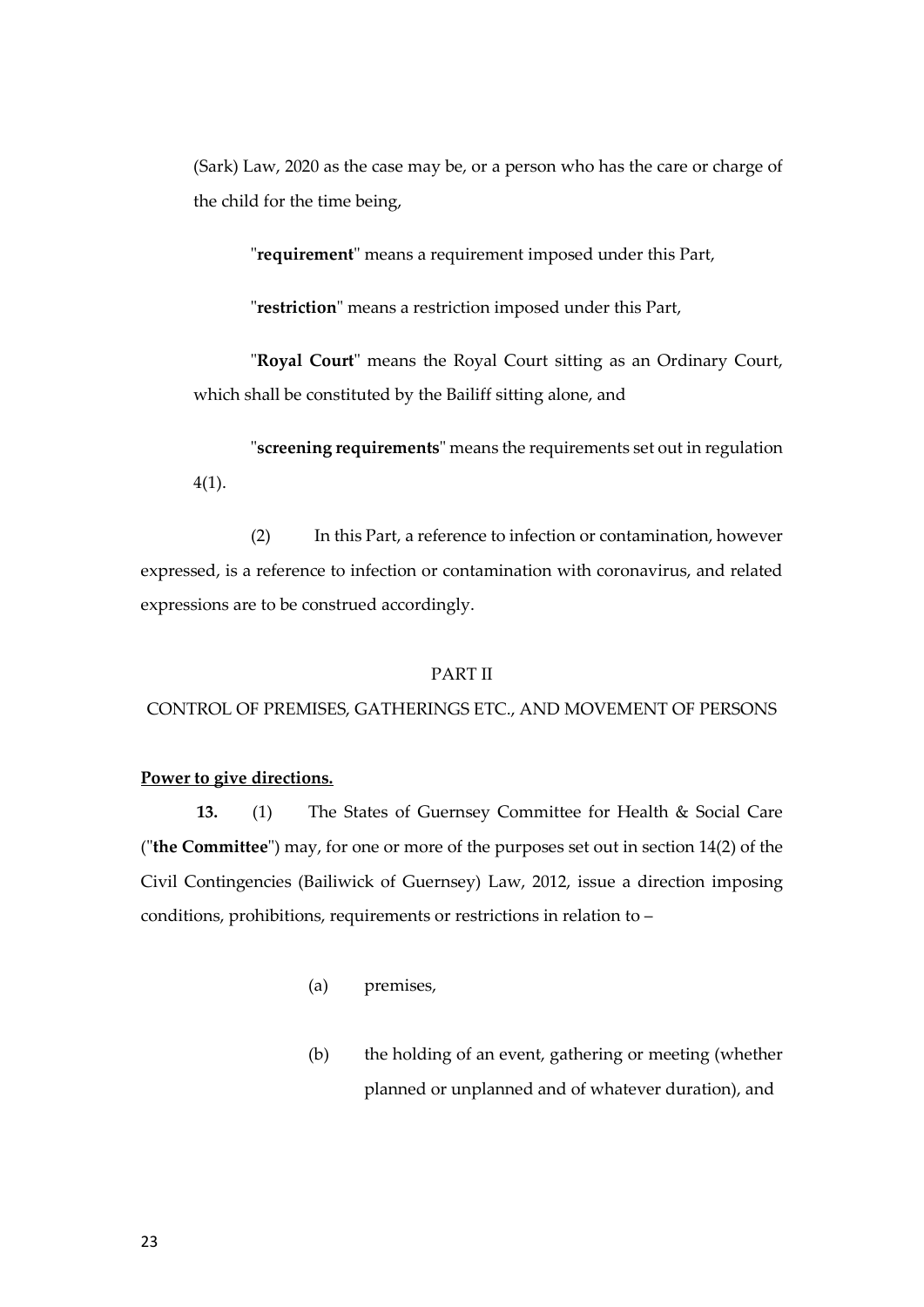### (c) the movement of persons outside the place where they are living,

and for the purposes of subparagraph (c), the place where a person is living includes the premises where he or she is living together with any garden, yard, passage, stair, garage, outhouse or other appurtenance of such premises.

(2) The Committee must consult the Medical Officer of Health before issuing a direction under this regulation; and, in addition, before issuing a direction imposing conditions, prohibitions, requirements or restrictions in relation to the movement of persons outside the place where they are living, the Committee must seek the advice of Her Majesty's Procureur in relation to the appropriateness and proportionality of the proposed direction.

(3) A direction under paragraph (1)(a) may be issued in relation to specified premises, or premises of a specified description, and may, amongst other things, impose requirements for the purpose of –

- (a) restricting the hours of opening of the premises,
- (b) closing the premises or a part of the premises to entry by members of the public,
- (c) restricting entry into the premises, whether by reference to the number of people in the premises, a period of time, or otherwise, or
- (d) securing restrictions in relation to the location of persons in the premises.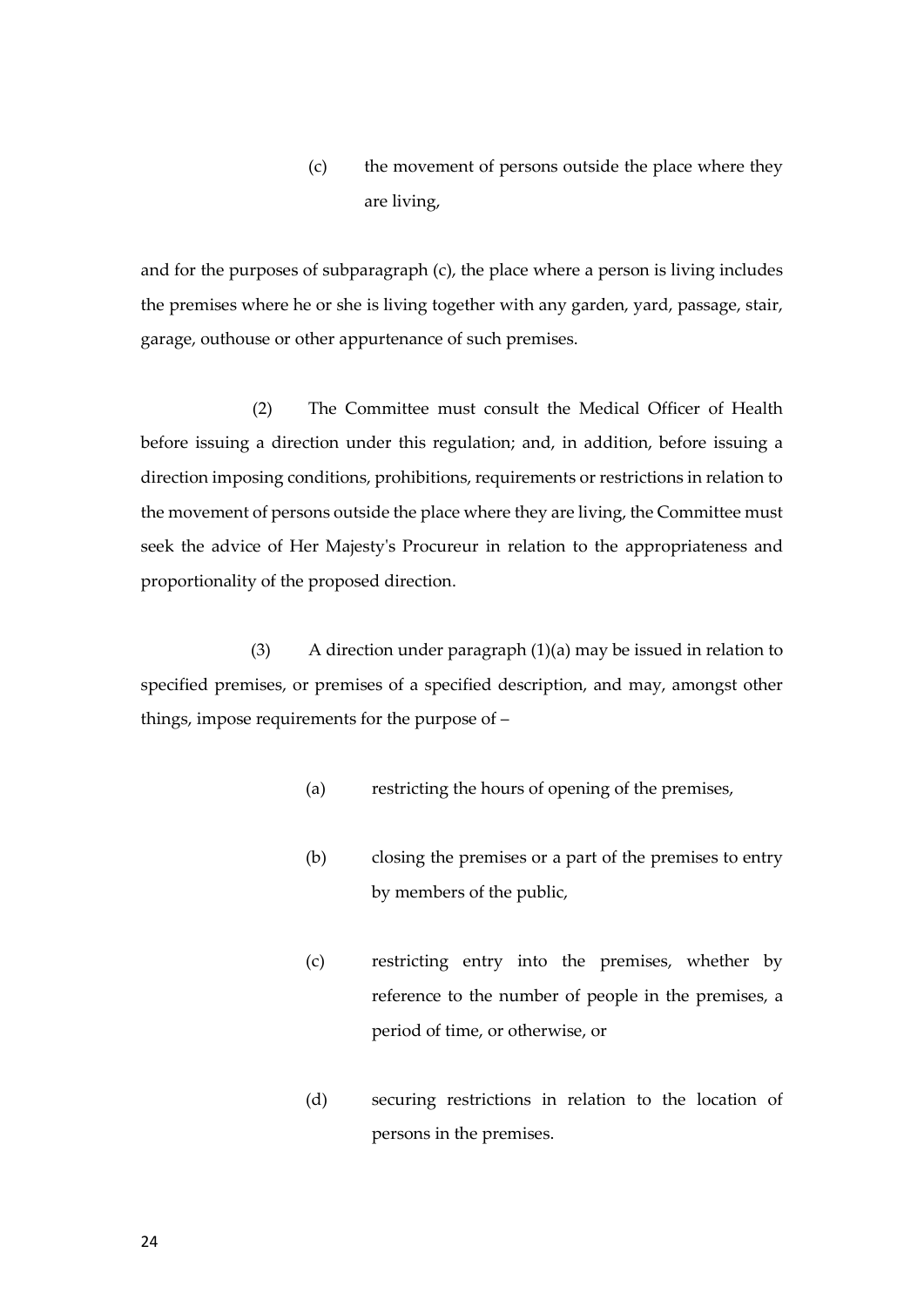(4) Where a direction under paragraph (1)(a) is issued in respect of licensed premises, the terms of the licence issued in respect of those premises shall be deemed, during the period of the direction, to be modified to reflect the prohibitions, requirements or restrictions imposed by the direction, and shall have effect accordingly.

(5) A direction under paragraph 1(b) may be issued in relation to a specified event, gathering or meeting, or events, gatherings or meetings of a specified description, or events, gatherings and meetings generally; and events, gatherings and meetings may be described by reference to the number of people attending the event, gathering or meeting, or in any other way.

(6) A direction under paragraph 1(b) may impose conditions, prohibitions, requirements or restrictions on –

- (a) the owner or occupier of premises at which an event, gathering or meeting to which the direction relates is to take place,
- (b) the organiser of such an event, gathering or meeting, and
- (c) any other person involved in holding or participating in such an event, gathering or meeting.

(7) A direction under paragraph 1(b) may, amongst other things, impose requirements about informing persons who may be planning to attend an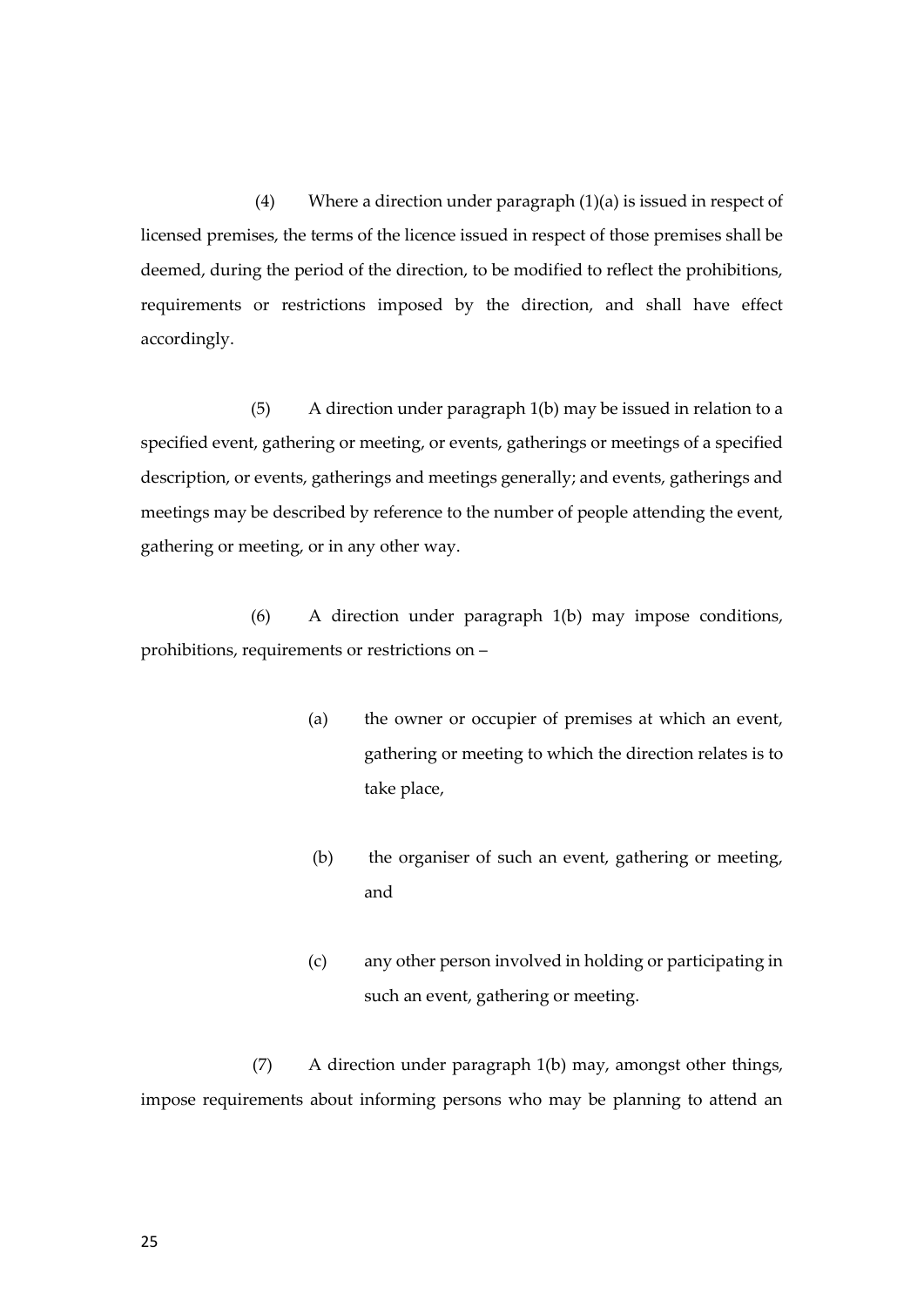event, gathering or meeting of its prohibition or any requirements or restrictions imposed in relation to the holding of it.

(8) A direction under paragraph 1(c) may (without limitation) restrict the movement of persons outside the place where they are living by reference to the purpose, or duration, of the movement, and by reference to the age of persons.

(9) A direction may, amongst other things, specify a minimum distance that must be maintained between persons of different households.

(10) A direction may impose requirements on persons in relation to children in their care or under their control.

#### **Procedure, variation and revocation**.

**14.** (1) A direction must specify the period during which it has effect, which period must not exceed 14 days.

(2) Where a direction imposes prohibitions, requirements or restrictions on a person specified by name, the direction –

- (a) must be given in writing to that person, and
- (b) may be published in such manner as the Committee considers appropriate to bring it to the attention of other persons who may be affected by it.

(3) The Committee may vary and revoke a direction, and the power to vary and revoke a direction is without prejudice to the power of the Committee to issue a new direction.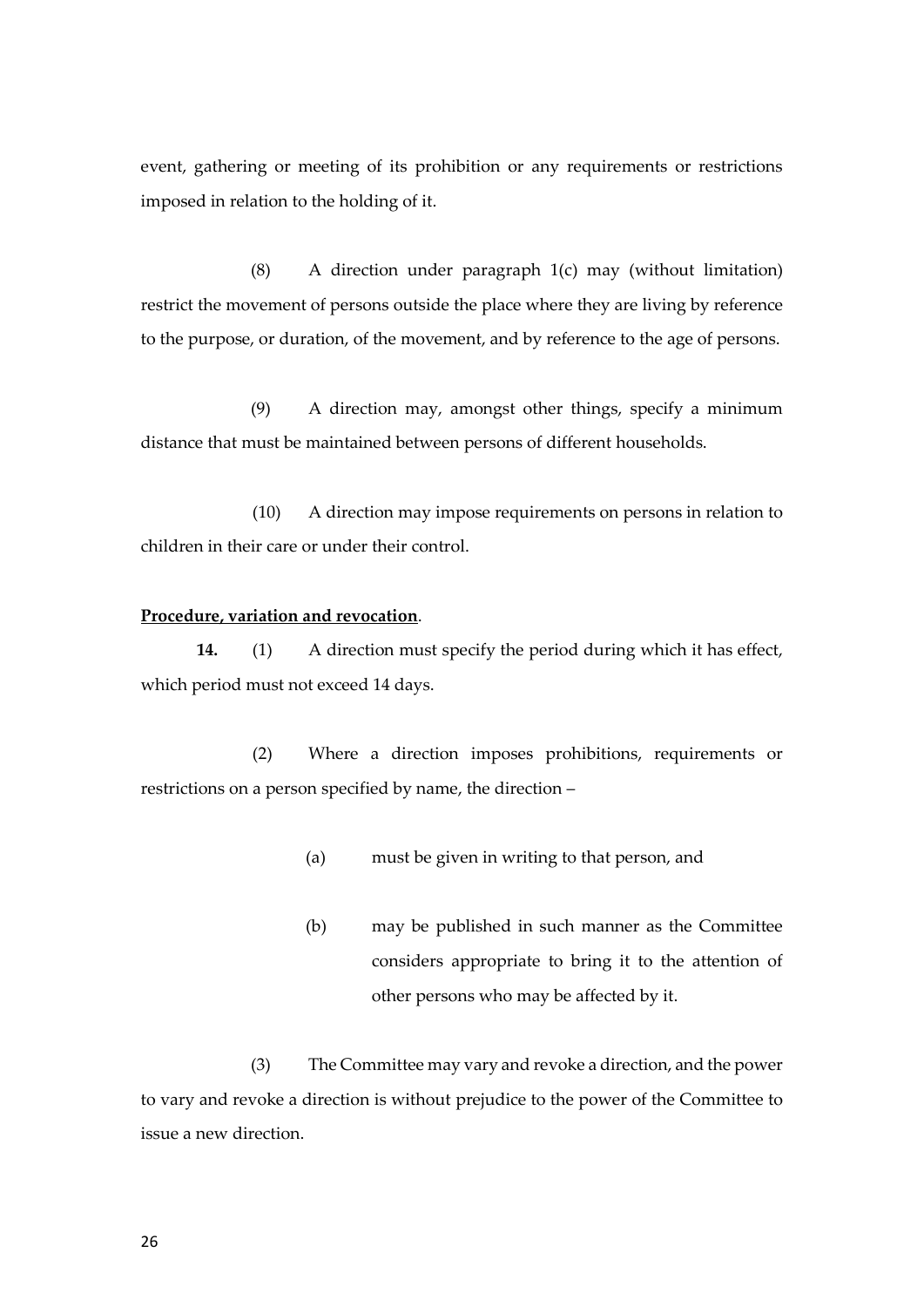(4) Subject to paragraph (2), a direction, and a variation and revocation of a direction, may be given in such form as the Committee thinks fit, including by publication on the States of Guernsey website.

(5) The Committee must revoke a direction when satisfied that it is no longer necessary.

#### **Alderney and Sark.**

**15.** (1) The Committee must consult the Policy and Finance Committee of the States of Alderney before issuing, varying or revoking a direction having effect in Alderney, and the Policy & Finance Committee of the Chief Pleas before issuing, varying or revoking a direction having effect in Sark.

(2) A failure to consult in accordance with paragraph (1) shall not invalidate any direction.

#### **Enforcement.**

**16.** (1) A police officer may require any person to whom a direction has been given, or to whom it otherwise applies, to comply with it.

(2) Subject to paragraph (4), where a police officer has required a person under paragraph (1) to comply with a direction issued under regulation 13(1)(a), and that person has failed to do so, the police officer may require the premises in question to be closed until such time as the direction is complied with; and the police officer may take such steps, or require the person to take such steps, as are necessary to ensure that the requirement to close the premises is complied with.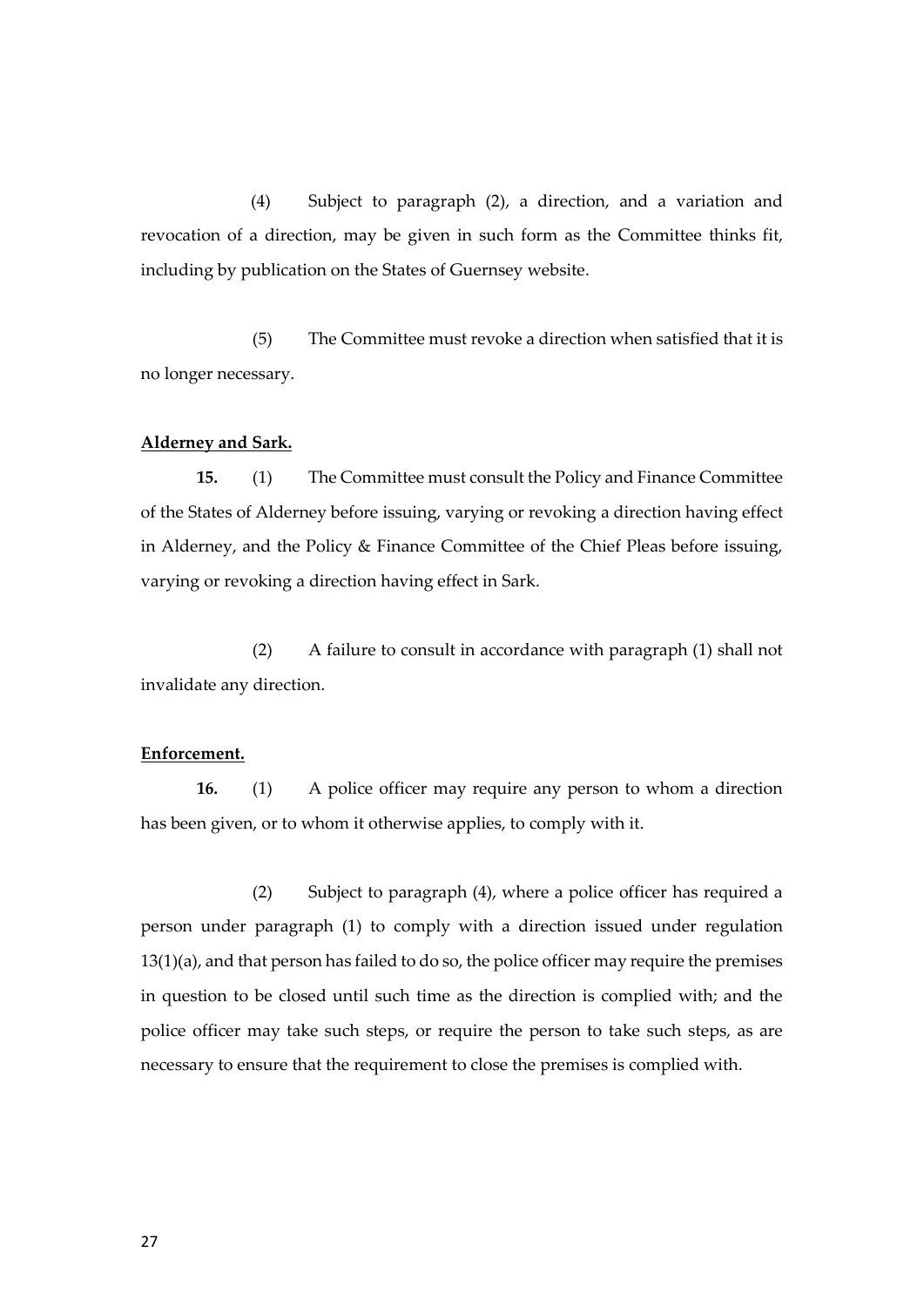(3) Subject to paragraph (4), where a police officer has required a person under paragraph (1) to comply with a direction and that person has failed to do so, the police officer may take such steps as are necessary to ensure that the direction is complied with.

(4) A police officer must take account of any relevant advice issued by the Medical Officer of Health and the Chief Officer of the Island Police Force before exercising the powers conferred by paragraphs (1) to (3).

(5) In exercising the powers conferred by paragraphs (1) to (3), a police officer may -

- (a) enter any premises to which the direction relates, and
- (b) if necessary, use reasonable force.

#### **Offences.**

**17.** (1) A person commits an offence if he or she fails, without reasonable excuse, to comply with a direction, or a requirement of a police officer under regulation 16.

(2) A person commits an offence if he or she obstructs a police officer exercising a power conferred by regulation 16.

(3) A person guilty of an offence under this paragraph is liable on summary conviction to a fine not exceeding level 5 on the uniform scale.

#### **Interpretation of this Part**.

**18.** (1) In this Part –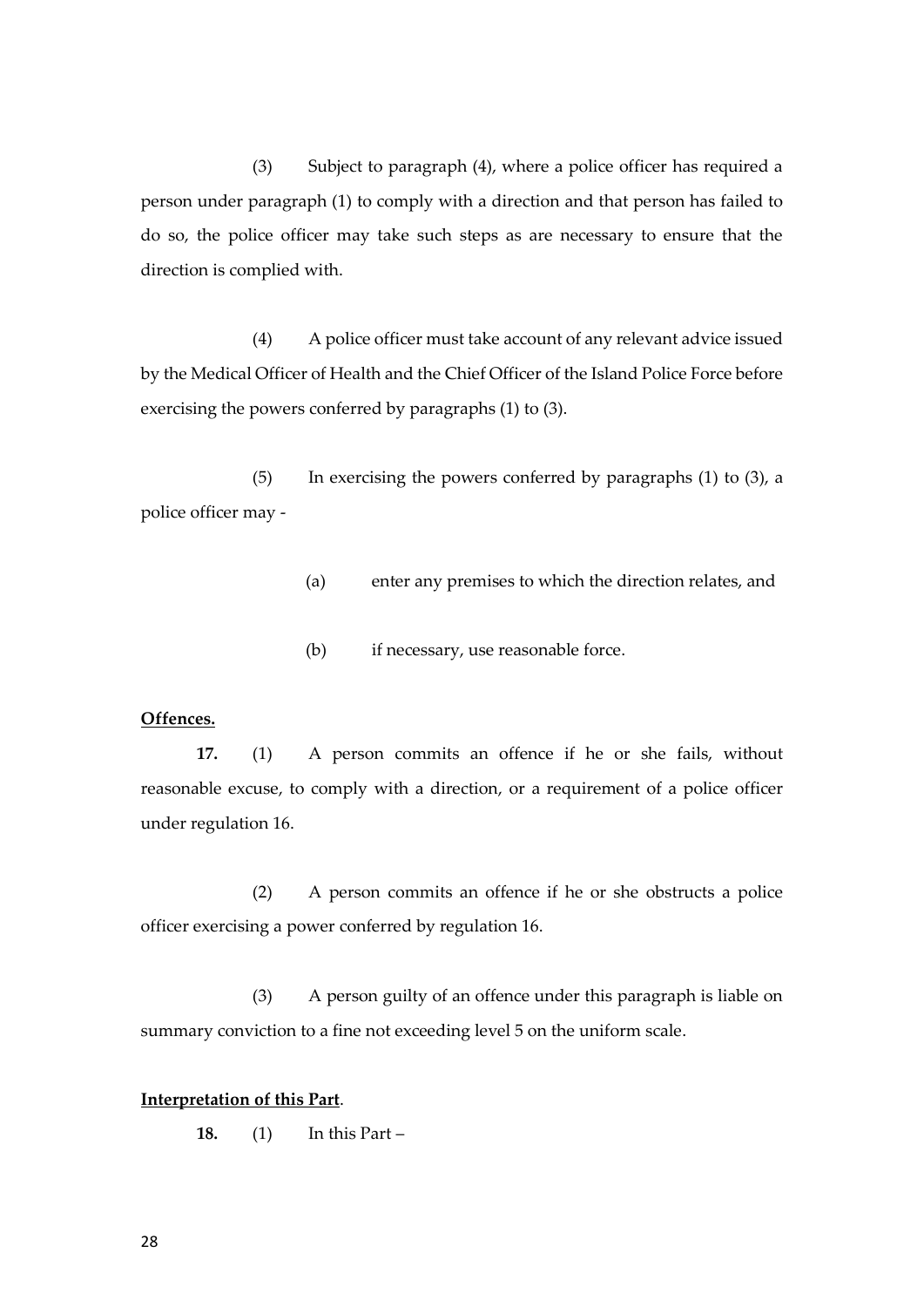"**direction**" means a direction given under regulation 13,

a "**household**" is comprised of persons living together for the time being in the same premises,

"**licensed premises**" has the meanings given by the Liquor Licensing Ordinance, 2006**<sup>f</sup>** in relation to premises in Guernsey, by the Alderney Liquor Licensing Ordinance, 1994**<sup>g</sup>** in relation to premises in Alderney, and by the Liquor Licensing (General Provisions) (Sark) Ordinance, 1979**<sup>h</sup>** in relation to premises in Sark, and "**licence**" shall be construed accordingly, and

"**premises**": see subparagraphs (2) and (3).

(2) In relation to a direction issued under regulation 13(1)(a), "**premises**" includes, but is not limited to, retail premises and other business premises (excluding grocery stores and such other categories of business premises as the Committee may specify, whether in a direction or otherwise), places of worship, and

**<sup>f</sup>** Ordinance No. V of 2006; amended by Ordinance No. XXIV of 2010; No. IX of 2016; No. XIV of 2018; and G.S.I. No. 28 of 2019.

**<sup>g</sup>** Alderney Ordinance No. IV of 1994; amended by Order in Council No. XX of 2012; Alderney Ordinance No. II of 1997; No. III of 1999; and No. XIII of 2014.

**<sup>h</sup>** Liquor Licensing (General Provisions) (Sark) Ordinance, 1979; amended by Liquor Licensing (General Provisions) (Amendment) (Sark) Ordinance, 1980; Liquor Licensing (General Provisions) (Amendment) (Sark) Ordinance, 1984; Liquor Licensing (General Provisions) (Amendment) (Sark) Ordinance, 1989; Liquor Licensing (Amendment) (Sark) Ordinance, 1994; Liquor Licensing (Amendment) (Sark) Ordinance, 1996; Liquor Licensing (Amendment) (Sark) Ordinance, 2006; and Sark Ordinance No. IV of 2016.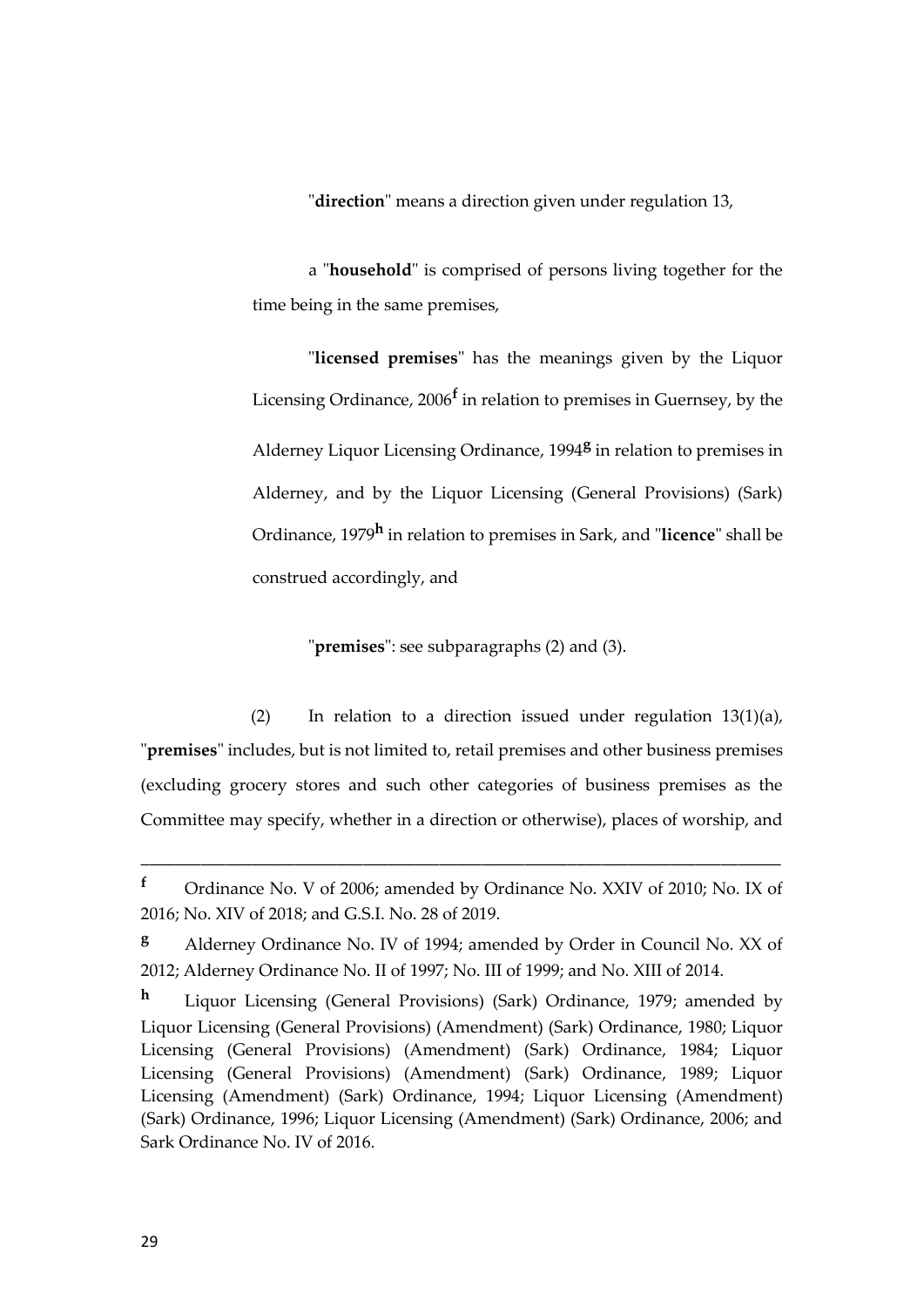parks, public gardens and other places of recreation, sport, leisure and entertainment, but does not include premises used solely as residential premises.

(3) In relation to a direction issued under regulation 13(1)(b), "**premises**" includes land (including, for the avoidance of doubt, the foreshore), and pleasure vessels within the meaning of the Merchant Shipping (Registration of Ships) (Bailiwick of Guernsey) Regulations, 2009**<sup>i</sup>** .

#### PART III

## MEDICAL AND HEALTH PROFESSIONALS, MENTAL HEALTH AND PHARMACISTS

## **Temporary registration, authorisation, etc. of doctors, nurses and other medical and health professionals.**

- **19.** Schedule 1 modifies
	- (a) the Regulation of Health Professions (Medical Practitioners) (Guernsey and Alderney) Ordinance, 2015**<sup>j</sup>** ,
	- (b) the Regulation of Health Professions (Medical Practitioners) (Guernsey and Alderney) Regulations, 2016**<sup>k</sup>** ,

**<sup>i</sup>** G.S.I. No. 10 of 2009.

**<sup>j</sup>** Ordinance No. XXII of 2015; amended by No. L of 2015; and No. IX of 2016.

**<sup>k</sup>** G.S.I. No. 53 of 2016.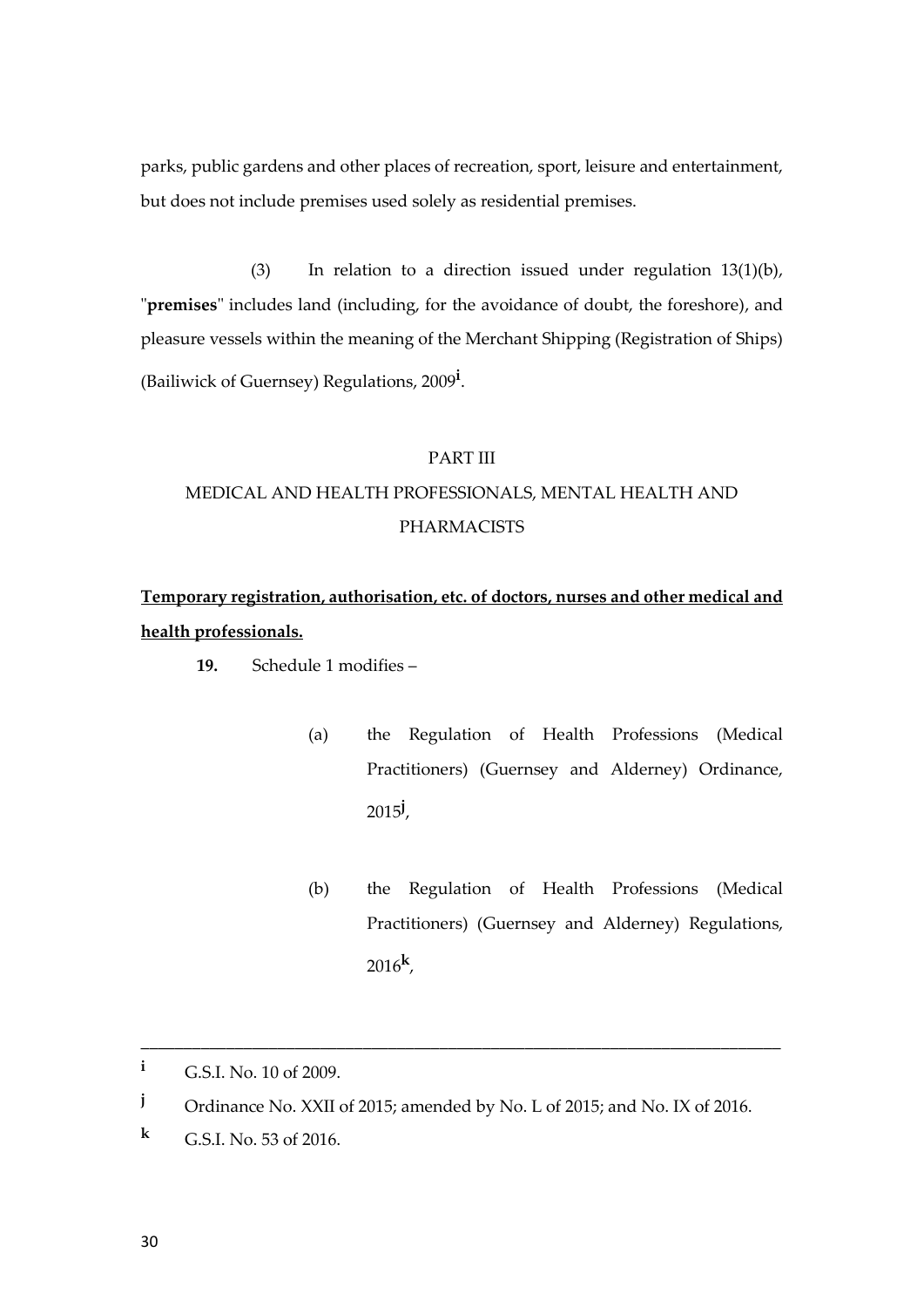- (c) the Regulation of Health Professions (Medical Practitioners) (Sark) Ordinance, 2017**<sup>l</sup>** ,
- (d) the Regulation of Health Professions (Medical Practitioners) (Sark) Regulations, 2017**m**,
- (e) the Doctors, Dentists and Pharmacists Ordinance, 1987**<sup>n</sup>** ,
- (f) the Nurses, Midwives and Health Visitors Ordinance, 1987**<sup>o</sup>** ,
- (g) the Registered Health Professionals Ordinance, 2006**<sup>p</sup>** ,

**l** Sark Ordinance No. VI of 2017.

**m** Sark S.I. No. 74 of 2017.

**<sup>n</sup>** Recueil d'Ordonnances Tome XXIV, p. 79; amended by Ordres en Conseil Vol. XXXI, p. 278; Recueil d'Ordonnances Tome XXIV, p. 238; Ordinance No. XXXIII of 2003; No. XXII of 2015; and No. IX of 2016. Applied to the Island of Alderney by Recueil d'Ordonnances Tome XXIV, p. 262.

\_\_\_\_\_\_\_\_\_\_\_\_\_\_\_\_\_\_\_\_\_\_\_\_\_\_\_\_\_\_\_\_\_\_\_\_\_\_\_\_\_\_\_\_\_\_\_\_\_\_\_\_\_\_\_\_\_\_\_\_\_\_\_\_\_\_\_\_\_\_\_\_\_\_\_

**<sup>o</sup>** Recueil d'Ordonnances Tome XXIV, p. 238; amended by Ordres en Conseil Vol. XXXI, p. 278; Ordinance No. XXXIII of 2003; and No. IX of 2016.

**<sup>p</sup>** Ordinance No. III of 2006; amended by No. IX of 2016; and G.S.I. No. 94 of 2015. Modified in Alderney by Ordinance No. IV of 2006.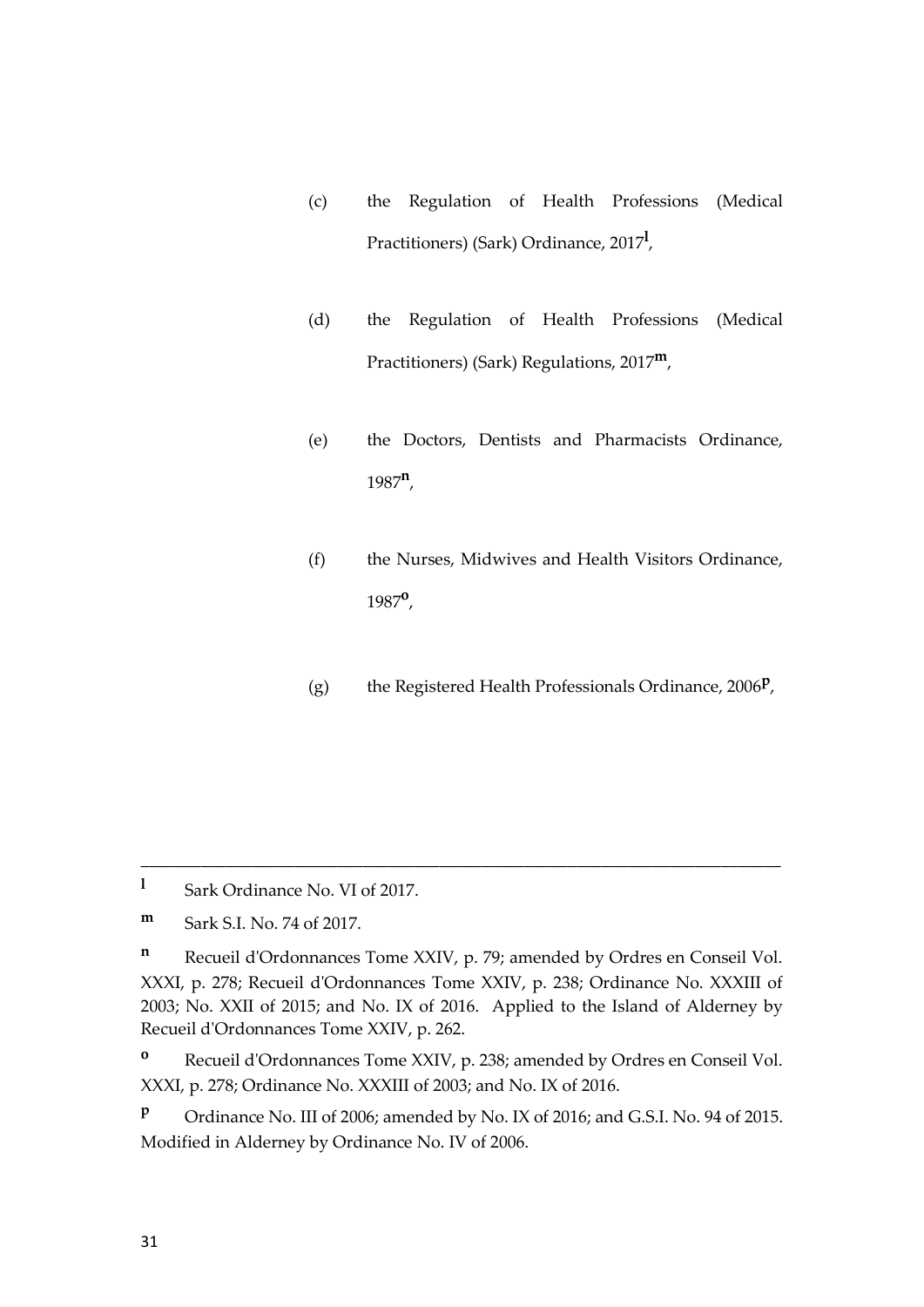- (h) the Medicines (Human and Veterinary) (Bailiwick of Guernsey) Law, 2008**<sup>q</sup>** ,
- (i) the Prescription Only Medicines (Human) (Bailiwick of Guernsey) Ordinance, 2009**<sup>r</sup>** ,
- (j) the Misuse of Drugs (Bailiwick of Guernsey) Law, 1974**<sup>s</sup>** , and
- (k) the Misuse of Drugs (Bailiwick of Guernsey) Ordinance, 1997**<sup>t</sup>** ,

which modifications shall have effect for the period of validity of these Regulations.

\_\_\_\_\_\_\_\_\_\_\_\_\_\_\_\_\_\_\_\_\_\_\_\_\_\_\_\_\_\_\_\_\_\_\_\_\_\_\_\_\_\_\_\_\_\_\_\_\_\_\_\_\_\_\_\_\_\_\_\_\_\_\_\_\_\_\_\_\_\_\_\_\_\_\_

**<sup>r</sup>** Ordinance No. XXV of 2009; amended by Ordinance No. XXV of 2010; and No. IX of 2016.

**<sup>s</sup>** Ordres en Conseil Vol. XXIV, p. 273; amended by Vol. XXVIII, p. 307; Vol. XXXI pp. 47 and 278; Vol. XXXIII, p. 217; Vol. XXXIV, p. 172; Vol. XXXVI, p. 396; Order in Council Nos. III and VII of 2000; Nos. IV and XIII of 2006; Recueil d'Ordonnances Tome XX p. 271; Tome XXII, p. 483; Tome XXIV, p. 477; Tome XXV pp. 38 and 325; Ordinance No. XXXIII of 2003; No. XLIII of 2010; No. XXV of 2011; No. XXII of 2015; No. IX of 2016; G.S.I. No. 19 of 1997; No. 5 of 2004; No. 42 of 2006; No. 20 of 2008; Nos. 22, 33 and 82 of 2010; No. 44 of 2012; No. 54 of 2013; No. 79 of 2014; No. 93 of 2015; and No. 78 of 2019.

**<sup>t</sup>** Recueil d'Ordonnances Tome XXVII, p. 247; amended by Ordinance No. XXXIII of 2003; No. XXV of 2009; No. XXII of 2015; No. IX of 2016; G.S.I. No. 5 of 2004; No. 42 of 2006; No. 20 of 2008; Nos. 22, 33, 82 and 98 of 2010; No. 44 of 2012; No. 79 of 2014; No. 93 of 2015; Nos. 1, 10 and 36 of 2018; and Nos. 67 and 78 of 2019.

**<sup>q</sup>** Order in Council No. V of 2009; amended by Ordinance No. XXIV of 2009; No. XLI of 2013; and No. IX of 2016.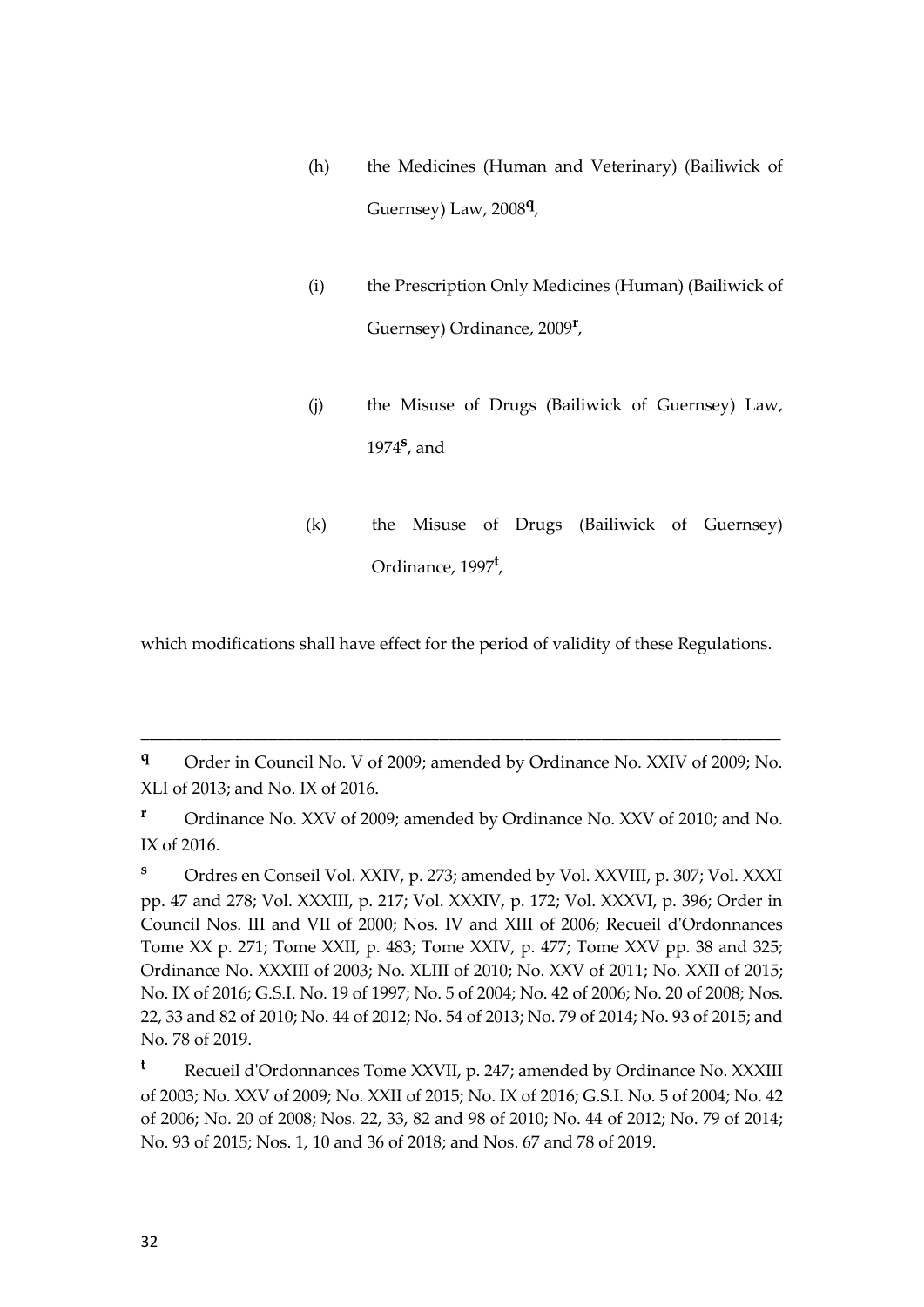#### **Modification of legislation relating to mental health.**

- **20.** Schedule 2 modifies
	- (a) the Mental Health (Bailiwick of Guernsey) Law, 2010**<sup>u</sup>** ,
	- (b) the Mental Health (Treatment and Forms) Regulations, 2013**<sup>v</sup>** , and
	- (c) the Mental Health Review Tribunal Procedure Rules, 2012**w**,

which modifications shall have effect for the period of validity of these Regulations (but without prejudice to the transitional provisions set out in paragraphs 17 and 18 of that Schedule).

#### **Modification of legislation relating to pharmacists.**

- **21.** Schedule 3 modifies
	- (a) the Health Service (Benefit) (Guernsey) Law, 1990<sup>x</sup>, and

**<sup>u</sup>** Order in Council No. XV of 2011; amended by Ordinance No. IX of 2016; and No. I of 2017.

**<sup>v</sup>** G.S.I. No. 70 of 2019.

**<sup>w</sup>** O.R.C. No. I of 2012; as amended by O.R.C. No. III of 2018.

 $x$  Ordres en Conseil Vol. XXXII, p. 292; there are amendments not material to these Regulations.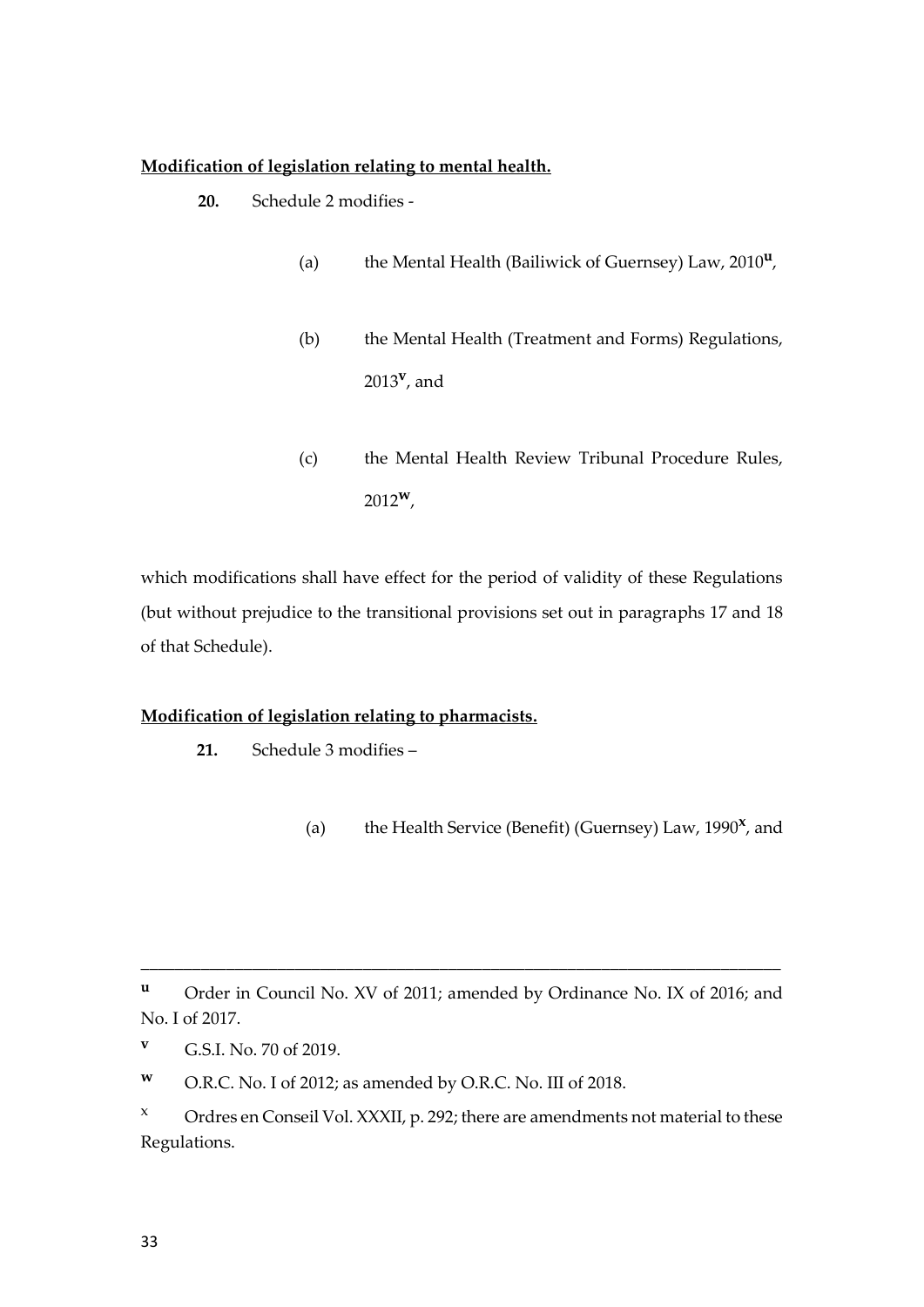(b) the Medicines (Human and Veterinary) (Bailiwick of Guernsey) Law, 2008**<sup>y</sup>** ,

which modifications shall have effect for the period of validity of these Regulations.

#### PART IV

#### REGISTRATION OF DEATHS AND STILL-BIRTHS

*Legislation extending to the Bailiwick except for registration of deaths and still-births in Alderney*

## **Modification of the Loi relative à l'Enregistrement des Naissances et Décès dans le Bailliage de l'lÎe de Guernesey.**

**22.** (1) The Loi relative à l'Enregistrement des Naissances et Décès dans le Bailliage de l'lÎe de Guernesey**<sup>z</sup>** of 1935 ("**the 1935 Law**") is modified as follows for all purposes of or under the 1935 Law or any other enactment.

(2) The French text of the 1935 Law is modified in the same way as is set out in the following modifications to the official English translation of that Law.

(3) Articles 9 (declaration of death) and 17 (still-born children) have effect as if the requirement to make a declaration in person or to send it by a person of at least sixteen years of age were substituted by a requirement to send the

<sup>y</sup> Order in Council No. V of 2009; amended by Ordinance No. XXIV of 2009; No. XLI of 2013; No. IX of 2016.

**z** Ordres en Conseil Vol. X, p. 20; as amended by Ordres en Conseil Vol. XX, p. 267; Vol. XXII, pp. 48 and 560; Vol. XXXI, p. 278; and Vol. XXXIII, p. 444.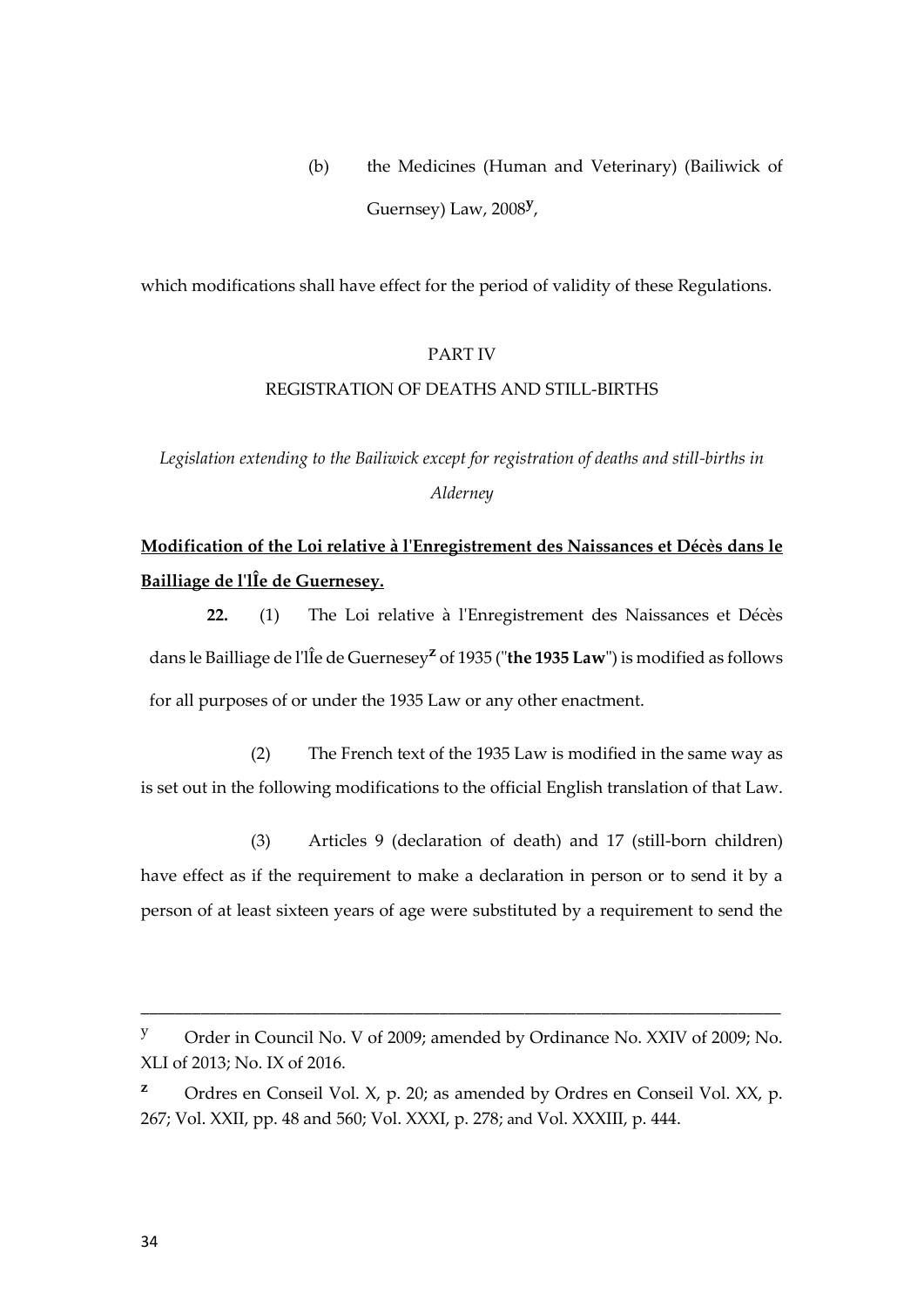declaration by post, electronic means (including email message) or such other means as is specified by the Registrar-General in guidance.

(4) Article 11 (doctor's certificate) has effect as if the words "that he has seen the body of the deceased and stating" were omitted.

(5) Article 15 (limit of time for keeping body) is disapplied provided that the body is in the custody of the States of Guernsey or a funeral director.

(6) Form C (medical certificate of cause of death) and the notes to Form C in the Schedule have effect as if the following were omitted –

- (a) on the second page
	- (i) the words "that I was in medical attendance during the above-named deceased's last illness, and",
	- (ii) in Note 1, the second sentence, and
- (b) the certification section at the end of the Form headed "CERTIFICATE (See Note 1 above)".

#### *Legislation extending to Alderney*

#### **Modification of the Loi relative aux certificats de Décès et aux Enterrements.**

**23.** (1) The Loi relative aux certificats de Décès et aux Enterrements of 1910**aa** ("**the 1910 Law**") is modified as follows for all purposes of or under that Law

**aa** Ordres en Conseil Vol. IV. p. 328; amended by Ordres en Conseil Vol XXII, p. 501 which substituted the original Form A for a Form A in English; and Ordres en Conseil Vol. XXVII, p. 40; Vol. XXXI, p. 306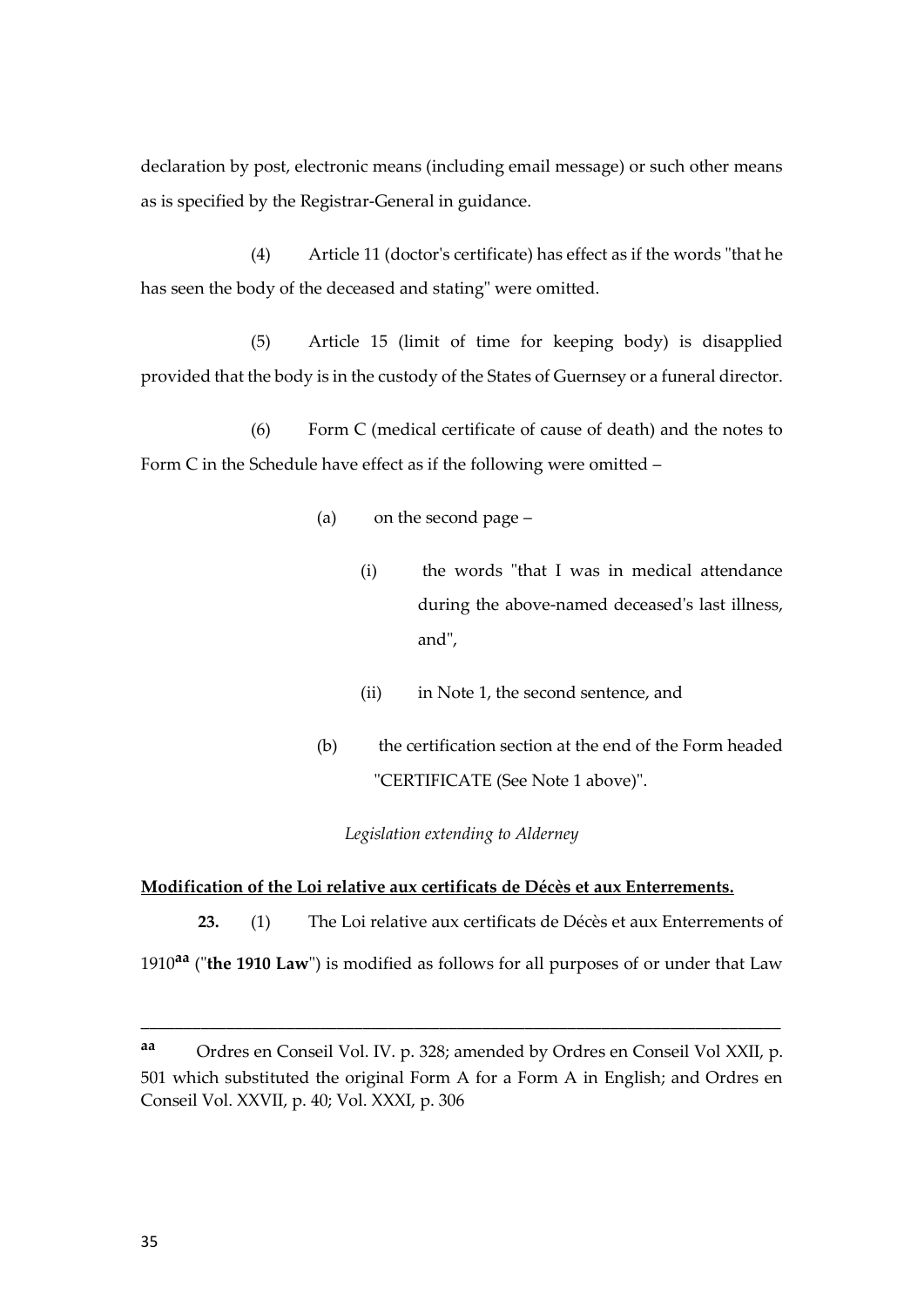or any other enactment.

(2) The French text of the 1910 Law is modified in the same way as is set out in the following modifications in English.

(3) Articles 1 (declaration par écrit etc.) and 8 (enfant mort-né) have effect as if the requirement to make a declaration in person or to send it by a person who has reached the age of majority were substituted by a requirement to send the declaration by post, electronic means (including email message) or such other means as is specified by the Registrar-General in guidance.

(4) Article 6 (defénse de garder sans permission un corps au-delá de six jours) is disapplied provided that the body is in the custody of the States of Alderney or a funeral director.

(5) Form A (medical certificate of cause of death) and the notes to Form A in the Schedule have effect as if the following were omitted –

- (a) in the certification following the table relating to cause of death–
	- (i) the words "that I was in medical attendance during the above-named deceased's last illness, and", and
	- (ii) in Note 1, the second sentence, and
- (b) the certification section at the end of the Form headed

"CERTIFICATE (See Note 1 above)".

PART V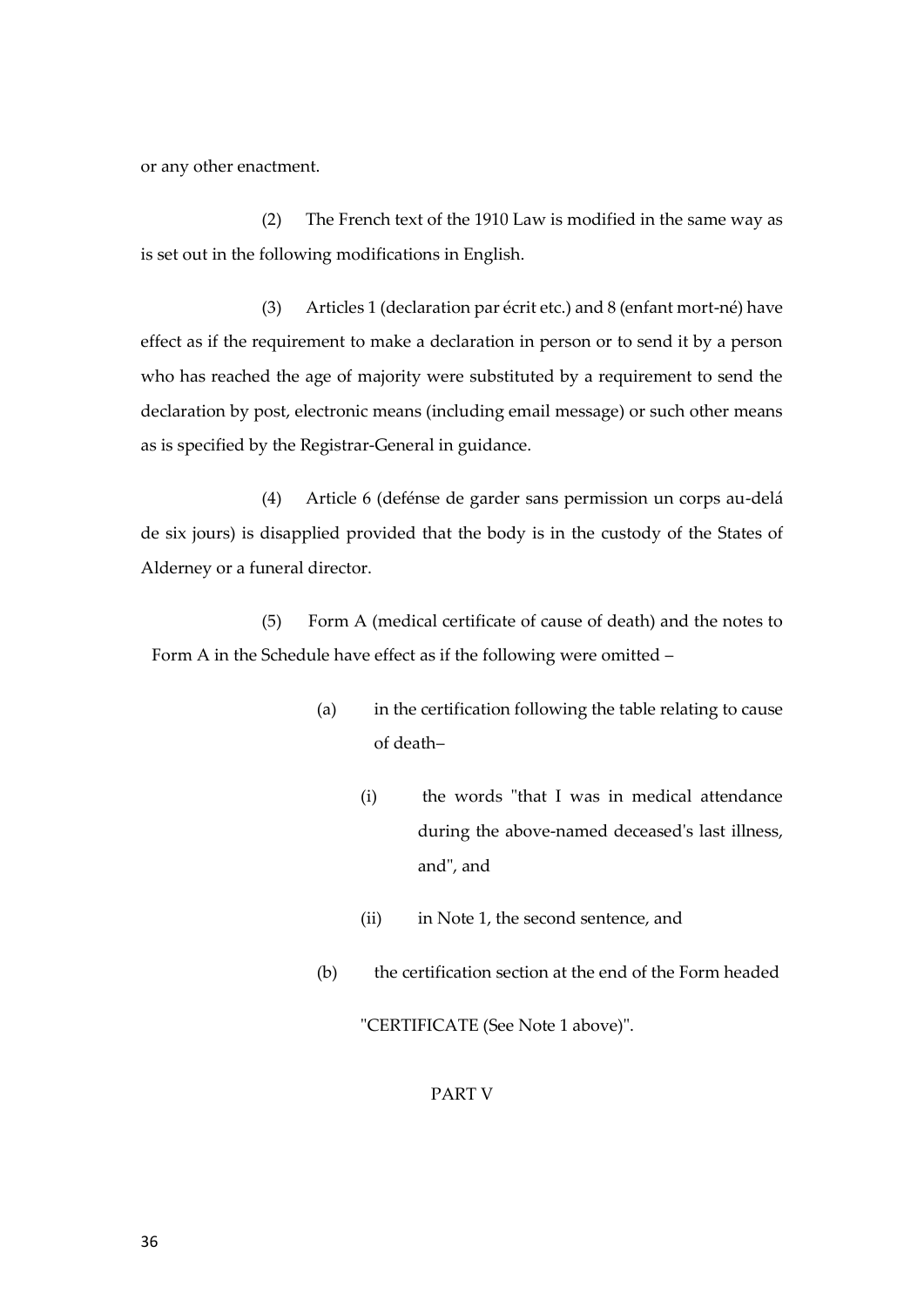# MODIFICATIONS TO LEGISLATION RELATING TO CREMATIONS IN **GUERNSEY**

#### **Modification of legislation relating to cremation.**

**24.** (1) The Cremation Ordinance, 1972**bb** is modified as follows for all purposes of or under the Loi relative à la Crémation**cc** or any other enactment.

(2) Section 6 (applications for cremation) has effect as if subsections (3) and (5) requiring the application to be verified by being countersigned or accompanied by a declaration of truth made on oath were omitted.

(3) In section 7 (certificates of medical attendance or post-mortem examination), paragraph (a) has effect as if –

- (a) the words "who has attended the deceased during his last illness and" were omitted, and
- (b) it did not require a confirmatory medical certificate in Form C in the First Schedule to have been given before a cremation is allowed to take place.

(4) Section 9 (applications for cremation of remains of a person who died outside this Island) has effect as if –

> (a) it did not require the application to be verified by being countersigned or by a declaration by the applicant, and

**bb** Recueil d'Ordonnances Tome XVIII, p. 90; amended by Ordinance No. XXXIII of 2003; and No. IX of 2016.

**cc** Ordres en Conseil Vol. VIII p. 209; as amended by Ordres en Conseil Vol. XXXI, p. 278.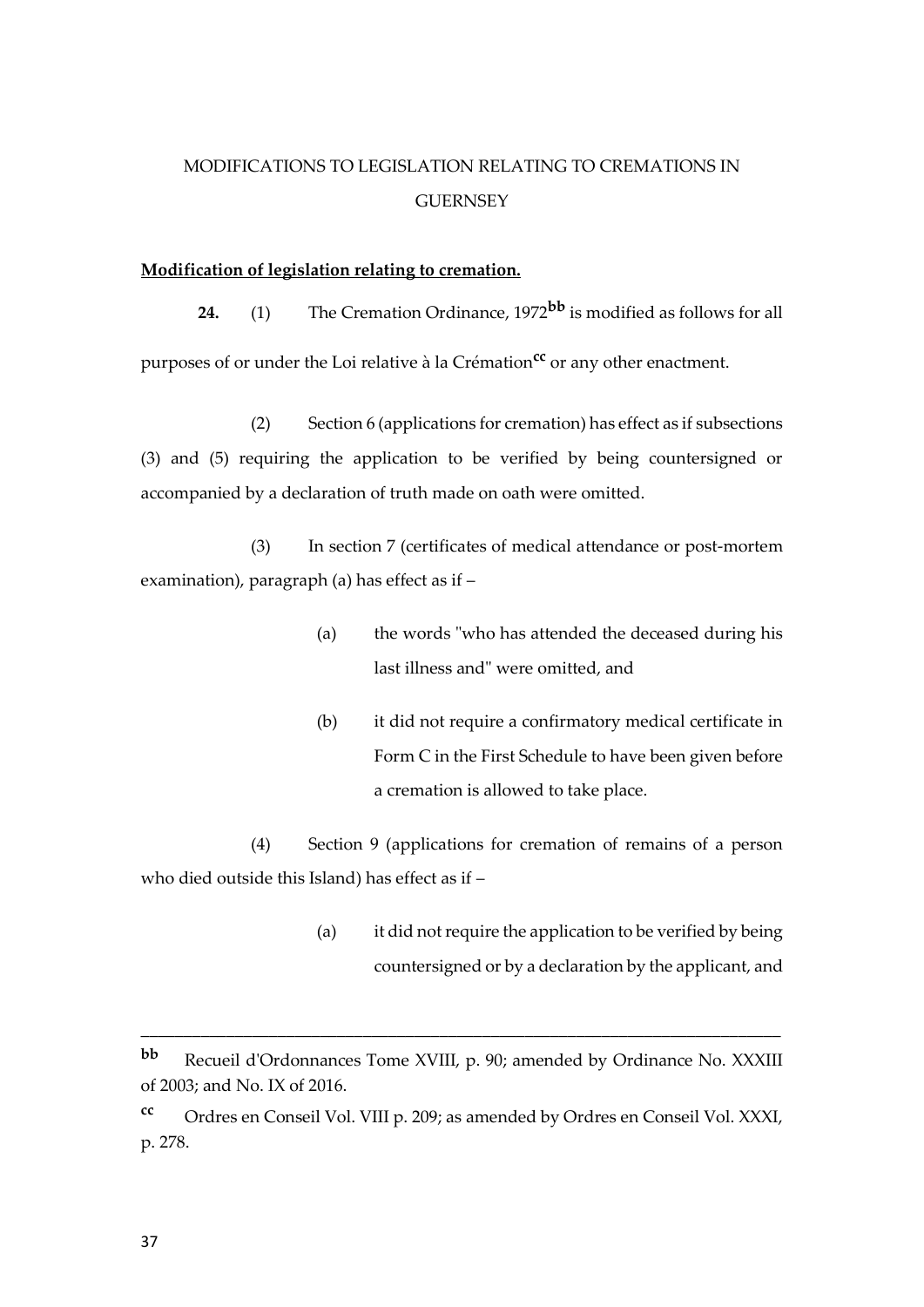(b) the wording following paragraph (c) referred to "Forms B and D in the First Schedule".

#### PART VI

#### PAROCHIAL MEETINGS, ETC.

# **Application of this Part.**

**25.** (1) This Part shall apply, despite the provisions of any other enactment, upon being made and shall cease to apply in the circumstances set out in paragraph (2).

(2) This Part shall cease to apply if the Dean of the Douzaine of a parish makes a determination, upon representations from the Civil Contingencies Authority, in the light of circumstances prevailing in the Bailiwick in relation to coronavirus, that it is appropriate for them to cease to apply.

### **Determination of parish matters.**

**26.** (1) Parish meetings attended by the ratepayers of the parish, whether in relation to ecclesiastical matters or to secular matters, need not be held.

(2) For the purpose of determining matters which would, but for the provisions of paragraph (1), be determined at a parish meeting, the following provisions of this regulation shall apply.

(3) Where a decision is required in relation to ecclesiastical or secular matters in any parish, including, but not limited to, the amount to be raised by means of parochial taxation for the purposes set out in Article I of the 1923 Law ("**parochial tax**"), or the parish waste rate to be levied under the Parochial Collection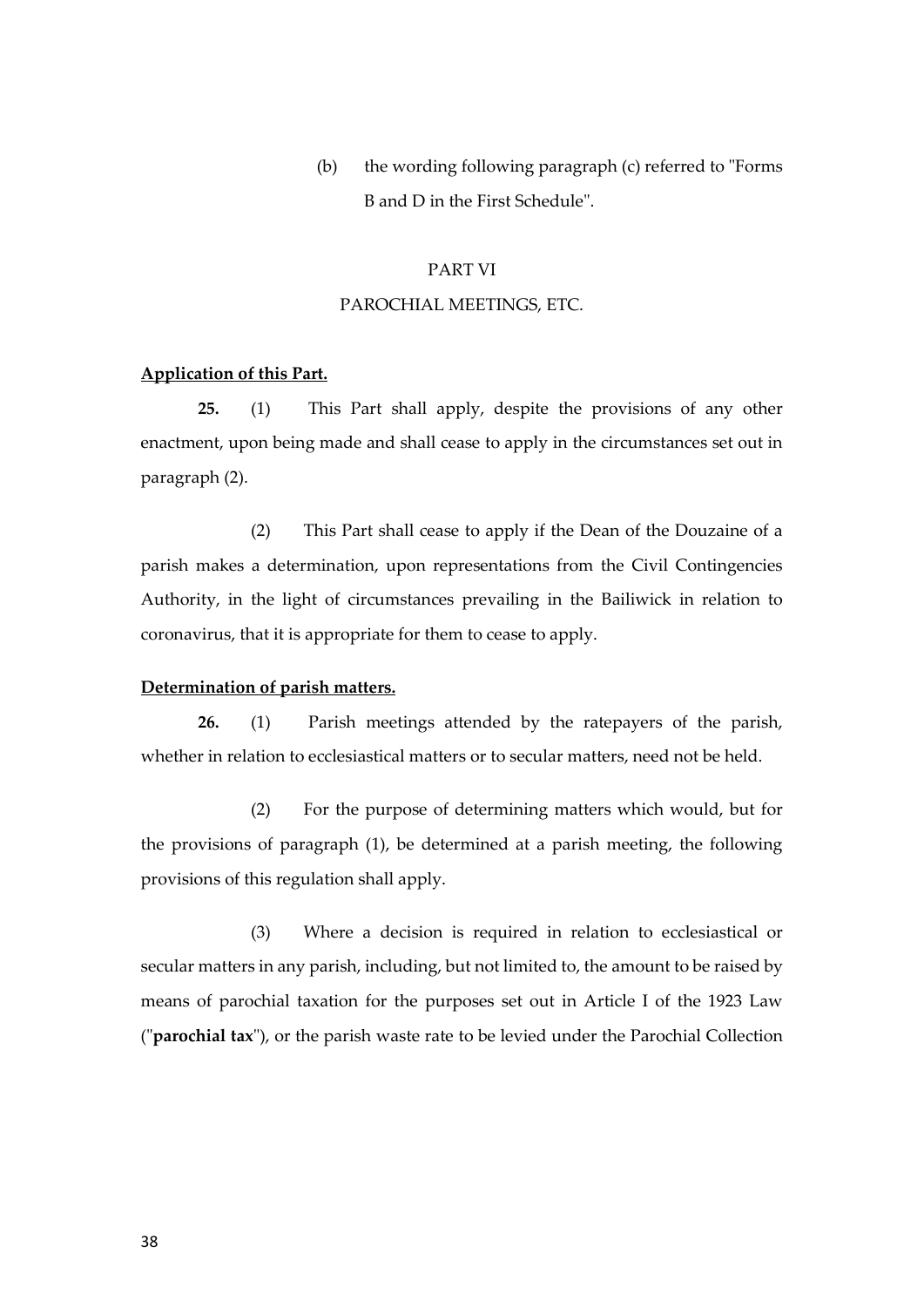of Waste (Guernsey) Ordinance, 2018**dd** ("**parish waste rate**"), such decision shall be made at a meeting of the Constables and Douzaine, after consultation with the Rector and Churchwardens in the case of ecclesiastical matters, subject to the following conditions being fulfilled.

(4) A notice shall be published on one occasion in La Gazette Officielle, setting out -

- (a) a summary of the matters requiring determination,
- (b) details of the proposed decision of the Constables and Douzaine in relation to such matters,
- (c) the address of a website on which the details of any proposed expenditure, accounts and other information necessary for a proper understanding of the matters requiring determination shall be published, and notification of such other means by which such accounts and other information may be made available to ratepayers of the parish, as the Constables and Douzaine may think fit, and
- (d) the date of the meeting of the Constables and Douzaine at which the decision will be made, and the date, being not earlier than seven days after the date of the notice, before which any representations by parishioners should be received,

\_\_\_\_\_\_\_\_\_\_\_\_\_\_\_\_\_\_\_\_\_\_\_\_\_\_\_\_\_\_\_\_\_\_\_\_\_\_\_\_\_\_\_\_\_\_\_\_\_\_\_\_\_\_\_\_\_\_\_\_\_\_\_\_\_\_\_\_\_\_\_\_\_\_\_

**dd** Ordinance No. XXIV of 2018.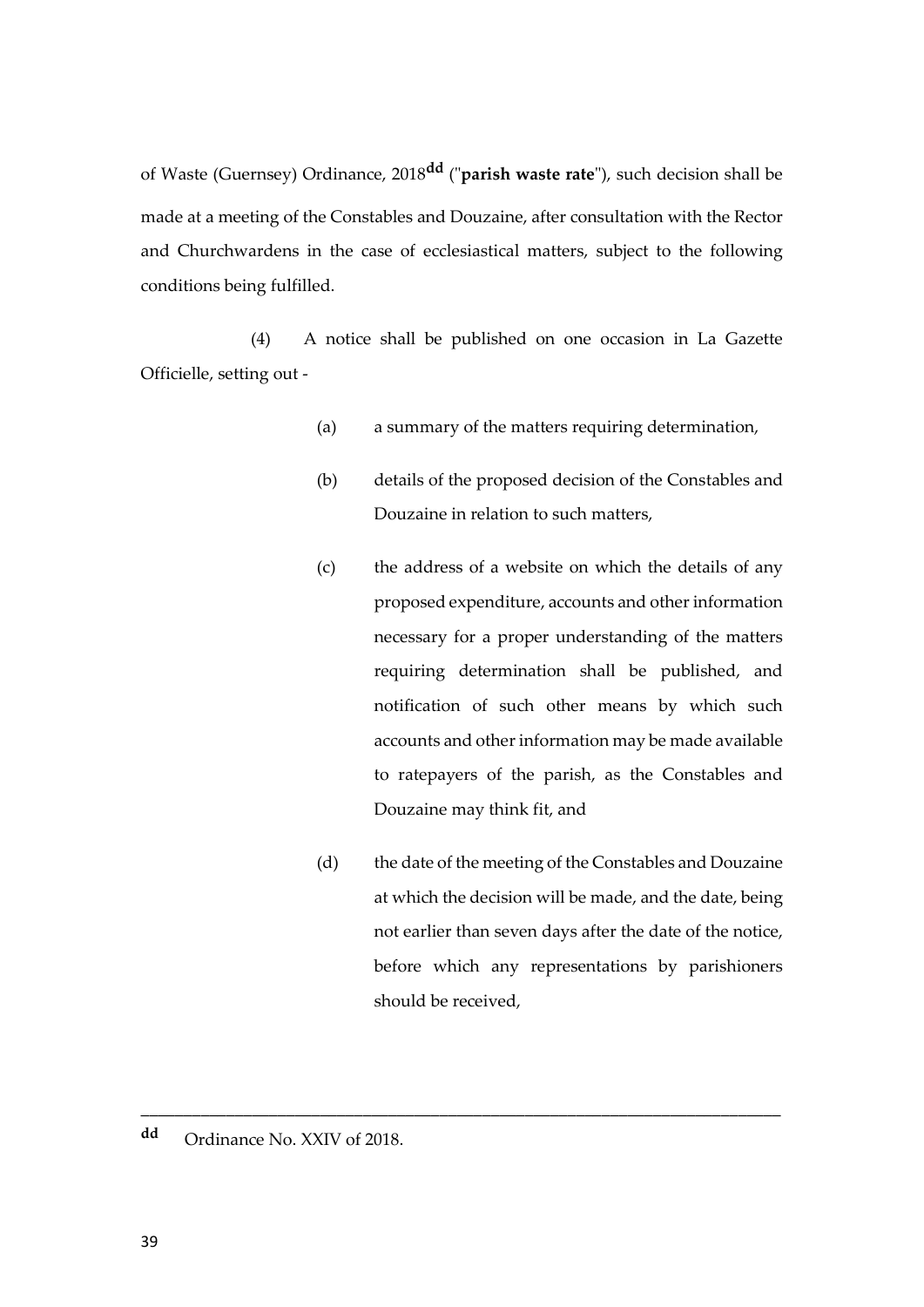and stating that any representations received by the Constables and Douzaine before the date specified in the notice will be taken into account by them in reaching any decision.

(5) On the date of the meeting specified in the notice published under paragraph (4), the Constables and Douzaine may, having considered any representations received, make a decision in respect of each of the matters requiring determination.

(6) The person presiding at a meeting held in accordance with this regulation shall make a note of the decisions made at such meeting, which note shall be made available for inspection by, or notified to, the ratepayers of the relevant parish by such means as the Constables and Douzaine may decide.

## **Application to Royal Court for confirmation of parochial tax or parish waste rate.**

**27.** (1) Where, at a meeting of the Constables and Douzaine under regulation 26, a decision has been made to raise a parochial tax, whether ecclesiastical or secular in nature, or a parish waste rate, notice of such decision must be published on one occasion in La Gazette Officielle, together with a notification of the date and time when application will be made to the Royal Court for confirmation of the decision.

(2) Any person intending to oppose an application for confirmation of a decision to raise a parochial tax or a parish waste rate should give written notification of such intention to the Greffe, sending a copy of such notification to the relevant Constables and Douzaine, prior to the date of the application to the Royal Court.

#### **Parish elections.**

**28.** (1) Where there is a vacancy in any parish office, including without limitation the offices of -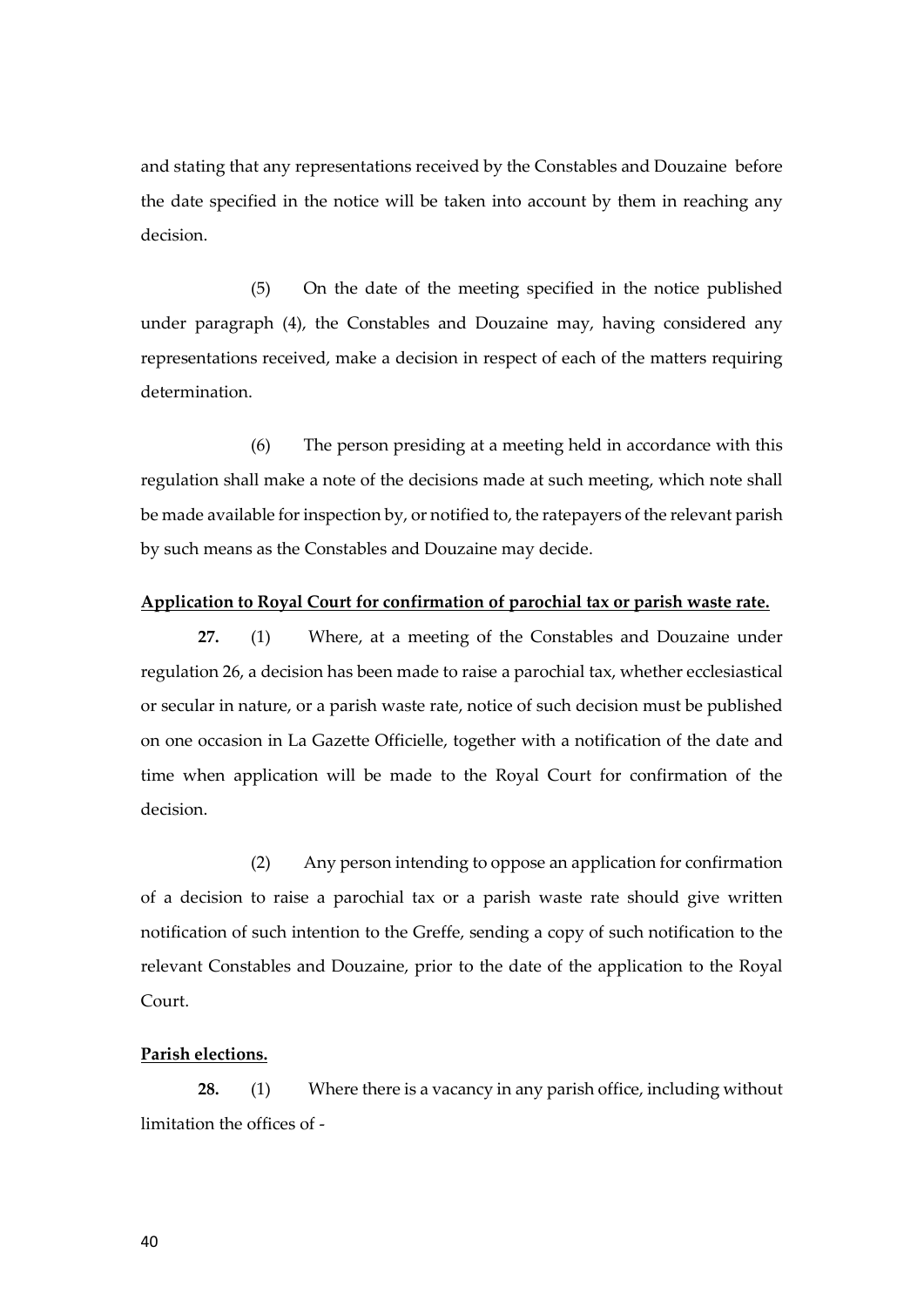- (a) Churchwarden, or member of the Management Board of an ancient parish under section 6 of the Parochial Church Property (Guernsey) Law, 2015**ee** ,
- (b) Constable or Douzenier of a parish, or
- (c) member of a cemeteries committee,

the following provisions of this regulation shall apply.

(2) The Dean of the Douzaine of the relevant parish, after consultation with the Constables and other members of the Douzaine, and with the Rector and Churchwardens where appropriate, may appoint a person to hold an office in relation to which there is a vacancy, and such person shall hold office until the expiration of one month after these regulations, or any re-enactment thereof, cease to apply in accordance with regulation 25(2).

(3) A person may not be appointed to the office of Constable or Douzenier unless the person is eligible for office in accordance with Article 51 of the Reform (Guernsey) Law, 1948**ff** and a person so appointed must take an oath of office in accordance with Article 61 of the said Law.

**ee** Order in Council No. III of 2015.

**ff** Ordres en Conseil Vol. XIII, p. 288; as amended by Ordres en Conseil Vol. XIV, p. 407; Vol. XVI, p. 178; Vol. XVIII, p. 275; Vol. XIX, pp. 84 and 140; Vol. XXII, p. 122; Vol. XXIII, p. 476; Vol. XXV, p. 326; Vol. XXVI, p. 255; Vol. XXIX, p. 56; Vol. XXX, p. 16; Vol. XXXI, pp. 164 and 278; Vol. XXXII, p. 41; Vol. XXXIV, p. 397; Vol. XXXVI, p. 478; Vol. XXXVIII, pp. 150 and 295; Order in Council No. XIII of 2003; No. III of 2004; No. II of 2007; No. XX of 2007; Nos. XIII and XXII of 2008; No. VII of 2010; Nos. II and XIV of 2012; No. XVII of 2015; Ordinance No. XXXIII of 2003; No. XXVI of 2008; No. XXXII of 2011; No. IX of 2016; No. XXVII of 2019; and the Reform (Guernsey) Law, 1948 (Amendment) (No. 2) Ordinance, 2019.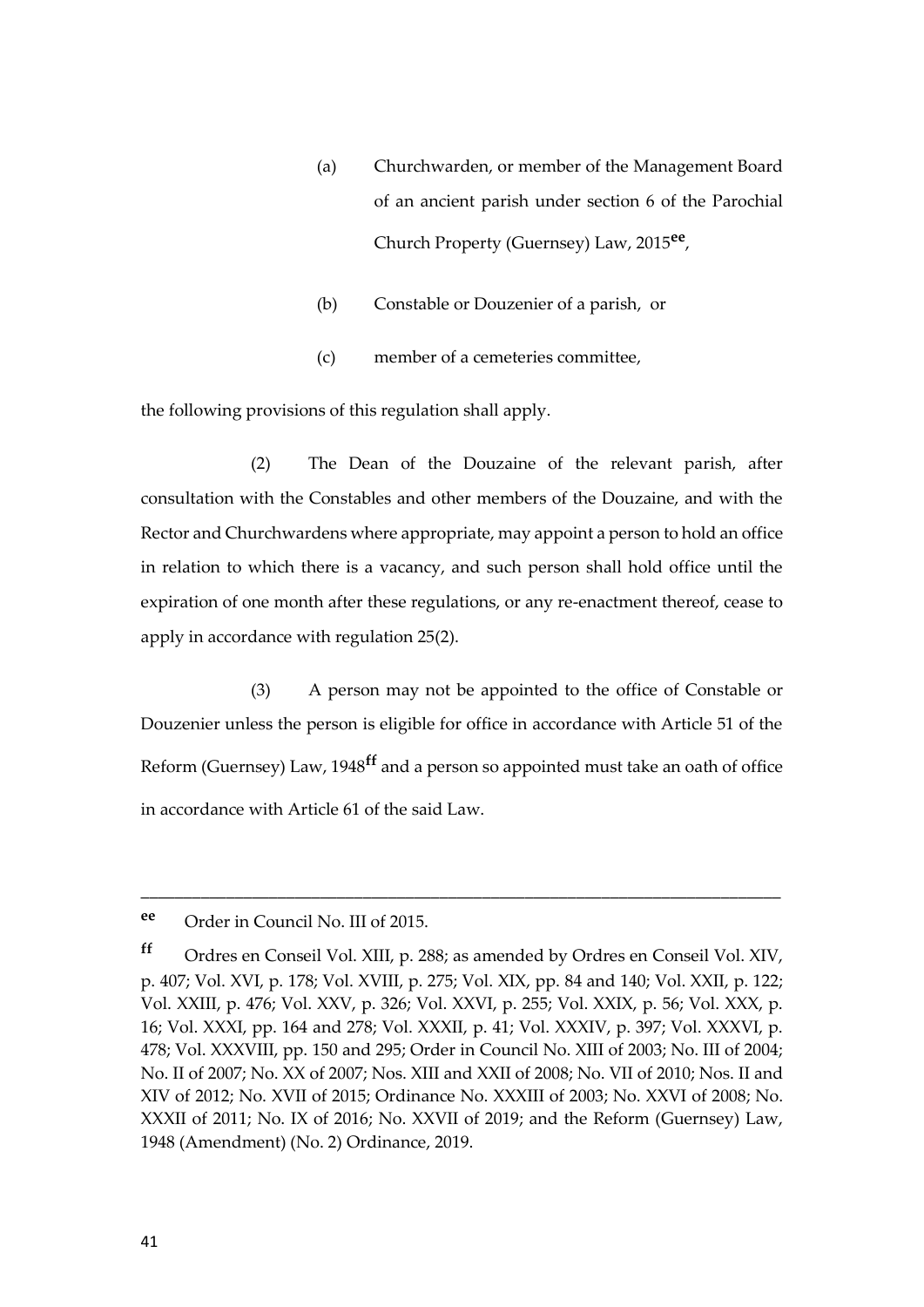## **Meetings of Constables and Douzaine.**

**29.** (1) A Constable or Douzenier ("**parish official")** who is in communication with the other parish officials by telephone, live television link or any other means of telecommunications or electronic communications, so that each parish official can hear or read what is being said or communicated by each of the others, is deemed, subject to paragraph (2), to be present at a meeting of the Constables and Douzaine for all purposes relating to that meeting.

(2) In the event that a means of communication referred to in paragraph (1) fails or is corrupted, or the Dean or other person presiding at a meeting of the parish officials ("**person presiding**") considers that confidentiality is compromised, the person presiding shall have the discretion at any time during the meeting to determine that a parish official who is affected by that failure, corruption or compromise of confidentiality is no longer deemed to be present at the meeting.

(3) For the avoidance of doubt, a determination under paragraph (2) does not affect the validity of the proceedings of the meeting for any purpose prior to the making of that determination.

(4) For the purposes of these regulations, the Dean or, in the Dean's absence the Vice-Dean, shall preside at a meeting of the Constables and Douzaine, and in the absence of both the Dean and Vice-Dean, any parish official present at the meeting who is appointed by the other parish officials present at the meeting, shall preside, and the person presiding shall have an original and a casting vote.

#### **Interpretation of this Part.**

**30.** In this Part, unless the context otherwise requires -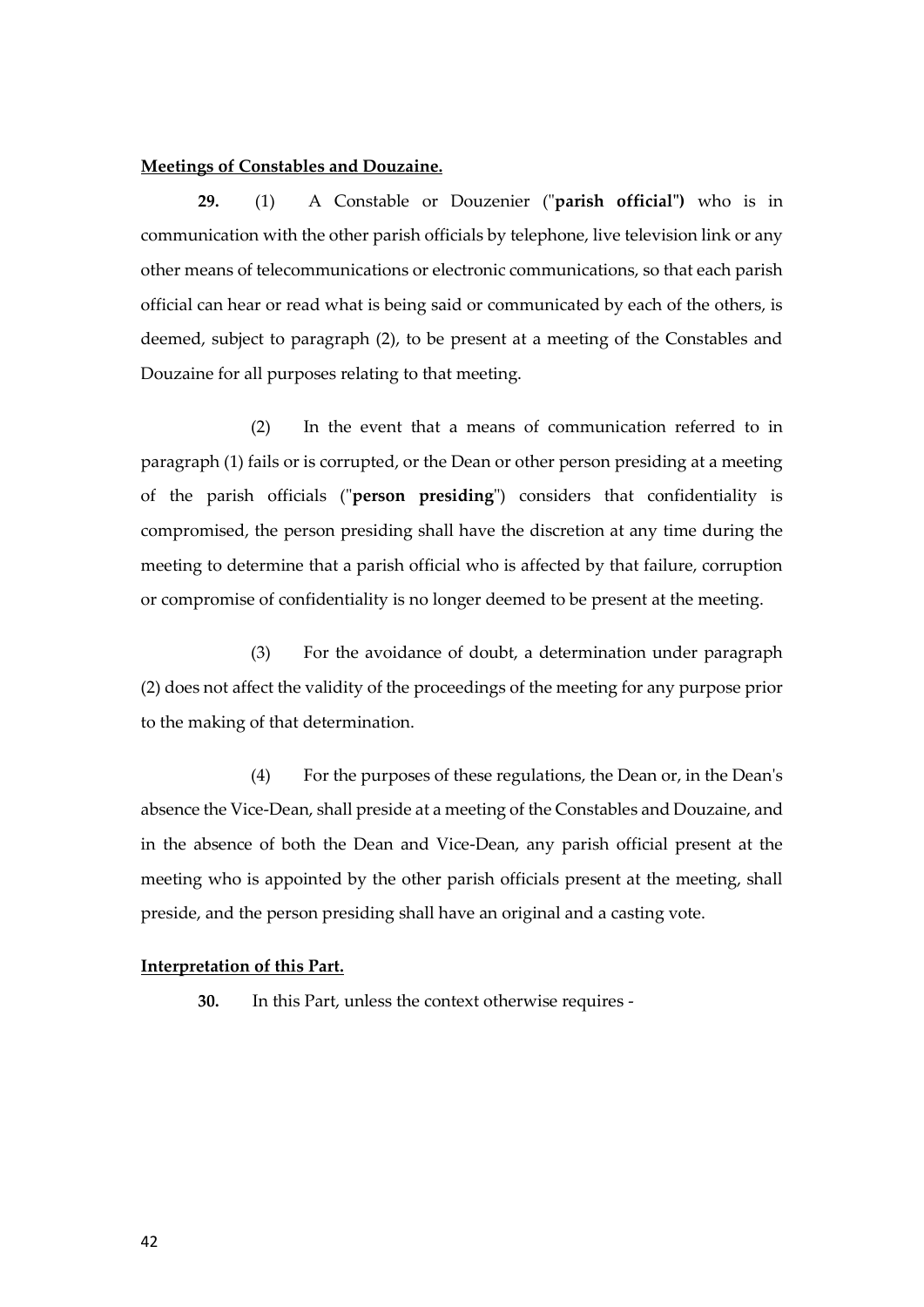"**1902 Law**" means the Loi relative aux Assemblées Paroissiales, registered on the 29th November, 1902**gg** ,

"**1923 Law**" means the Loi relative à la Taxation Paroissiale, registered on the 27th October, 1923**hh** ,

"**Dean**", relation to any parish, means the Dean of the Douzaine and includes the Vice-Dean,

"**ecclesiastical matters**" means "Les Affaires Ecclésiastiques" within the meaning of Article 3 of the 1902 Law,

"**parish waste rate**": see regulation 25(3),

"**parochial tax**": see regulation 25(3),

"**secular matters**" means "Les Affaires Séculières" within the meaning of Article 4 of the 1902 Law.

# PART VII

# HEALTH AND SAFETY

# **Disapplication of requirement to thoroughly examine etc.**

**31.** (1) Where a provision of the Safety of Employees (Miscellaneous Provisions) Ordinance, 1952**ii** set out in the Schedule to these Regulations requires any

**gg** Ordres en Conseil Vol. III, p. 274; amended by Vol. VI, p. 115; Vol. VII, p. 481; Vol. XIX, p. 155; Order in Council No. III of 2017.

**hh** Ordres en Conseil Vol. VII, p. 146; amended by Vol. VII, p. 392; Vol. XIX, p. 152; Order in Council No. III of 2017.

**ii** Recueil d'Ordonnances Tome X, p. 194.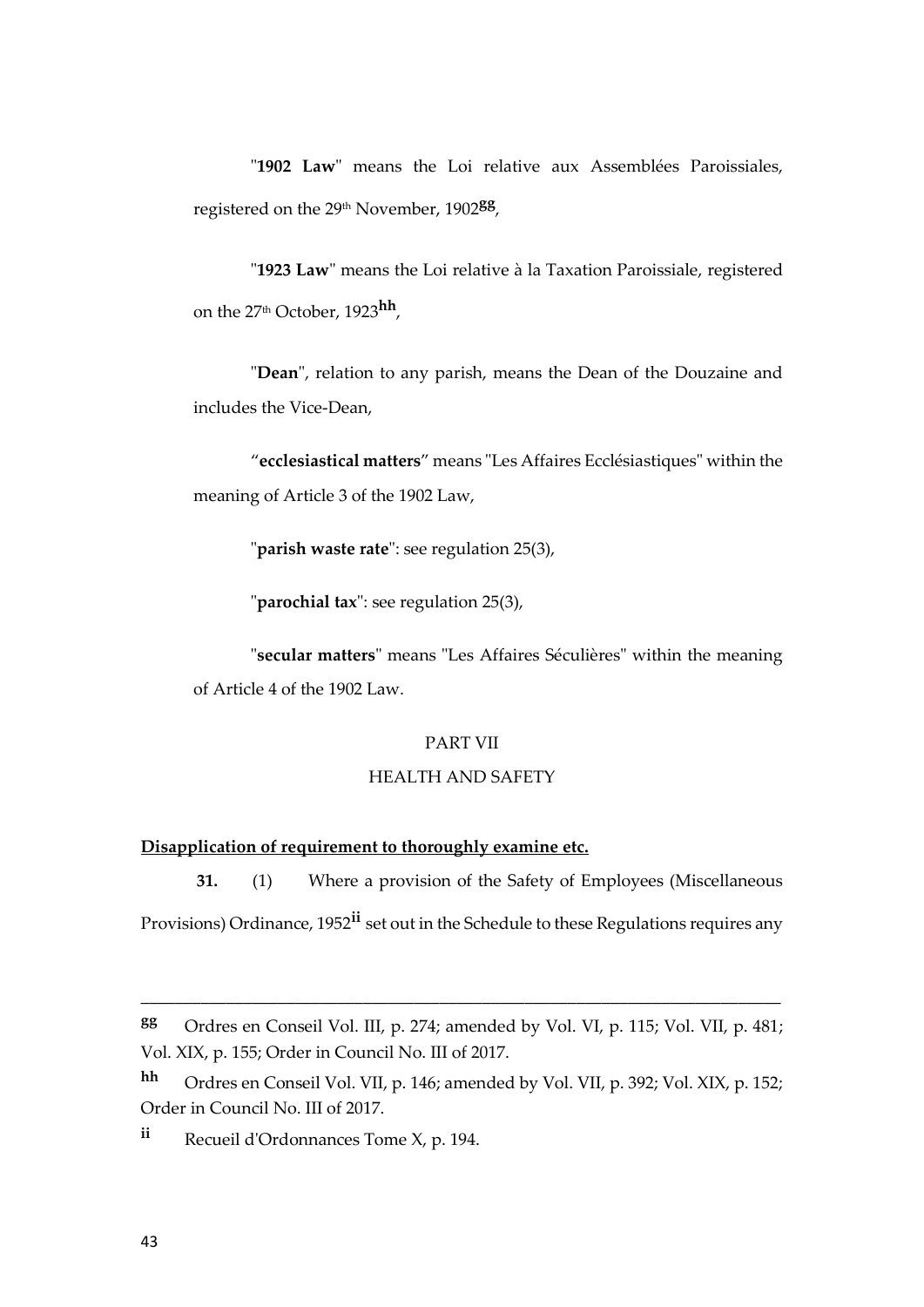type of equipment to be -

- (a) thoroughly examined at least once in a specified period,
- (b) tested and examined in a specified manner before being taken into use,
- (c) inspected at least once in a specified period, within a specified period of use or in specified conditions,

(as the case may be) a person who owns or operates such equipment may apply to the Chief Officer to disapply the requirement in relation to that equipment.

(2) Where section 18(1) of the Safety of Employees (Electricity) Ordinance, 1956**jj** requires an occupier's installation to be tested at least once in every period of 12 months, the occupier, or a person who owns, controls or operates such an installation, may apply to the Chief Officer to disapply the requirement in relation to that installation.

(3) Where section 36(3) of the Health and Safety (Gas) (Guernsey) Ordinance, 2006**kk** requires a gas appliance and flue to be checked for safety at least once in any 12 month period, the landlord or any agent of the landlord may apply to the Chief Officer to disapply the requirement in relation to that gas appliance and flue.

**jj** Recueil d'Ordonnances Tome XI, p. 201; as amended by Ordres en Conseil Vol. XXXI, p. 278; Order in Council No. XIII of 2001; Recueil d'Ordonnances Tome XXIV, p. 162; Tome XXV, p. 328; Tome XXVII, p. 139; Ordinance No. XXXIII of 2003; and No. IX of 2016.

**kk** Ordinance No. XIV of 2006; as amended by Ordinance No. IX of 2016.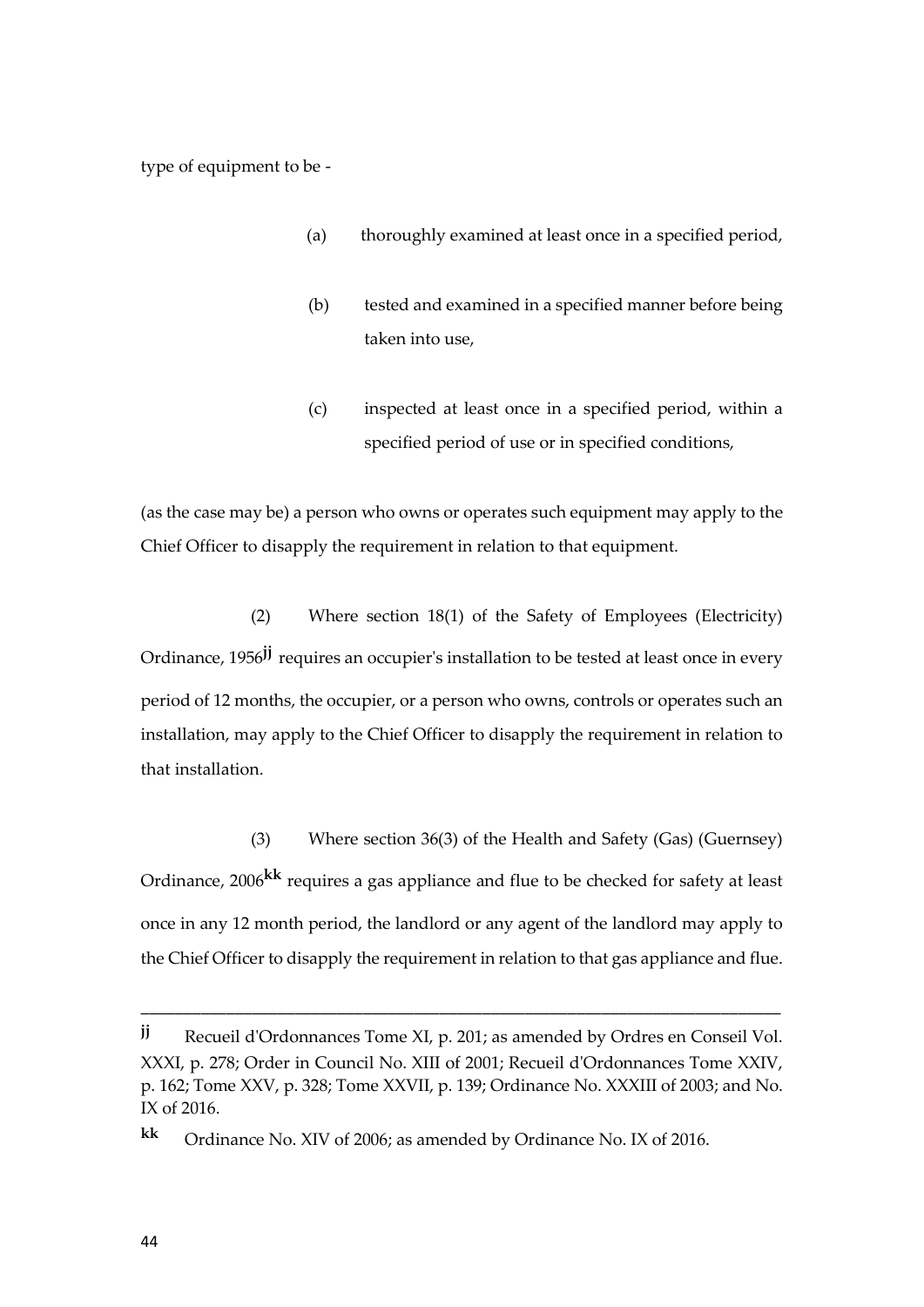(4) An application under paragraph (1), (2) or (3) may be made in writing and, for the avoidance of doubt, this includes by electronic means.

(5) On an application made under paragraph (1), (2) or (3), the Chief Officer may disapply that requirement by granting a certificate to that person, where the Chief Officer is of the opinion that the disapplication will not prejudice the safety of -

- (a) any person operating the equipment, occupier's installation or gas appliance and flue (as the case may be), and
- (b) any other person likely to be affected by the operation of the equipment, occupier's installation or gas appliance and flue (as the case may be).
- (6) A certificate granted under paragraph (5) shall be in writing
	- (a) may only disapply the requirement for a period stated in the certificate which may not exceed 30 days, and
	- (b) may be revoked by the Chief Officer prior to the expiry of the certificate where that Officer is satisfied that it is no longer necessary.

(7) For the avoidance of doubt, where a certificate has been granted under paragraph (5), no criminal or civil proceedings may be instituted for

and-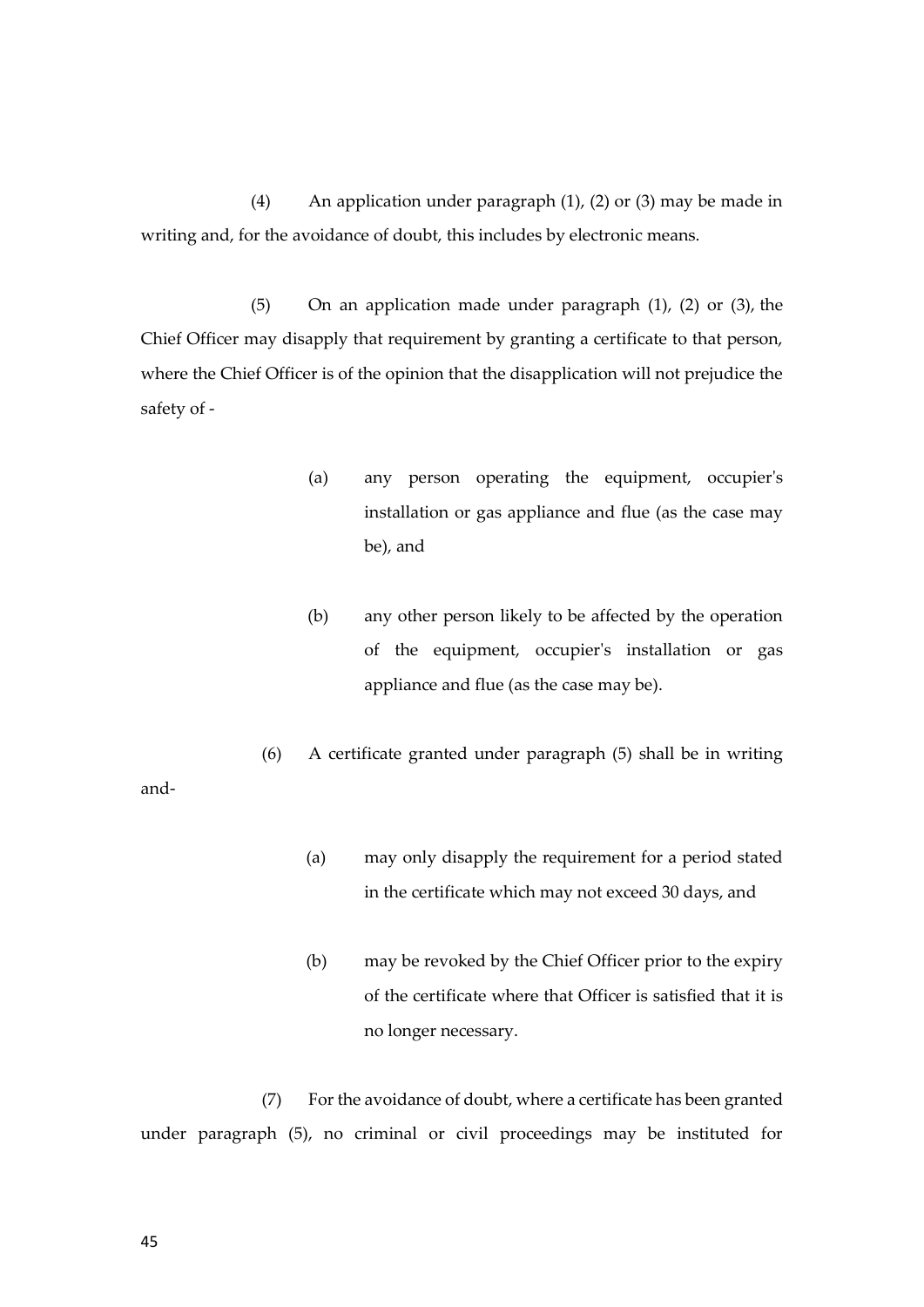contravention of any requirement set out in or under any enactment set out in any of paragraphs (1), (2) or (3) against any person in relation to the equipment, occupier's installation or gas appliance and flue (as the case may be) subject to the certificate.

(8) Nothing in this regulation exempts the person subject to any requirement set out in or under any enactment set out in any of paragraphs (1), (2) or (3) from any other health and safety requirement, and especially (but not limited to) the requirement to keep the equipment, occupier's installation or gas appliance and flue (as the case may be) in a safe condition and good working order.

#### **Interpretation of this Part.**

- **32.** In this Part, "**the Chief Officer**"
	- (a) means the inspector appointed under section 15 of the Health and Safety at Work (General) (Guernsey) Ordinance, 1987**ll** for the time being holding the title "the Chief Health and Safety Officer", and
	- (b) includes any inspector acting by or under the authority of the inspector mentioned in subparagraph (a).

## PART VIII

#### THE COURT OF APPEAL, AND THE REGISTRATION OF LEGISLATION

**ll** Recueil d'Ordonnances Tome XXIV, p. 162; as amended by Recueil d'Ordonnances Tome XXV, p. 328; Tome XXVII, p. 139; Ordinance No. XXXIII of 2003; No. LII of 2012; and No. IX of 2016.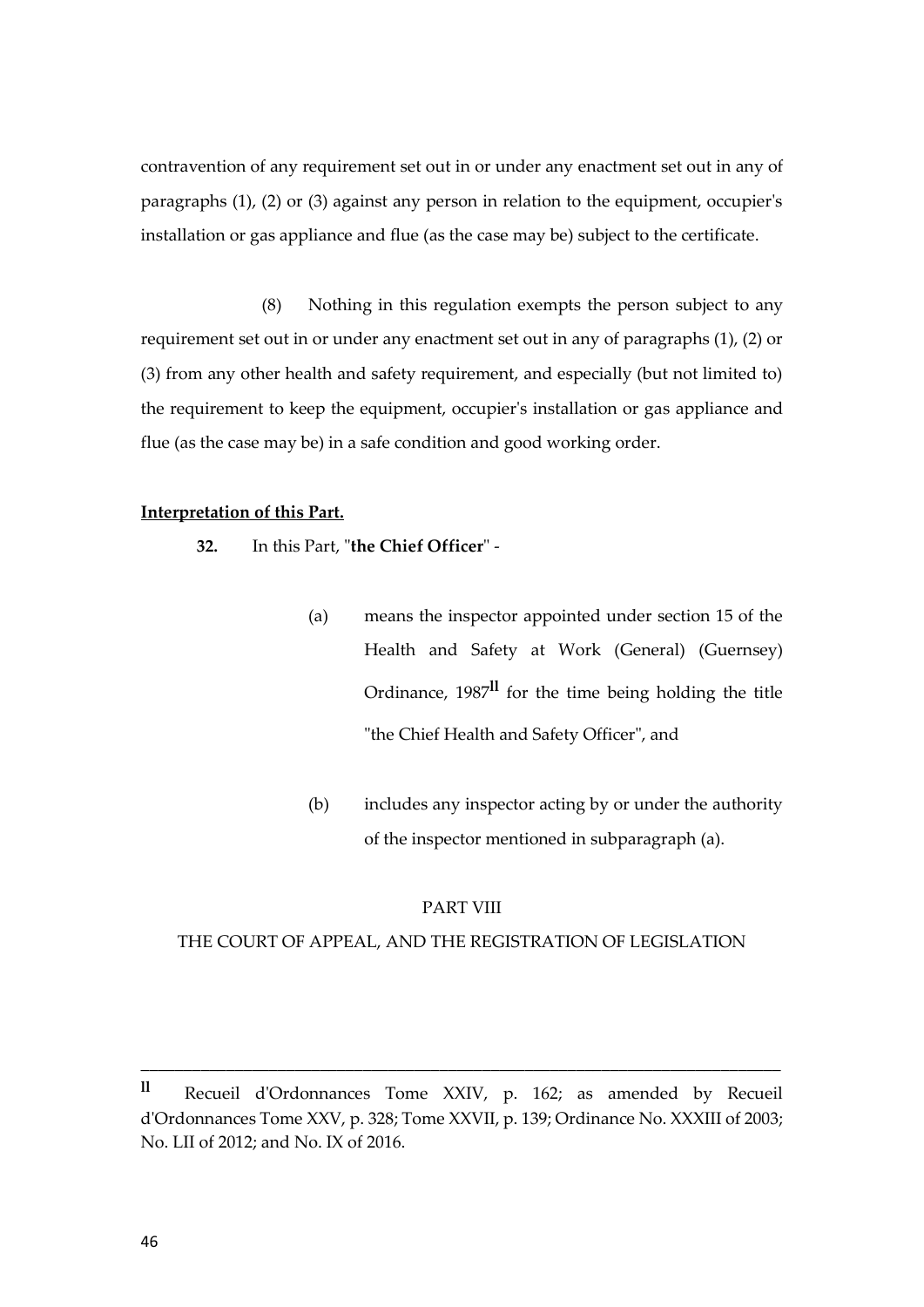## **Court of Appeal.**

**33.** (1) For the purposes of section 5 (Oath of Office of Judge) of the Court of Appeal (Guernsey) Law, 1961**mm** ("the Court of Appeal Law"), the Royal Court may be constituted by the Bailiff sitting alone.

(2) Section 7 (Venue) of the Court of Appeal Law is disapplied.

(3) The Court of Appeal may sit for the hearing of appeals in or outside the Bailiwick.

(4) For the avoidance of doubt, the Bailiff or presiding judge may give directions as to how the proceedings of the Court of Appeal shall be conducted, including (but not limited to) a direction that the proceedings, or part thereof, shall be conducted by way of telephone, live television link or any other means of telecommunications or electronic communications.

# **Entry of Orders in Council etc. on the Register of the Island.**

**34.** For the avoidance of doubt, the Bailiff sitting alone may enter Orders of Her Majesty in Council and other instruments on the Register of the Island.

#### PART IX

# **SCHOOLS**

#### **Power of Medical Officer of Health to close schools.**

**35.** (1) The powers of the Medical Officer of Health under Article

**mm** Ordres en Conseil Vol. XVIII, p. 315; there are amendments not relevant to these Regulations.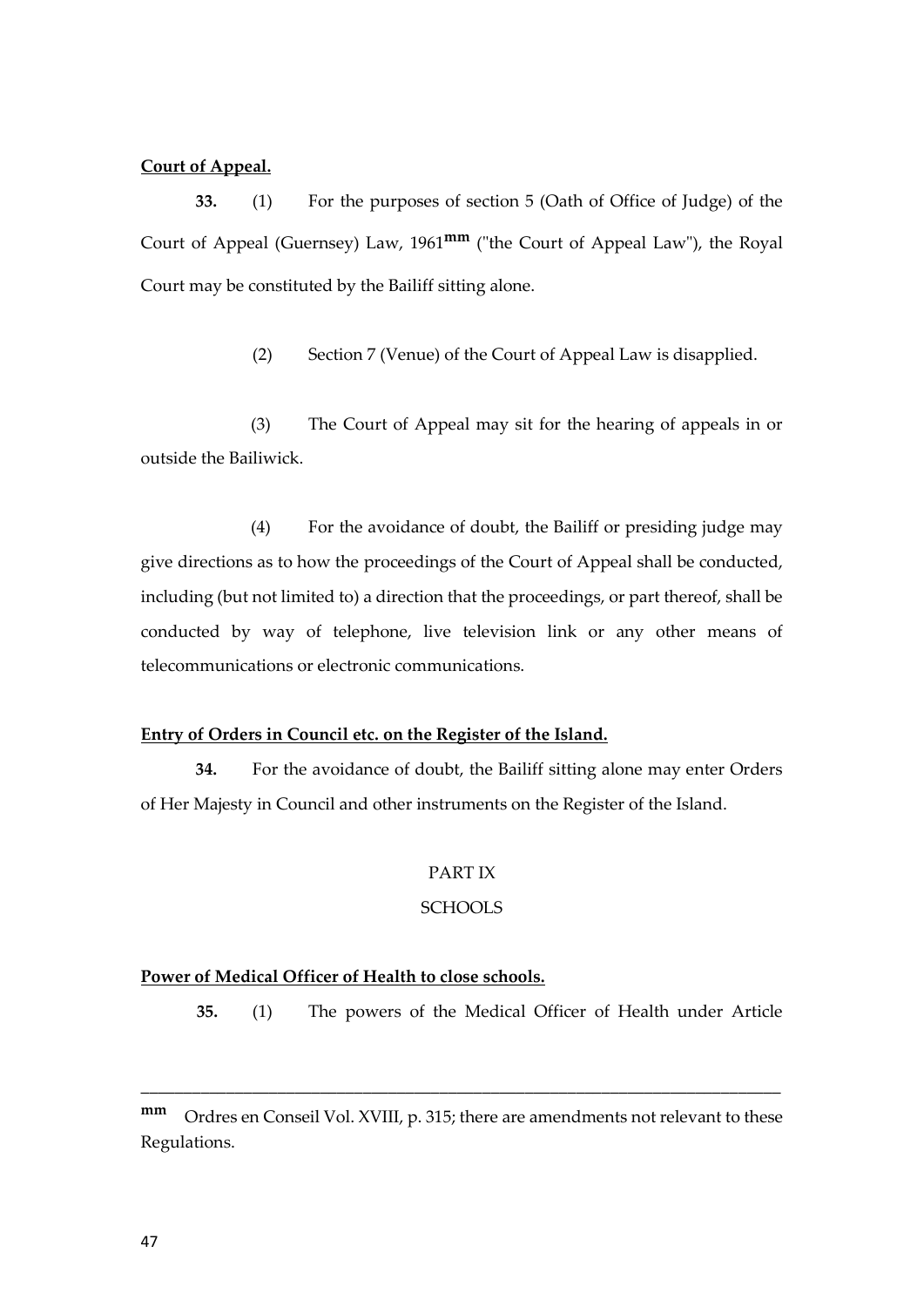VIII(8) of the Public Health Ordinance, 1936**nn**, to require measures to be taken by any school in order to prevent the spread of infection, shall apply in respect of Sark.

(2) For the avoidance of doubt, the measures that the Medical Officer of Health may require to be taken under the above enactment (including as it applies in Sark under paragraph (1)) include, but are not limited to, the immediate closure, partial closure, or closure subject to conditions, of any school for any period.

#### PART X

# STATES OF DELIBERATION, STATES OF ALDERNEY AND CHIEF PLEAS OF SARK

#### *States of Deliberation*

## **Modification of the Reform Law.**

**36.** The Reform (Guernsey) Law, 1948 shall apply as if modified by the insertion of the following Article immediately after Article 3 –

#### "**Remote meetings of the States of Deliberation.**

**3A.** (1) The States of Deliberation may meet remotely.

**nn** Recueil d'Ordonnances Tome VIII, p. 315; amended by Ordres en Conseil Vol. XXXI, p. 278; Order in Council No. XIV of 2012; No. VI of 2015; Recueil d'Ordonnances Tome X, pp. 35 and 61; Tome XIII, p. 264; Tome XV, p. 239; Tome XV, p. 387; Tome XIX, p. 91; Tome XX, p. 163; Tome XXIII, p. 427; Tome XXVIII, p. 80; Ordinance No. XXXIII of 2003; No. XXXVIII of 2006; No. XLI of 2010; No. XLII of 2014; Nos. IX and XXI of 2016. This Ordinance is applied to the Island of Alderney by the Alderney (Application of Legislation) Ordinance, 1948 and to the Islands of Herm and Jethou by the Public Health (Amendment) Ordinance, 1963.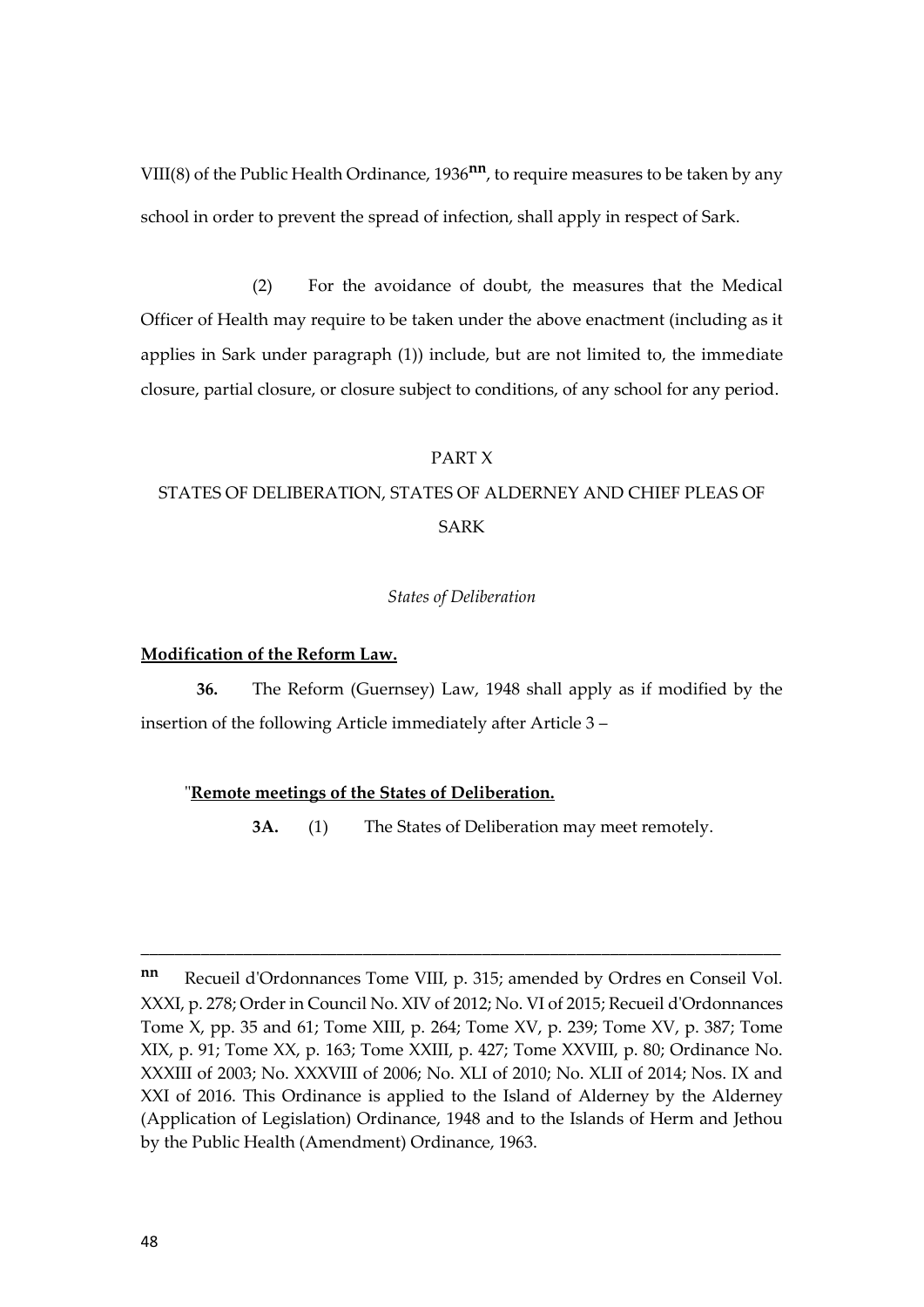(2) A Member shall be treated for all purposes as present at a remote meeting of the States of Deliberation (including, but not limited to, the purpose of forming a Quorum of the States of Deliberation in accordance with Article 3) if, by means of electronic communications or telecommunications or otherwise –

- (a) the Member has declared that he or she is present, and
- (b) (in the case of a Member other than the Bailiff) the Presiding Officer has declared that the Member shall be treated as present.

(3) The States' Assembly & Constitution Committee may make Rules of Procedure governing remote meetings of the States of Deliberation, including but not limited to provision supplementing paragraph (2), and provision applying (with or without modification) Rules of Procedure applicable in relation to assemblies of the States of Deliberation under Article 7; and Article 7 shall be construed accordingly.

(4) For the avoidance of doubt, and without prejudice to paragraph (3), the States of Deliberation may –

- (a) prescribe Rules of Procedure governing remote meetings of the States, and
- (b) (whether meeting remotely or otherwise) resolve to amend, or revoke, Rules of Procedure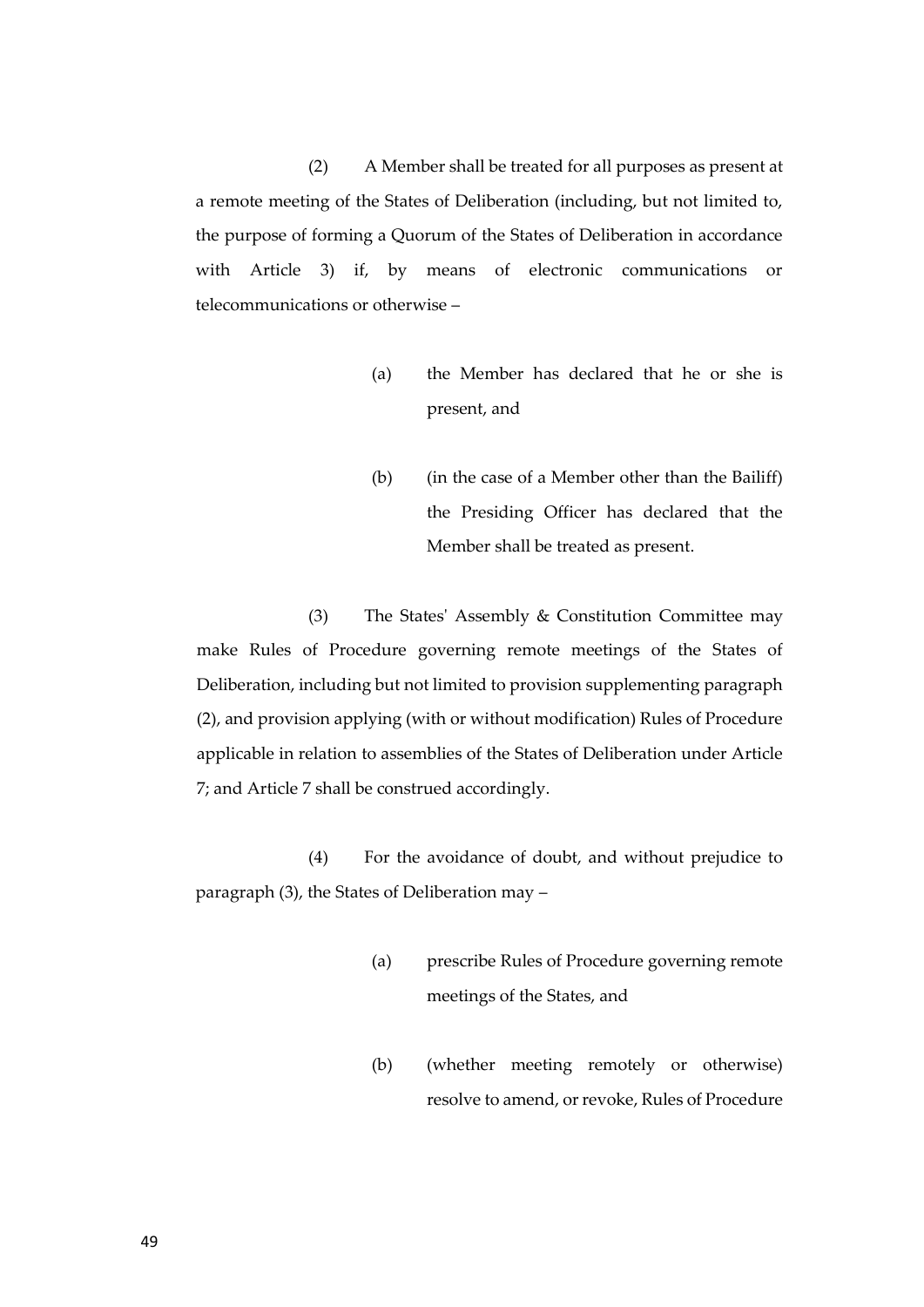made by the States' Assembly & Constitution Committee under paragraph (3).

(5) For the purpose of this Article, a meeting of the States of Deliberation is a remote meeting if Members communicate and (in the case of voting Members) vote during the meeting solely, or primarily, by means of electronic communications or telecommunications.".

# *States of Alderney*

## **Modification of the Government of Alderney Law.**

**37.** The Government of Alderney Law, 2004**oo** shall apply as if modified by the insertion of the following Part after Part IV –

#### "PART IVA

#### EMERGENCY PROCEDURES

# **Application.**

**55A.** (1) This Part shall apply only in the circumstances set out in subsection (2) and despite any other provisions of or under this Law.

(2) The circumstances are that the President has made a determination, upon representations from the Civil Contingencies Authority, in the light of circumstances prevailing in the Island in relation to Severe Acute

**oo** Order in Council No. III of 2005; amended by No. XXII of 2010; No. XI of 2012; No. V of 2014; and Alderney Ordinance No. IX of 2016.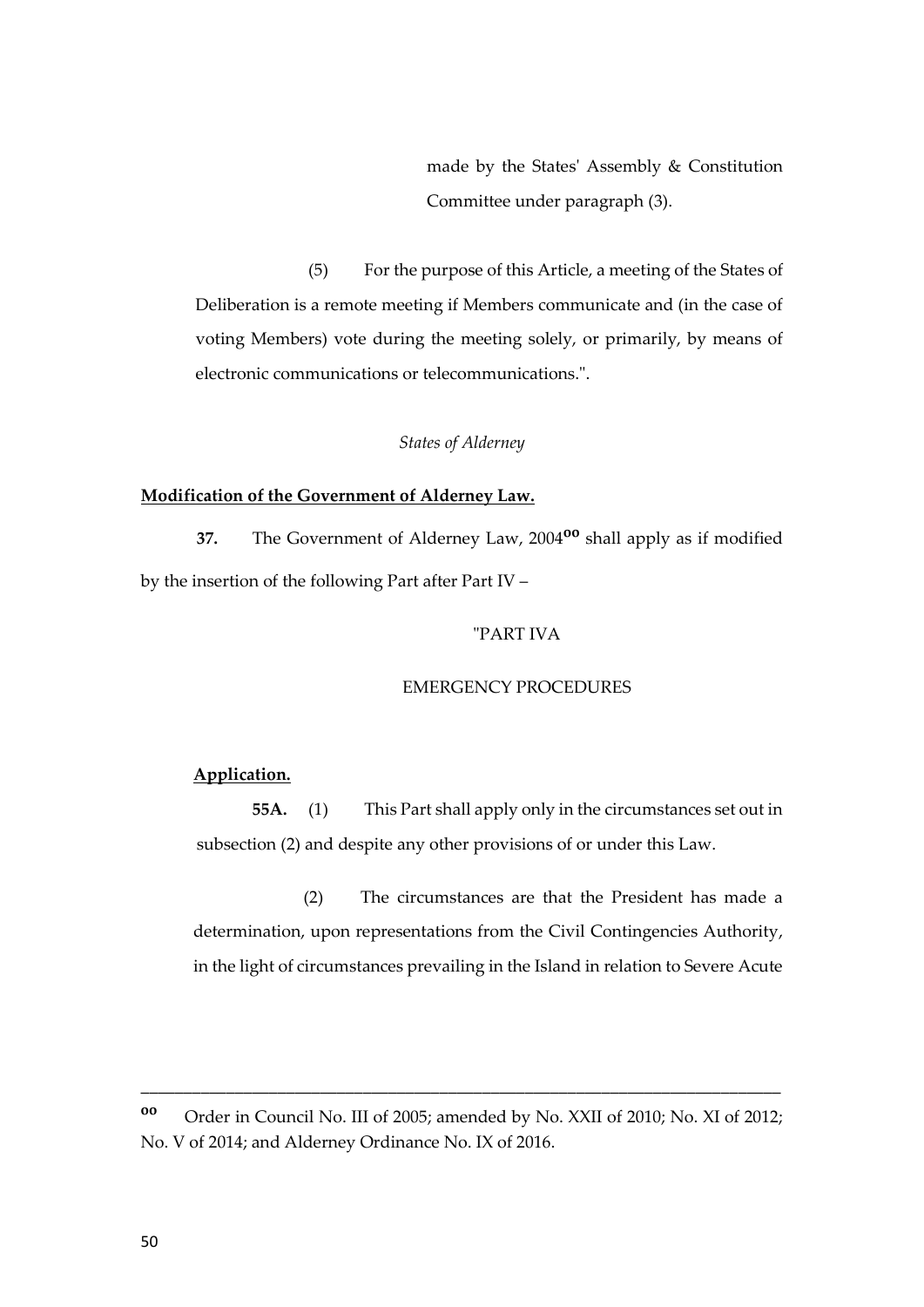Respiratory Syndrome Coronavirus 2, which make it appropriate for this Part to apply.

(3) This Part shall cease to apply if the President makes a further determination, upon representations from the Civil Contingencies Authority in the light of circumstances prevailing in the Island in relation to Severe Acute Respiratory Syndrome Coronavirus 2, that it is appropriate for it to cease to apply.

#### **People's Meetings.**

**55B.** (1) A people's meeting need not be held under section 42 before a meeting of the States and subsection (2) shall apply to that States' meeting if a people's meeting has not been so held.

(2) After the reading of each item in the Billet d'État, the President shall call upon a member of the States to provide a report summarising relevant comments made in writing by members of the public in response to the publication of the Billet d'État under section 41; and Rules 11 and 12 of the States of Alderney Rules of Procedure, made on the 17th March, 2010, shall apply as if they referred to that member and that report.

## **Public attendance and participation at meetings of the States.**

**55C.** States meetings need not be open to the public.

## **Proxy voting at meetings of the States.**

**55D.** (1) The President may prescribe certain reasons for absence ("**Authorised Absence"**) from a meeting of the States, which shall entitle a member of the States ("**first member**") to arrange for the first member's vote to be cast by another member acting as proxy if the first member's circumstances require the first member to take an Authorised Absence from a meeting of the States.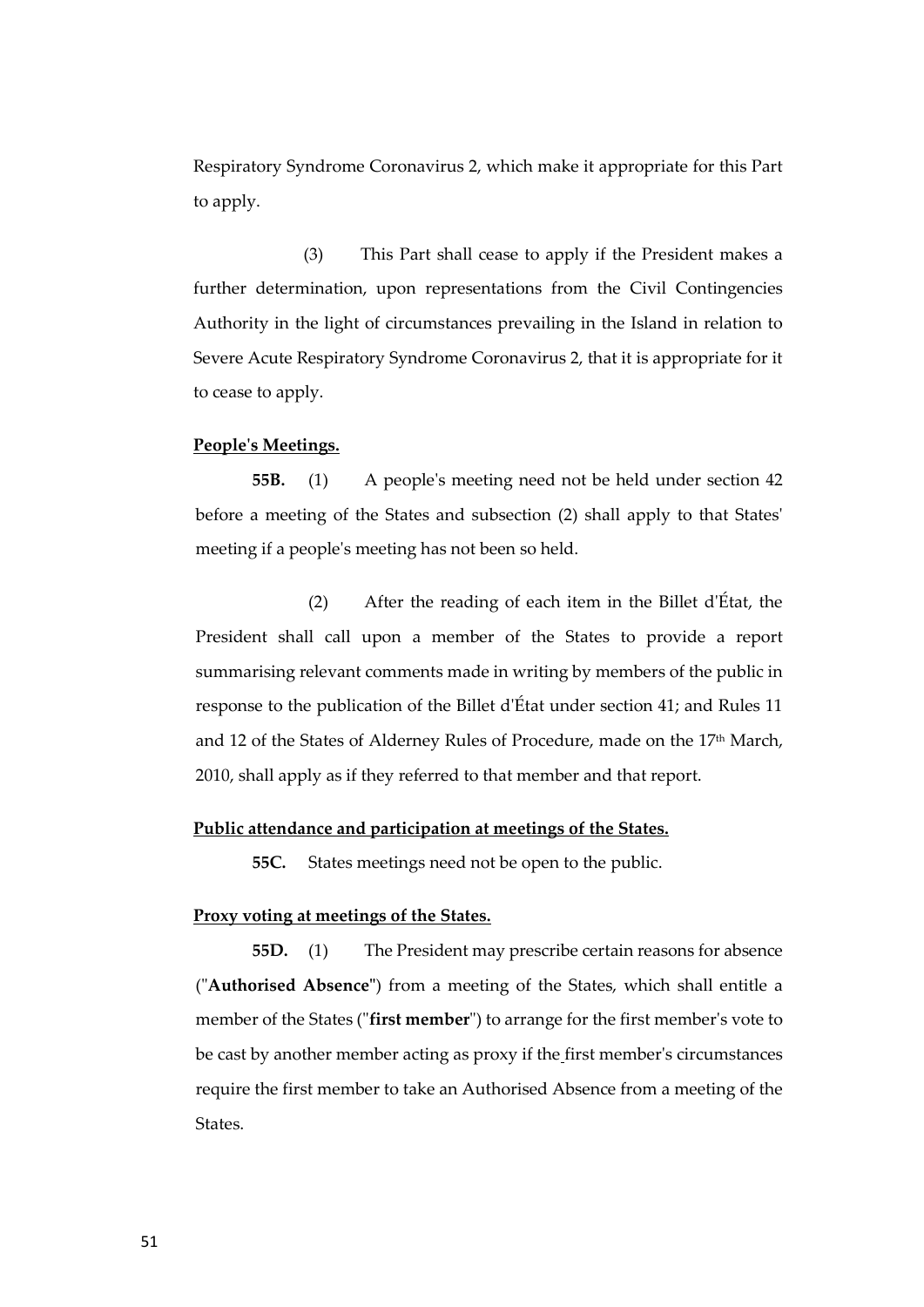(2) The President shall make directions as to the manner in which proxy arrangements under subsection (1) shall operate in relation to an Authorised Absence.

## **Quorum at a meeting of the States.**

**55E.** (1) The quorum at a meeting of the States is a minimum of 5 States members holding office at the time of the meeting in addition to the person presiding at that meeting.

(2) Subsection (1) does not affect the provisions of section 45(3) of this Law in relation to resolutions of the States to the extent that their implementation would require the amendment of this Law.

## **Meetings of committees.**

**55F.** (1) A member of a committee of the States or the Chief Executive acting as clerk of the committee, who is in communication with other members of the committee by telephone, live television link or any other means of telecommunications or electronic communications, so that each member of the committee can hear or read what is said or communicated by each of the others, is deemed, subject to subsection (2), to be present in person for all purposes relating to a meeting of that committee including calculating the quorum at the meeting under subsection (5).

(2) In the event that a means of communication referred to in subsection (1) fails, is corrupted or the person presiding at the meeting in accordance with section 50(3) ("**person presiding**") considers that confidentiality is compromised, the person presiding shall have the discretion to determine at any time during the course of the meeting that the member who is affected by that failure, corruption or compromising of confidentiality is no longer deemed to be present in person at the meeting.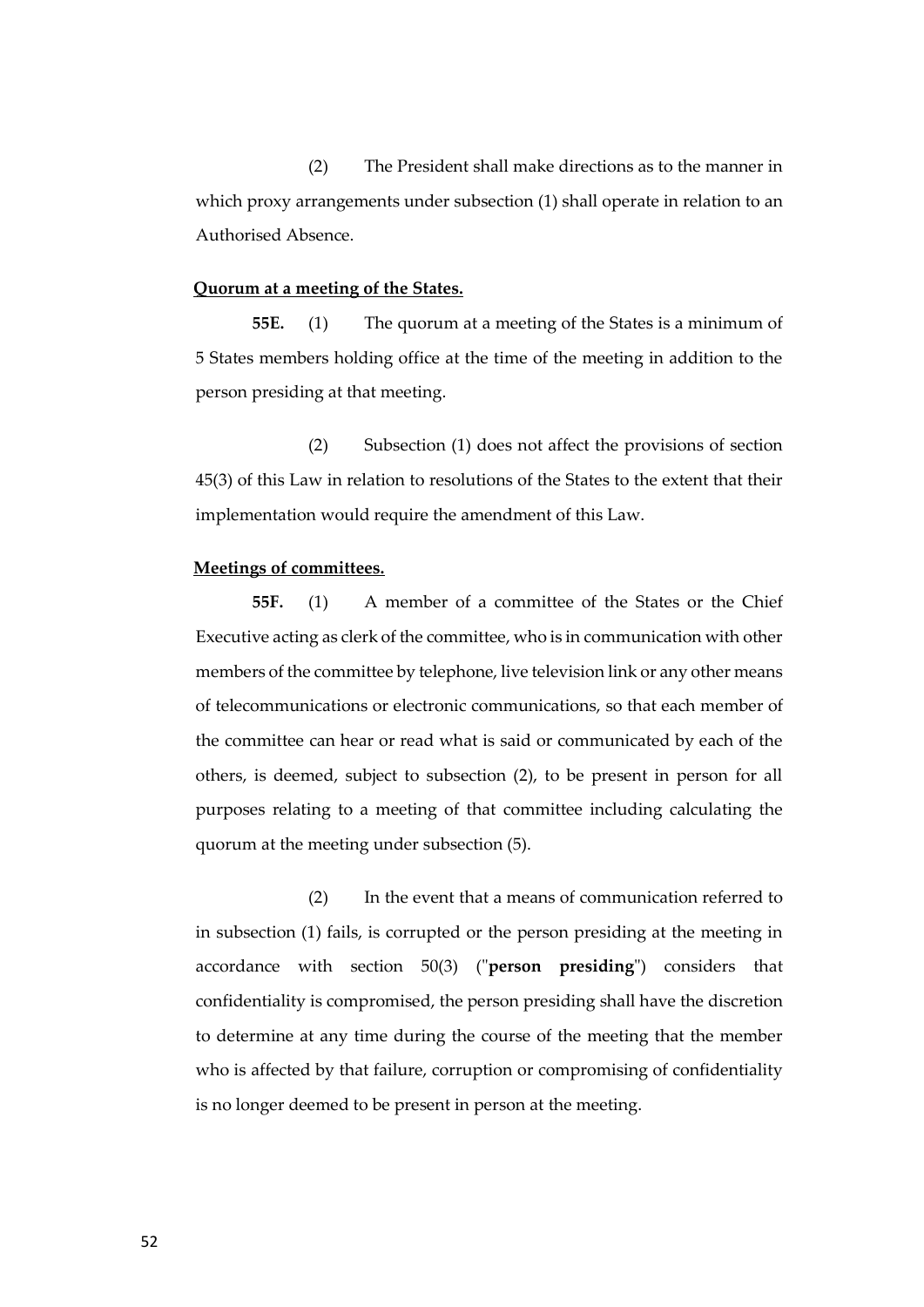(3) For the avoidance of doubt, a determination under subsection (2) does not affect the validity of the proceedings of the committee for any purpose prior to the making of that determination.

(4) The reference to the "Chief Executive acting as clerk of the committee" includes any person appointed as the Secretary of the Committee or a person acting in that person's stead as referred to in rule 7 of the Rules of Procedure for States' Committees.

(5) The quorum at a meeting of a committee of the States is one half (or the nearest number above one half) of the number of members of the Committee including the person presiding.

# **Interpretation of Part IVA.**

**55G.** In this Part of the Law, unless the context requires otherwise –

"**Civil Contingencies Authority**" means the body of that name established under section 1 of the Civil Contingencies (Bailiwick of Guernsey) Law, 2012,

"**Rules of Procedure for States Committees**" means the States of Alderney Rules of Procedure for States Committees made in August, 2005, and

**"States of Alderney Rules of Procedure**" means the States of Alderney Rules of Procedure made on 17<sup>th</sup> March, 2010.".

*Chief Pleas of Sark*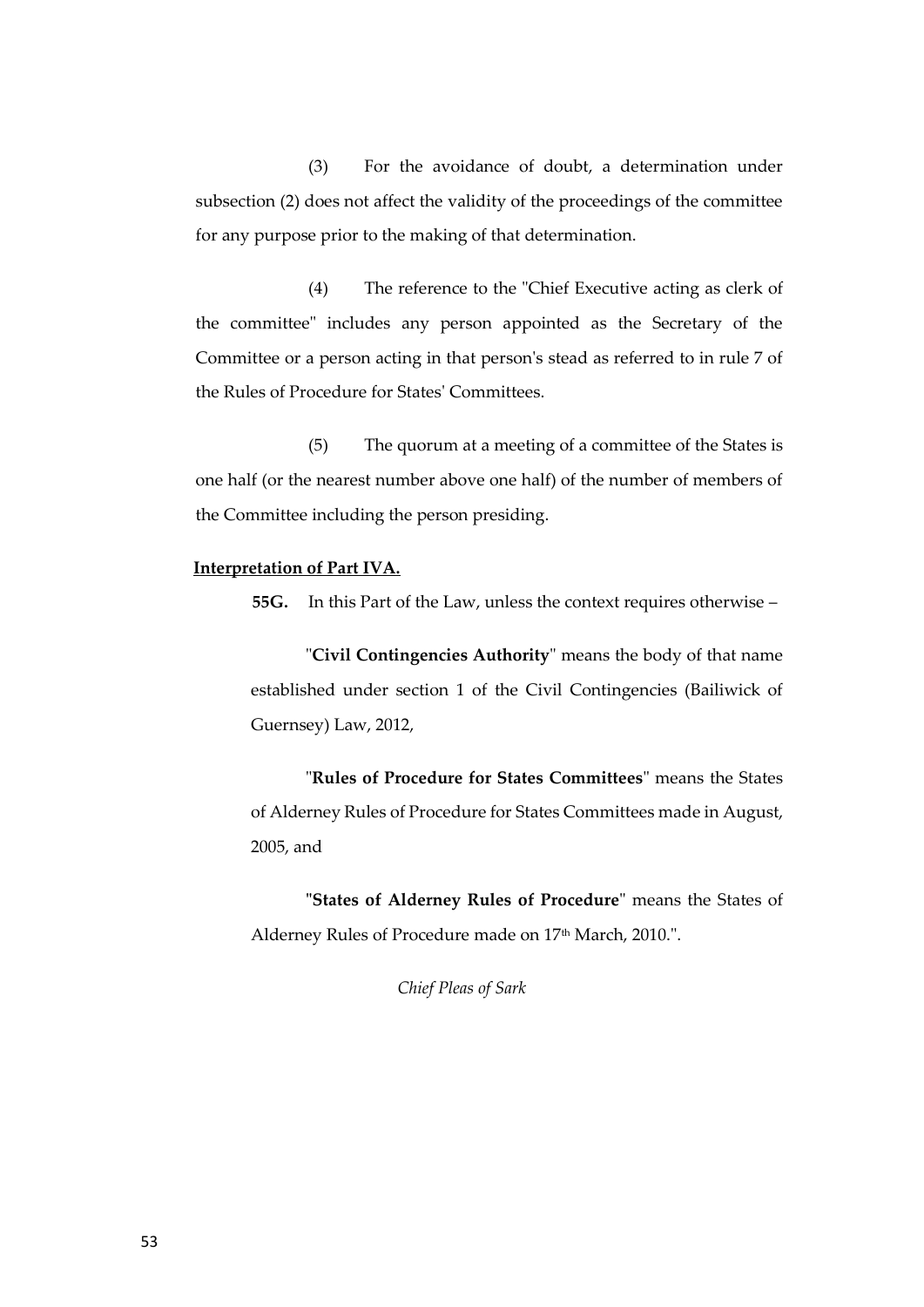## **Modification of the Sark Reform Law.**

**38.** (1) The Reform (Sark) Law, 2008<sup>PP</sup> shall apply as if modified as follows.

(2) After Part IV insert the following Part –

# "PART IVA

#### EMERGENCY PROCEDURES

#### **Application.**

**55A.** (1) This Part shall apply only in the circumstances set out in subsection (2) and despite any other provisions of or under this Law.

(2) The circumstances are that the Speaker has made a determination, upon representations from the Civil Contingencies Authority, in the light of circumstances prevailing in Sark in relation to Severe Acute Respiratory Syndrome Coronavirus 2, which make it appropriate for this Part to apply.

(3) This Part shall cease to apply if the Speaker makes a further determination, upon representations from the Civil Contingencies Authority, in the light of circumstances prevailing in Sark in relation to Severe Acute Respiratory Syndrome Coronavirus 2, that it is appropriate for it to cease to apply.

## **Public attendance at meetings of the Chief Pleas.**

**55B.** Meetings of the Chief Pleas need not be open to the public.

**pp** Order in Council No. V of 2008; amended by No. XII of 2011; No. IX of 2016. There are other amendments not relevant to this provision.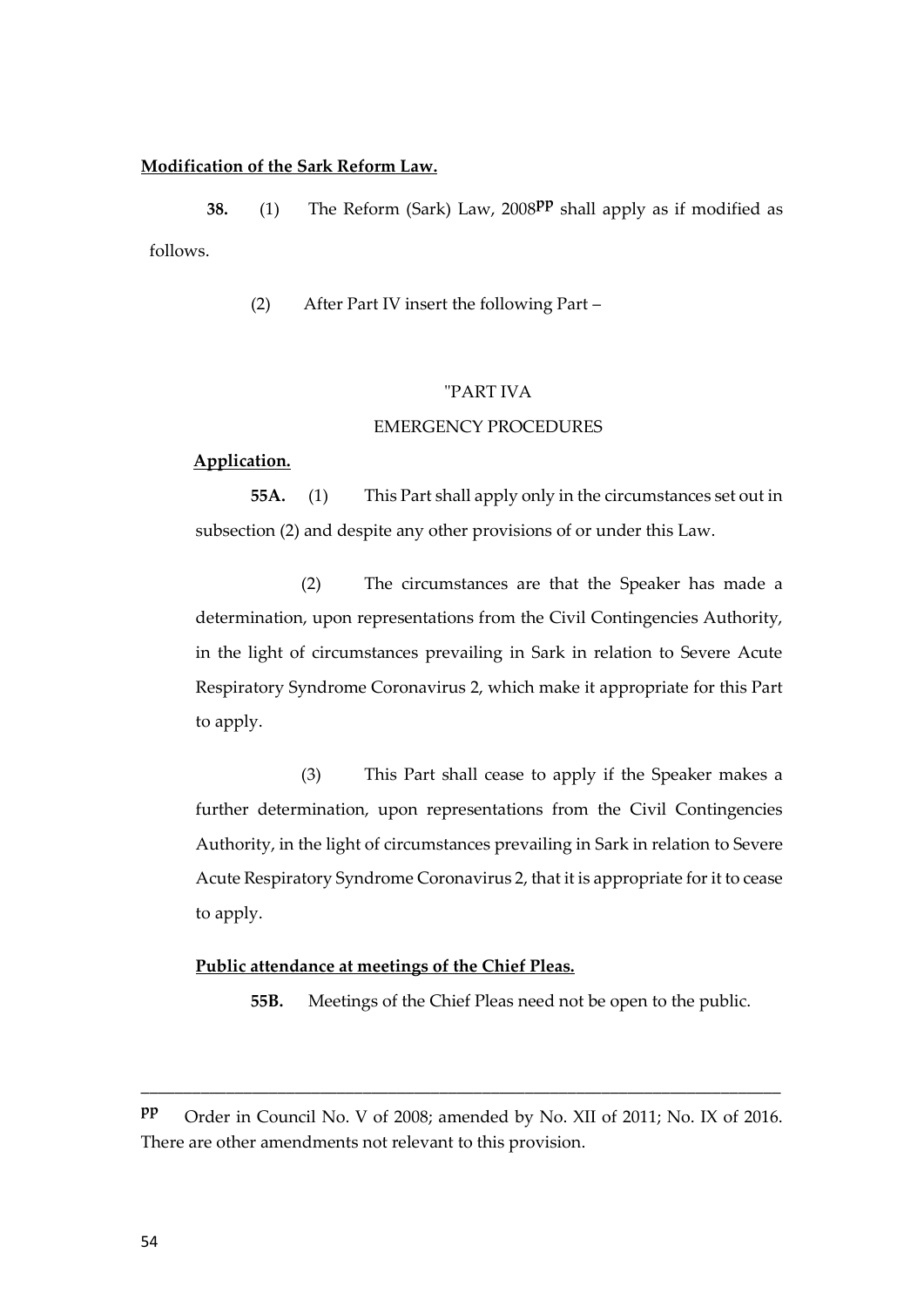## **Remote meetings of the Chief Pleas.**

**55C.** (1) The Chief Pleas may meet remotely where the Speaker, upon representations from the Civil Contingencies Authority in the light of circumstances prevailing in Sark, considers that it might not be possible to convene or maintain a quorate physical meeting of the Chief Pleas.

(2) A member of the Chief Pleas, the Greffier, the Prévôt and the Treasurer shall be treated for all purposes as present at a remote meeting of the Chief Pleas (including, but not limited to, the purpose of forming a quorum in accordance with section 55F) if, by means of electronic communications or telecommunications or otherwise –

- (a) the member, the Greffier, the Prévôt or the Treasurer, as the case may be, has declared that he or she is present, and
- (b) in the case of a member other than the Speaker or other person presiding at the meeting ("**person presiding**"), and in the case of the Greffier, Prévôt or Treasurer, the person presiding has declared that the member, Greffier, Prévôt or Treasurer, as the case may be, shall be treated as present.

(3) For the purposes of this section and section 55D, a meeting of the Chief Pleas is a remote meeting if members of the Chief Pleas, the Greffier, the Prévôt and the Treasurer communicate with one another and (in the case of Conseillers) vote during the meeting solely, or primarily, by means of electronic communications or telecommunications so that each can hear what is said or communicated by each of the others.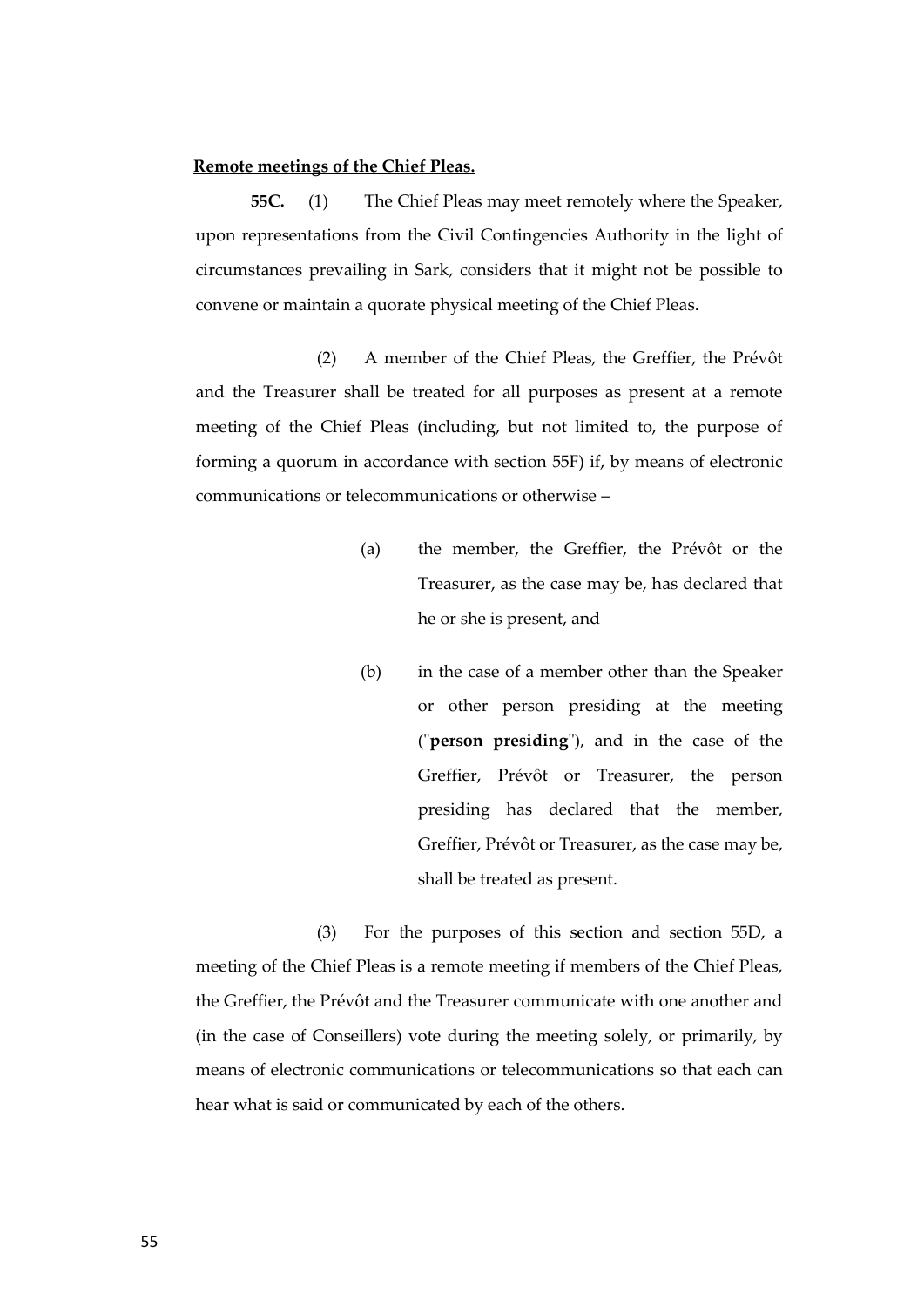#### **Rules of procedure for remote meetings of the Chief Pleas.**

**55D.** (1) The Chief Pleas of Sark Rules of Procedure made on 2nd October, 2013 under section 36(1) ("**the Rules of Procedure**") apply to remote meetings of the Chief Pleas subject to the provisions of this section.

(2) The Greffier must make arrangements to enable members of the Chief Pleas who are absent at the start of a day on which a remote meeting of the Chief Pleas takes place to declare that they are present at the meeting, that they intend to follow the proceedings of the Chief Pleas and that they are able to vote by means of electronic communications or telecommunications on that day.

(3) The Greffier must inform the Speaker of the names of every member who has made the declaration under subsection (2) and the Speaker must state that those persons are present and instruct the Greffier to record that fact in the Minutes.

(4) The following modifications to the Rules of Procedure shall apply to remote meetings –

- (a) rules 4(2), 11(2) and (6), 14(3) and 18(2) shall not apply,
- (b) in rule  $1 -$ 
	- (i) in paragraph (3), the words "the same place and" shall not apply,
	- (ii) in paragraph (4), for "placed in the official Island Notice Boxes" substitute "published on the official Sark Government Website and in such other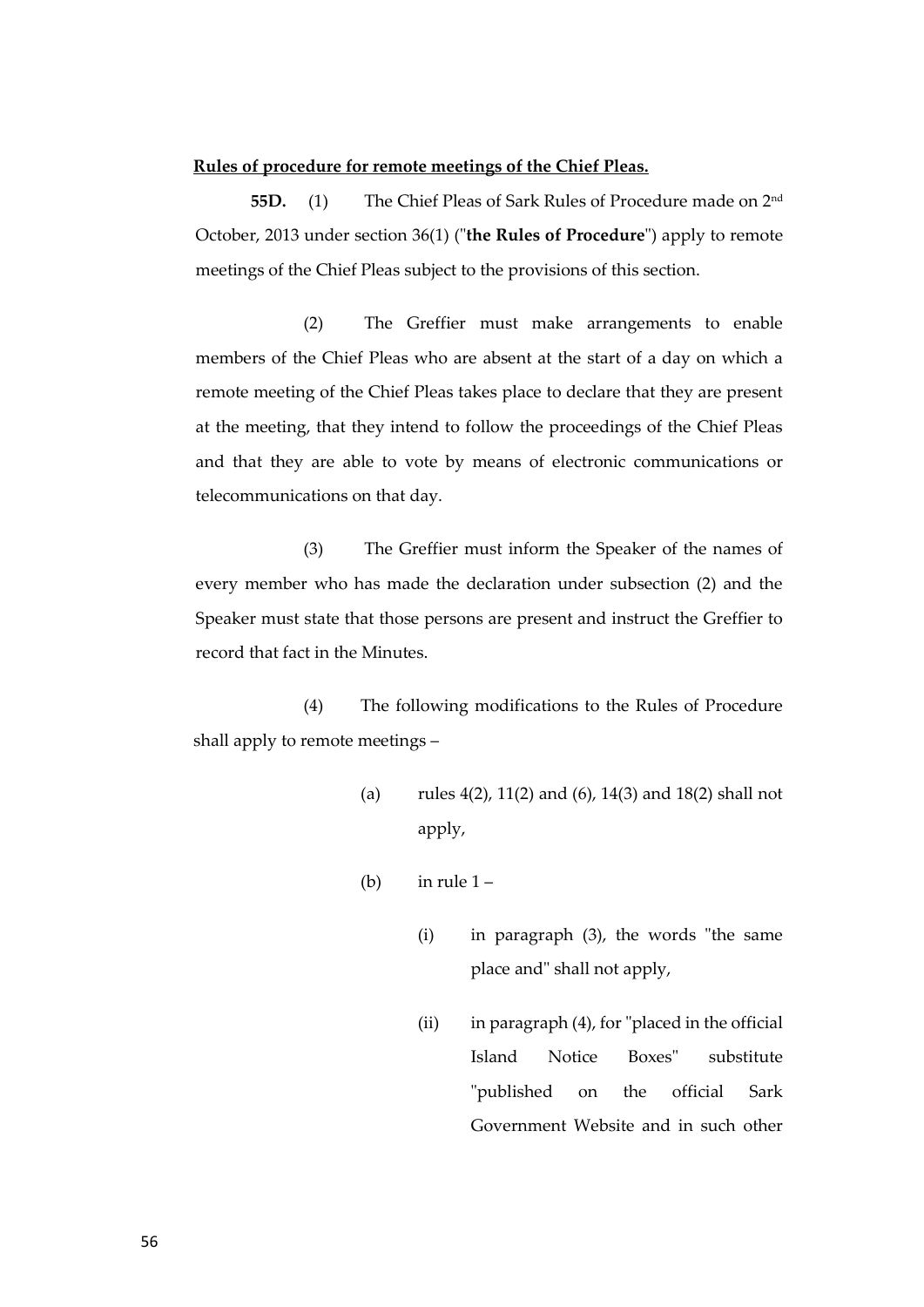form as the Speaker may determine", and the words "publicly available in paper form and" shall not apply,

- (c) in rule 12(2), the words "from the floor" shall not apply,
- (d) in rule  $14$ 
	- (i) in paragraph (1), for "written declaration, or any updated information, is submitted" substitute "declaration of interests, or updated information, is submitted to the Greffier, which may be submitted via electronic communications or telecommunications, and which declaration or updated information shall be communicated by the Greffier to the Speaker",
	- (ii) in paragraph (2), for "declare his interest and withdraw from the Chamber during" substitute "declare his or her interest to the Speaker via electronic communications or telecommunications and take no part in",
	- (iii) for paragraph (4), substitute "A Conseiller who has declared his or her interest in an issue and is taking no part in the consideration of that issue in accordance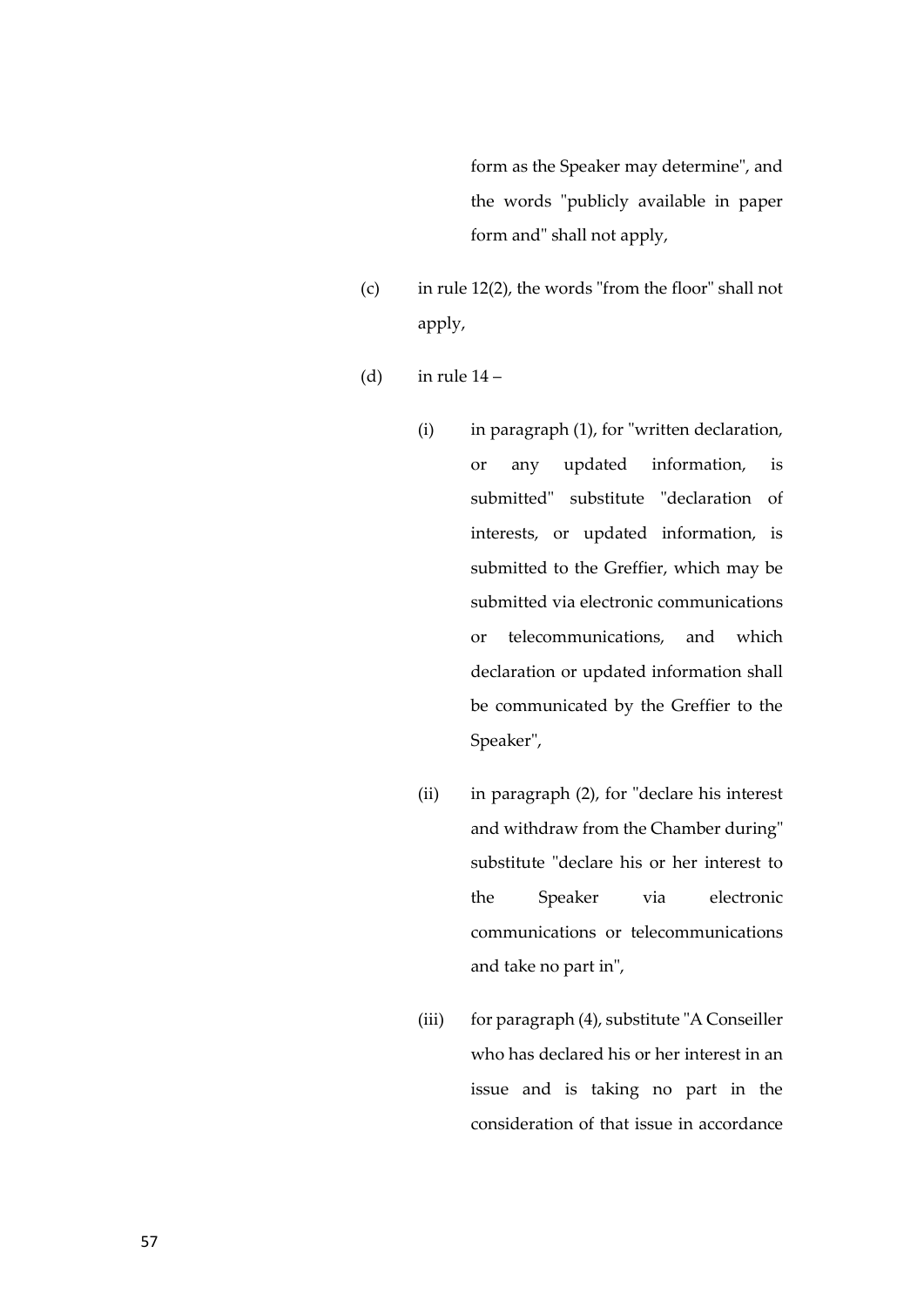with paragraph (2) may, if so requested by any other Conseiller, contribute factual or technical information for the purpose of any general debate of the issue in question.",

- (e) in rule 17, add at the end "For the purposes of, and subject to, this rule, a Member may interrupt another Member by notifying the Greffier via electronic communications or telecommunications stating "Point of Order" or "Point of Correction", as the case may be, and waiting to be invited to speak by the Speaker",
- (f) in the first sentence of rule 19, for "a vote shall be conducted" substitute "a vote shall be conducted by appel nominal by means of electronic communication or telecommunications",
- (g) in rule  $21 -$ 
	- (i) for paragraph (1), substitute "A Conseiller may vote only by appel nominal by means of electronic communication or telecommunications (except where the Conseiller is entitled by virtue of section 55E to vote by proxy)",
	- (ii) in paragraph (2), the first sentence shall not apply.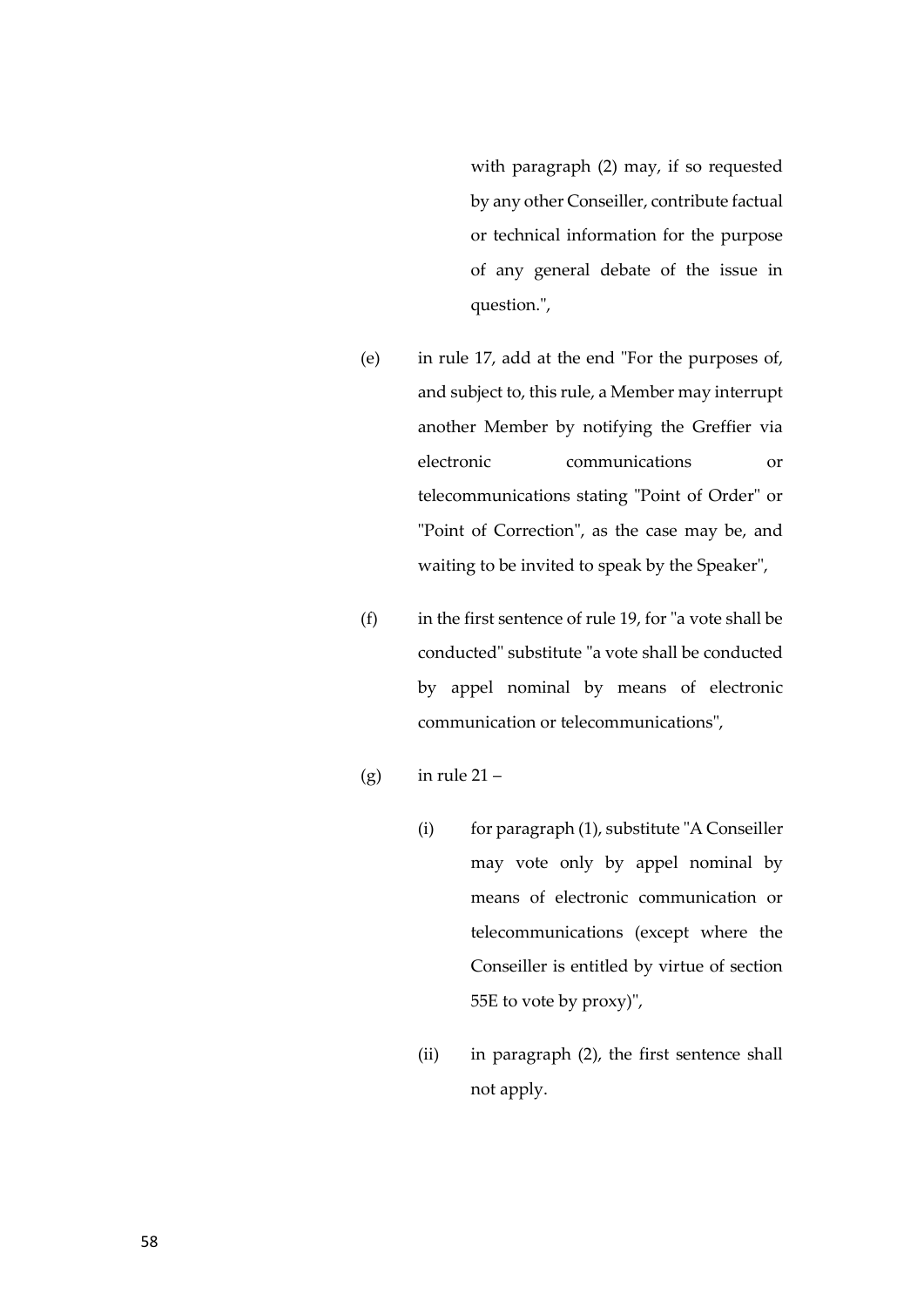(5) The Policy & Finance Committee may make rules of procedure applicable to remote meetings of the Chief Pleas, including (but not limited to) provision supplementing this section, and provision modifying the Rules of Procedure.

(6) For the avoidance of doubt, and without prejudice to subsection (5), the Chief Pleas may, whether meeting remotely or otherwise, by resolution –

- (a) make rules of procedure applicable to remote meetings of the Chief Pleas, and
- (b) amend, or revoke, rules of procedure made by the Policy & Finance Committee under subsection (5).

# **Proxy voting at meetings of the Chief Pleas.**

**55E.** (1) The Speaker may prescribe certain reasons for absence ("**Authorised Absence**") from a meeting of the Chief Pleas, which shall entitle a Conseiller ("**first Conseiller**") to arrange for his or her vote to be cast by another Conseiller acting as a proxy if the first Conseiller's circumstances require him or her to take an Authorised Absence from a meeting of the Chief Pleas.

(2) The Speaker shall make directions as to the manner in which proxy arrangements under subsection (1) shall operate in relation to an Authorised Absence.

#### **Quorum at a meeting of the Chief Pleas.**

**55F.** The quorum at a meeting of the Chief Pleas is a minimum of seven Conseillers in addition to the person presiding at that meeting.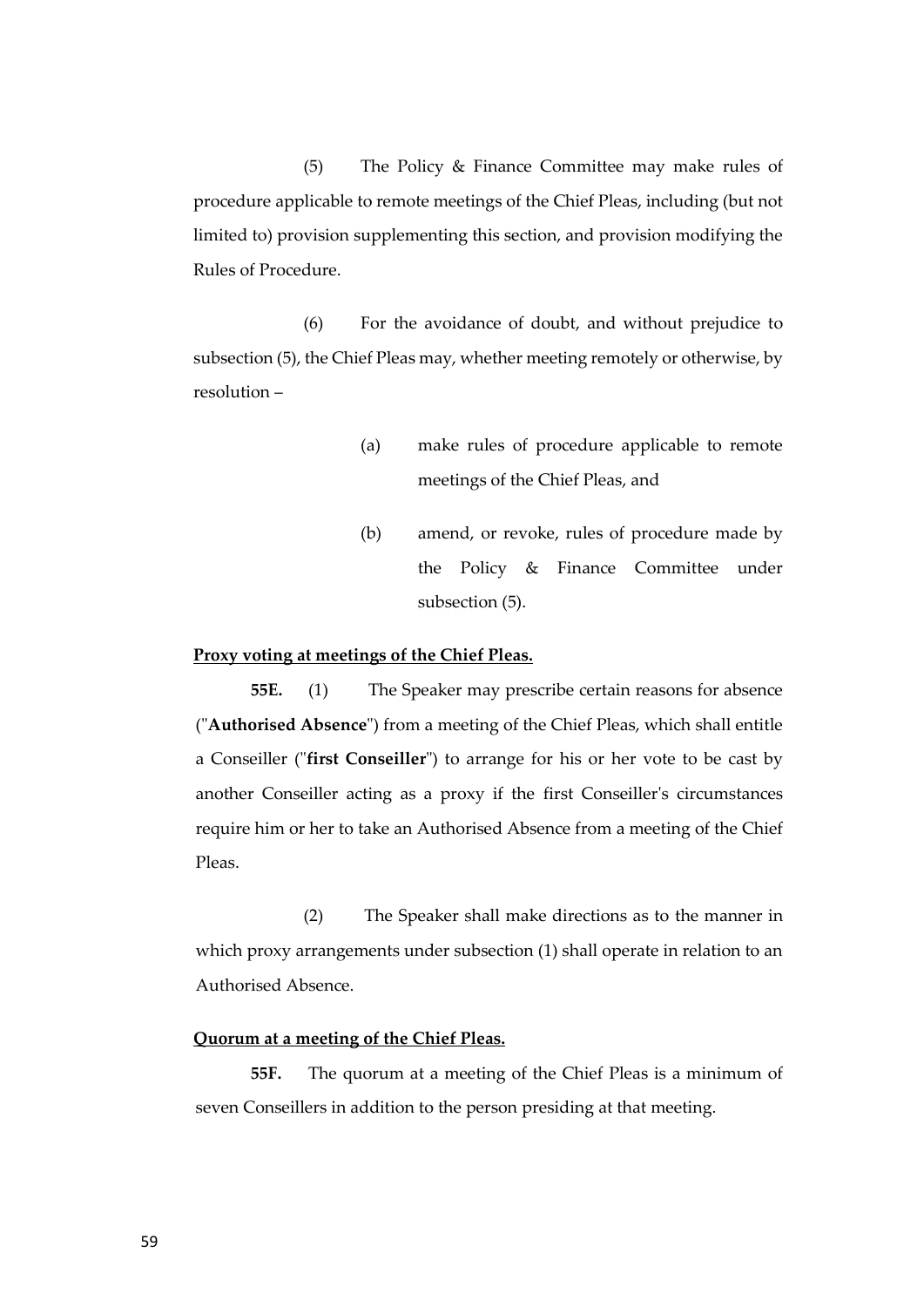### **Meetings of committees.**

**55G.** (1) A member of a committee of the Chief Pleas who is in communication with the other members of the committee by telephone, live television link or any other means of telecommunications or electronic communications, so that each member of the committee can hear or read what is said or communicated by each of the others, is deemed, subject to subsection (2), to be present at a meeting of the committee for all purposes relating to that meeting, including calculating the quorum at the meeting under section 43(5) or 44(5) and under rule 13 of the Constitution and Operation of Chief Pleas Committee Rules, made on 2nd October, 2013.

(2) In the event that a means of communication referred to in subsection (1) fails or is corrupted, or the chairman or other person presiding at a meeting in accordance with section 46(3) ("**person presiding**") considers that confidentiality is compromised, the person presiding shall have the discretion at any time during the meeting to determine that a member who is affected by that failure, corruption or compromise of confidentiality is no longer deemed to be present at the meeting.

(3) For the avoidance of doubt, a determination under subsection (2) does not affect the validity of the proceedings of the committee for any purpose prior to the making of that determination.

#### **Interpretation of Part IVA.**

**55F.** In this Part of this Law, unless the context requires otherwise, "**Civil Contingencies Authority**" means the body of that name established under section 1 of the Civil Contingencies (Bailiwick of Guernsey) Law, 2012.".

#### PART XI

#### MISCELLANEOUS AND FINAL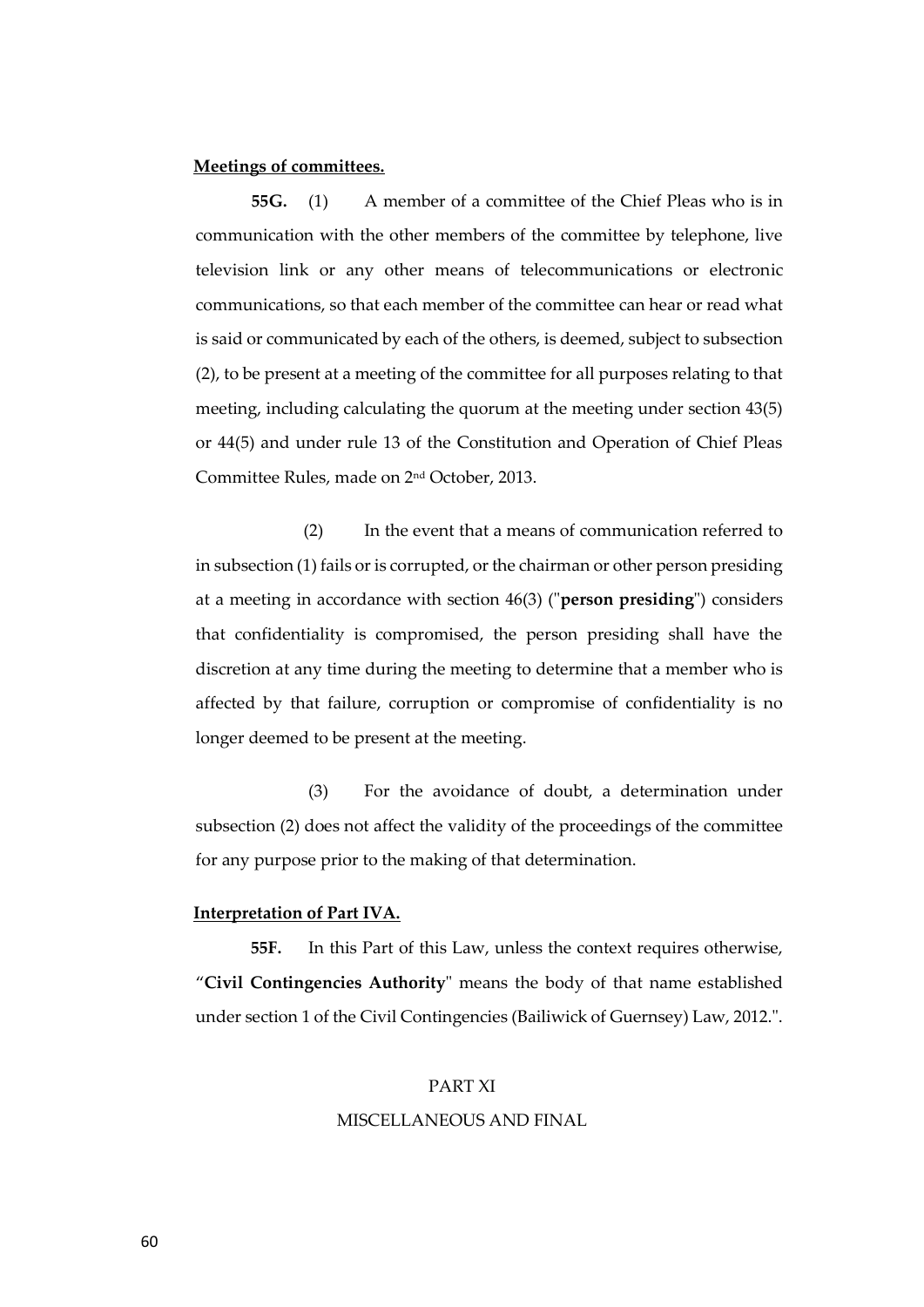#### **Population Management Law: Employment Permits.**

- **39.** (1) The holder of a
	- (a) Long Term Employment Permit,
	- (b) Medium Term Employment Permit, or
	- (c) Short Term Employment Permit

granted by the Administrator under the Population Management Law and in force at the time these Regulations are made, may, during the period of validity of that Permit–

- (i) be resident without being employed, and
- (ii) be employed by an employer other than the employer or category of employer specified for that purpose in the Permit;

and the Permit (including the conditions set out therein) shall be deemed to be varied to the extent necessary to give effect to the foregoing.

(2) The provisions of the Population Management Law, any Ordinance and subordinate legislation made under that Law, and any other enactment, shall be deemed to be modified to the extent necessary to give effect to paragraph (1) and shall have effect accordingly.

(3) For the avoidance of doubt, this regulation shall not affect the period of validity of any Certificate or Permit issued or granted under the Population Management Law, nor the calculation of time for any purpose under that Law.

(4) The Administrator may issue guidance in respect of this regulation.

(5) In this regulation –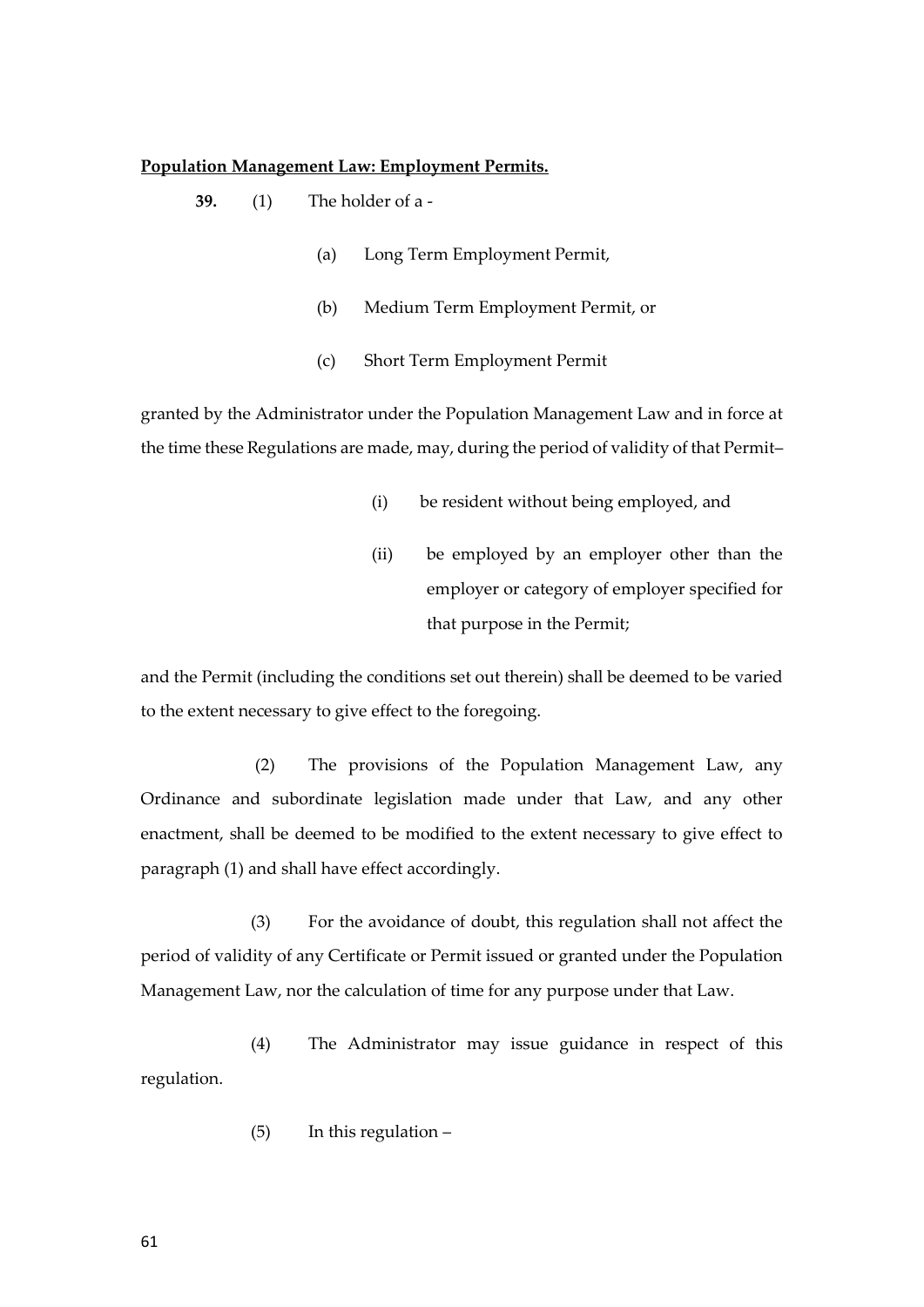"**the Administrator**" means the Administrator of Population Management under the Population Management Law, and

"**the Population Management Law**" means the Population Management (Guernsey) Law, 2016**qq** .

# **Cutting and collection of seaweed.**

**40.** (1) Notwithstanding the provisions of any enactment or customary law which prohibits, restricts or otherwise regulates the cutting or collecting of seaweed, the States of Guernsey Committee for the Environment & Infrastructure ("**the Committee"**) may issue a notice authorising a person to cut, collect, land, lift and carry seaweed for the purpose set out in the notice, and, to the extent necessary for that cutting, collecting, landing, lifting and carrying only, temporarily to deposit seaweed on slips or coastal walls.

(2) A notice issued under this Regulation may contain such conditions, and be valid for such period, as the Committee thinks fit.

(3) The Committee may vary or revoke a notice issued under this Regulation, and the power to vary or revoke a notice is without prejudice to the power to issue a new notice in respect of the same person.

(4) For the avoidance of doubt, in this Regulation "seaweed" includes (but is not limited to) –

(a) drift weed, and

**qq** Order in Council No. VI of 2016; as amended by No. IV of 2018; Ordinance No. VII of 2017; and Ordinance No. XXVII of 2018.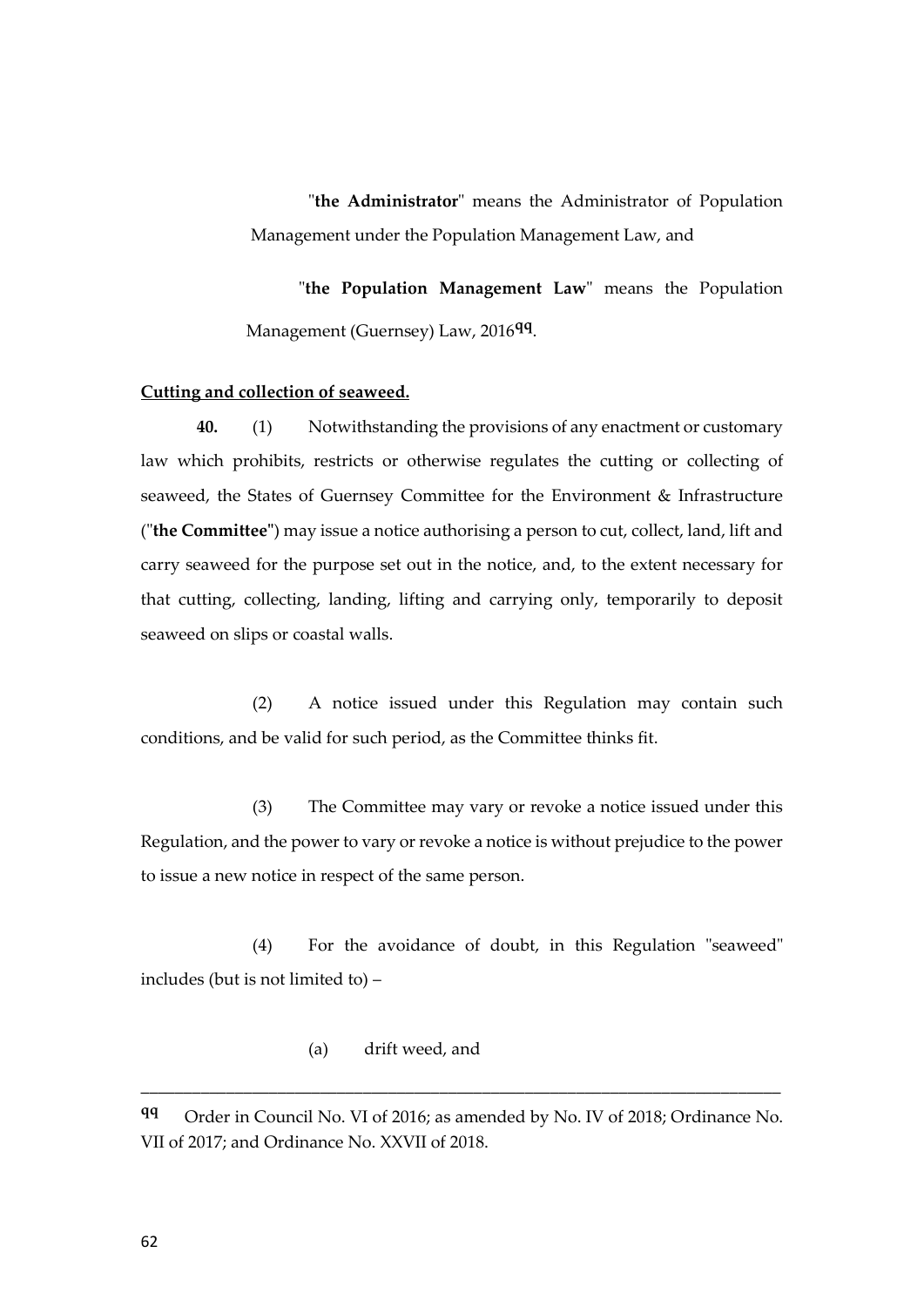(b) the sea alga *Chondus crispus*.

## **Modification of Driving Licences Ordinance.**

**41.** (1) Notwithstanding section 11 of the Driving Licences (Guernsey) Ordinance, 1995**rr**, the holder of a full Category C or C1 licence endorsed with restriction code 78 ("Limited to vehicles with automatic transmission") shall be entitled to drive any vehicle -

- (a) approved by the States of Guernsey Committee for the Environment & Infrastructure ("**the Committee"**) for the purposes of Category C or C1 for use as an ambulance, in exercise of a power conferred by the amendments made to that Ordinance by the Driving Licences (Amendment) Regulations, 2020**ss**, and
- (b) with manual transmission,

if paragraph (2) applies.

(2) This paragraph applies where -

**rr** Recueil d'Ordonnance Tome XXVI, p. 374; amended by Recueil d'Ordonnance Tome XXVII, pp. 62, 138 and 149; Tome XXVIII, p. 55; Ordinance No. III of 2000; No. XXX of 2002; No. XII of 2007; No. V of 2010; No. V of 2015; G.S.I. No. 1 of 2001; G.S.I. No. 25 of 2002; G.S.I. No. 22 of 2006; G.S.I. No. 41 of 2012; G.S.I. No. 10 of 2013; G.S.I. Nos. 5, 26 and 55 of 2016; G.S.I. No. 1 of 2017; and G.S.I. No. 2 of 2019.

**ss** G.S.1. No. 46 of 2020.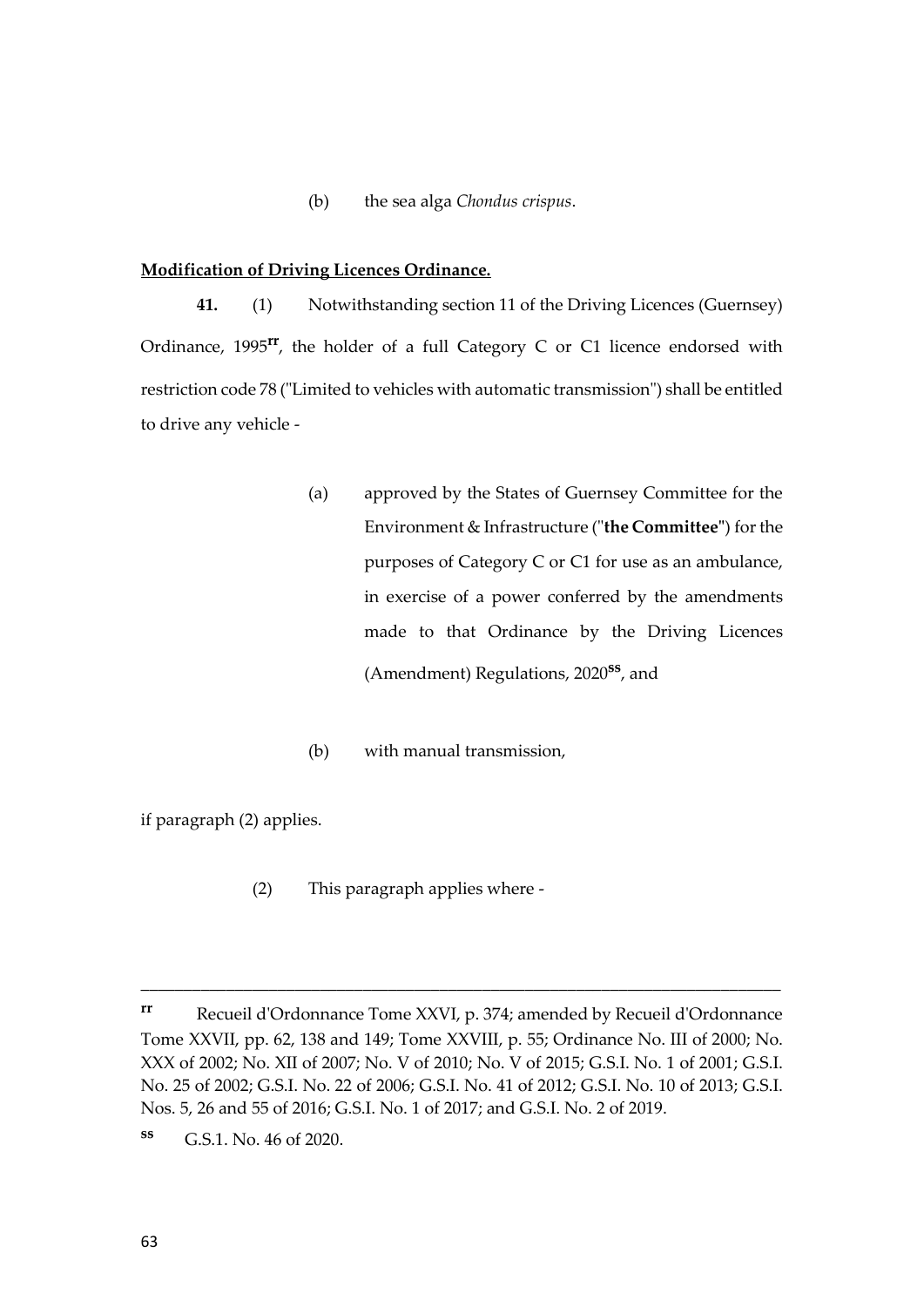- (a) the holder of a Category C or C1 licence additionally holds a full Category B licence which is not endorsed with restriction code 78, and
- (b) the Committee gives an approval to that person to drive any vehicle approved for the purposes of Category C or C1.
- (3) An approval for the purposes of paragraph  $(2)(b)$  -
	- (a) must be given in writing,
	- (b) must include the person's full name, date of birth and driving licence number,
	- (c) may contain any further conditions which the Committee thinks fit for the purposes of road safety, and
	- (d) may be revoked at any time by the Committee if it thinks fit.

## **Revocation and savings.**

**42.** (1) The regulations listed in Schedule 5 are revoked.

(2) Anything done under or for the purposes of regulations revoked under paragraph (1) ("the revoked regulations") before the commencement of these Regulations shall, to the extent that the same is required or authorised to be done under or for the purposes of these Regulations, have effect as if done under or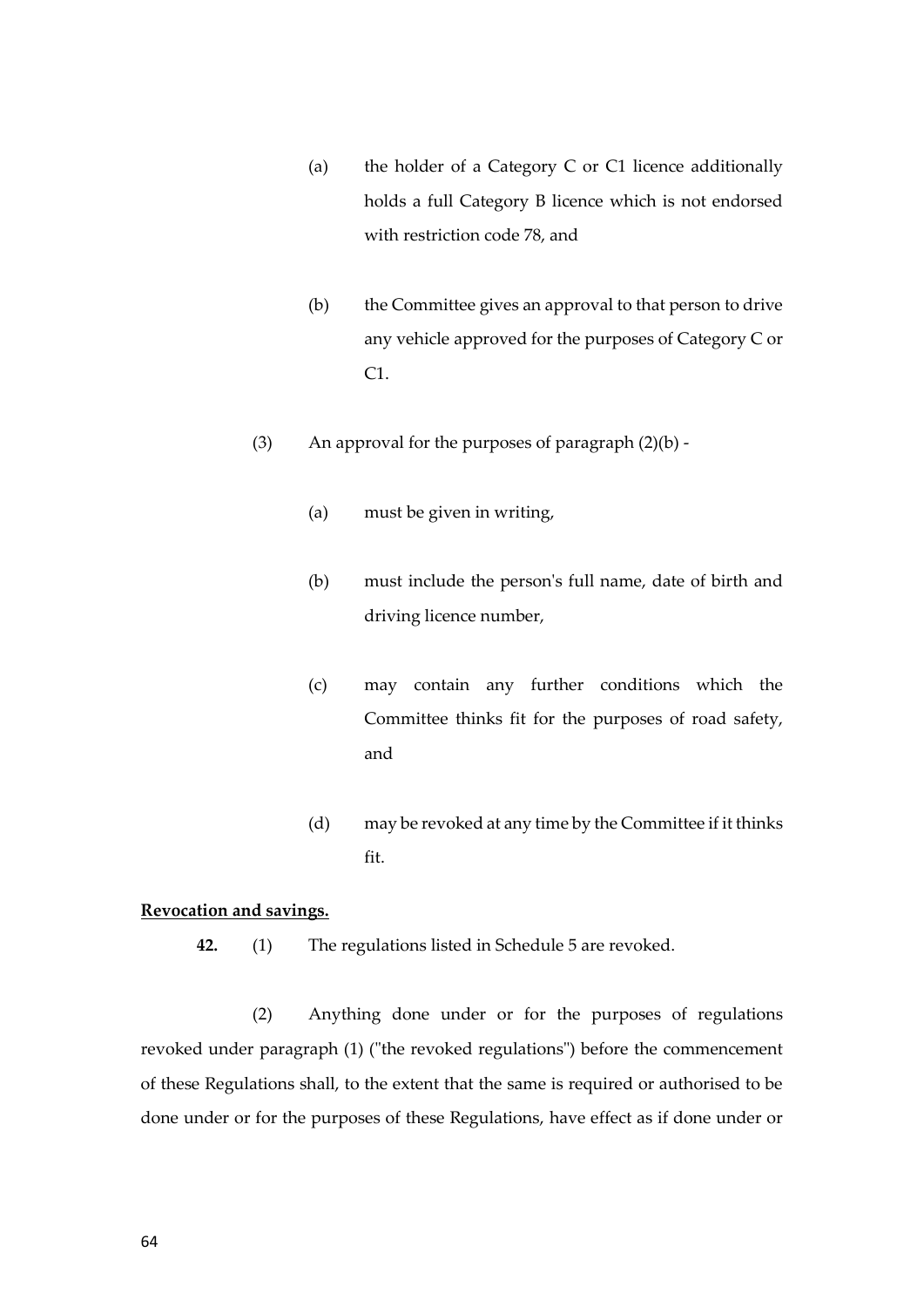for the purposes of the equivalent provision of these Regulations; and for the avoidance of doubt, the revocation of the regulations listed in Schedule 5 does not affect any restriction, requirement, condition, prohibition, or penalty, imposed thereunder (including in a direction made thereunder and anything done under a direction).

 (3) Anything in the process of being done under or for the purposes of the revoked regulations before the commencement of these Regulations may, to the extent that the same is required or authorised to be done under or for the purposes of these Regulations, be continued to be done under or for the purposes of the equivalent provision of these Regulations.

(4) Any reference howsoever expressed in any enactment or subordinate legislation to a revoked regulation which is re-enacted (with or without modification) by or under these Regulations shall (unless the contrary intention appears) be construed as a reference to the provision as re-enacted.

(5) In so far as any subordinate legislation made or other thing done (or having effect as if made or done) under or for the purposes of a revoked regulation could be made or done under or for the purposes of these Regulations, it shall (unless the contrary intention appears) have effect as if made or done under or for the purposes of these Regulations.

#### **Interpretation: general.**

**43.** (1) In these Regulations, unless the context requires otherwise –

"**coronavirus**" means Severe Acute Respiratory Syndrome Coronavirus 2 and/or COVID-19,

"**Medical Officer of Health**" means the Medical Officer of Health appointed by the States of Guernsey Policy & Resources Committee and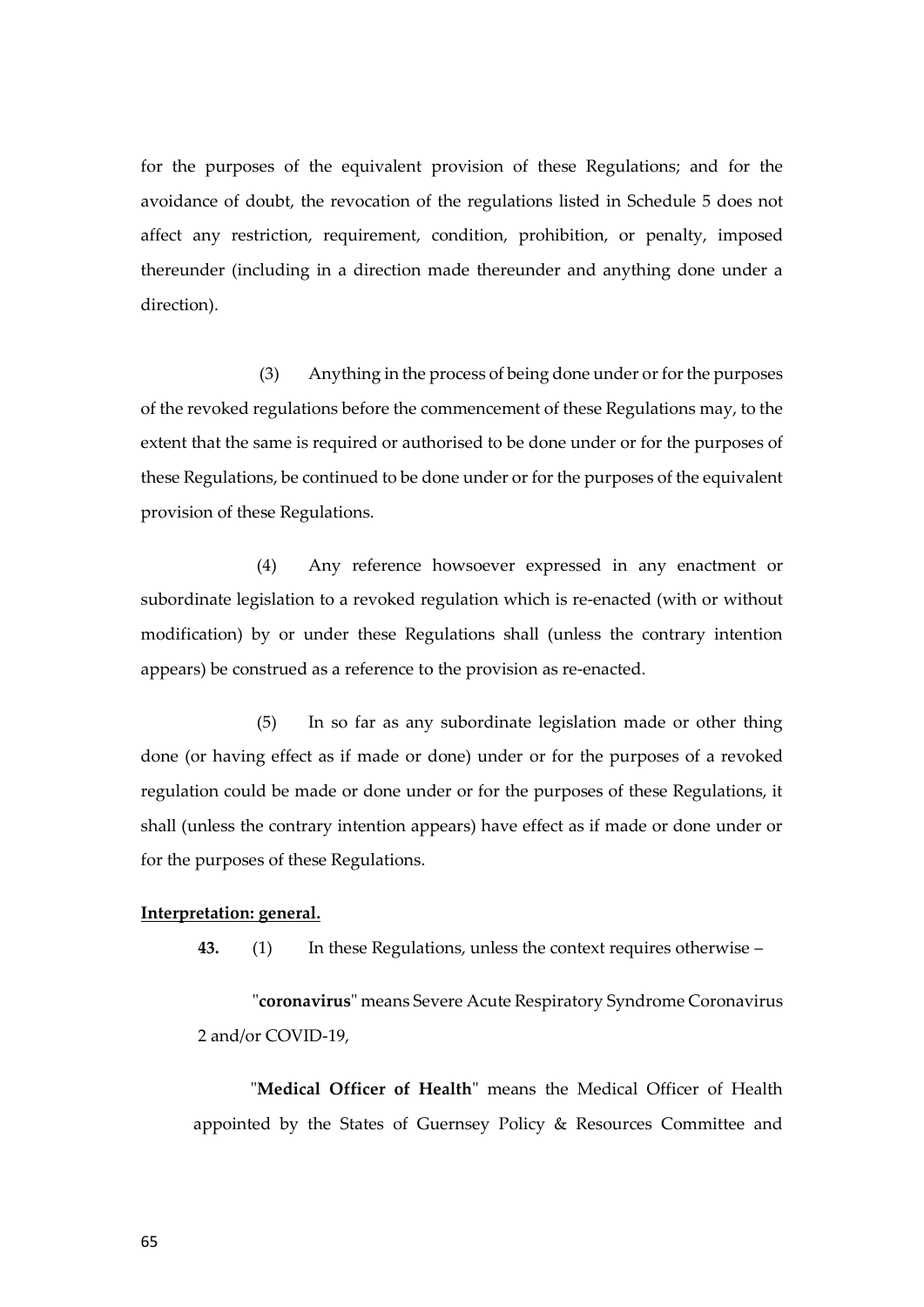includes the Deputy or Acting Medical Officer of Health for the time being, and any officer authorised by the Medical Officer of Health to exercise the Medical Officer of Health's functions under these regulations,

 "**by post**" means by recorded delivery service or ordinary letter post, and

"**the Registrar-General"** means the Registrar-General of births and deaths for the Bailiwick.

(2) Other terms used in these Regulations in provisions modifying an enactment have the same meaning as in that enactment.

(3) For the avoidance of doubt, the powers of police officers under these Regulations are exercisable in addition to all other powers which police officers may exercise.

# **Citation.**

**44.** These Regulations may be cited as the Emergency Powers (Coronavirus) (General Provision) (Bailiwick of Guernsey) Regulations, 2020.

#### **Extent.**

**45.** (1) Subject to paragraph (2), these Regulations shall have effect throughout the Bailiwick.

(2) Parts V, VI, VII and XI shall have effect in Guernsey only, except for Part VII which shall have force in Guernsey, Herm and Jethou for the purposes of the Health and Safety (Gas) (Guernsey) Ordinance, 2006.

#### **Commencement**

**46.** These Regulations shall come into force on being made.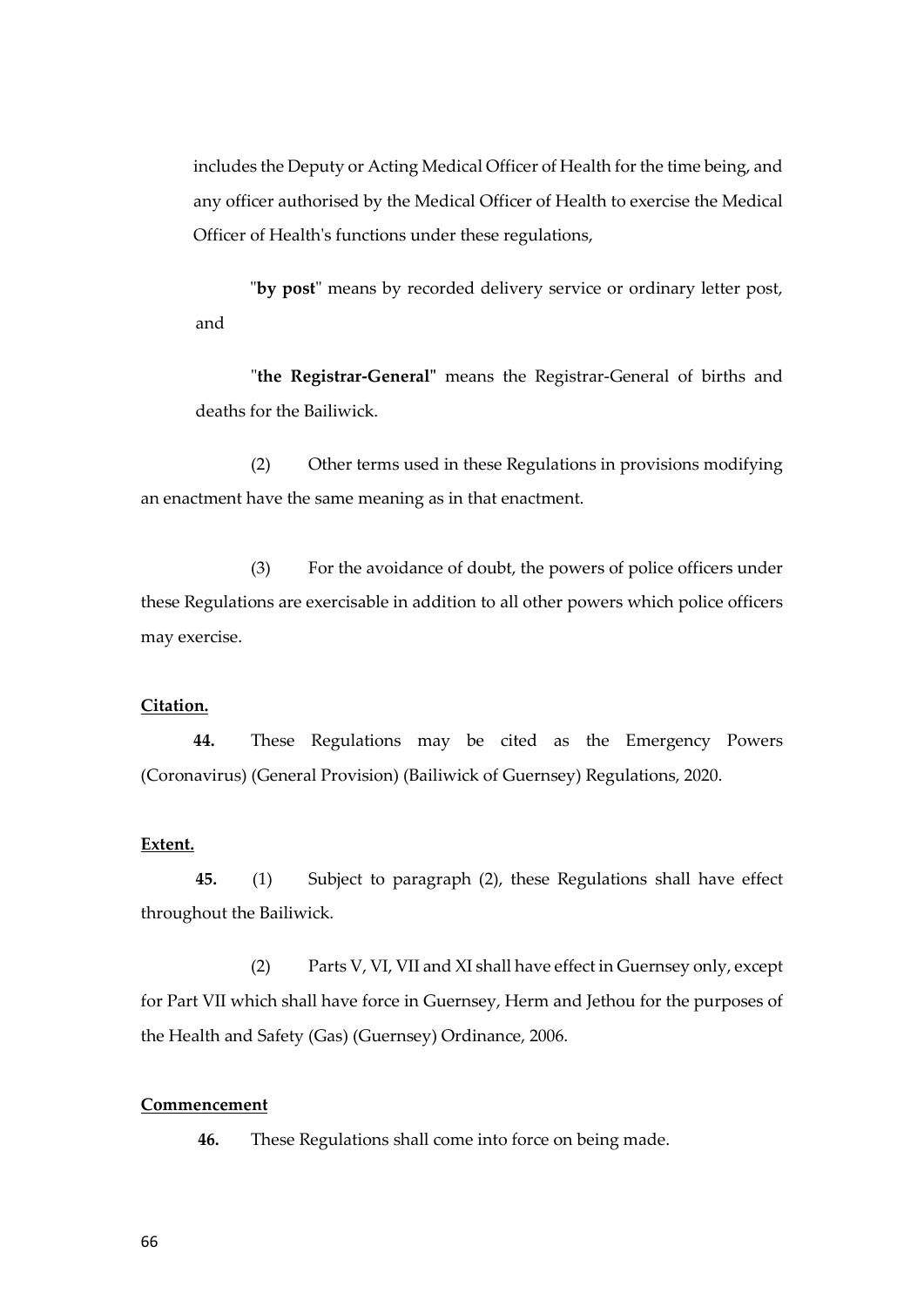Dated this 16<sup>th</sup> day of April, 2020

G.A. ST PIER Chairman of the Civil Contingencies Authority

For and on behalf of the Authority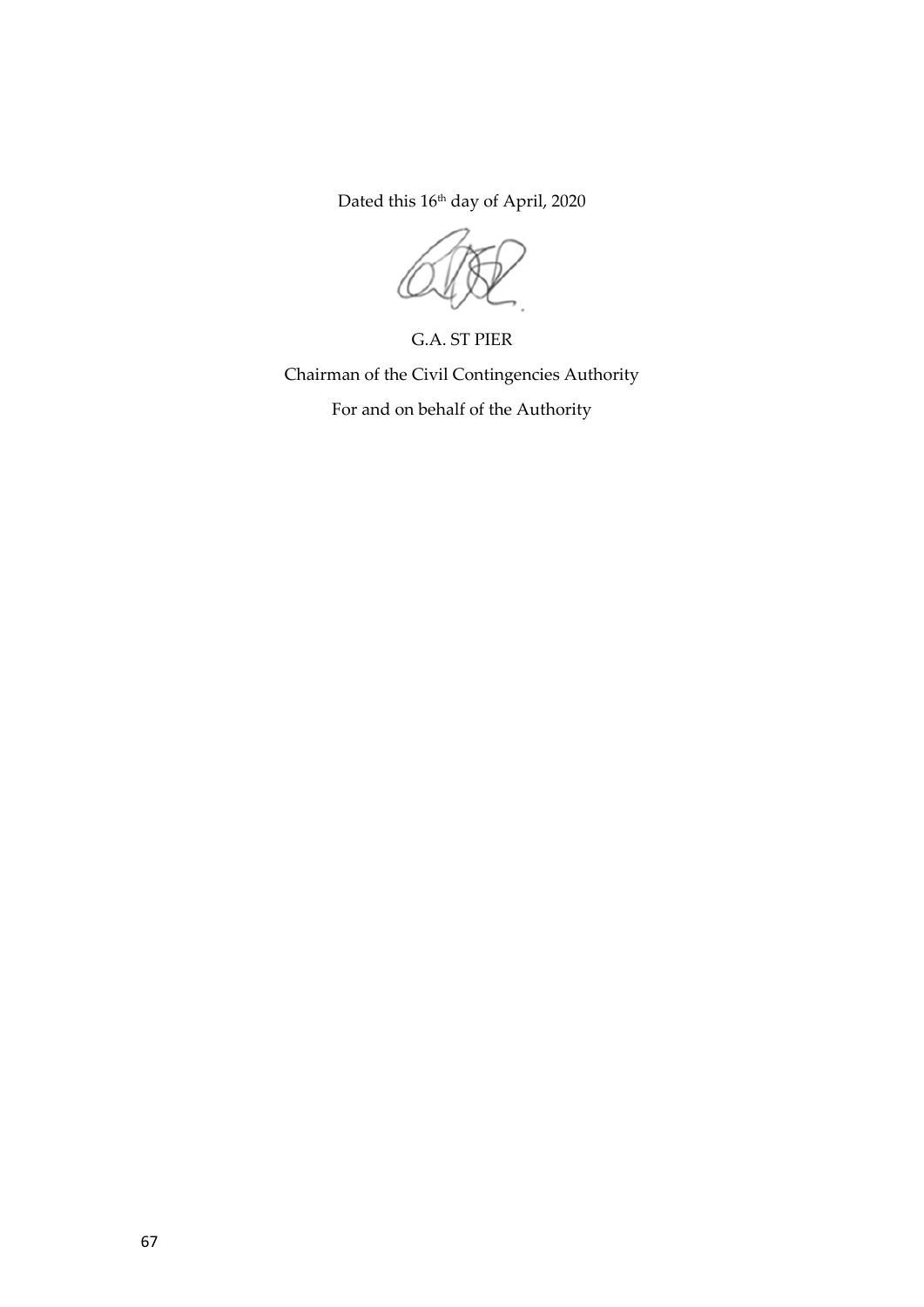# SCHEDULE 1

#### Regulation 19.

# TEMPORARY REGISTRATION ETC. OF MEDICAL AND HEALTH PROFESSIONALS

1. (1) The Regulation of Health Professions (Medical Practitioners) (Guernsey and Alderney) Ordinance, 2015 has effect as if it were subject to the following modification.

(2) Immediately after section 4 of that Ordinance, insert –

## "**Temporary registration in emergencies.**

**4A**. (1) The Committee may also register a person as a medical practitioner, or the persons comprising a specified group of persons as medical practitioners, if –

- (a) the Authority has advised the Committee that an emergency has occurred, is occurring or is about to occur and that the Committee should consider acting under this section, and
- (b) the emergency registration requirement is met in relation to the person or group of persons.

(2) For the purposes of subsection (1)(b), the emergency registration requirement is met –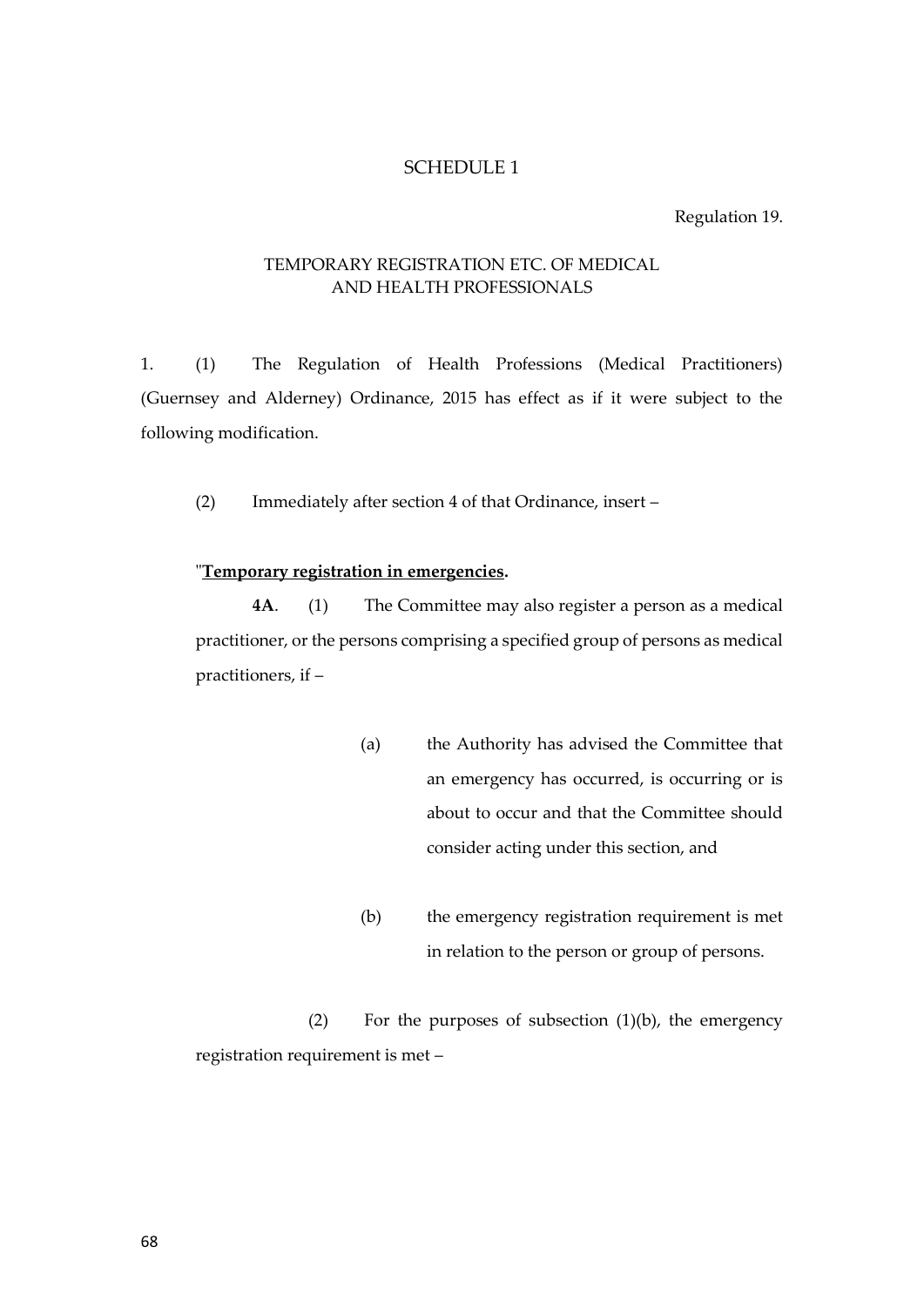- (a) in relation to a person, if the person is suitable to be registered as a medical practitioner, and
- (b) in relation to a group of persons, if the group is comprised of a type of persons who are suitable to be registered as medical practitioners.

(3) The Committee may register all of the persons comprising a specified group of persons without first identifying each person in the group.

(4) The Committee may require a person who applies (on behalf of himself or herself or a group of persons) to be registered under this section to furnish any information, verified in any manner, that the Committee thinks fit.

(5) The registration of a person under this section has effect subject to any conditions imposed by the Committee; and the Committee may at any time vary or revoke such a condition or add new conditions.

(6) The Committee may annotate the register with an entry signifying that the person or group of persons is authorised to provide services, use techniques or follow procedures or to practise in a particular area or sphere of professional competence.

(7) Where a person is registered under this section as a member of a specified group, the person's registration may (but need not) be subject to the same conditions as the registration of other members of the group.

(8) A person's registration under this section ceases to have effect if revoked by the Committee; and the Committee –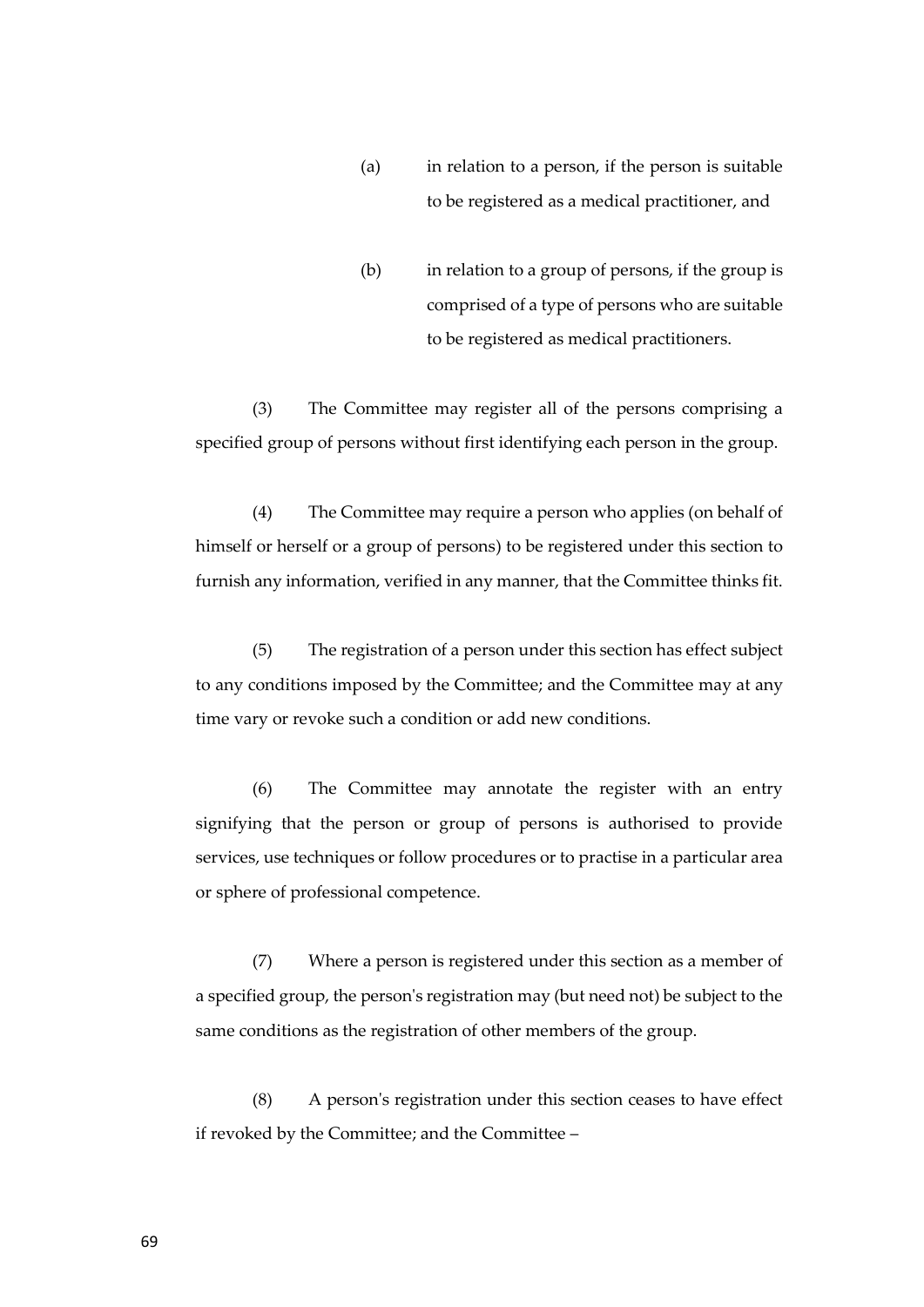- (a) must revoke the registration if the Authority advises the Committee that the circumstances that led the Authority to give the advice referred to in subsection (1)(a) no longer exist, and
- (b) may revoke the registration for any other reason, including where the Committee suspects that the person is not fit to practise or that the person's fitness to practise may be impaired.

(9) A person's registration as a member of a specified group may be revoked –

- (a) without the registration of the other members of the group being revoked, or
- (b) as a result of a decision to revoke the registration of all the members of the group.

(10) No fee or annual charge is payable under this Ordinance in respect of a person's registration under this section.

(11) The following provisions of this Ordinance do not apply to persons registered under this section –

(a) paragraphs (a) and (b) of section 1(1),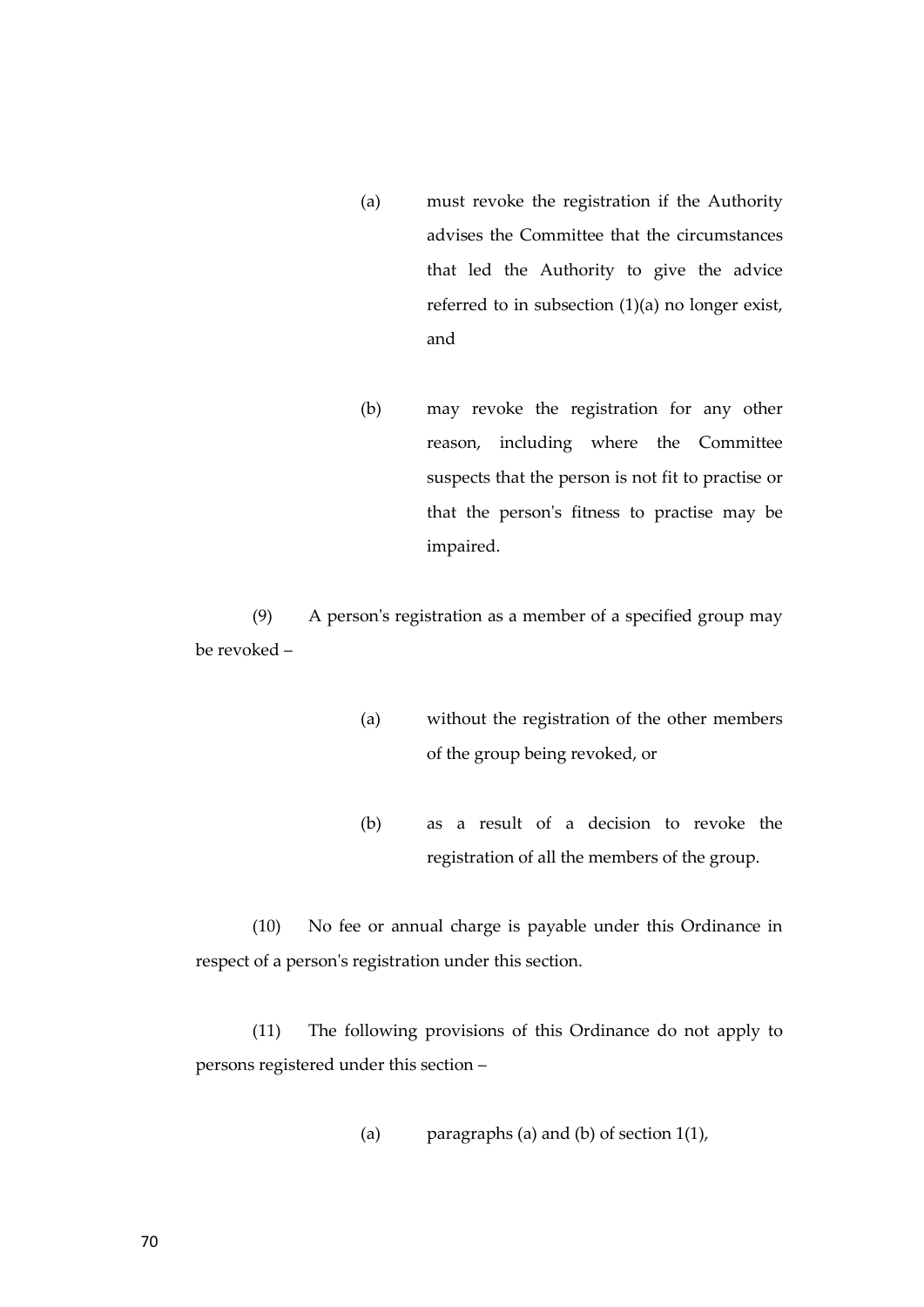- (b) sections 1(2), 2, 2A, 2B, 2C, 2D and 2E,
- (c) section 2F(a) (except so far as it relates to the general condition in paragraph 1(1) of Schedule A1),
- (d) sections 2F(b), 3 and 4, and
- (e) Parts IIA, IIB, IIC and III.

(12) For the purposes of this section, a person is suitable to be registered as a medical practitioner if the Committee considers –

- (a) that the person is fit, proper and suitably experienced to be so registered with regard to the emergency, or
- (b) that it is necessary and proportionate to so register that person in light of the emergency.
- (13) In this section –

"**the Authority**" means the Civil Contingencies Authority established under the Civil Contingencies (Bailiwick of Guernsey) Law, 2012, and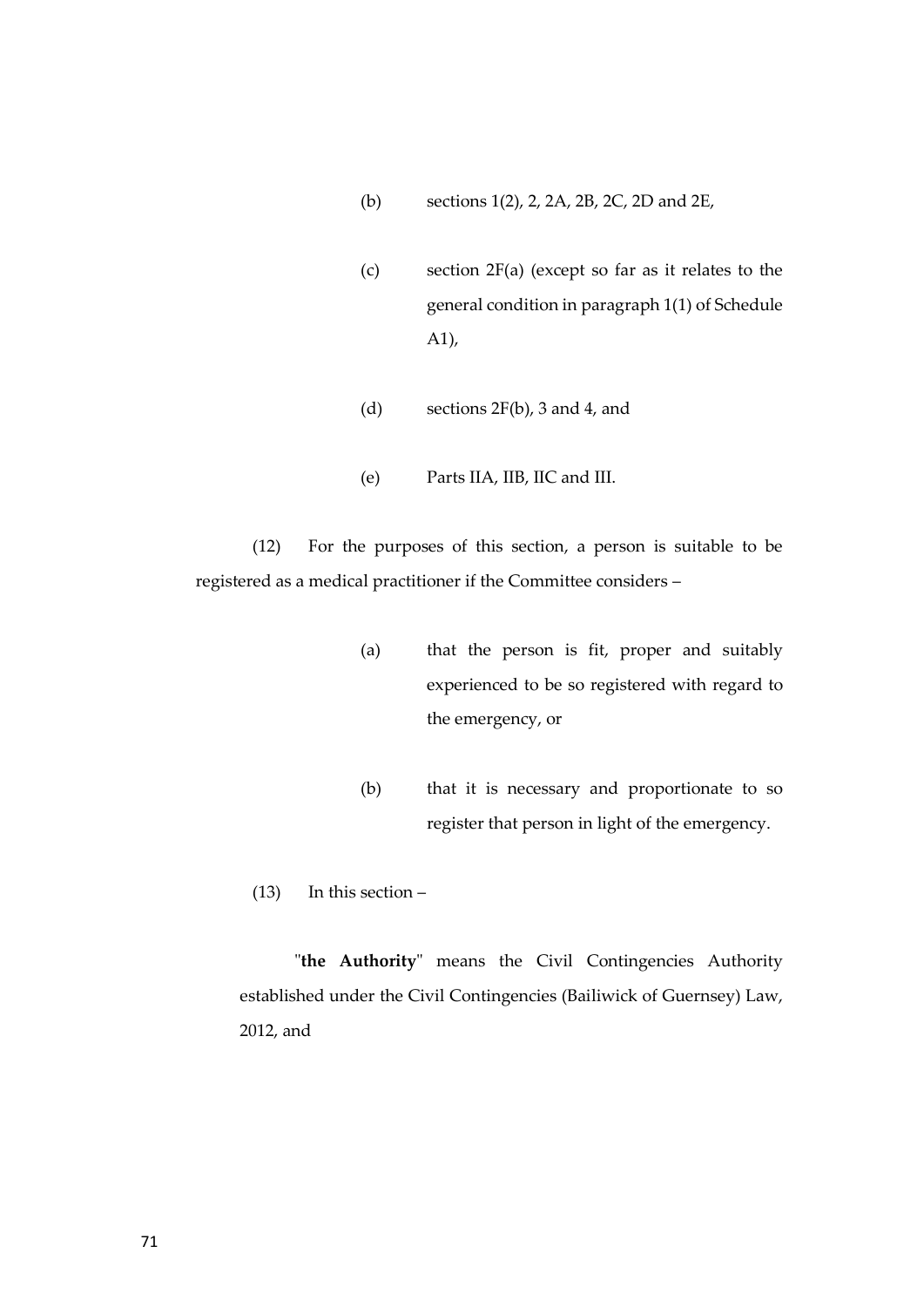"**emergency**" means an emergency of the kind described in section 2(1) of the Civil Contingencies (Bailiwick of Guernsey) Law, 2012.".

*Regulation of Health Professions (Medical Practitioners) (Guernsey and Alderney) Regulations, 2016*

2. (1) The Regulation of Health Professions (Medical Practitioners) (Guernsey and Alderney) Regulations, 2016 have effect as if they were subject to the following modifications.

(2) In regulation 2(1) of those Regulations, immediately after paragraph (b), insert the following paragraph –

> "(ba) if the person is registered under section 4A of the Ordinance, an annotation to that effect and any other annotation made under that section,".

(3) In regulation 3 of those Regulations, immediately after paragraph (b), insert the following paragraph –

> "(ba) if the person is registered under section 4A of the Ordinance, the annotation to that effect and any other annotation made under that section,".

*Regulation of Health Professions (Medical Practitioners) (Sark) Ordinance, 2017*

3. (1) The Regulation of Health Professions (Medical Practitioners) (Sark) Ordinance, 2017 has effect as if it were subject to the following modifications.

(2) Immediately after section 11 of that Ordinance, insert –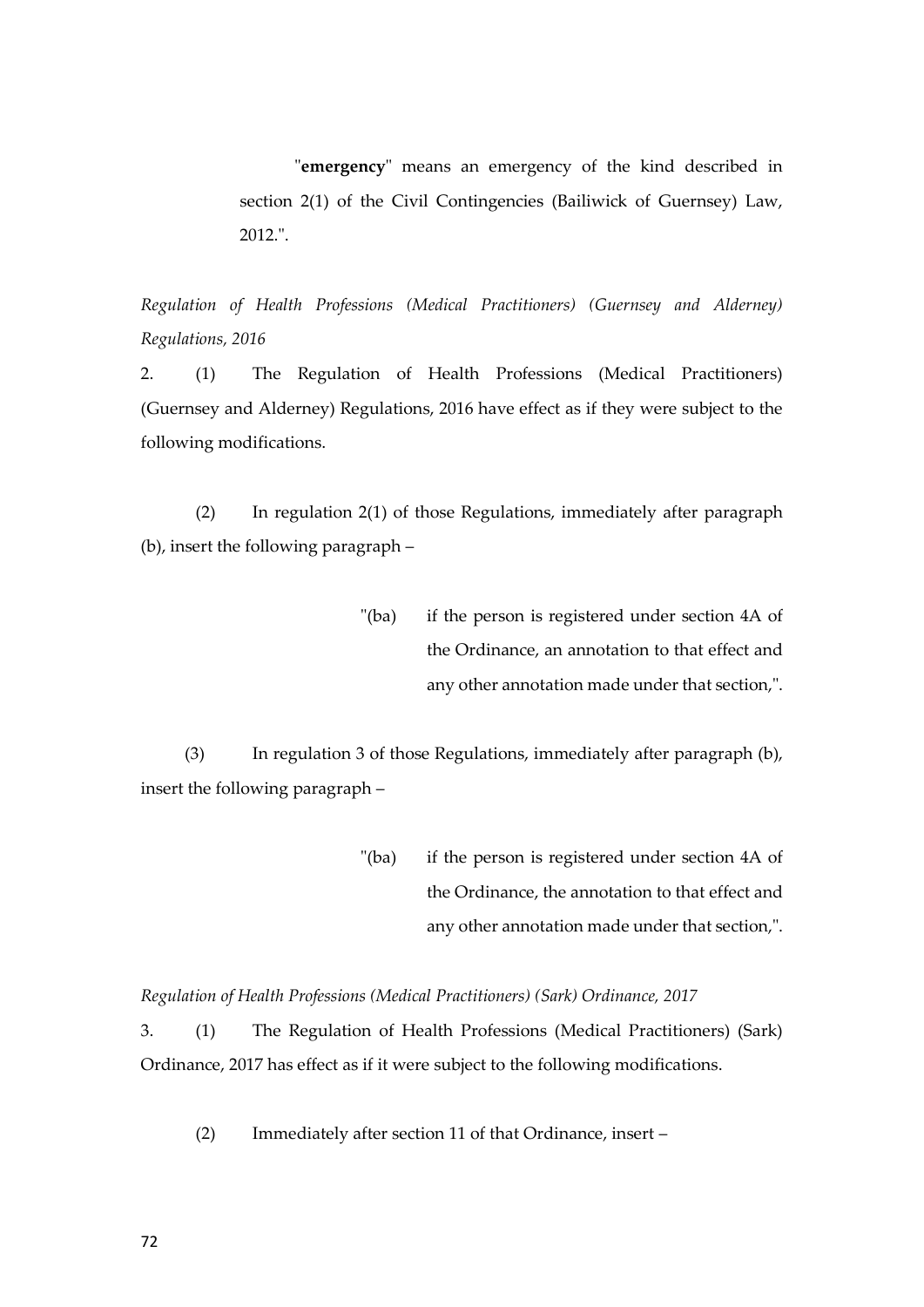## "**Temporary registration in emergencies.**

**11A**. (1) The Guernsey Committee may also register a person as a medical practitioner, or the persons comprising a specified group of persons as medical practitioners, if –

- (a) the Authority has advised the Guernsey Committee that an emergency has occurred, is occurring or is about to occur and that the Guernsey Committee should consider acting under this section, and
- (b) the emergency registration requirement is met in relation to the person or group of persons.

(2) For the purposes of subsection  $(1)(b)$ , the emergency registration requirement is met –

- (a) in relation to a person, if the person is suitable to be registered as a medical practitioner, and
- (b) in relation to a group of persons, if the group is comprised of a type of persons who are suitable to be registered as medical practitioners.

(3) The Guernsey Committee may register all of the persons comprising a specified group of persons without first identifying each person in the group.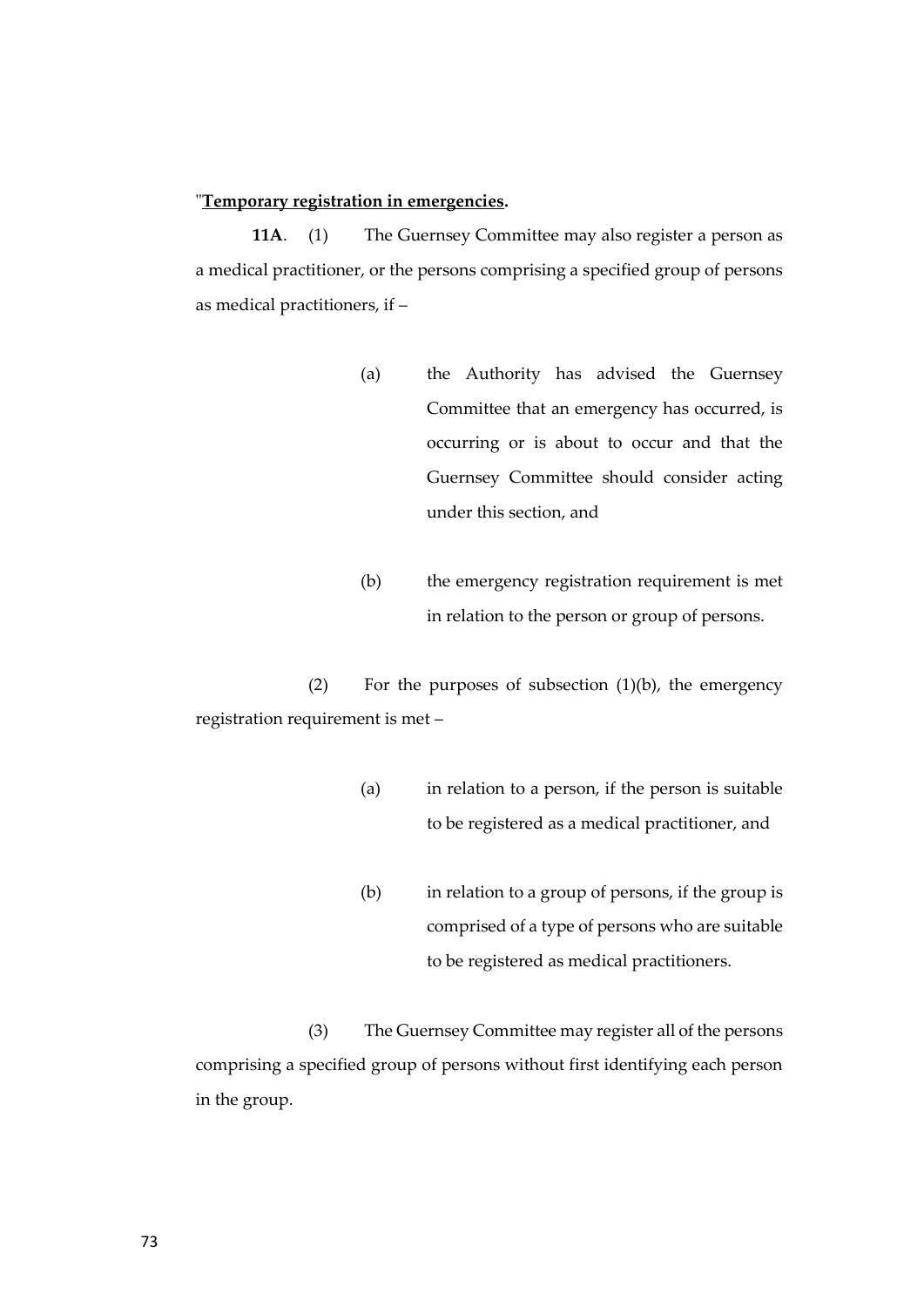(4) The Guernsey Committee may require a person who applies (on behalf of himself or herself or a group of persons) to be registered under this section to furnish any information, verified in any manner, that that committee thinks fit.

(5) The registration of a person under this section has effect subject to any conditions imposed by the Guernsey Committee; and that committee may at any time vary or revoke such a condition or add new conditions.

(6) The Guernsey Committee may annotate the register with an entry signifying that the person or group of persons is authorised to provide services, use techniques or follow procedures or to practise in a particular area or sphere of professional competence.

(7) Where a person is registered under this section as a member of a specified group, the person's registration may (but need not) be subject to the same conditions as the registration of other members of the group.

(8) A person's registration under this section ceases to have effect if revoked by the Guernsey Committee; and that committee –

> (a) must revoke the registration if the Authority advises that committee that the circumstances that led the Authority to give the advice referred to in subsection (1)(a) no longer exist, and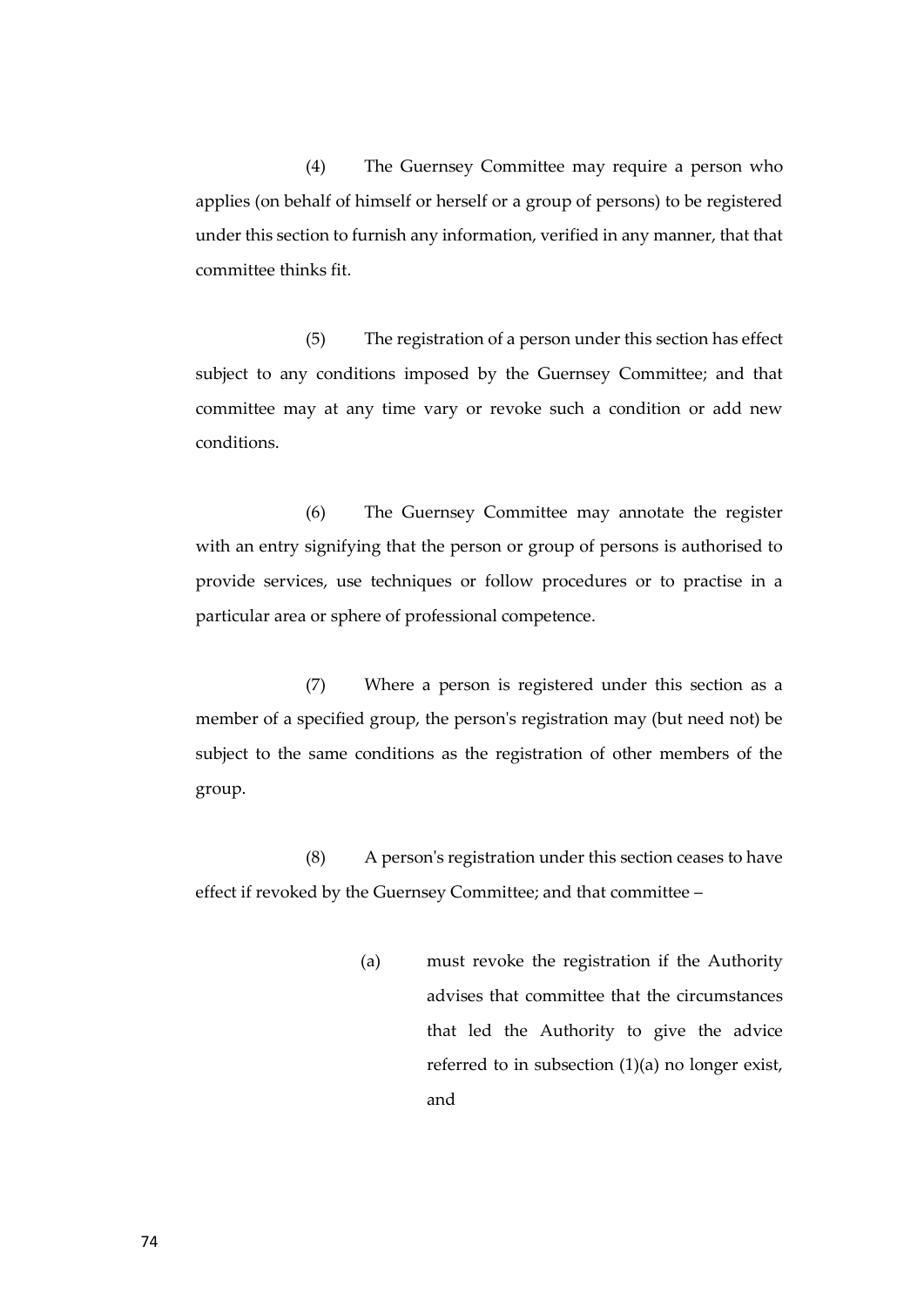(b) may revoke the registration for any other reason, including where that committee suspects that the person is not fit to practise or that the person's fitness to practise may be impaired.

(9) A person's registration as a member of a specified group may be revoked –

- (a) without the registration of the other members of the group being revoked, or
- (b) as a result of a decision to revoke the registration of all the members of the group.

(10) No fee or annual charge is payable under this Ordinance in respect of a person's registration under this section.

(11) The following provisions of this Ordinance do not apply to persons registered under this section –

- (a) paragraphs (a) and (b) of section 1(1),
- (b) sections 1(3), 3, 4, 5, 6, 7 and 8,
- (c) section 9(a) (except so far as it relates to the general condition in paragraph 1(1) of Schedule 1),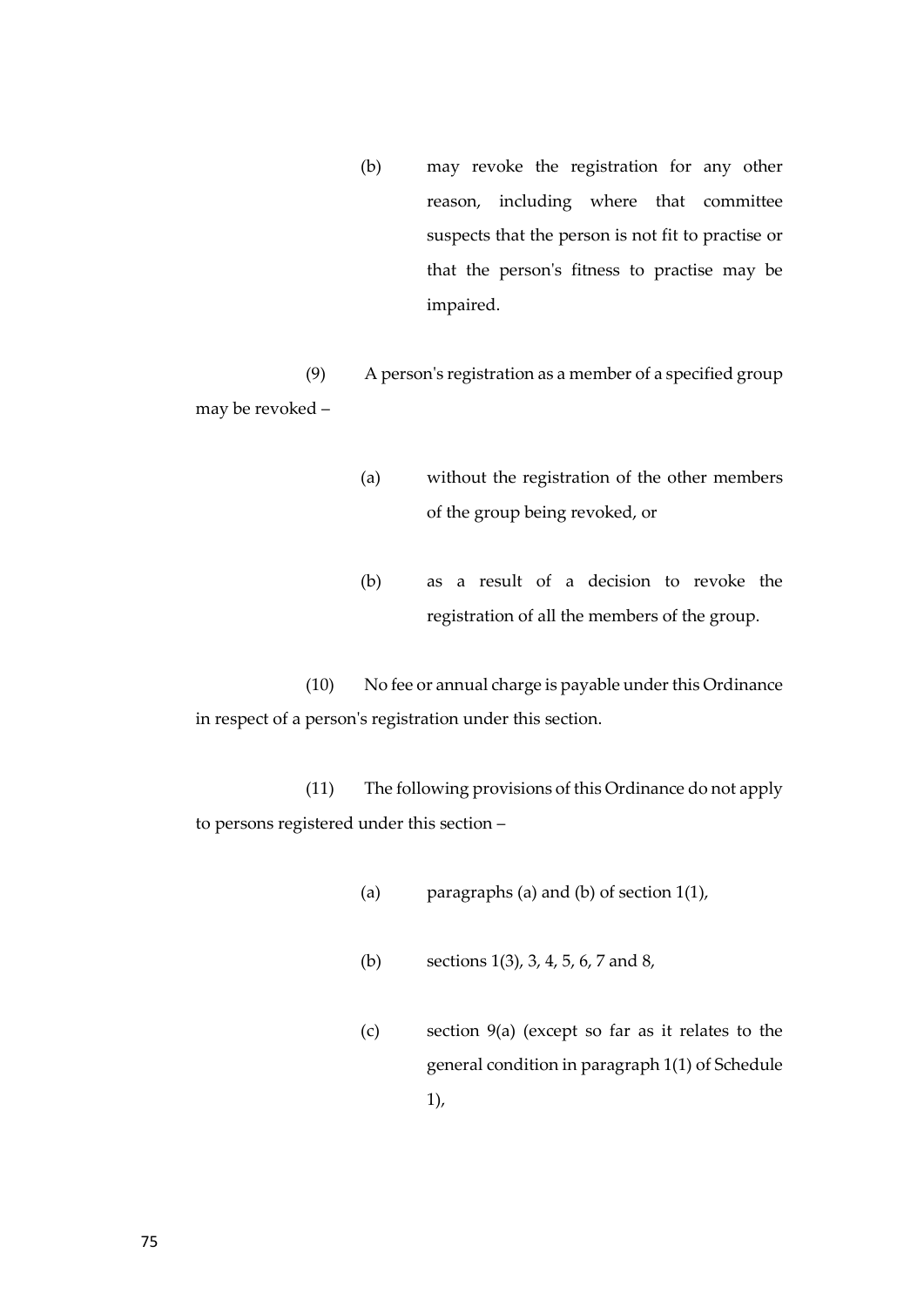- (d) sections 9(b), 10 and 11, and
- (e) Parts III, IV, V and VI.

(12) For the purposes of this section, a person is suitable to be registered as a medical practitioner if the Guernsey Committee considers –

- (a) that the person is fit, proper and suitably experienced to be so registered with regard to the emergency, or
- (b) that it is necessary and proportionate to so register that person in light of the emergency.
- (13) In this section –

"**the Authority**" means the Civil Contingencies Authority established under the Civil Contingencies (Bailiwick of Guernsey) Law, 2012, and

"**emergency**" means an emergency of the kind described in section 2(1) of the Civil Contingencies (Bailiwick of Guernsey) Law, 2012.".

(3) In section 47(1) of that Ordinance, in the definition of "**the Sark doctor**", immediately after paragraph (b), insert –

"and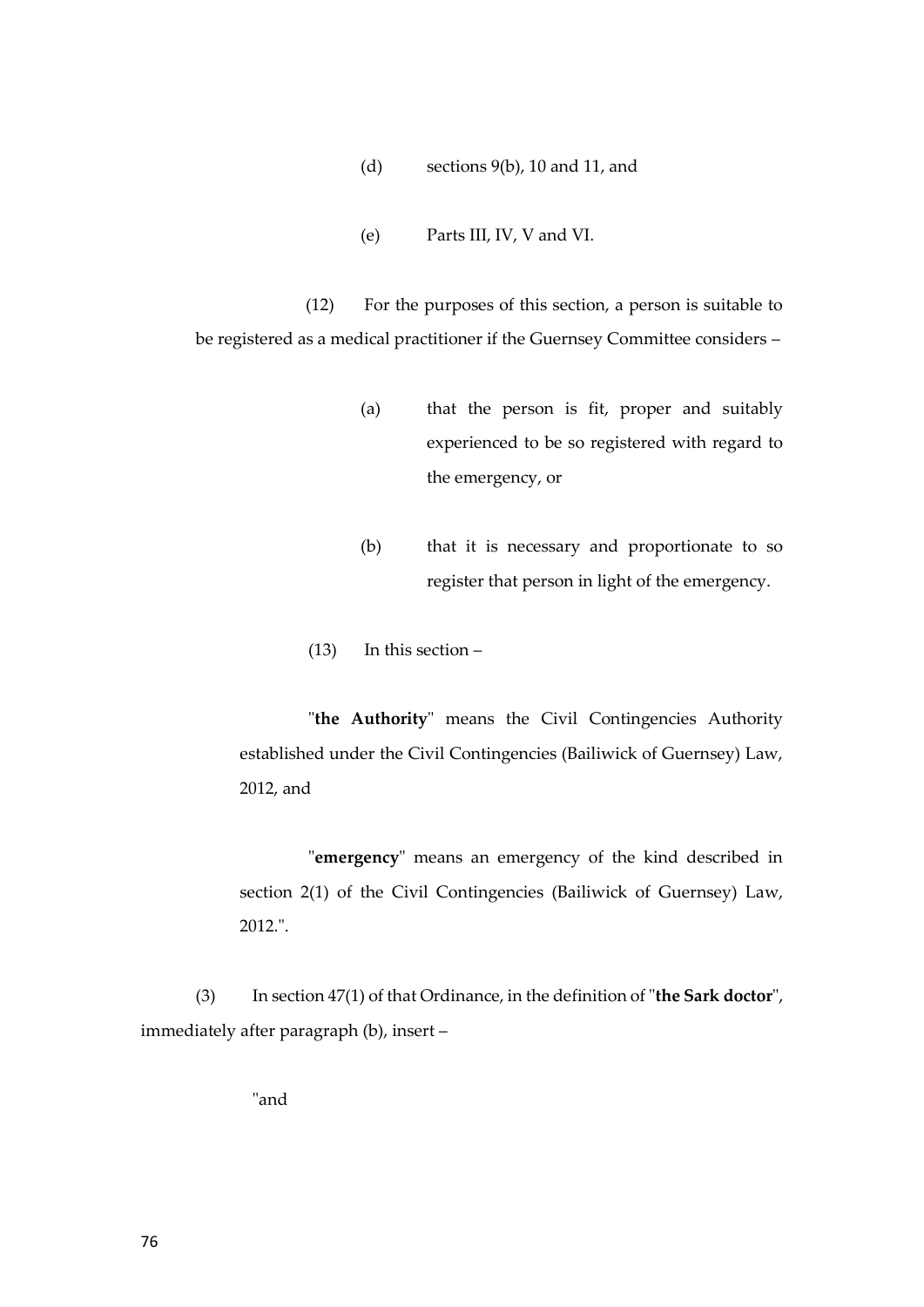(c) includes any person authorised by the Sark Committee to act as the Sark doctor.".

*Regulation of Health Professions (Medical Practitioners) (Sark) Regulations, 2017*

4. (1) The Regulation of Health Professions (Medical Practitioners) (Sark) Regulations, 2017 have effect as if they were subject to the following modifications.

(2) In regulation 2(1) of those Regulations, immediately after paragraph (b), insert the following paragraph –

> "(ba) if the person is registered under section 11A of the Ordinance, an annotation to that effect and any other annotation made under that section,,".

(3) In regulation 3 of those Regulations, immediately after paragraph (b), insert the following paragraph –

> "(ba) if the person is registered under section 11A of the Ordinance, the annotation to that effect and any other annotation made under that section,".

*Doctors, Dentists and Pharmacists Ordinance, 1987*

5. (1) The Doctors, Dentists and Pharmacists Ordinance, 1987 has effect as if it were subject to the following modifications.

(2) In section 1(b) of that Ordinance, immediately after "section 2", substitute "or 2A".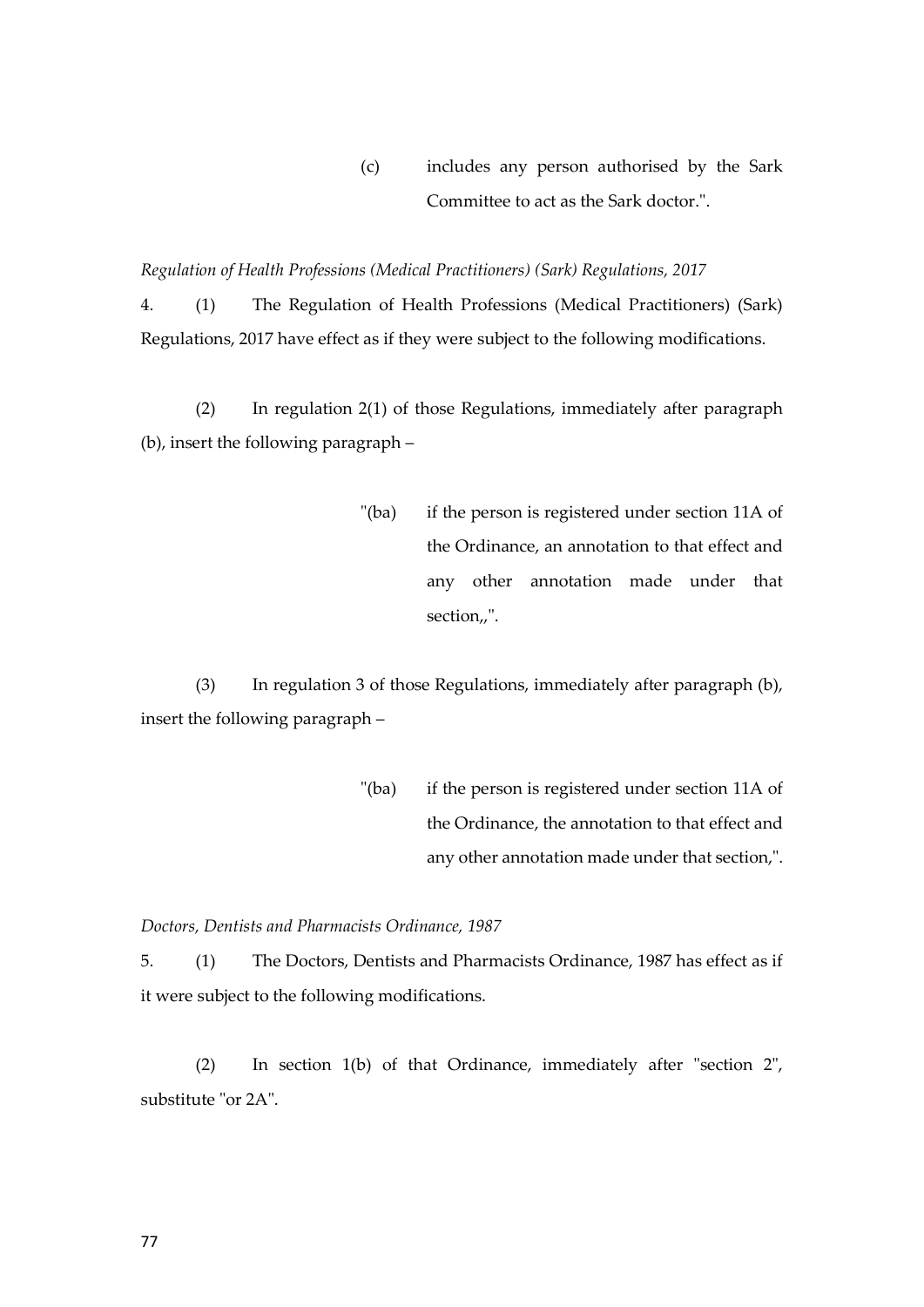(3) Immediately after section 2 of that Ordinance, insert the following –

#### "**Temporary registration in emergencies.**

**2A**. (1) The Committee may register a person as a recognised dentist or recognised pharmacist, or the persons comprising a specified group of persons as recognised dentists or recognised pharmacists, if –

- (a) the Authority has advised the Committee that an emergency has occurred, is occurring or is about to occur and that the Committee should consider acting under this section, and
- (b) the emergency registration requirement is met in relation to the person or group of persons.

(2) For the purposes of subsection (1)(b), the emergency registration requirement is met –

- (a) in relation to a person, if the person is suitable to be registered as a recognised dentist or (as the case may require) recognised pharmacist, and
- (b) in relation to a group of persons, if the group is comprised of a type of persons who are suitable to be registered as recognised dentists or (as the case may require) recognised pharmacists.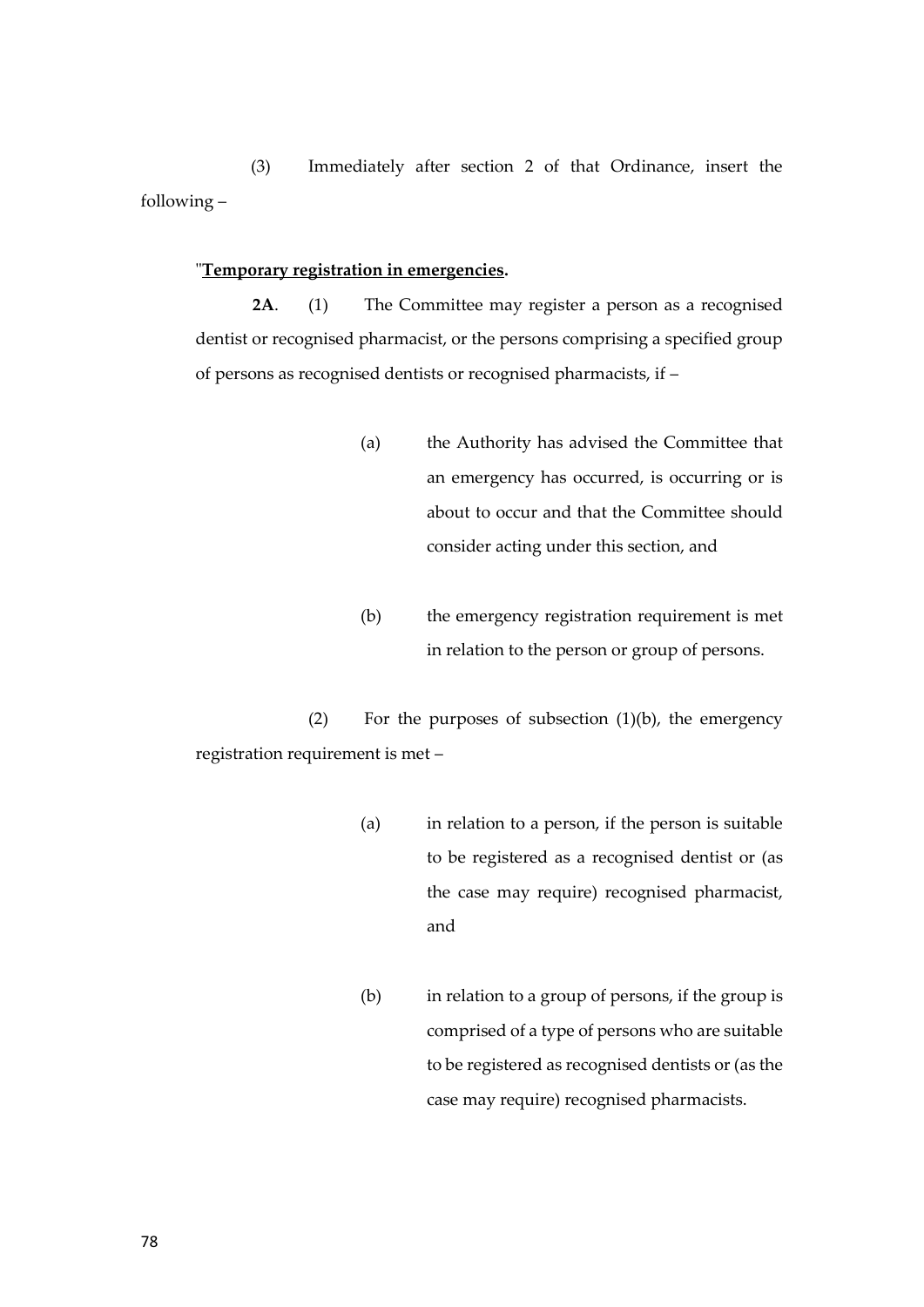(3) The Committee may register all of the persons comprising a specified group of persons without first identifying each person in the group.

(4) The Committee may require a person who applies (on behalf of himself or herself or a group of persons) to be registered under this section to furnish any information, verified in any manner, that the Committee thinks fit.

(5) The registration of a person under this section has effect subject to any conditions imposed by the Committee; and the Committee may at any time vary or revoke such a condition or add new conditions.

(6) The Committee may annotate the register with an entry signifying that the person or group of persons is authorised to provide services, use techniques or follow procedures or to practise in a particular area or sphere of professional competence.

(7) Where a person is registered under this section as a member of a specified group, the person's registration may (but need not) be subject to the same conditions as the registration of other members of the group.

(8) A person's registration under this section ceases to have effect if revoked by the Committee; and the Committee –

> (a) must revoke the registration if the Authority advises the Committee that the circumstances that led the Authority to give the advice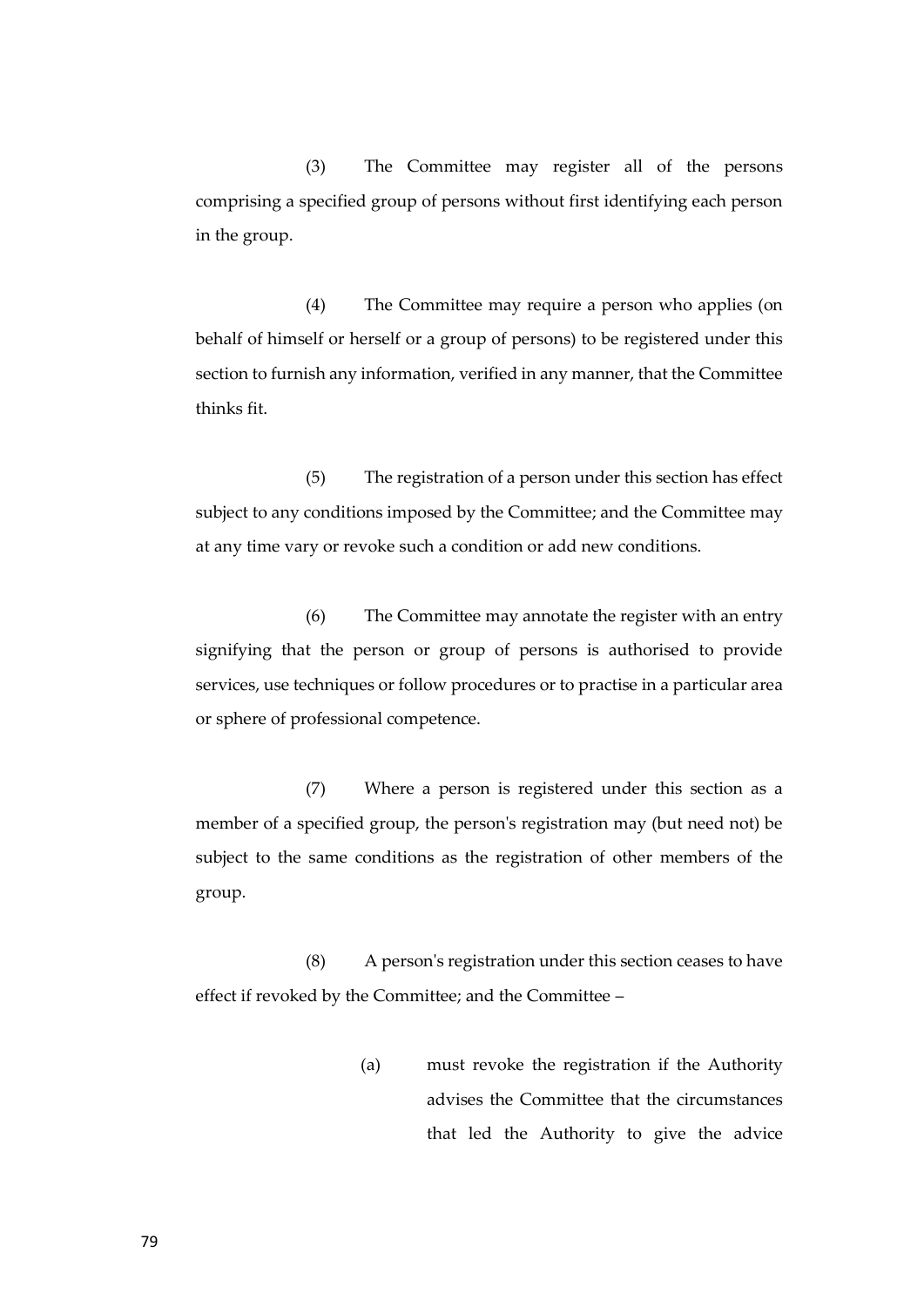referred to in subsection (1)(a) no longer exist, and

(b) may revoke the registration for any other reason, including where the Committee suspects that the person is not fit to practise or that the person's fitness to practise may be impaired.

(9) A person's registration as a member of a specified group may be revoked –

- (a) without the registration of the other members of the group being revoked, or
- (b) as a result of a decision to revoke the registration of all the members of the group.

(10) The following provisions of this Ordinance do not apply to persons registered under this section –

- (a) paragraph (a) of section 1, and
- (b) section 2 (except so far as it relates to the duty of the Committee to maintain a register).

(11) For the purposes of this section, a person is suitable to be registered as a recognised dentist or, as the case may be, a recognised pharmacist if the Committee considers –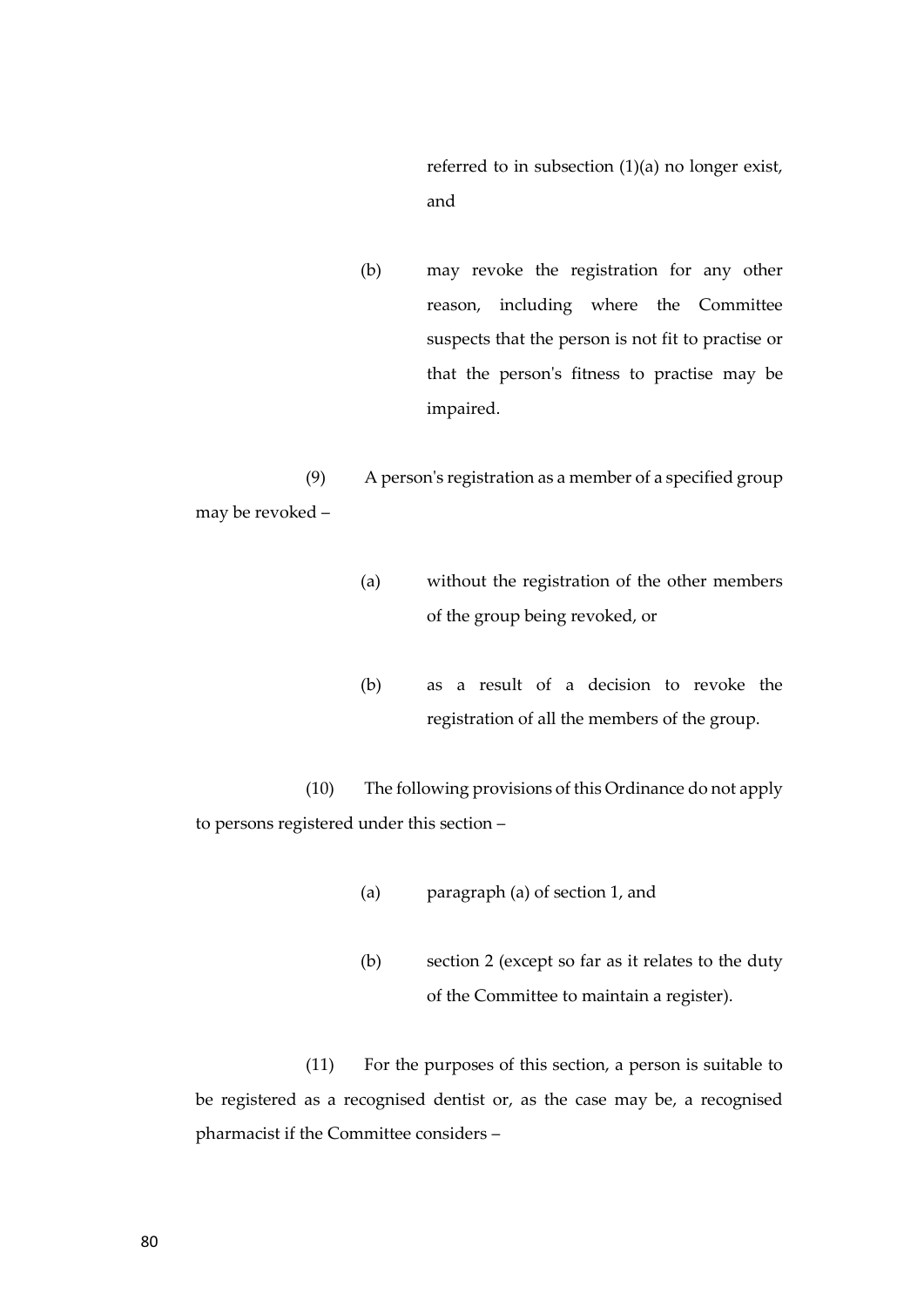- (a) that the person is fit, proper and suitably experienced to be so registered with regard to the emergency, or
- (b) that it is necessary and proportionate to so register that person in light of the emergency.
- (12) In this section –

"**the Authority**" means the Civil Contingencies Authority established under the Civil Contingencies (Bailiwick of Guernsey) Law, 2012, and

"**emergency**" means an emergency of the kind described in section 2(1) of the Civil Contingencies (Bailiwick of Guernsey) Law, 2012.".

- (4) In section 3 of that Ordinance
	- (a) immediately after "section 2", insert "or 2A", and
	- (b) immediately after "section 2(3)", insert "or revoked by the Committee under section 2A(8)".
- (5) In section 5(2) of that Ordinance, immediately after "section 2", insert "or 2A".

## *Nurses, Midwives and Health Visitors Ordinance, 1987*

7. (1) The Nurses, Midwives and Health Visitors Ordinance, 1987 has effect as if it were subject to the following modifications.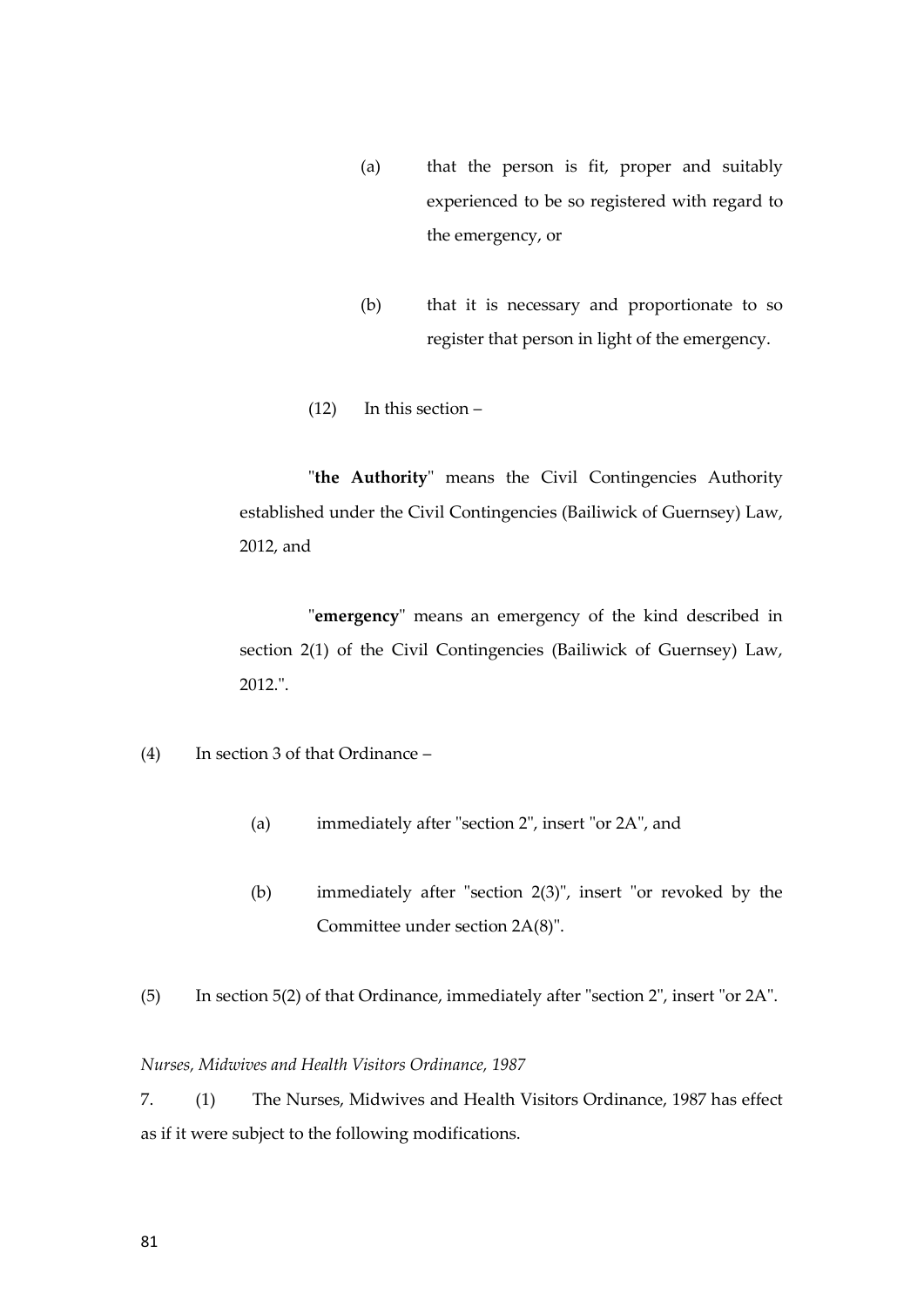- (2) In section 3 of that Ordinance
	- (a) in subsection (1), for paragraph (a), substitute the following paragraph–
		- "(a) is duly registered
			- (i) as qualified so to practise in the United Kingdom, or
			- (ii) as a midwife under section 3A of the Registered Health Professionals Ordinance, 2006,", and

(b) in subsection (2), for "as qualified so to practise in the United Kingdom", substitute –

- "–
- (a) in the case of a person who satisfied the Committee of the matter in subsection  $(1)(a)(i)$ , as qualified so to practise in the United Kingdom, and
- (b) in the case of a person who satisfied the Committee of the matter in subsection  $(1)(a)(ii)$ , as a midwife under section 3A of the Registered Health Professionals Ordinance, 2006".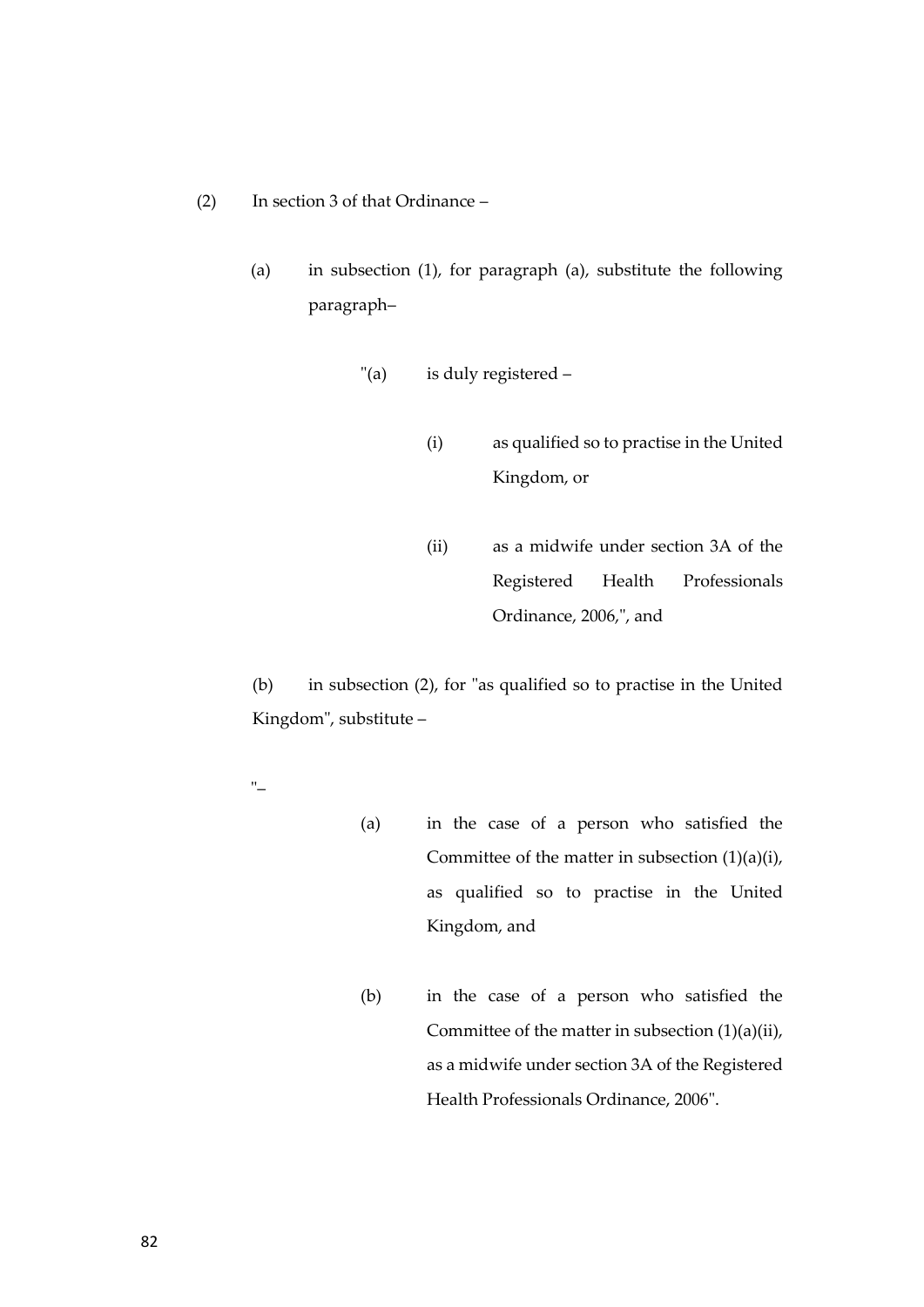(3) In section 11 of that Ordinance, after "midwife", insert ", other than a midwife registered under section 3A of the Registered Health Professionals Ordinance, 2006,".

#### *Registered Health Professionals Ordinance, 2006*

8. (1) The Registered Health Professionals Ordinance, 2006 has effect as if it were subject to the following modifications.

(2) In section 1(2)(a), (b) and (c) of that Ordinance, immediately after "section 3" in each place that the expression occurs, insert "or 3A".

(3) Immediately after section 3 of that Ordinance, insert the following section –

#### "**Temporary registration in emergencies.**

**3A**. (1) The Committee may also register a person as a registered health professional, or the persons comprising a specified group of persons as registered health professionals, in respect of any regulated health profession if–

- (a) the Authority has advised the Committee that an emergency has occurred, is occurring or is about to occur and that the Committee should consider acting under this section, and
- (b) the emergency registration requirement is met in relation to the person or group of persons.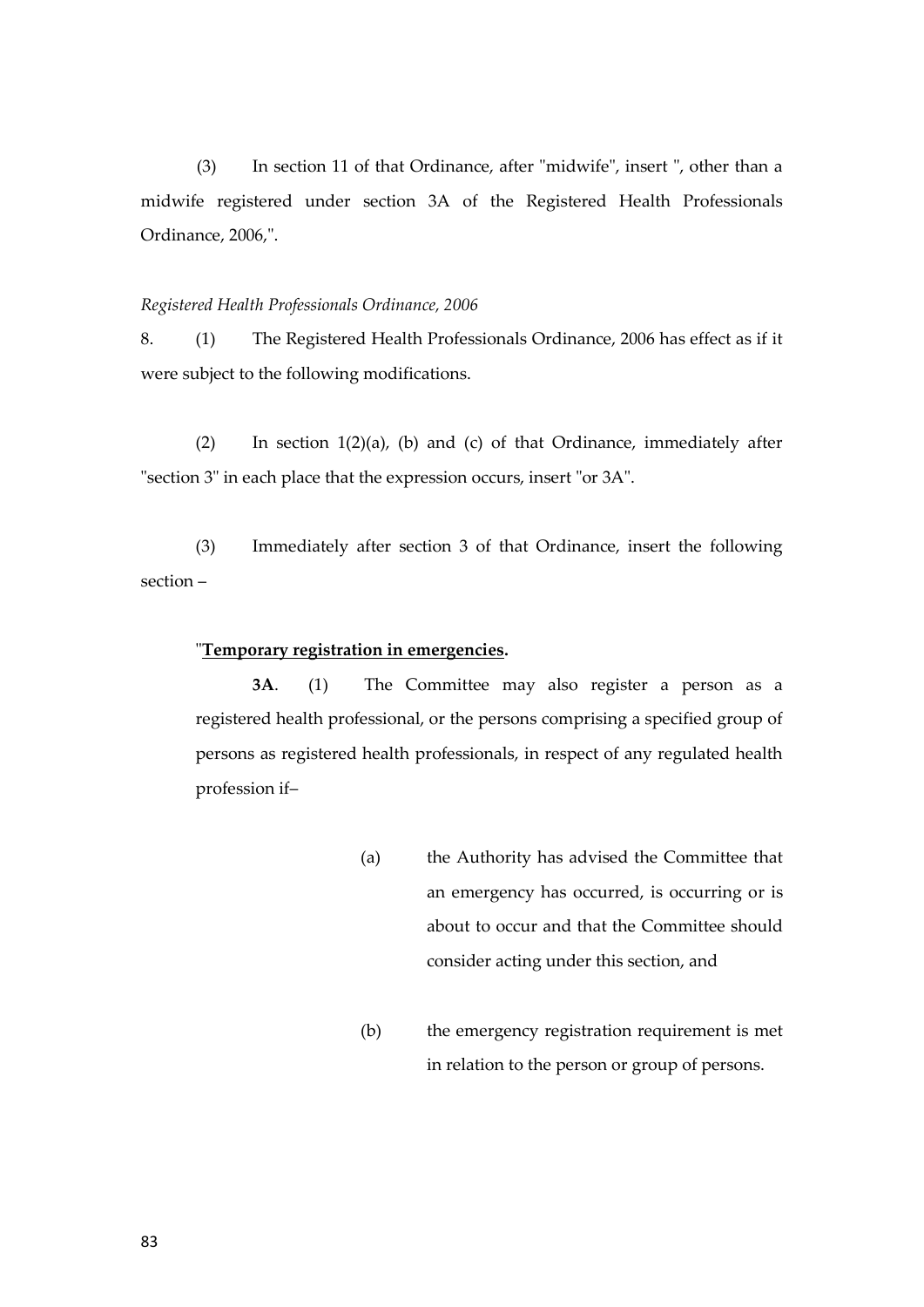(2) For the purposes of subsection (1)(b), the emergency registration requirement is met –

- (a) in relation to a person, if the person is suitable to be registered as a registered health professional in respect of the regulated health profession concerned, and
- (b) in relation to a group of persons, if the group is comprised of a type of persons who are suitable to be registered as registered health professionals in respect of the regulated health profession concerned.

(3) The Committee may register all of the persons comprising a specified group of persons without first identifying each person in the group.

(4) The Committee may require a person who applies (on behalf of himself or herself or a group of persons) to be registered under this section to furnish any information, verified in any manner, that the Committee thinks fit.

(5) The registration of a person under this section has effect subject to any conditions imposed by the Committee; and the Committee may at any time vary or revoke such a condition or add new conditions.

(6) The Committee may annotate the register with any entry signifying that the person or group of persons is authorised to provide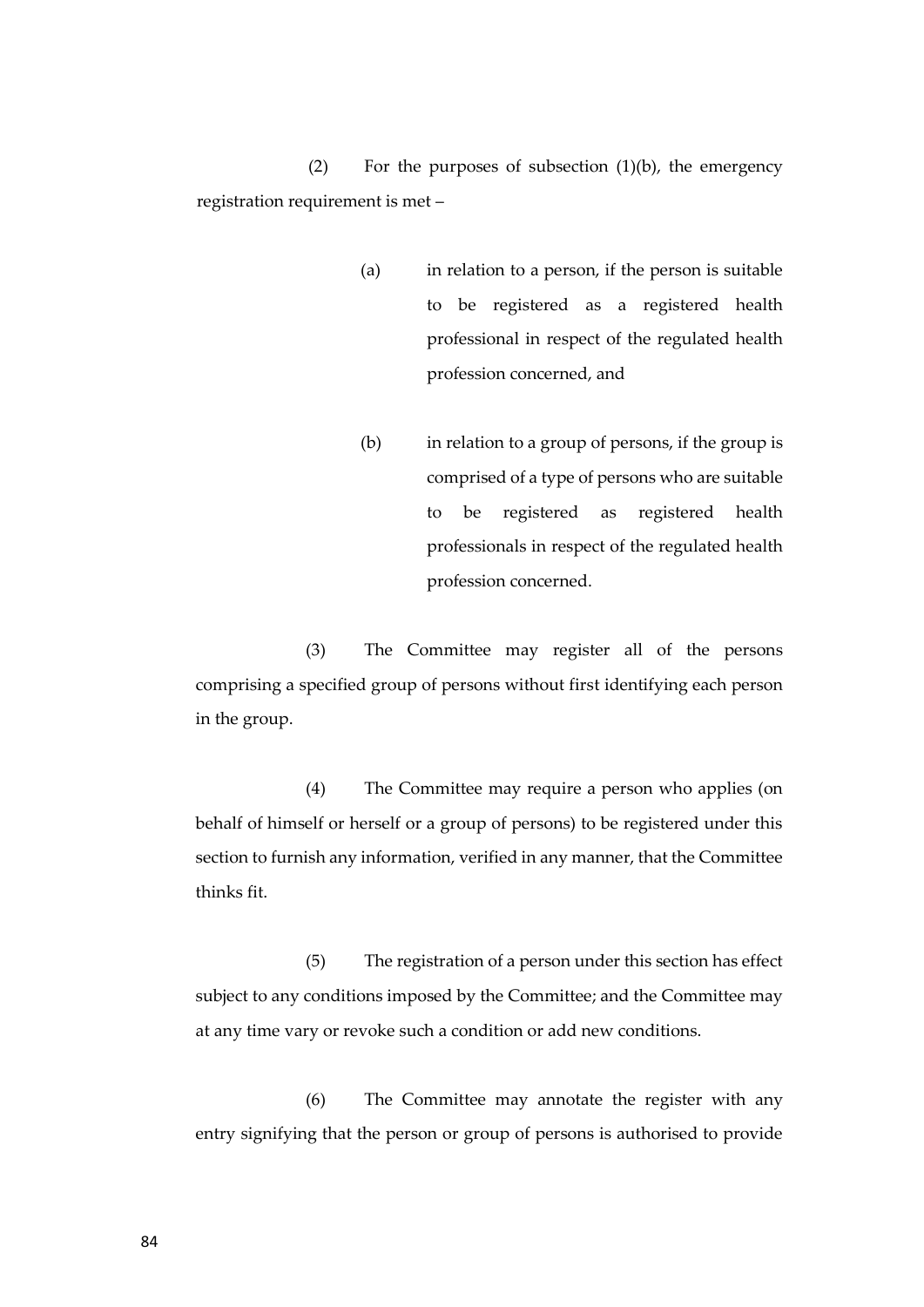services, use techniques or follow procedures or to practise in a particular area or sphere of professional competence.

(7) Where a person is registered under this section as a member of a specified group, the person's registration may (but need not) be subject to the same conditions as the registration of other members of the group.

(8) A person's registration under this section ceases to have effect if revoked by the Committee; and the Committee –

- (a) must revoke the registration if the Authority advises the Committee that the circumstances that led the Authority to give the advice referred to in subsection (1)(a) no longer exist, and
- (b) may revoke the registration for any other reason, including where the Committee suspects that the person is not fit to practise or that the person's fitness to practise may be impaired.

(9) A person's registration as a member of a specified group may be revoked –

> (a) without the registration of the other members of the group being revoked, or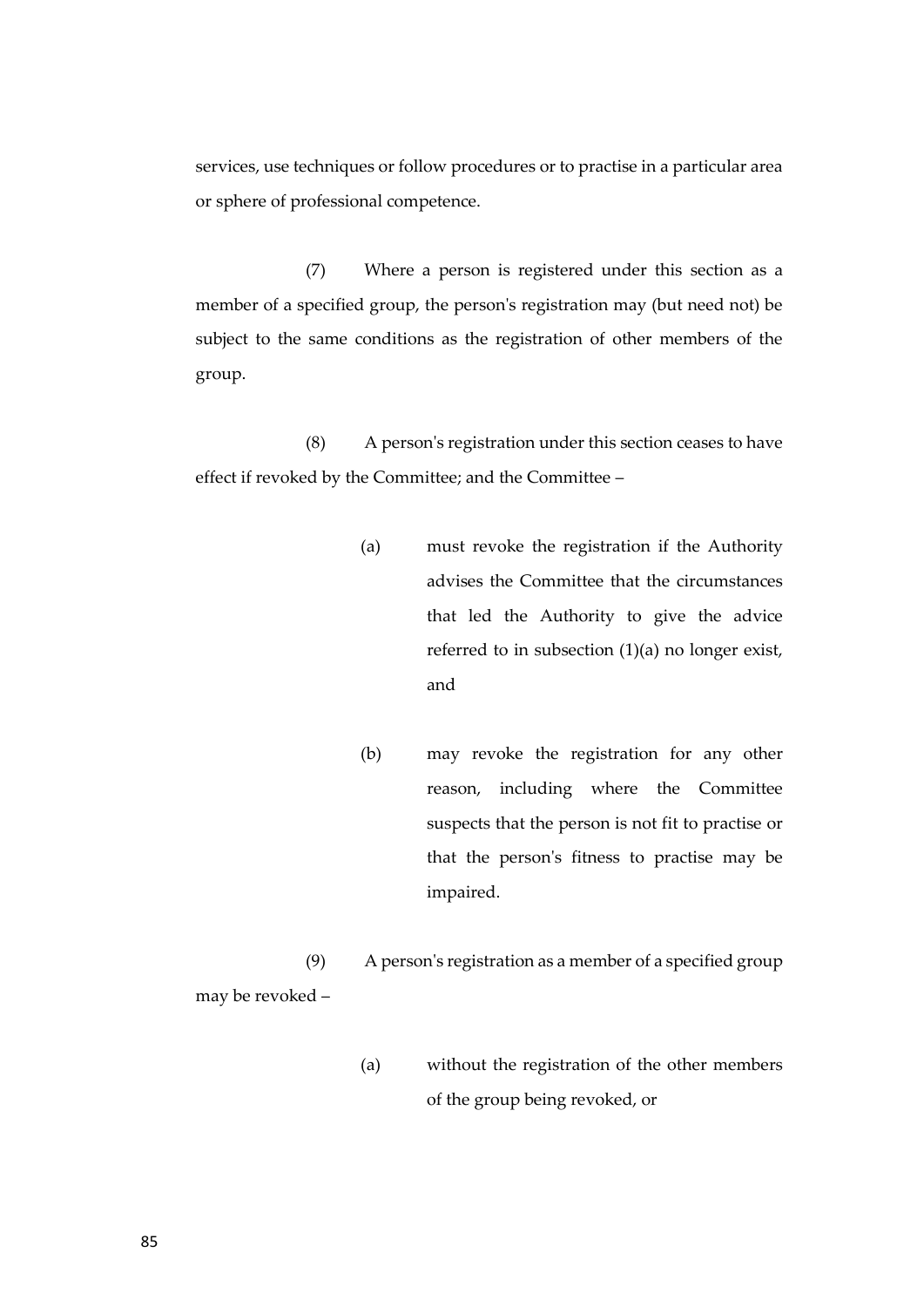(b) as a result of a decision to revoke the registration of all the members of the group.

(10) For the purposes of this section, a person is suitable to be registered as a registered health professional in respect of a regulated health profession if the Committee considers –

- (a) that the person is fit, proper and suitably experienced to be so registered with regard to the emergency, or
- (b) that it is necessary and proportionate to so register that person in light of the emergency.
- (11) In this section –

"**the Authority**" means the Civil Contingencies Authority established under the Civil Contingencies (Bailiwick of Guernsey) Law, 2012, and

"**emergency**" means an emergency of the kind described in section 2(1) of the Civil Contingencies (Bailiwick of Guernsey) Law, 2012.".

- (4) In section 4(1) of that Ordinance
	- (a) immediately after "section 3", insert "or 3A", and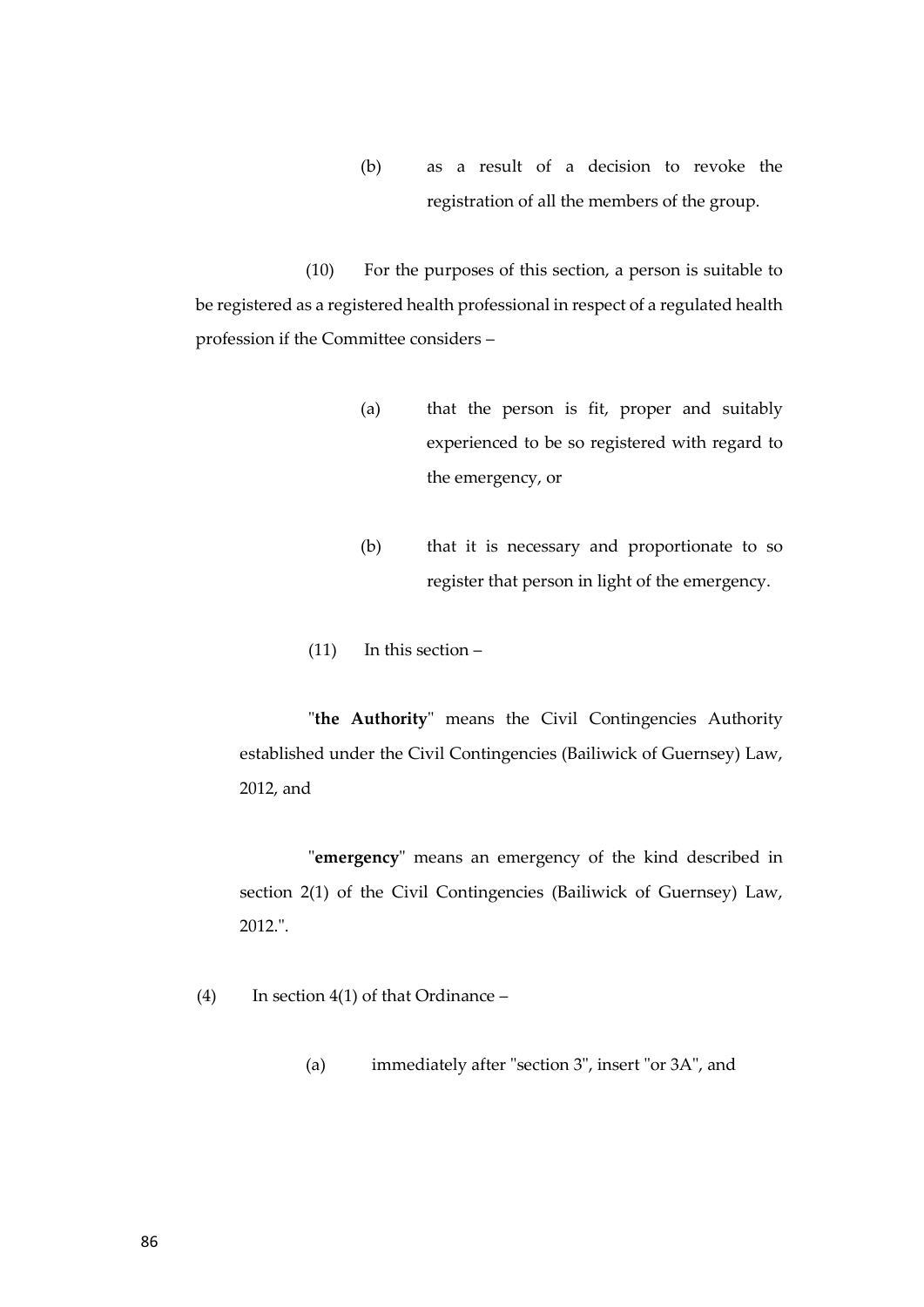(b) immediately after "section 3(3)", insert "or revoked by the Committee under section 3A(8)".

(5) In section 5(2) of that Ordinance, immediately after "section 3", insert "or 3A".

## *Medicines (Human and Veterinary) (Bailiwick of Guernsey) Law, 2008*

9. (1) The Medicines (Human and Veterinary) (Bailiwick of Guernsey) Law, 2008 has effect as if it were subject to the following modifications.

- (2) In section 35(2) of that  $Law -$ 
	- (a) in paragraph (a), immediately after "section 3", insert "or 3A",
	- (b) in paragraph (b), immediately after "section 2", insert "or 2A", and
	- (c) immediately after paragraph (d), insert
		- "(da) persons who are registered in any register required or authorised to be kept under the Ordinance,".
- (3) In section  $136(1)$  of that Law
	- (a) for the definitions of "**district or community nurse**", "**health visitor**" and "**nurse prescriber**", substitute the following definitions respectively –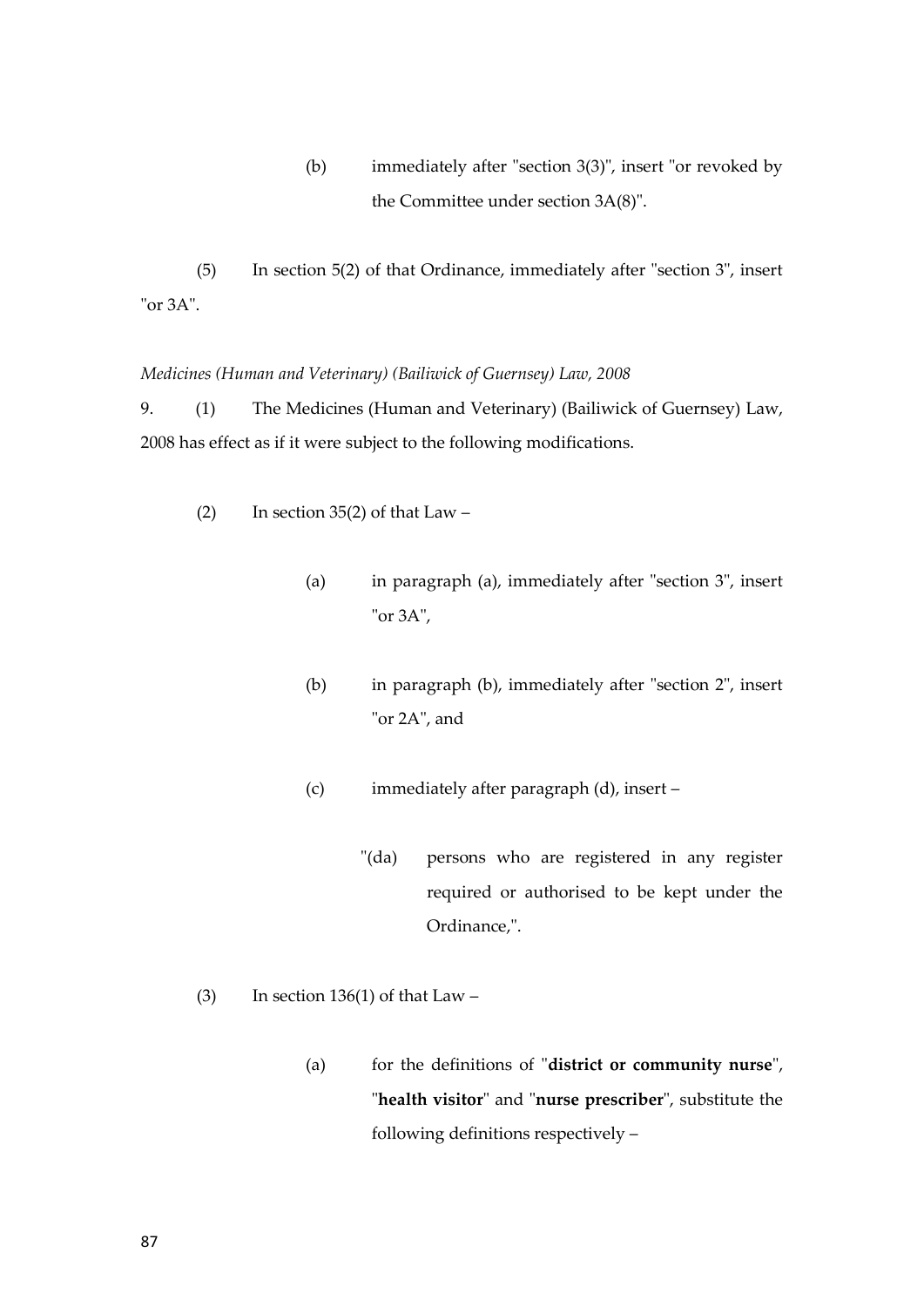""**district or community nurse**" means a person who is registered

- (a) in the Nurses: Sub-Part 1, of the new register established by the Nurses and Midwives (Parts of and Entries in the Register) Order of Council 2004 (UK Statutory Instrument No. 1765), maintained by the Nursing and Midwifery Council, or
- (b) as a nurse under section 3A of the Registered Health Professionals Ordinance, 2006, with the annotation "district or community nurse",",

""**health visitor**" means a person who is registered –

- (a) in the Specialist Community Public Health Nurses part of the new register established by the Nurses and Midwives (Parts of and Entries in the Register) Order of Council 2004 (UK Statutory Instrument No. 1765), maintained by the Nursing and Midwifery Council, or
- (b) as a nurse under section 3A of the Registered Health Professionals Ordinance, 2006, with the annotation "health visitor",", and

""**nurse prescriber**" means a person who is registered –

–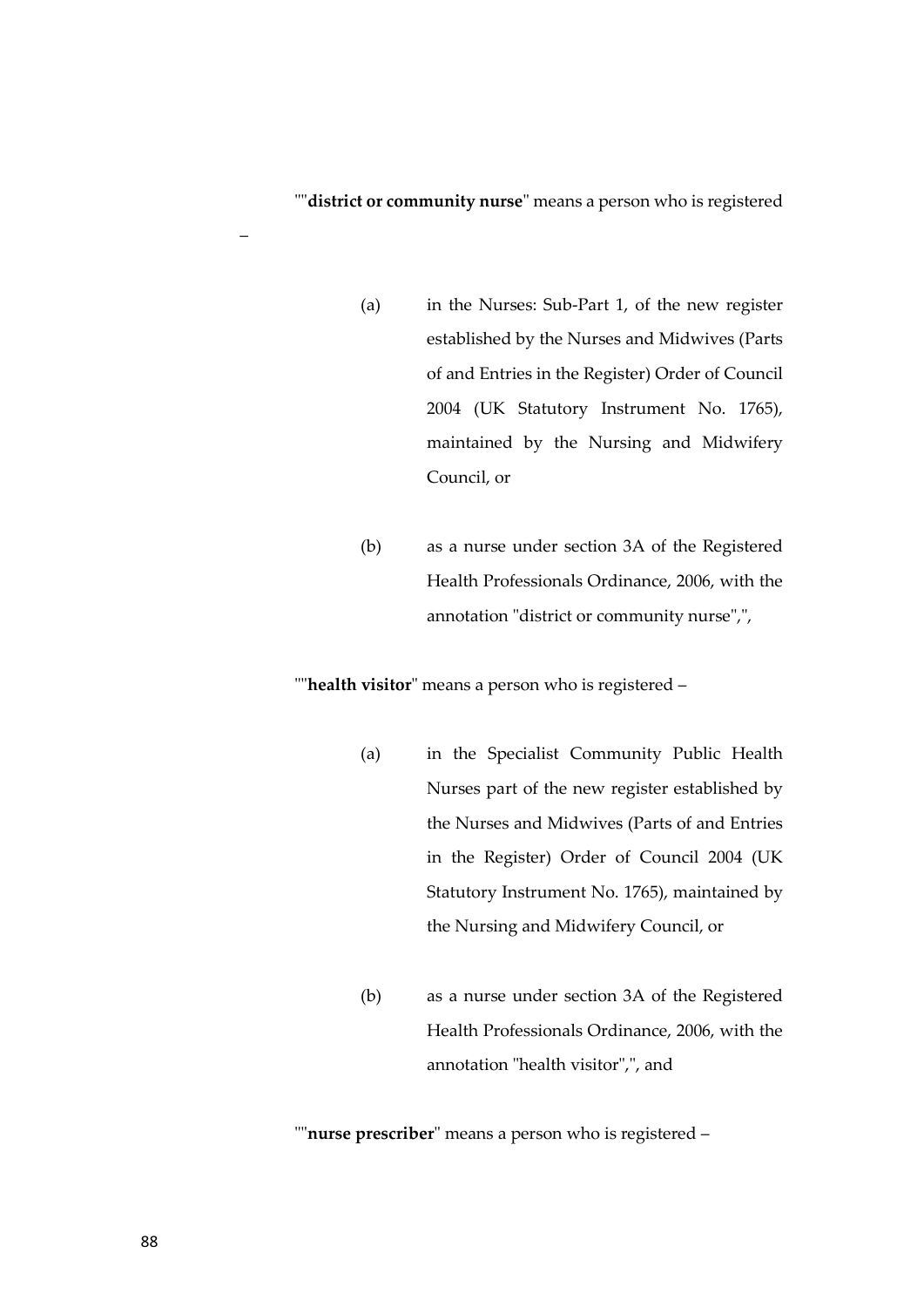- (a) in the Nurses: Sub-part 1, or the Midwives, or Specialist Community Public Health Nurses, part of the new register established by the Nurses and Midwives (Parts of and Entries in the Register) Order of Council 2004 (UK Statutory Instrument No. 1765), maintained by the Nursing and Midwifery Council, or
- (b) as a nurse under section 3A of the Registered Health Professionals Ordinance, 2006, with the annotation "nurse prescriber",", and
- (b) insert the following definition in the appropriate alphabetical order –

""**registered midwife**" includes a person who is registered as a midwife under section 3A of the Registered Health Professionals Ordinance, 2006,".

## *Prescription Only Medicines (Human) (Bailiwick of Guernsey) Ordinance, 2009*

10. (1) The Prescription Only Medicines (Human) (Bailiwick of Guernsey) Ordinance, 2009 has effect as if it were subject to following modifications.

(2) Immediately after section 1 of that Ordinance, insert the following –

# "**Temporary registration in emergencies.**

**1A.** (1) For the purposes of this Ordinance, the Committee may register a person as an optometrist, or the persons comprising a specified group of persons as optometrists, if –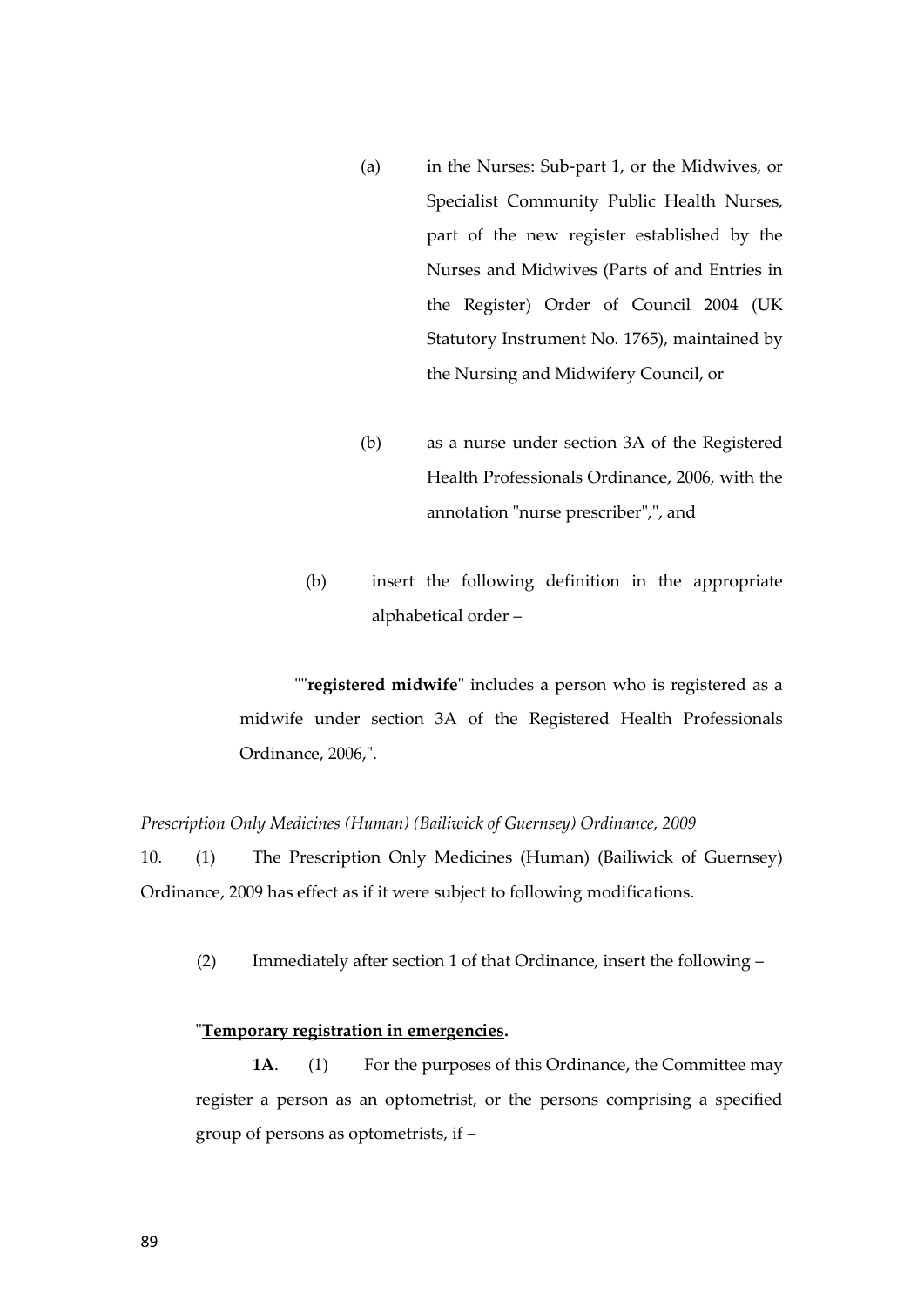- (a) the Authority has advised the Committee that an emergency has occurred, is occurring or is about to occur and that the Committee should consider acting under this section, and
- (b) the emergency registration requirement is met in relation to the person or group of persons.

(2) For the purposes of subsection (1)(b), the emergency registration requirement is met –

- (a) in relation to a person, if the person is suitable to be registered as an optometrist, and
- (b) in relation to a group of persons, if the group is comprised of a type of persons who are suitable to be registered as optometrists.

(3) The Committee may register all of the persons comprising a specified group of persons without first identifying each person in the group.

(4) The Committee may require a person who applies (on behalf of himself or herself or a group of persons) to be registered under this section to furnish any information, verified in any manner, that the Committee thinks fit.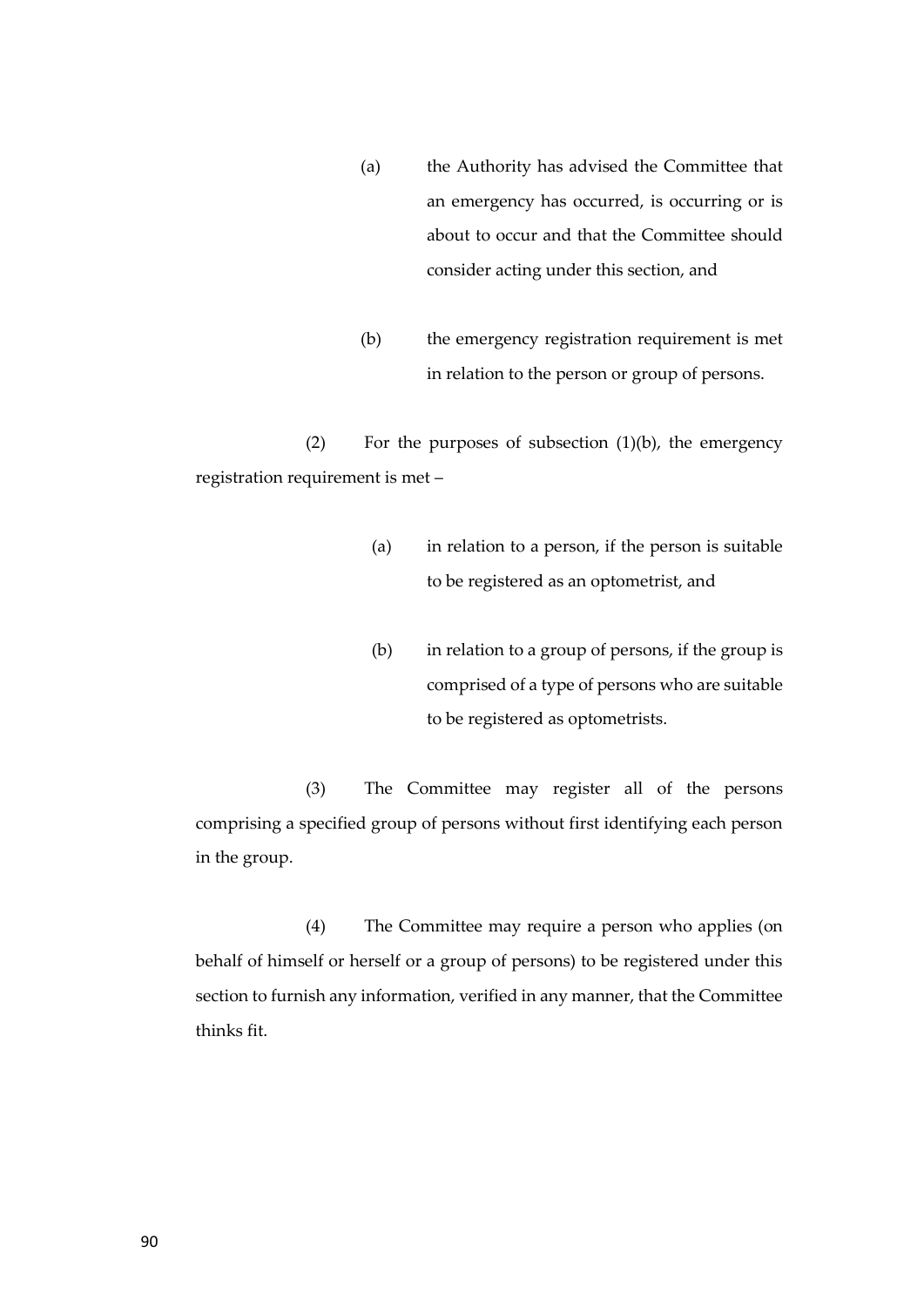(5) The registration of a person under this section has effect subject to any conditions imposed by the Committee; and the Committee may at any time vary or revoke such a condition or add new conditions.

(6) The Committee may annotate the register with an entry signifying that the person or group of persons is authorised to provide services, use techniques or follow procedures or to practise in a particular area or sphere of professional competence.

(7) Where a person is registered under this section as a member of a specified group, the person's registration may (but need not) be subject to the same conditions as the registration of other members of the group.

(8) A person's registration under this section ceases to have effect if revoked by the Committee; and the Committee –

- (a) must revoke the registration if the Authority advises the Committee that the circumstances that led the Authority to give the advice referred to in subsection (1)(a) no longer exist, and
- (b) may revoke the registration for any other reason, including where the Committee suspects that the person is not fit to practise or that the person's fitness to practise may be impaired.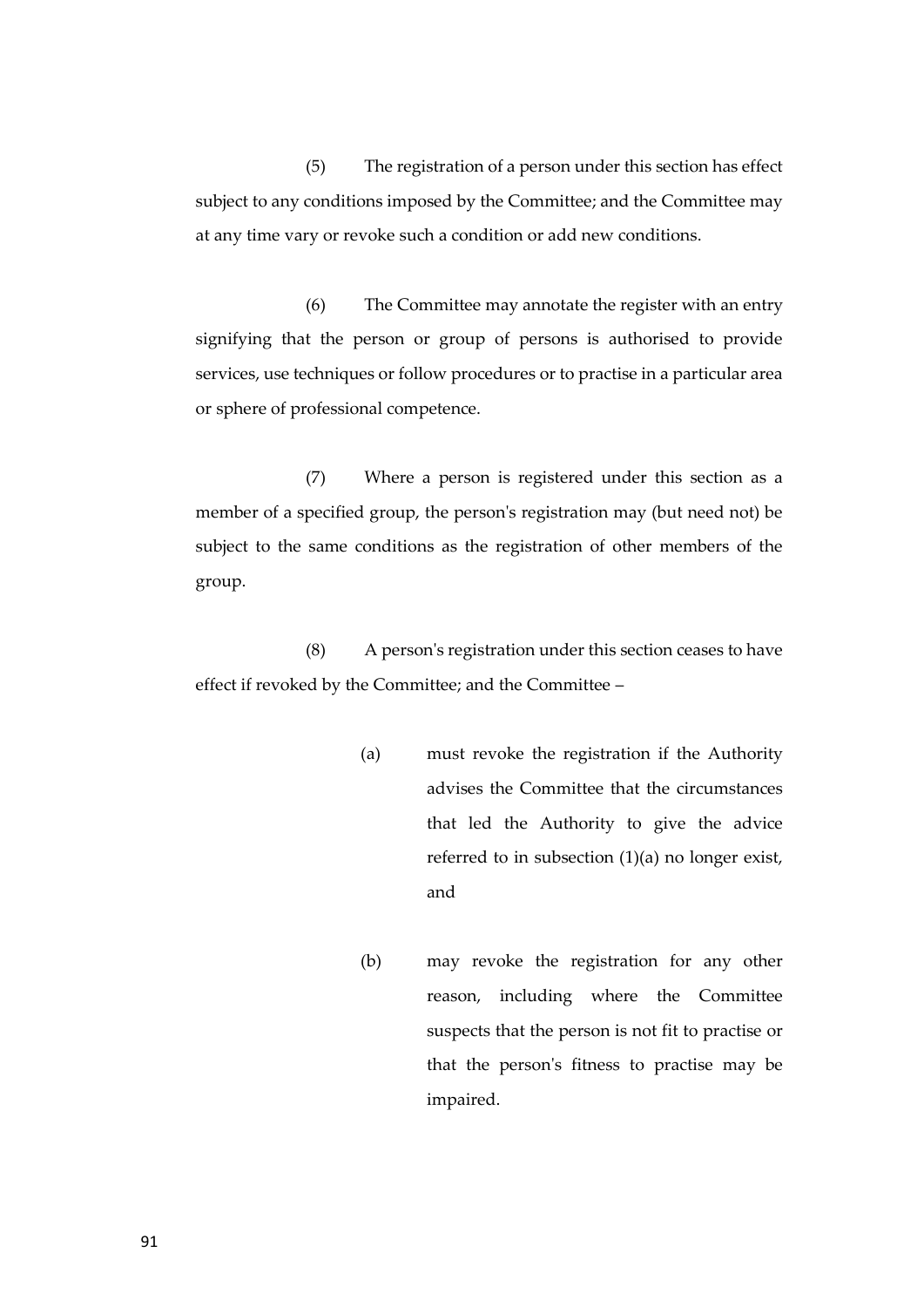(9) A person's registration as a member of a specified group may be revoked –

- (a) without the registration of the other members of the group being revoked, or
- (b) as a result of a decision to revoke the registration of all the members of the group.

(10) For the purposes of this section, a person is suitable to be registered as an optometrist if the Committee considers –

- (a) that the person is fit, proper and suitably experienced to be so registered with regard to the emergency, or
- (b) that it is necessary and proportionate to so register that person in light of the emergency.
- $(11)$  In this section –

"**the Authority**" means the Civil Contingencies Authority established under the Civil Contingencies (Bailiwick of Guernsey) Law, 2012,

"**the Committee**" means the States of Guernsey Committee for Health & Social Care, and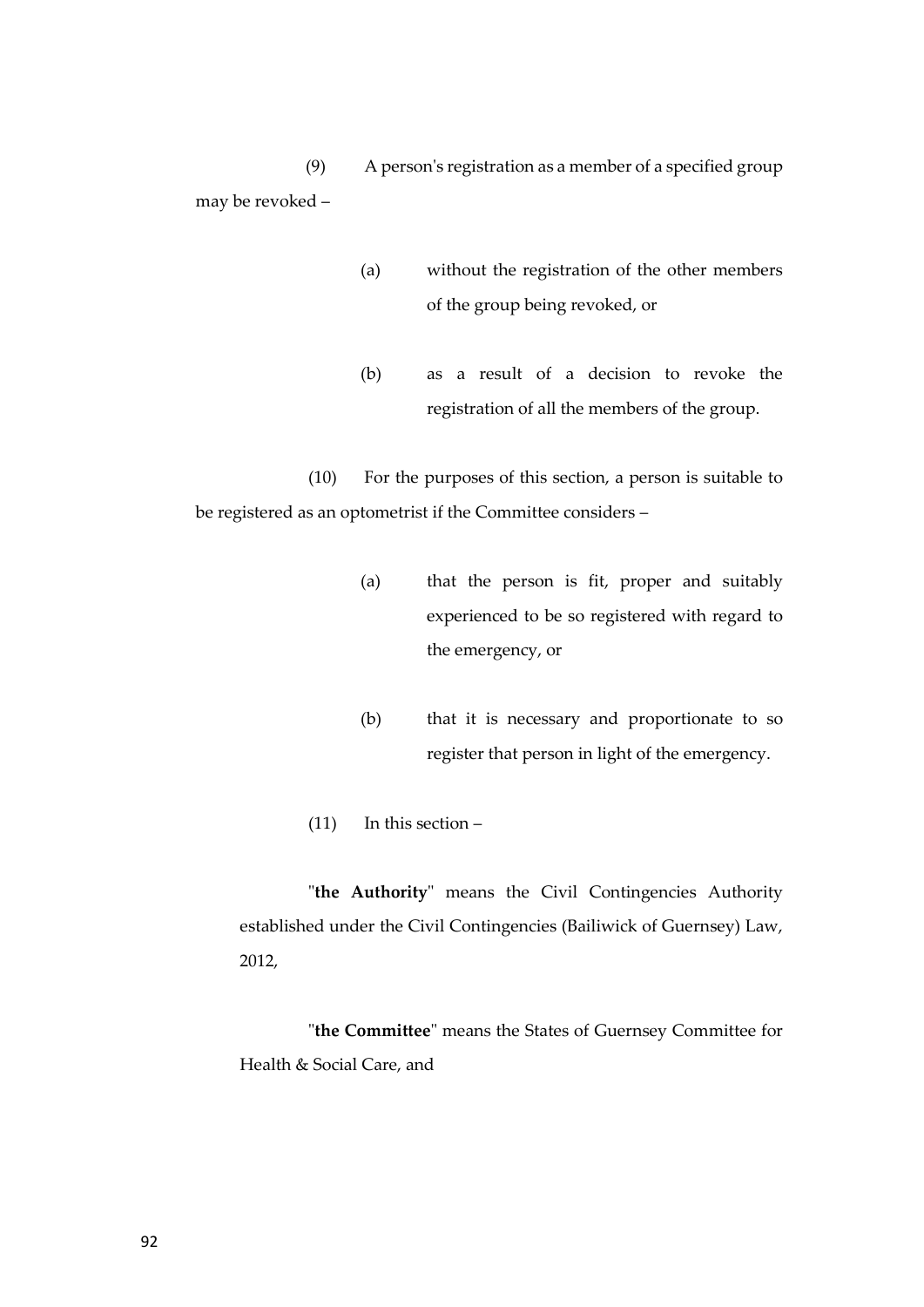"**emergency**" means an emergency of the kind described in section 2(1) of the Civil Contingencies (Bailiwick of Guernsey) Law, 2012.".

(3) In section 17(1)(d) of that Ordinance, immediately after "section 3", insert "or 3A".

- (4) In section 20(1) of that Ordinance
	- (a) in the definition of "**professional register**", after "2001", insert "or the register maintained under section 3A of the Registered Health Professionals Ordinance, 2006",
	- (b) in the definitions of "**registered chiropodist**", "**registered dietician**", "**registered occupational therapist**", "**registered operating department practitioner**", "**registered orthoptist**", "**registered paramedic**", "**registered physiotherapist**", "**registered prosthetist and orthotist**", "**registered radiographer**" and "**registered speech and language therapist**" and paragraph (d) of the definition of "**supplementary prescriber**", immediately after "section 3" in each place that the expression occurs, insert "or 3A",
	- (c) in the definition of "**registered midwife**", immediately after "register", insert "or registered as a midwife under section 3A of the Registered Health Professionals Ordinance, 2006",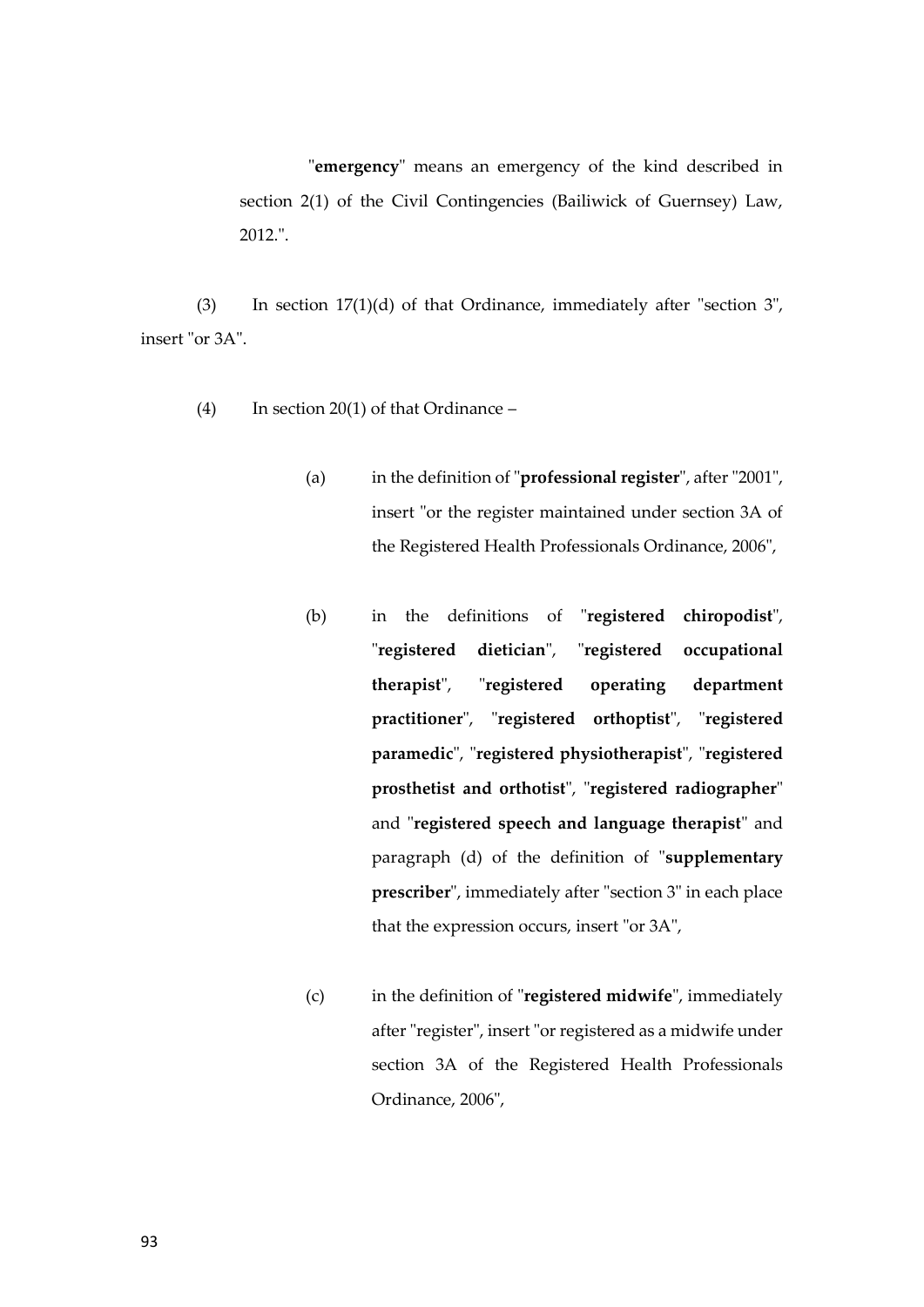- (d) in the definition of "**registered nurse**", immediately after "register", insert "or registered as a nurse under section 3A of the Registered Health Professionals Ordinance, 2006",
- (e) in the definition of "**registered optometrist**", for "maintained under section 7(a) of the Opticians Act 1989", substitute "or optometrists maintained under section 7(a) of the Opticians Act 1989 or section 1A of this Ordinance,",
- (f) immediately after "1989" insert "or under section 1A of this Ordinance", and
- (g) in the definition of "**relevant register**"
	- (i) in paragraph (b), immediately after "section 2", insert "or 2A",
	- (ii) in paragraph (c), immediately after "section 3", insert "or 3A", and
	- (iii) in paragraph (d), immediately after "1989", insert "or under section 1A of this Ordinance".

# *Misuse of Drugs (Bailiwick of Guernsey) Law, 1974*

11. (1) The Misuse of Drugs (Bailiwick of Guernsey) Law, 1974 has effect as if it were subject to the following modification.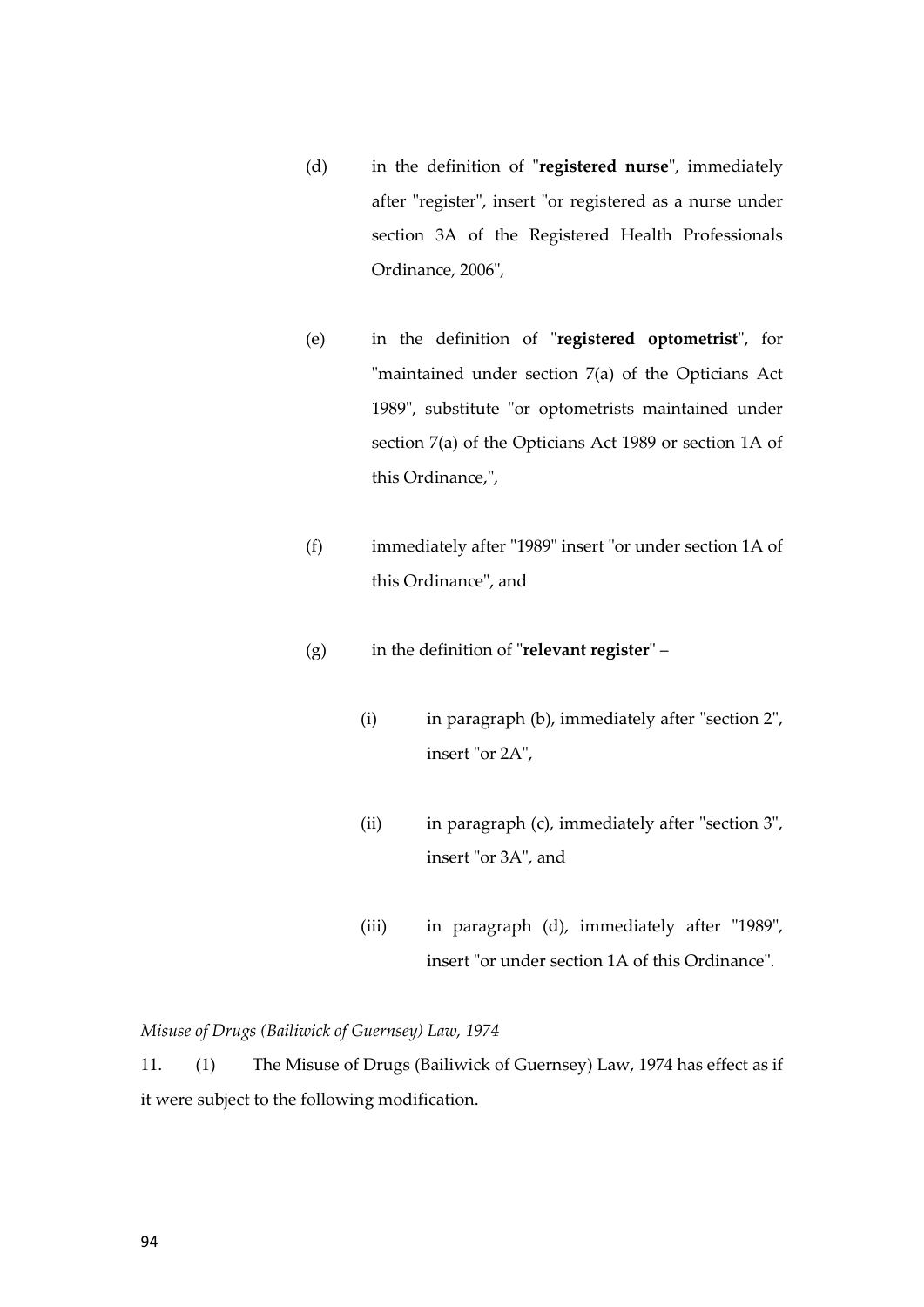(2) In section 32(1) of that Law, in paragraph (a) of the definition relating to "**medical practitioner**", "**dentist**", "**veterinary surgeon**" and "**pharmacist**", for "recognised medical", substitute "recognised or registered medical".

### *Misuse of Drugs (Bailiwick of Guernsey) Ordinance, 1997*

12. (1) The Misuse of Drugs (Bailiwick of Guernsey) Ordinance, 1997 has effect as if it were subject to the following modifications.

- (2) In section  $1(1)$  of that Ordinance
	- (a) in the definition of "**registered midwife**", immediately after "register", insert "or registered as a midwife under section 3A of the Registered Health Professionals Ordinance, 2006", and
	- (b) in paragraph (a) of the definition of "**specialist medical practitioner**", immediately after "(the Specialist Register)", insert "or is registered as a specialist medical practitioner under section 4A of the Regulation of Health Professions (Medical Practitioners) (Guernsey and Alderney) Ordinance, 2015 or section 11A of the Regulation of Health Professions (Medical Practitioners) (Sark) Ordinance, 2017".

(3) In section 14A(5) of that Ordinance, in paragraph (a) of the definition of "**specialist medical practitioner**", immediately after "(the Specialist Register)", insert "or is registered as a specialist medical practitioner under section 4A of the Regulation of Health Professions (Medical Practitioners) (Guernsey and Alderney)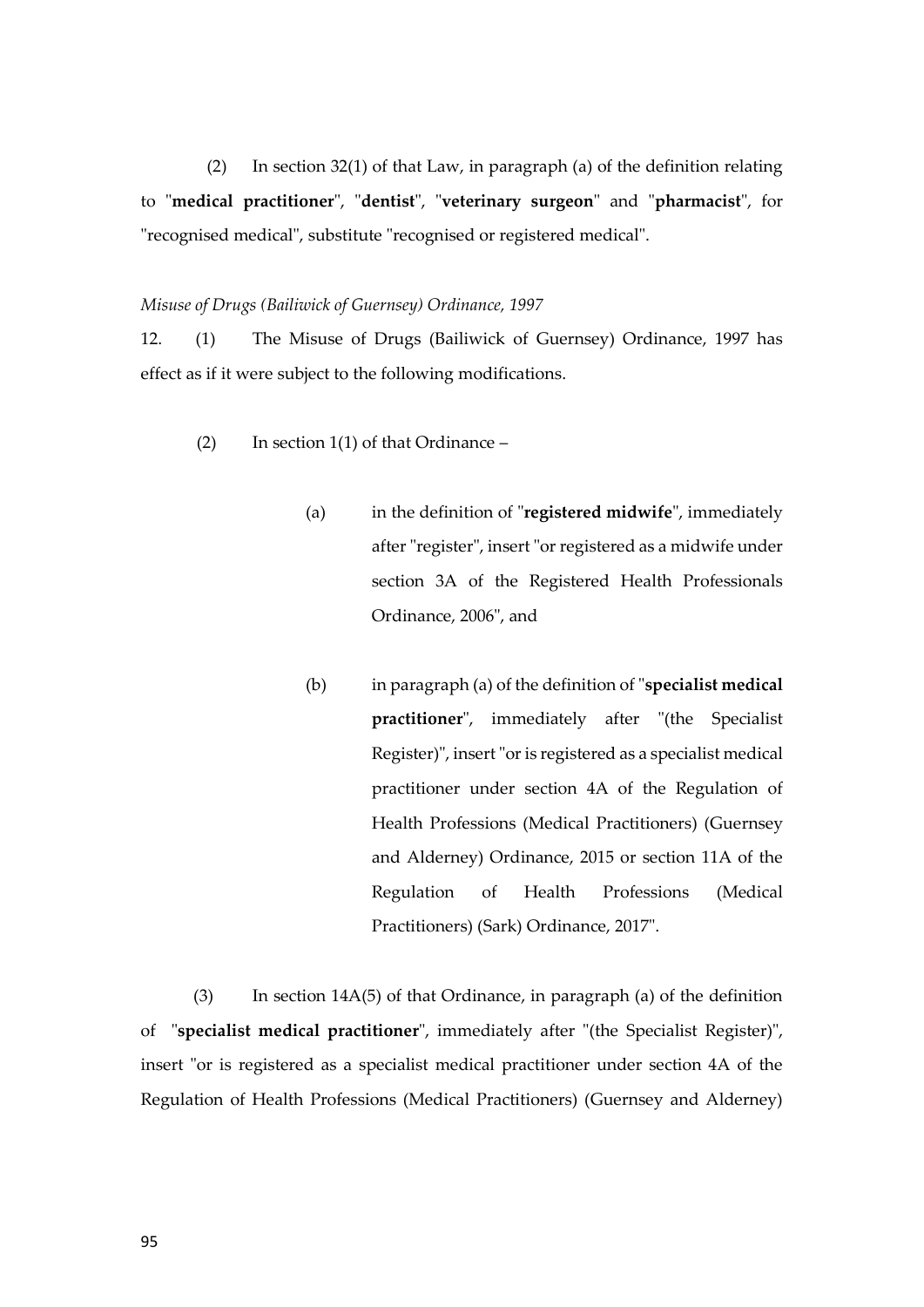Ordinance, 2015 or section 11A of the Regulation of Health Professions (Medical Practitioners) (Sark) Ordinance, 2017".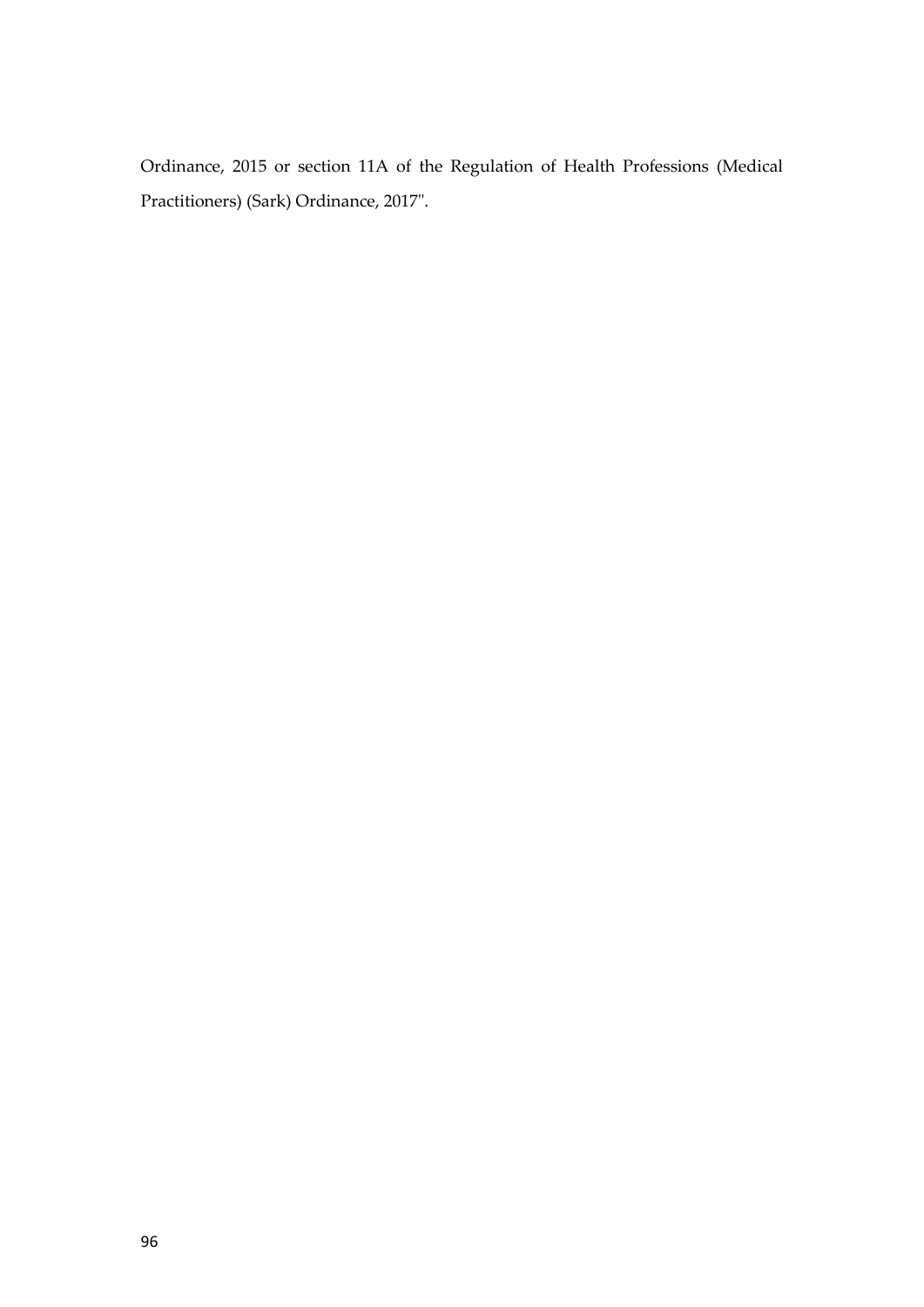# SCHEDULE 2

Regulation 20.

# MODIFICATION OF LEGISLATION RELATING TO MENTAL HEALTH

## **Interpretation**

- 1. References in this Schedule to
	- (a) sections are to sections of the Mental Health (Bailiwick of Guernsey) Law, 2010 ("**the 2010 Law**"),
	- (b) regulations are to regulations of the Mental Health (Treatment and Forms) Regulations, 2013 ("**the 2013 Regulations**"), and
	- (c) rules are to rules of the Mental Health Review Tribunal Procedure Rules, 2012 ("**the 2012 Rules**").
- 2. Expressions in this Schedule and in the 2010 Law, the 2013 Regulations or the 2012 Rules shall have the same meaning as in that Law, those Regulations or those Rules (as the case may be).

### **Forms**

- 3. Where any form prescribed in the 2013 Regulations or under the 2012 Rules is inconsistent with a modification made by these Regulations, the form -
	- (a) may, in connection with that modification, be used with appropriate amendments, and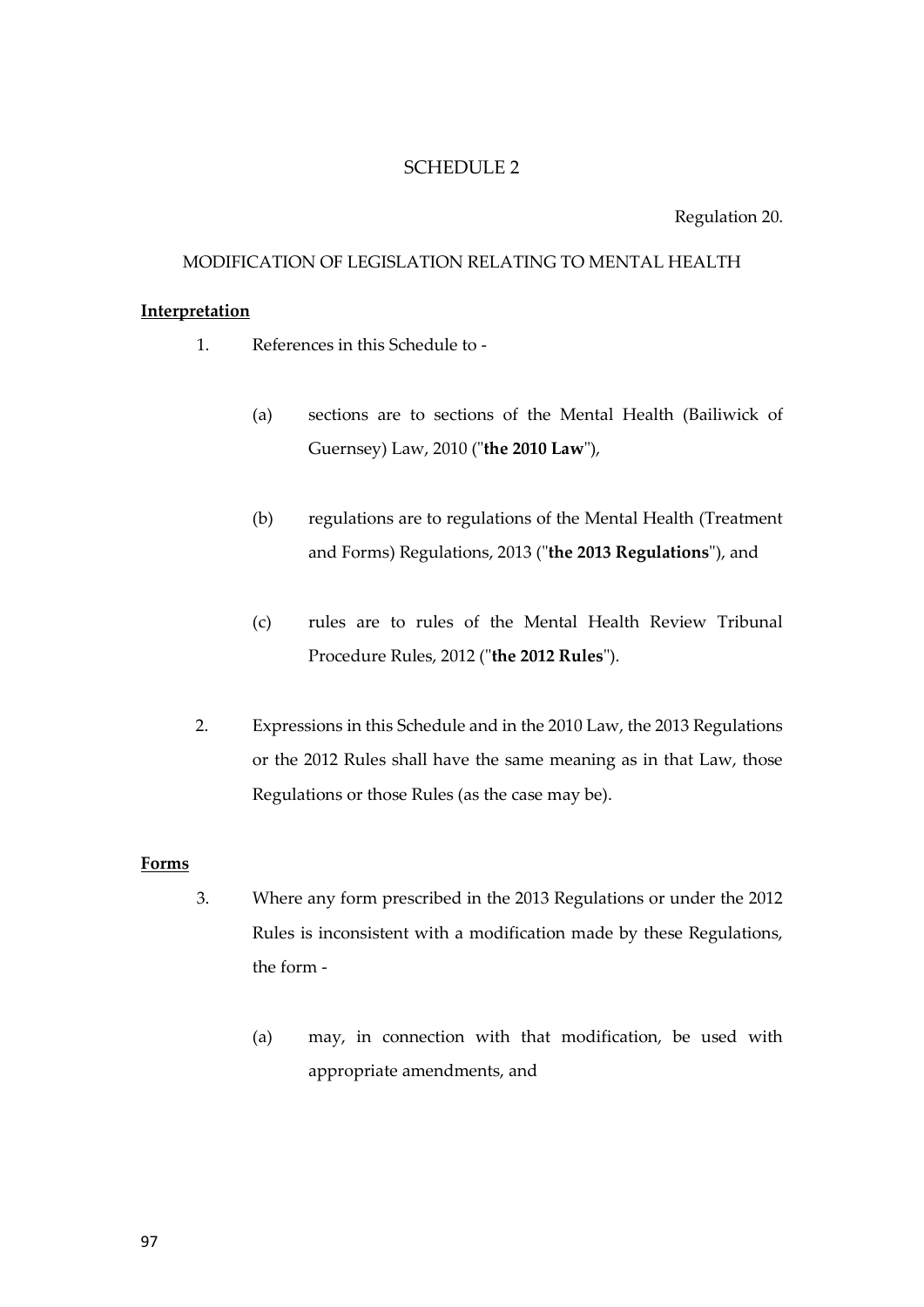(b) is otherwise, for use in that connection, to be read with such amendments as are necessary to reflect that modification.

## **Modification of the 2010 Law.**

- 4. Section 35 shall have effect
	- (a) as if the words ", or (if the responsible medical officer is unavailable) an approved medical practitioner," were inserted after "community treatment order relates" in subsection (1), and
	- (b) as if the words "or the approved medical practitioner (as the case may be)" were inserted after "responsible medical officer" in subsection (5).
- 5. Where section 56(1)(b) applies (administration of medicine for more than three months), an approved medical practitioner (other than the responsible medical officer of the patient) may give a certificate under section 56(3)(b) (appropriateness of treatment without understanding or consent) if the responsible medical officer is of the opinion that complying with the requirement under that provision for the certificate to be given by a second opinion approved doctor is not reasonably practicable or would involve unreasonable delay.
- 6. An approved medical practitioner acting in accordance with section 35 as modified by paragraph 4 may give a certificate under section 56(3)(b) having consulted only one person, if that practitioner is of the opinion that complying with the requirement under section 56(4) is not reasonably practicable or would involve unreasonable delay.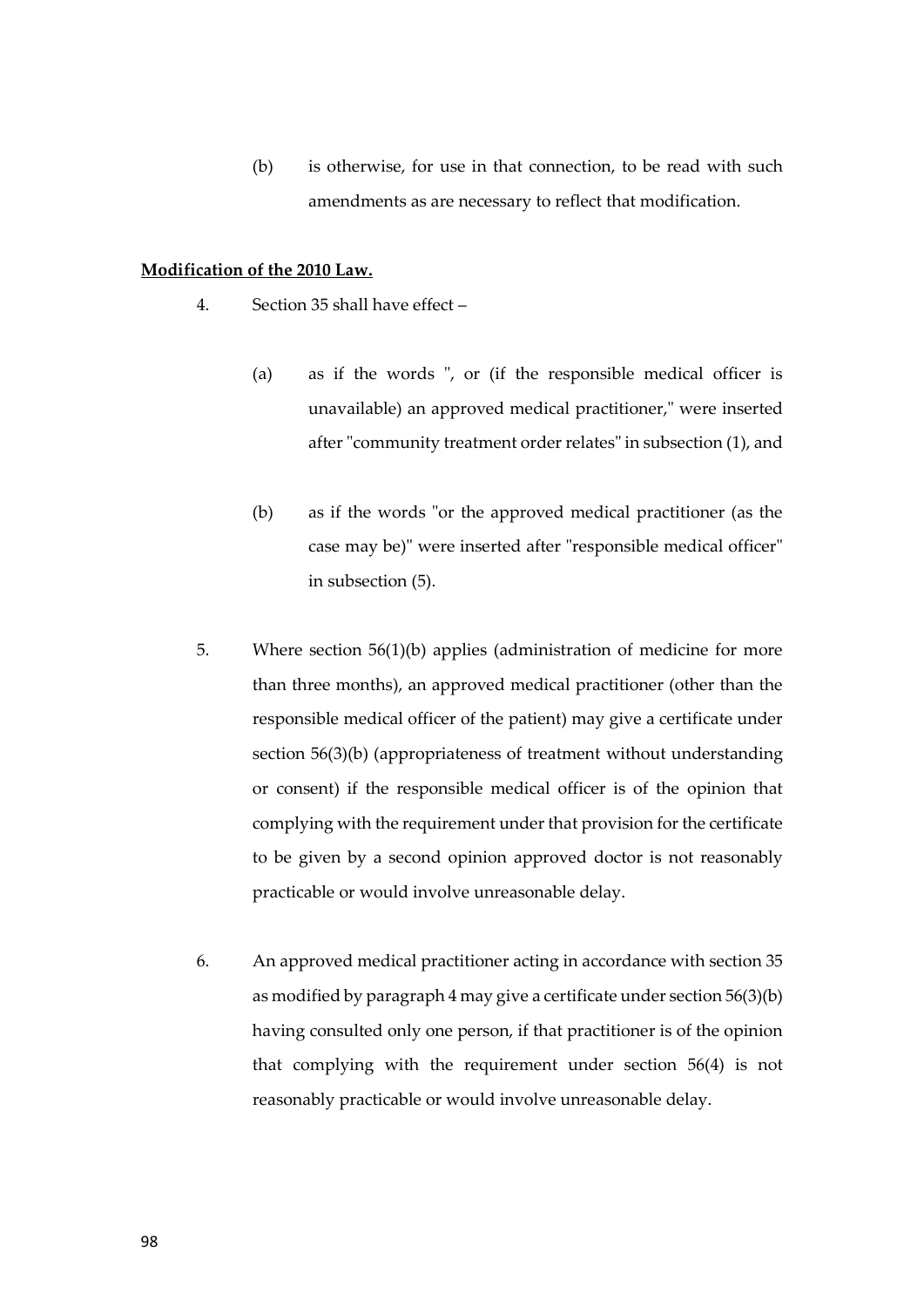- 7. The person consulted in accordance with section 56(4) as modified by paragraph 6 -
	- (a) must have been professionally concerned with the patient's medical treatment, and
	- (b) must not be the responsible medical officer of the patient.
- 8. Sections 64(8) (including as applied by section 65(8)), 67(1), 69(1) and 77 have effect as if references to conveying or admitting a person to an approved establishment within a specified period were references to doing so within that period or as soon as reasonably practicable after the end of that period.
- 9. Paragraph 8 applies, during a period for which it has effect, in relation to a person in respect of whom a direction is made before the beginning of that period as well as to a person in respect of whom an a direction is made after the beginning of that period.
- 10. The definition of "mental health practitioner" in section 99 has effect as if the words "or approved social workers (as the case may be)" were inserted immediately after the words "approved medical practitioners".

# **Modification of the 2013 Regulations.**

11. An application for the grant of a treatment order under section 23 during a period for which these Regulations have effect may be accompanied by a medical recommendation made by one approved medical practitioner ("a single recommendation"), if an approved social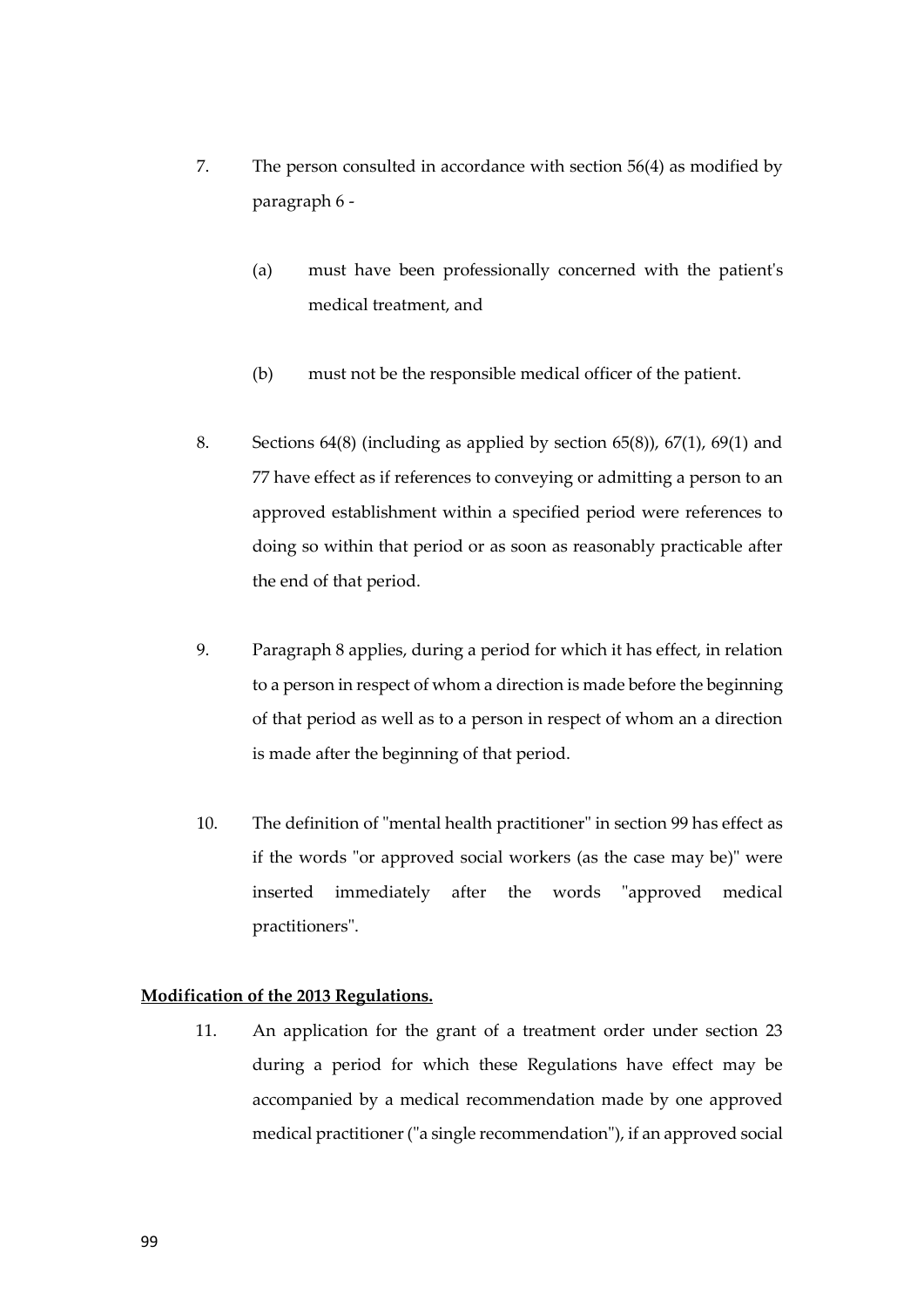worker, or other person specified in section 39 (as the case may be), is of the opinion that compliance with the requirement under regulation 5(1) and (2) for the medical recommendations of two approved medical practitioners is not reasonably practicable or would involve unreasonable delay.

- 12. A single recommendation for the purposes of regulation 5(1) or (2) as modified by paragraph 11 must otherwise comply with the requirements of regulation 5(1) and (2).
- 13. An application made in accordance with regulation 5(1) or (2) as modified by paragraph 11 must include a statement of the opinion referred to in that paragraph.

### **Modification of the 2012 Rules.**

- 14. For the purposes of any hearing subject to the 2012 Rules
	- (a) the Tribunal is deemed to be properly constituted by the members of the Tribunal sitting within or without the Bailiwick, or a combination thereof,
	- (b) where the legally qualified member is of the opinion that it is not reasonably practicable or would involve unreasonable delay for one, or both, of the other members of the Tribunal to participate in the hearing, the Tribunal is deemed to be properly constituted by the legally qualified member -
		- (i) sitting with the other member able to participate, or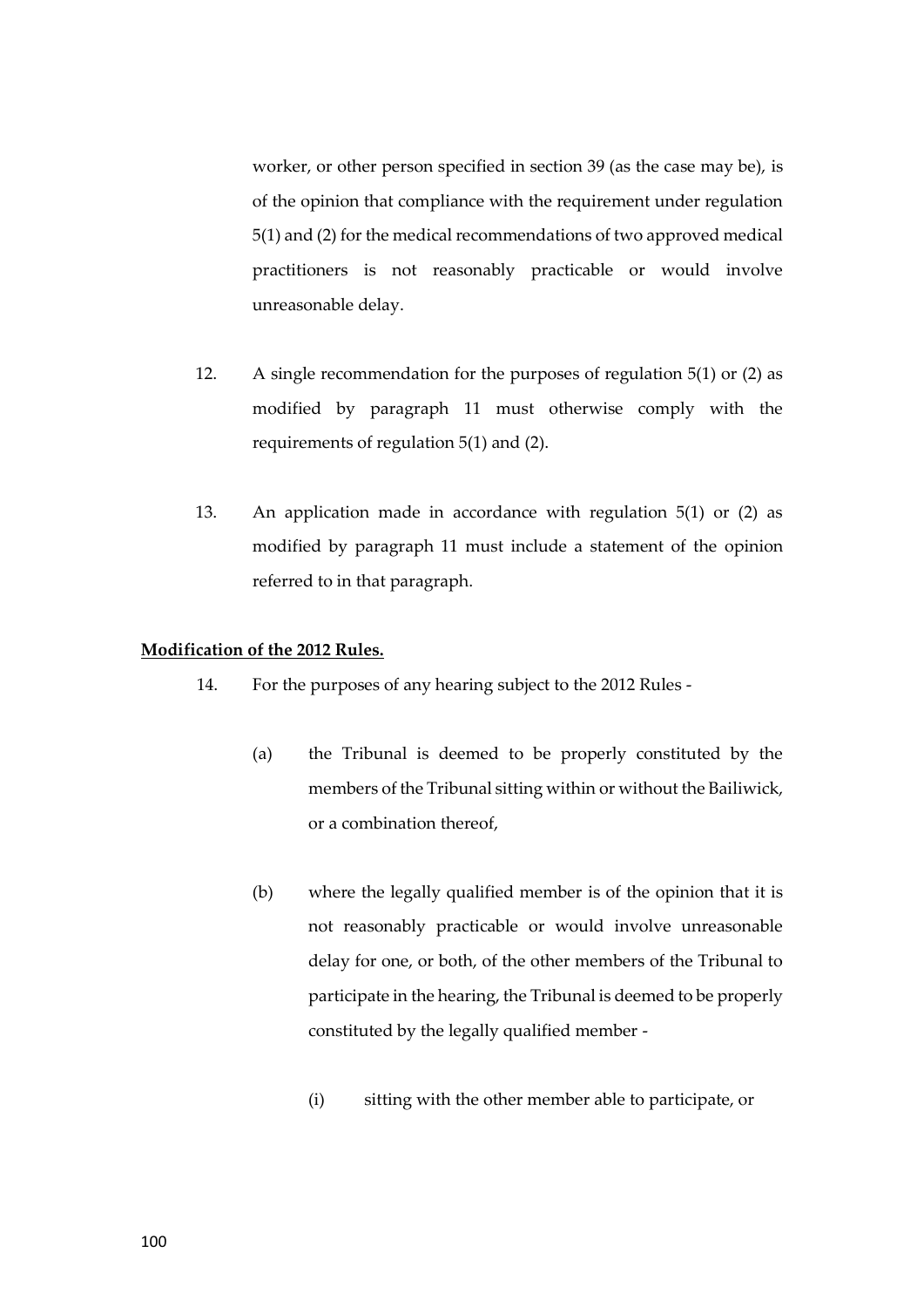(ii) sitting alone,

(as the case may be),

- (c) notwithstanding subparagraph (b), where, after hearing from the patient's legal representative or the patient (if unrepresented), the legally qualified member is of the opinion that it is in the patient's interests that the hearing takes place before a single member of the Tribunal (including, but not limited to, where the patient's mental disorder might be adversely affected by the participation of multiple members of the Tribunal by telephone), the Tribunal is deemed to be properly constituted by the legally qualified member sitting alone, and that member may consult with the other members of the Tribunal where it is in the interests of justice to do so, and
- (d) for the avoidance of doubt, the Tribunal may exercise any or all of its powers under the 2010 Law where it is constituted in accordance with this paragraph.
- 15. Any hearing which takes place in accordance with paragraph 14 shall be deemed for all purposes (including that of determining the *lex fori*) to have taken place in Guernsey and the courts of Guernsey accordingly have jurisdiction in accordance with Part VI of the Law, and sections 46 and 47 have effect accordingly.
- 16. Rule 28 shall have effect as if paragraph (1) were omitted.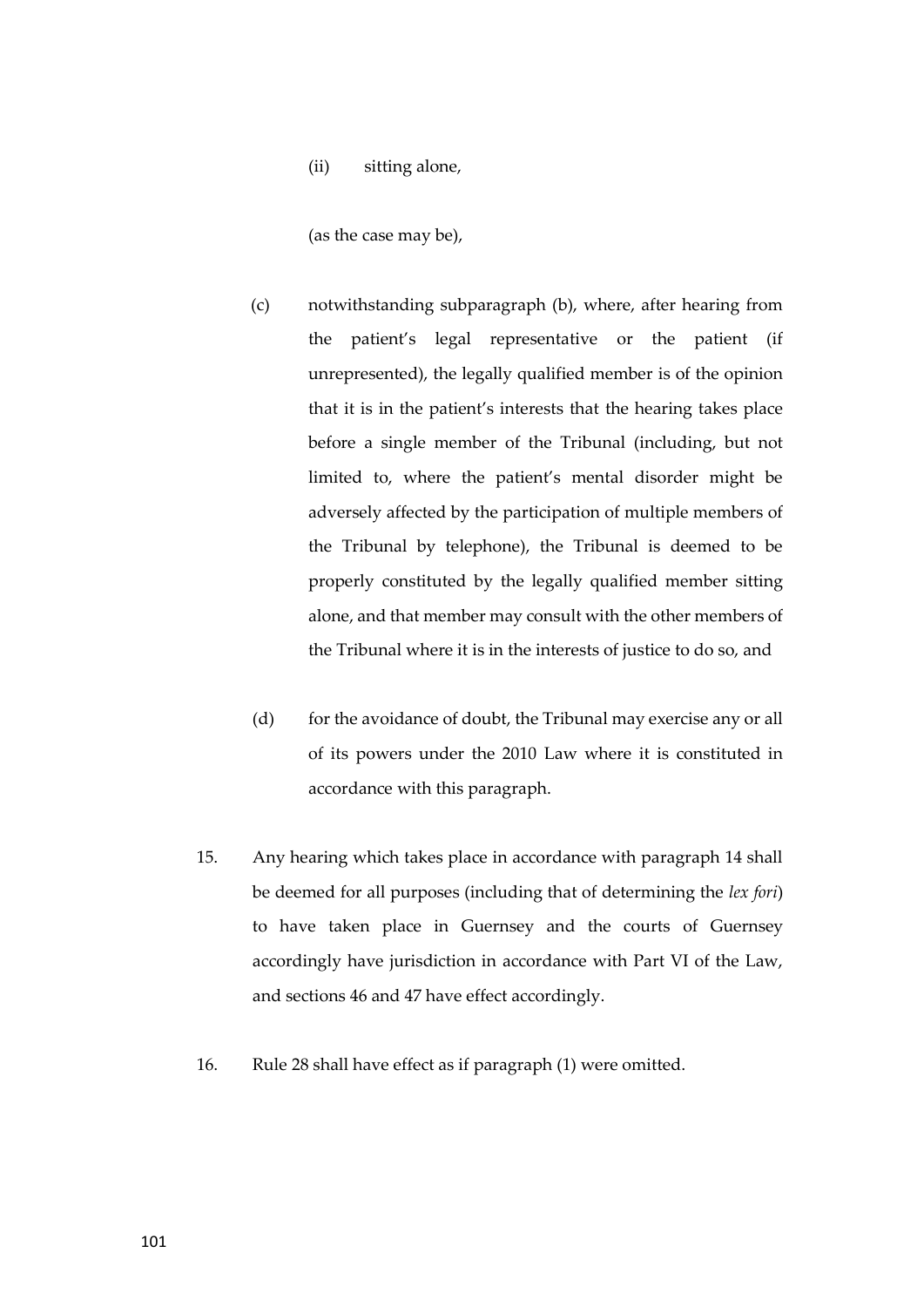# **Transitional provisions.**

- 17. Paragraph 8 continues to apply after the end of a period for which it has effect in relation to any order or direction made during that period, subject to paragraph 18.
- 18. The person whose duty is modified by that provision must in any event convey the person concerned to the requisite approved establishment within the period of seven days beginning with the day on which the period referred to in paragraph 17 ends.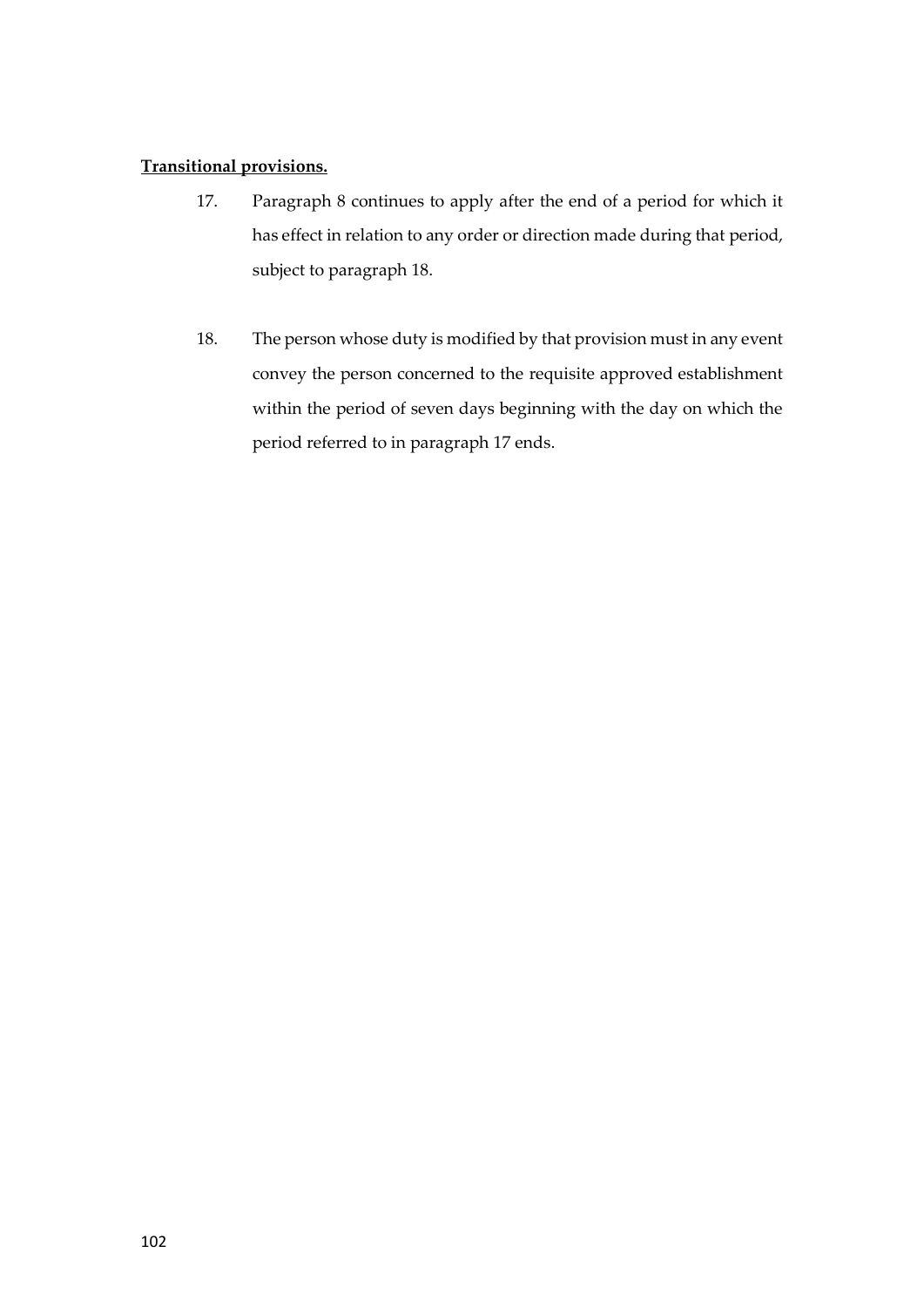#### SCHEDULE 3

Regulation 21.

### MODIFICATION OF LEGISLATION RELATING TO PHARMACISTS

*Health Service (Benefit) (Guernsey) Law, 1990*

1. (1) The Health Service (Benefit) (Guernsey) Law, 1990 has effect as if it were subject to the following modification.

(2) Immediately after the heading "PART X MISCELLANEOUS AND GENERAL", insert the following section –

#### "**Temporary remote or limited supervision by pharmacists in emergencies.**

**34A**. (1) This section applies where the Authority has advised the Chief Pharmacist that an emergency has occurred, is occurring or is about to occur and that the Chief Pharmacist should consider acting under this section.

(2) The Chief Pharmacist may by written notice published in any manner that the Chief Pharmacist considers appropriate authorise any method or technique of supervision by an approved pharmacist of the preparation and supply of pharmaceutical benefit ("**authorised method**").

(3) Without limiting the generality of subsection (2), an authorised method may include all or any of the following –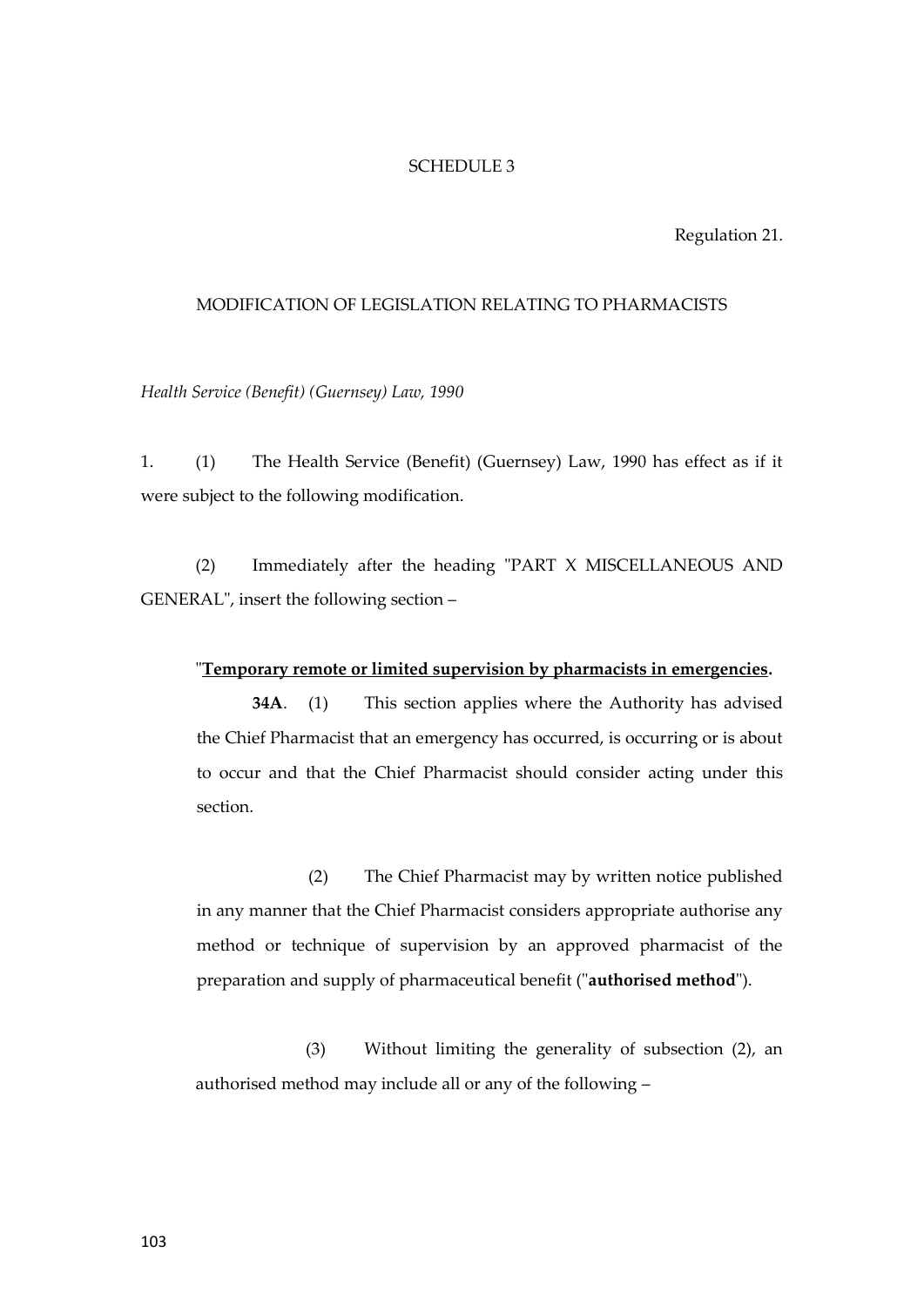- (a) a description of the pharmaceutical benefit in respect of which the method or technique of supervision is authorised,
- (b) any conditions subject to which the method or technique of supervision is authorised, and
- (c) any circumstances in which the method or technique of supervision is or is not authorised.

(4) An authorised method may comprise or include any manner or form of remote, intermittent, occasional or otherwise limited supervision that the Chief Pharmacist considers necessary and proportionate to authorise with regard to the emergency.

(5) Where an approved pharmacist supervises the preparation or supply of a pharmaceutical benefit in accordance with an authorised method, such supervision is to be regarded as direct supervision of the preparation or, as the case may require, supply of the pharmaceutical benefit for the purposes of this Law and any Ordinance or subordinate legislation made under it.

(6) The Chief Pharmacist may by written notice published in any manner that the Chief Pharmacist considers appropriate vary or revoke an authorised method for any reason.

(7) The Chief Pharmacist must revoke the authorised methods if the Authority advises the Chief Pharmacist that the circumstances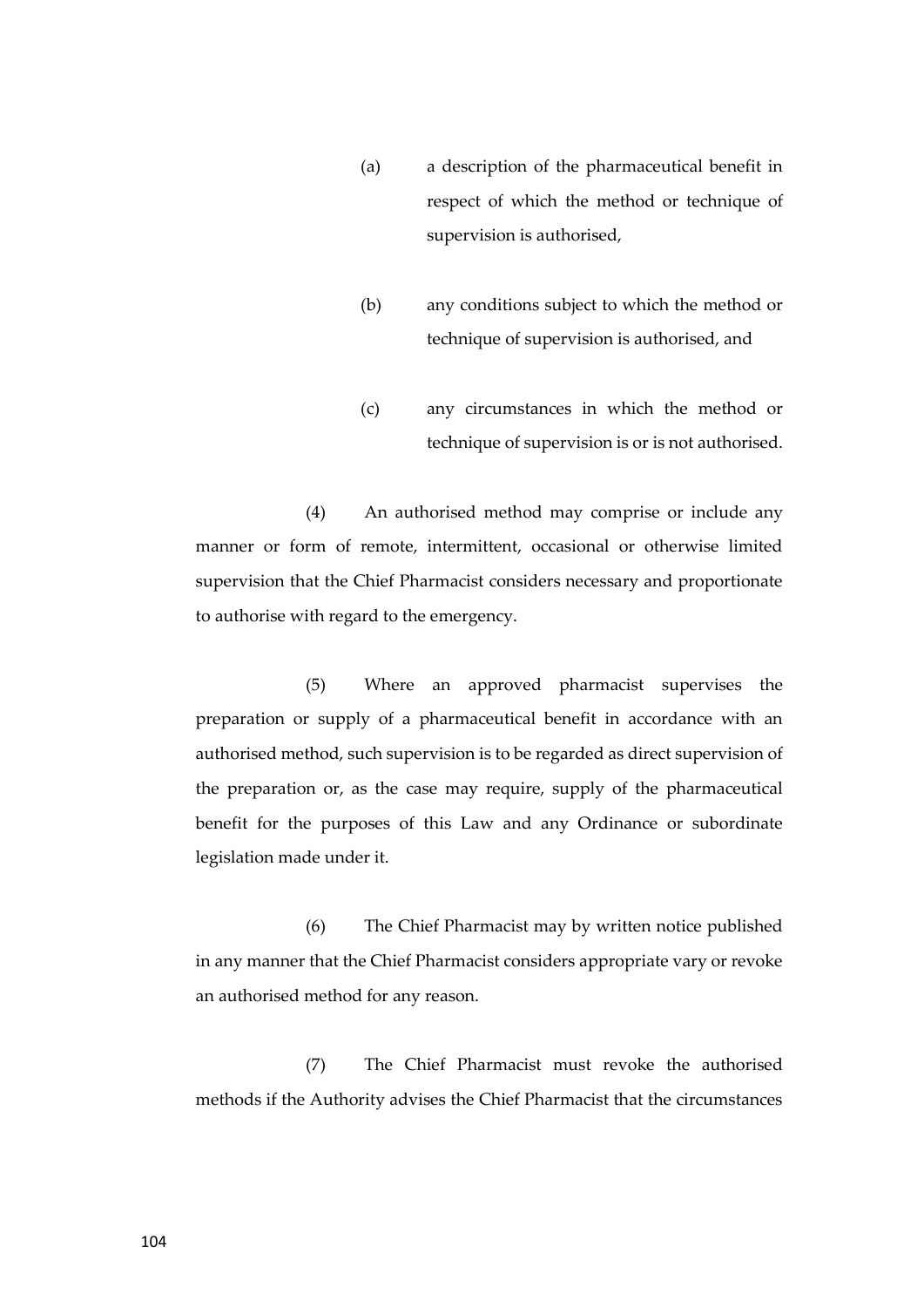that led the Authority to give the advice referred to in subsection (1) no longer exist.

(8) In this section –

"**authorised method**" means any method or technique of supervision authorised under subsection (2),

"**the Authority**" means the Civil Contingencies Authority established under the Civil Contingencies (Bailiwick of Guernsey) Law, 2012,

"**the Chief Pharmacist**" has the meaning given by section 136(1) of the Medicines (Human and Veterinary) (Bailiwick of Guernsey) Law, 2008, and

"**emergency**" means an emergency of the kind described in section 2(1) of the Civil Contingencies (Bailiwick of Guernsey) Law, 2012.".

*Medicines (Human and Veterinary) (Bailiwick of Guernsey) Law, 2008.*

2. (1) The Medicines (Human and Veterinary) (Bailiwick of Guernsey) Law, 2008 has effect as if it were subject to the following modification.

(2) Immediately after the heading "PART VIII MISCELLANEOUS AND SUPPLEMENTARY PROVISIONS", insert the following section –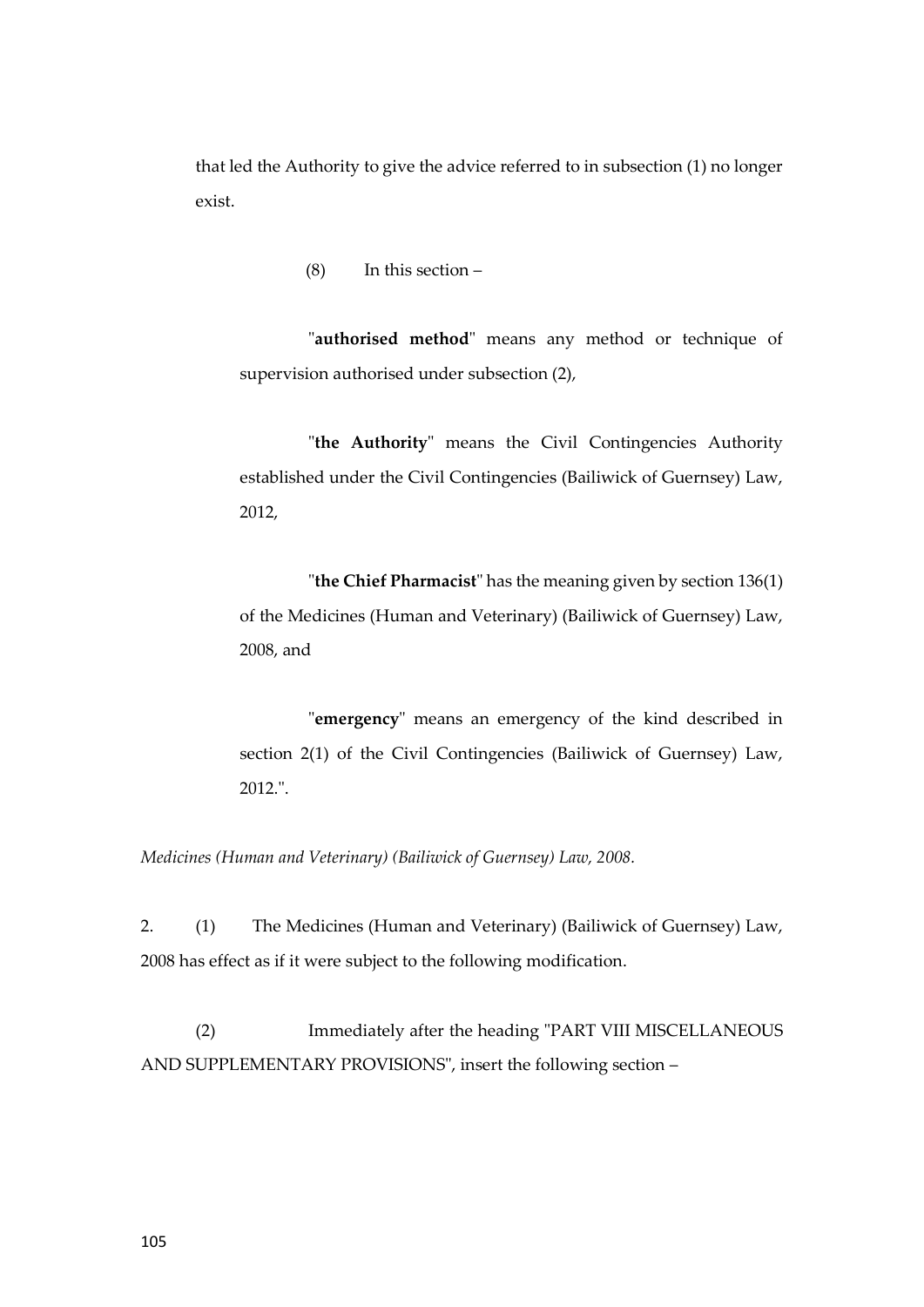"**Temporary remote or limited supervision, control or management by pharmacists in emergencies.**

**107A**. (1) This section applies where the Authority has advised the Chief Pharmacist that an emergency has occurred, is occurring or is about to occur and that the Chief Pharmacist should consider acting under this section.

(2) The Chief Pharmacist may by written notice published in any manner that the Chief Pharmacist considers appropriate authorise any method or technique of supervision, control or management by a pharmacist of a restricted activity ("**authorised method**").

(3) Without limiting the generality of subsection (2), an authorised method may include all or any of the following –

- (a) a description of the activities and things in respect of which the method or technique of supervision, control or management is authorised,
- (b) any conditions subject to which the method or technique of supervision, control or management is authorised, and
- (c) any circumstances in which the method or technique of supervision, control or management is or is not authorised.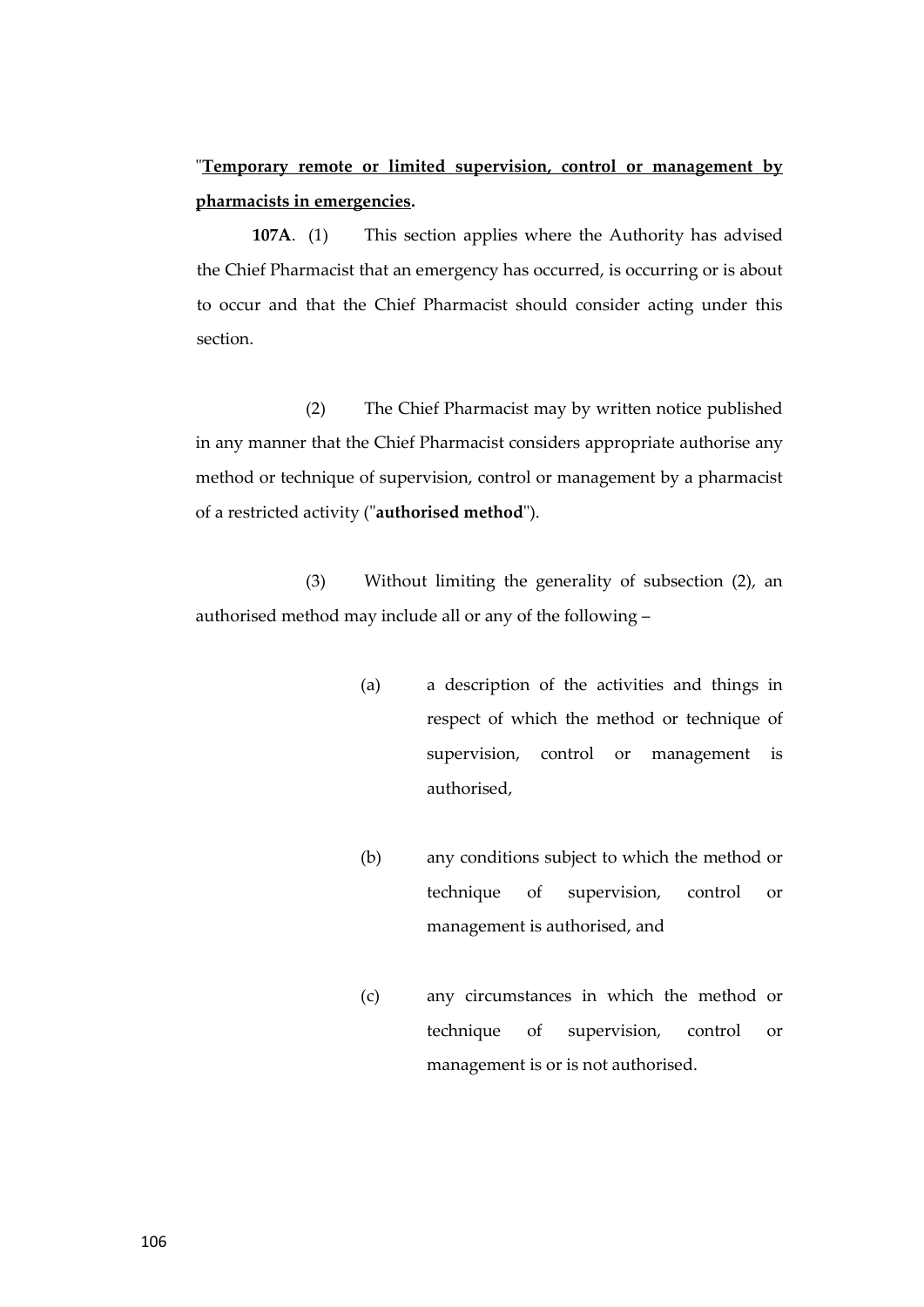(4) An authorised method may comprise or include any manner or form of remote, intermittent, occasional or otherwise limited supervision, control or management that the Chief Pharmacist considers necessary and proportionate to authorise with regard to the emergency.

(5) Where a pharmacist supervises, controls or manages a restricted activity in accordance with an authorised method, such supervision, control or (as the case may be) management is to be regarded as supervision, control or (as the case may require) management of the restricted activity for the purposes of this Law and any Ordinance or subordinate legislation made under it.

(6) The Chief Pharmacist Committee may by written notice published in any manner that the Chief Pharmacist considers appropriate vary or revoke an authorised method for any reason.

(7) The Chief Pharmacist must revoke the authorised methods if the Authority advises the Chief Pharmacist that the circumstances that led the Authority to give the advice referred to in subsection (1) no longer exist.

(8) In this section –

"**authorised method**" means any method or technique of supervision, control or management authorised under subsection (2),

"**the Authority**" means the Civil Contingencies Authority established under the Civil Contingencies (Bailiwick of Guernsey) Law, 2012,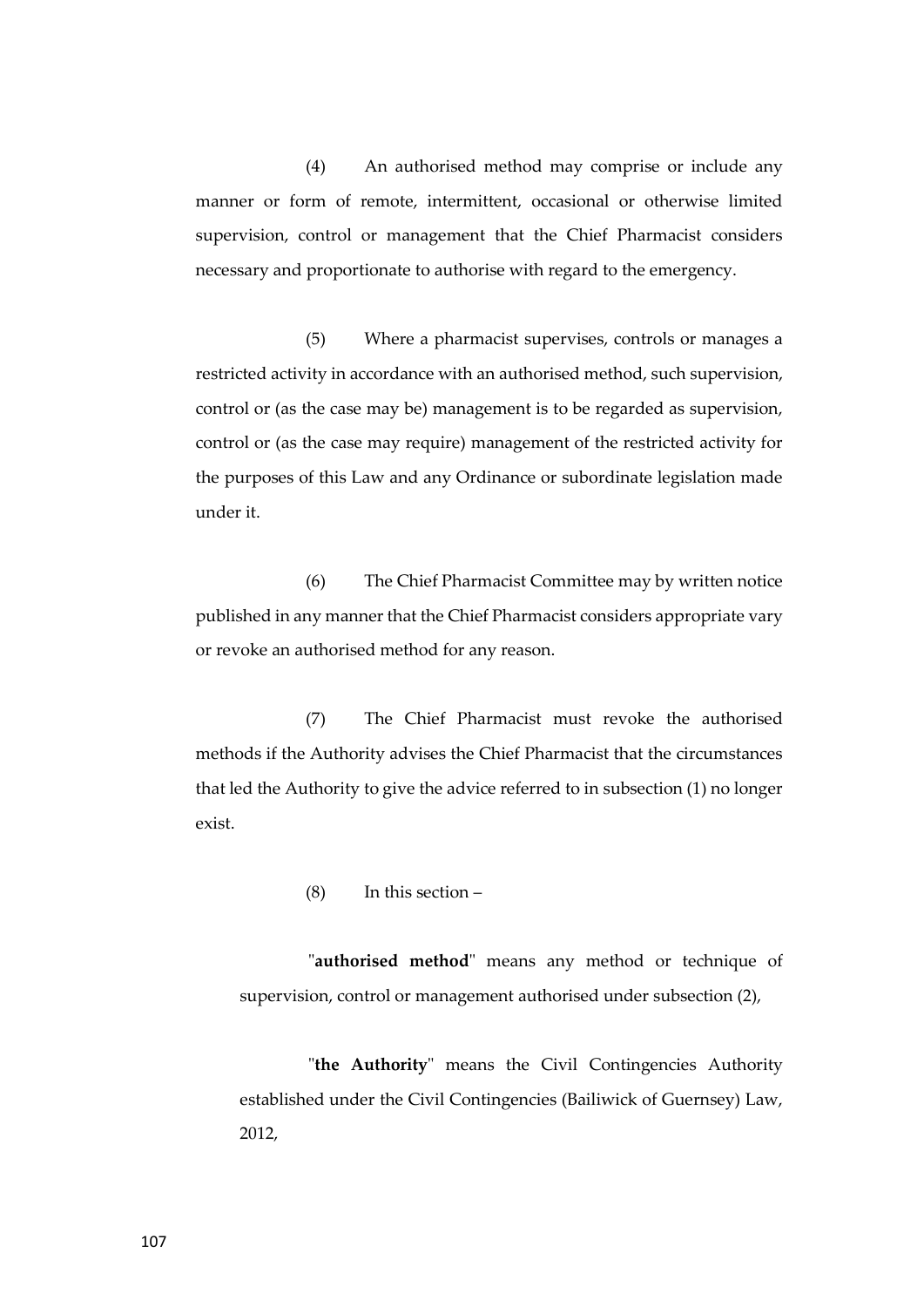"**control**" includes personal control,

"**emergency**" means an emergency of the kind described in section 2(1) of the Civil Contingencies (Bailiwick of Guernsey) Law, 2012,

"**pharmacist**" includes a superintendent referred to in section 51(1), and

## "**restricted activity**" means –

- (a) any activity restricted under section 7 (General provisions as to dealing with medicinal products) or 8 (Provisions as to manufacture and wholesale dealing), including, where so restricted –
	- (i) procuring the preparation or dispensing of a medicinal product,
	- (ii) procuring the assembly of a medicinal product,
	- (iii) the preparation or dispensing in a registered pharmacy or hospital of a medicinal product, or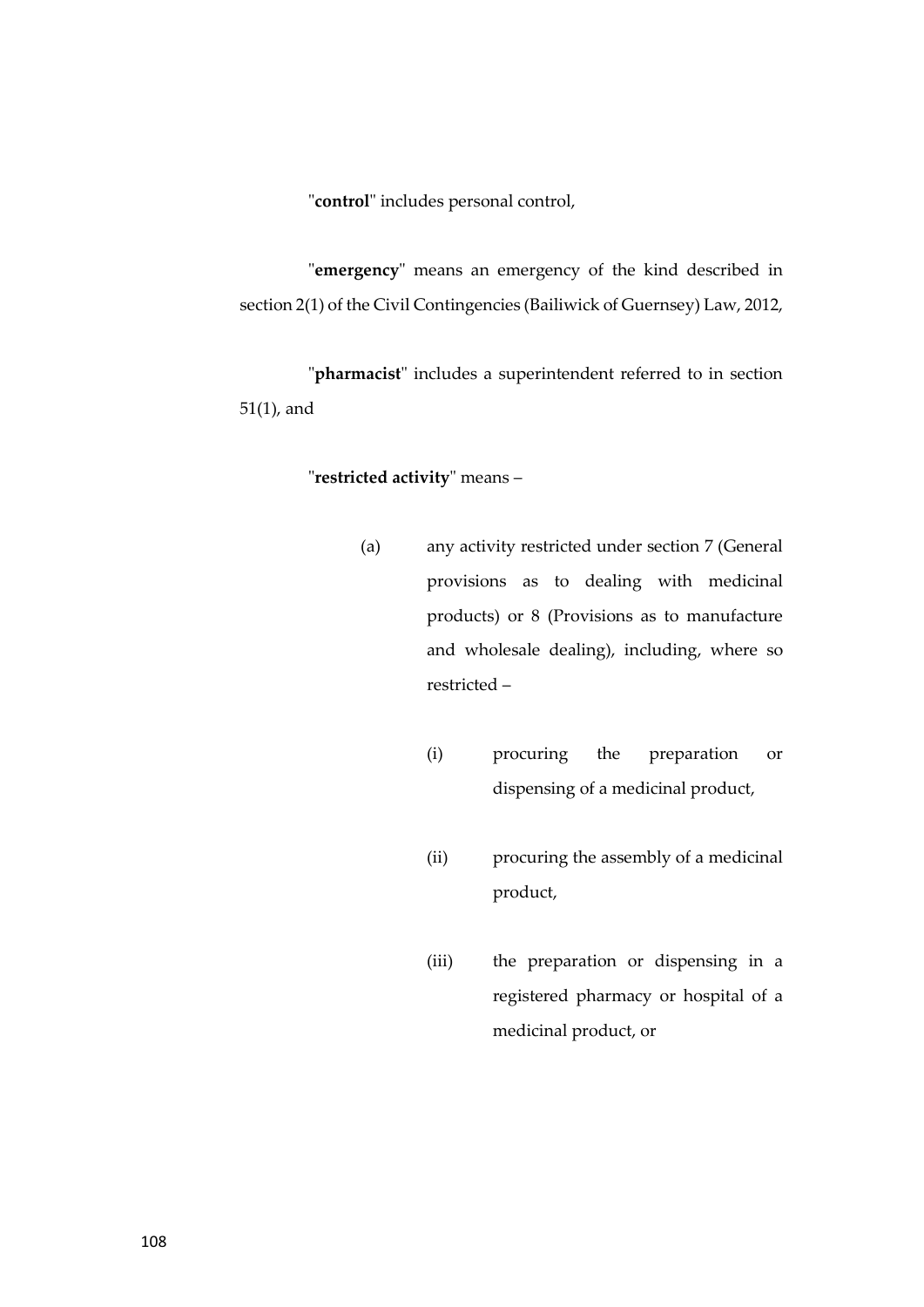- (iv) preparing a stock of medicinal products with a view to dispensing them,
- (b) in the course of a business, selling by retail, offering or exposing for sale by retail, or supplying in circumstances corresponding to retail sale, any medicinal product which is not a medicinal product on a general sale list,
- (c) carrying on a retail pharmacy business at any premises, including –
	- (i) so far as the business concerns the retail sale at those premises of medicinal products (whether they are medicinal products on a general sale list or not) or the supply at those premises of such products in circumstances corresponding to retail sale, or
	- (ii) so far as the business concerns the keeping, preparing and dispensing of medicinal products other than medicinal products on a general sale list, or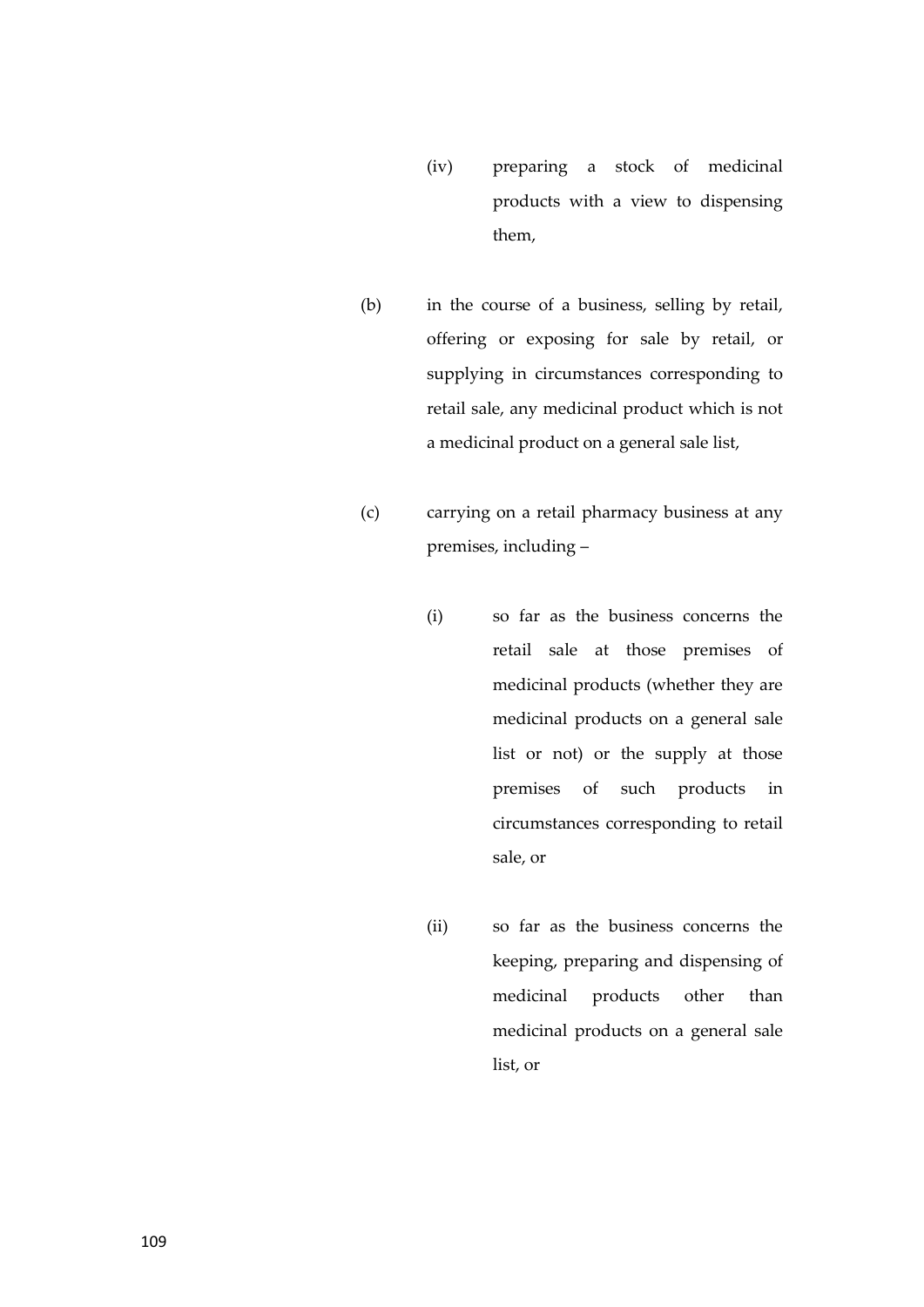(d) the sale or supply of a prescription only medicine (within the meaning of section 20(1) of the Prescription Only Medicines Ordinance, 2009) by a person lawfully conducting a retail pharmacy business.".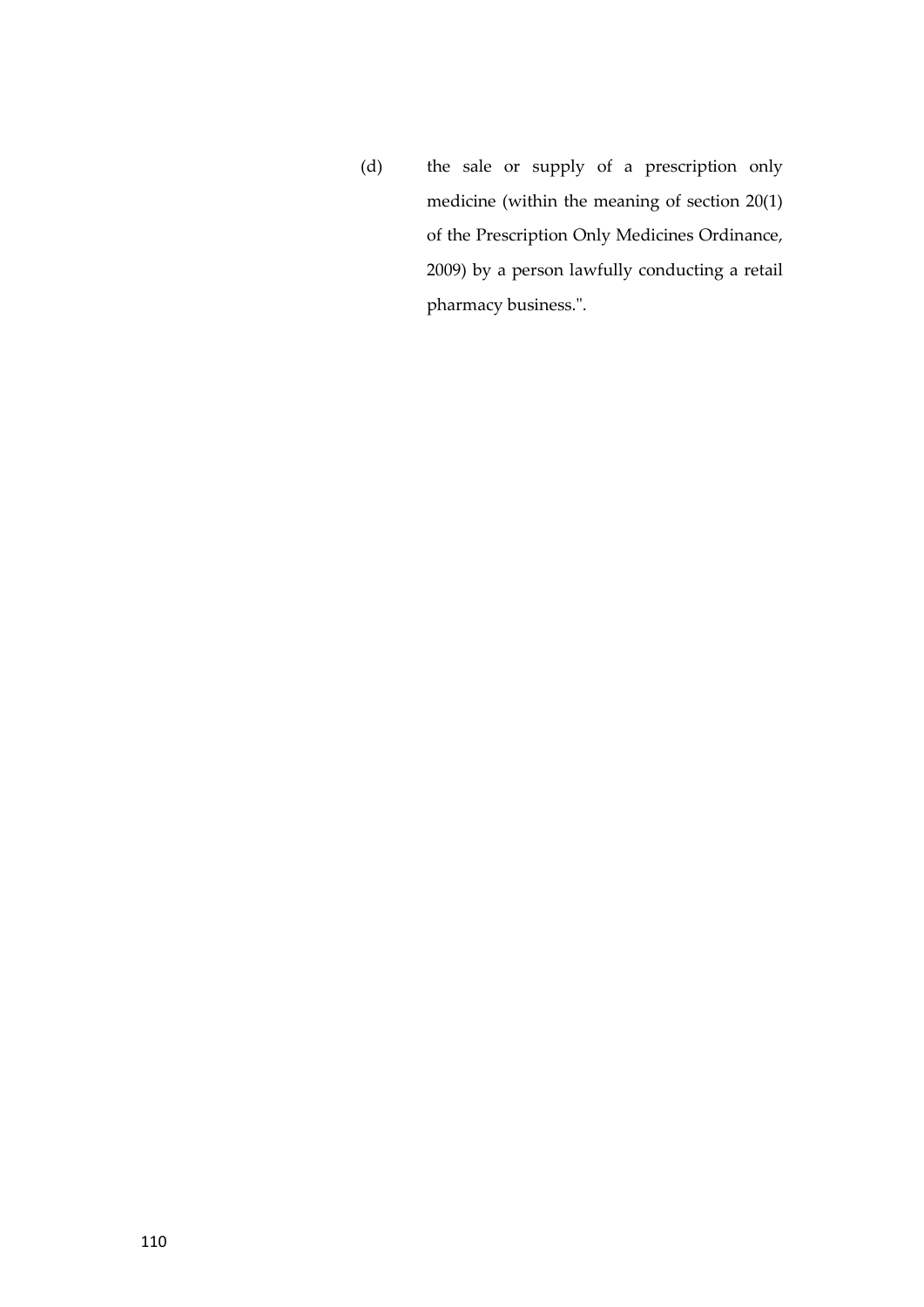# SCHEDULE 4

Regulation 31.

# PROVISIONS OF THE SAFETY OF EMPLOYEES (MISCELLANEOUS PROVISIONS) ORDINANCE, 1952

- 1. Section 8(2).
- 2. Section 15(6).
- 3. Section 16(4).
- 4. Section 17(4).
- 5. Section 19(2).
- 6. Section 24(2)(a).
- 7. Section 24(2)(b).
- 8. Section 38.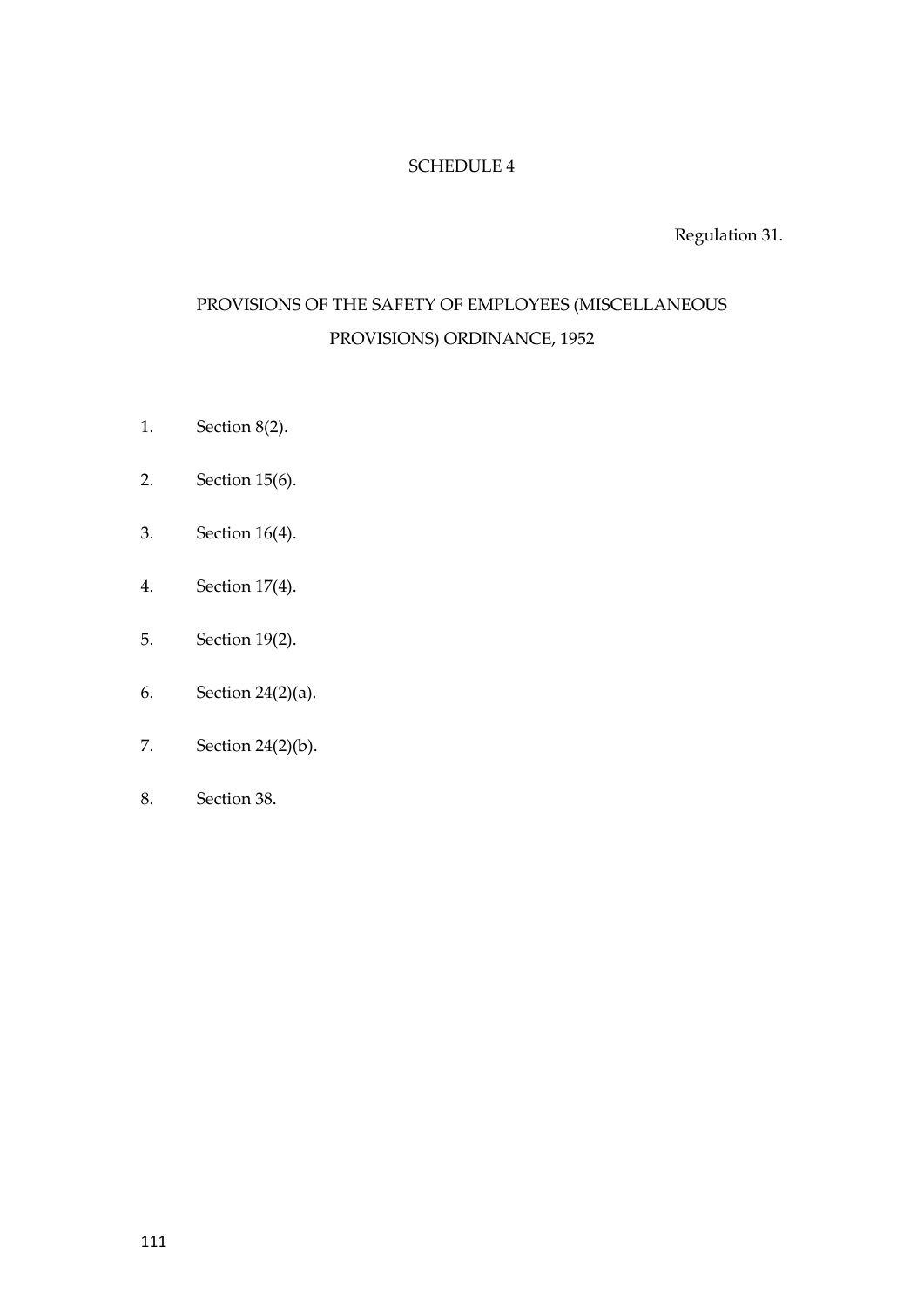# SCHEDULE 5

Regulation 42.

# REVOCATIONS

1. Emergency Powers (Coronavirus) (Bailiwick of Guernsey) Regulations, 2020**tt** .

2. Emergency Powers (Coronavirus) (Schools) (Bailiwick of Guernsey) Regulations, 2020**uu** .

3. Emergency Powers (Coronavirus) (Control of Premises) (Bailiwick of Guernsey) Regulations, 2020**vv** .

4. Emergency Powers (Coronavirus) (Control of Events, Gatherings and Meetings) (Bailiwick of Guernsey) Regulations, 2020**ww**.

5. Emergency Powers (Coronavirus) (States Procedures) (Alderney) Regulations, 2020**xx** .

\_\_\_\_\_\_\_\_\_\_\_\_\_\_\_\_\_\_\_\_\_\_\_\_\_\_\_\_\_\_\_\_\_\_\_\_\_\_\_\_\_\_\_\_\_\_\_\_\_\_\_\_\_\_\_\_\_\_\_\_\_\_\_\_\_\_\_\_\_\_\_\_\_\_\_

**tt** G.S.I. No. 24 of 2020.

**uu** G.S.I. No. 25 of 2020.

**vv** G.S.I. No. 29 of 2020.

**ww** G.S.I. No. 33 of 2020.

**xx** G.S.I. No. 34 of 2020.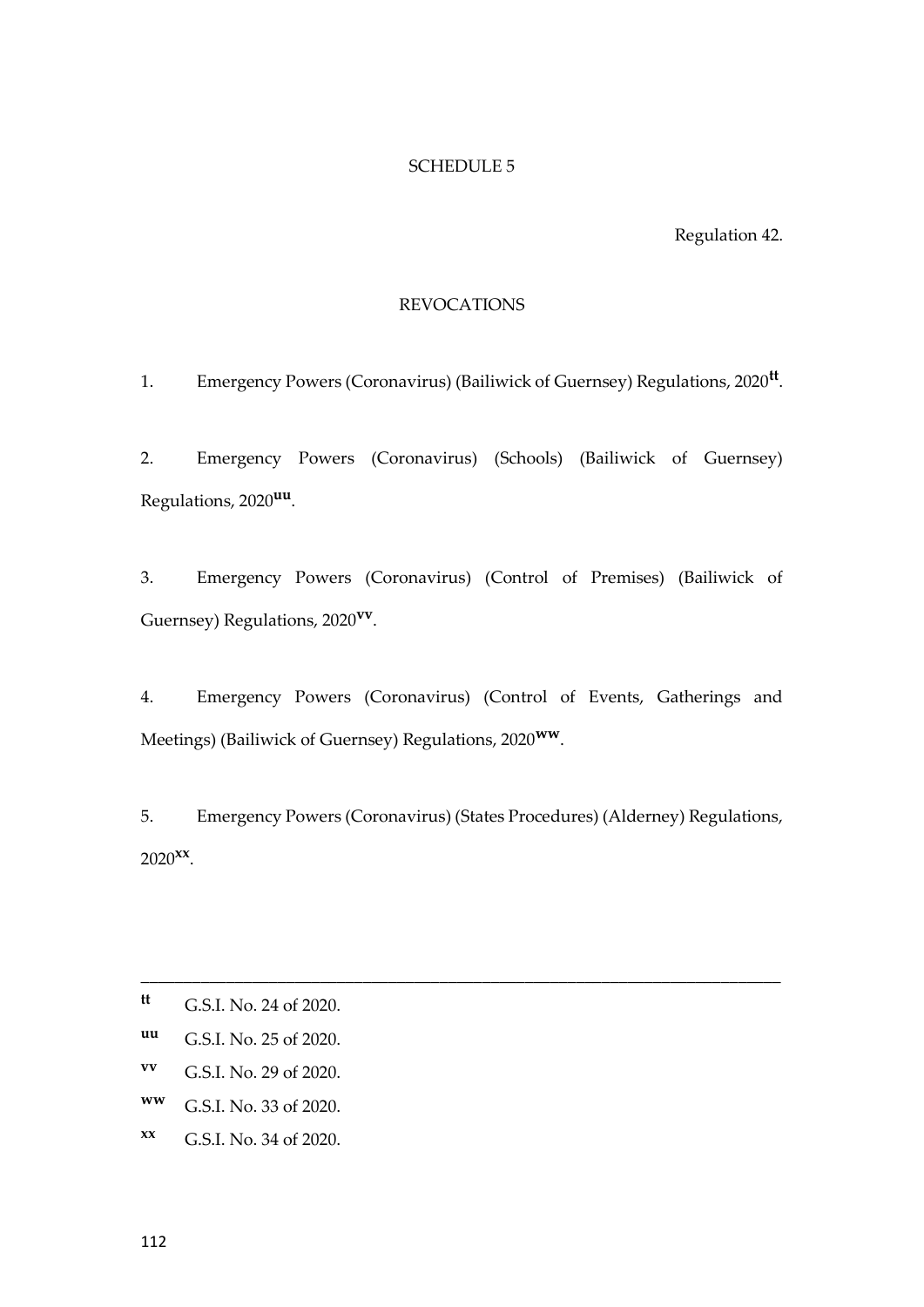6. Emergency Powers (Coronavirus) (Chief Pleas Procedures) (Sark) Regulations, 2020**yy** .

7. Emergency Powers (Coronavirus) (Population Management and Miscellaneous Provision) (Bailiwick of Guernsey) Regulations, 2020**zz** .

8. Emergency Powers (Coronavirus) (Mental Health) (Bailiwick of Guernsey) Regulations, 2020**aaa** .

9. Emergency Powers (Coronavirus) (Parochial Matters and Miscellaneous Provisions) (Guernsey) Regulations, 2020**bbb** .

10. Emergency Powers (Coronavirus) (Registration of Deaths etc. and Cremation Procedures) (Bailiwick of Guernsey) Regulations, 2020**ccc** .

11. Emergency Powers (Coronavirus) (Temporary Registration of Health Professionals) (Bailiwick of Guernsey) Regulations, 2020**ddd** .

\_\_\_\_\_\_\_\_\_\_\_\_\_\_\_\_\_\_\_\_\_\_\_\_\_\_\_\_\_\_\_\_\_\_\_\_\_\_\_\_\_\_\_\_\_\_\_\_\_\_\_\_\_\_\_\_\_\_\_\_\_\_\_\_\_\_\_\_\_\_\_\_\_\_\_

**yy** G.S.I. No. 35 of 2020.

**zz** G.S.I. No. 36 of 2020.

**aaa** G.S.I. No. 41 of 2020.

**bbb** G.S.I. No. 42 of 2020.

**ccc** G.S.I. No. 43 of 2020.

**ddd** G.S.I. No. 44 of 2020.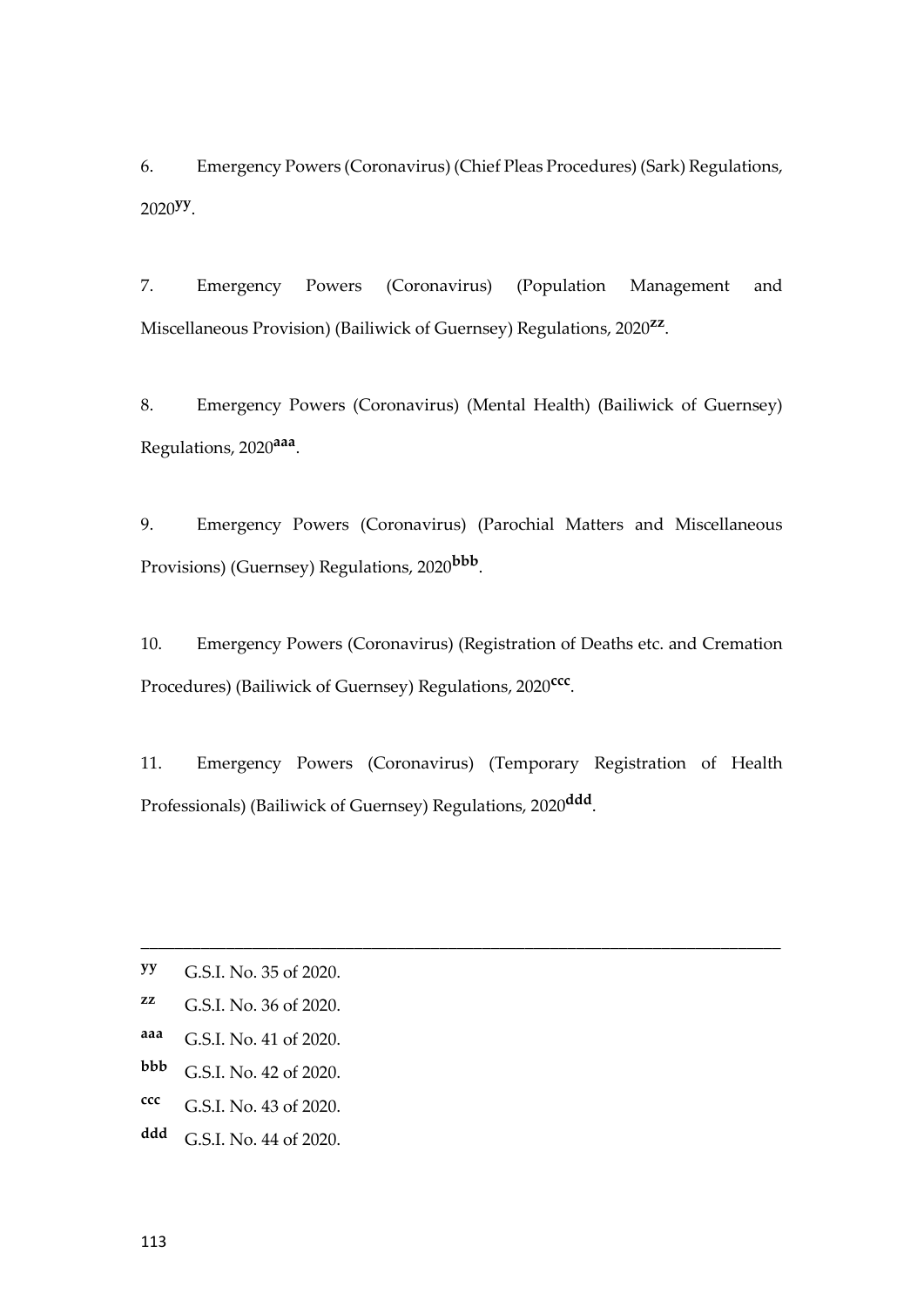12. Emergency Powers (Coronavirus) (States Procedures) (Guernsey) Regulations, 2020**eee** .

\_\_\_\_\_\_\_\_\_\_\_\_\_\_\_\_\_\_\_\_\_\_\_\_\_\_\_\_\_\_\_\_\_\_\_\_\_\_\_\_\_\_\_\_\_\_\_\_\_\_\_\_\_\_\_\_\_\_\_\_\_\_\_\_\_\_\_\_\_\_\_\_\_\_\_

**eee** G.S.I. No. 48 of 2020.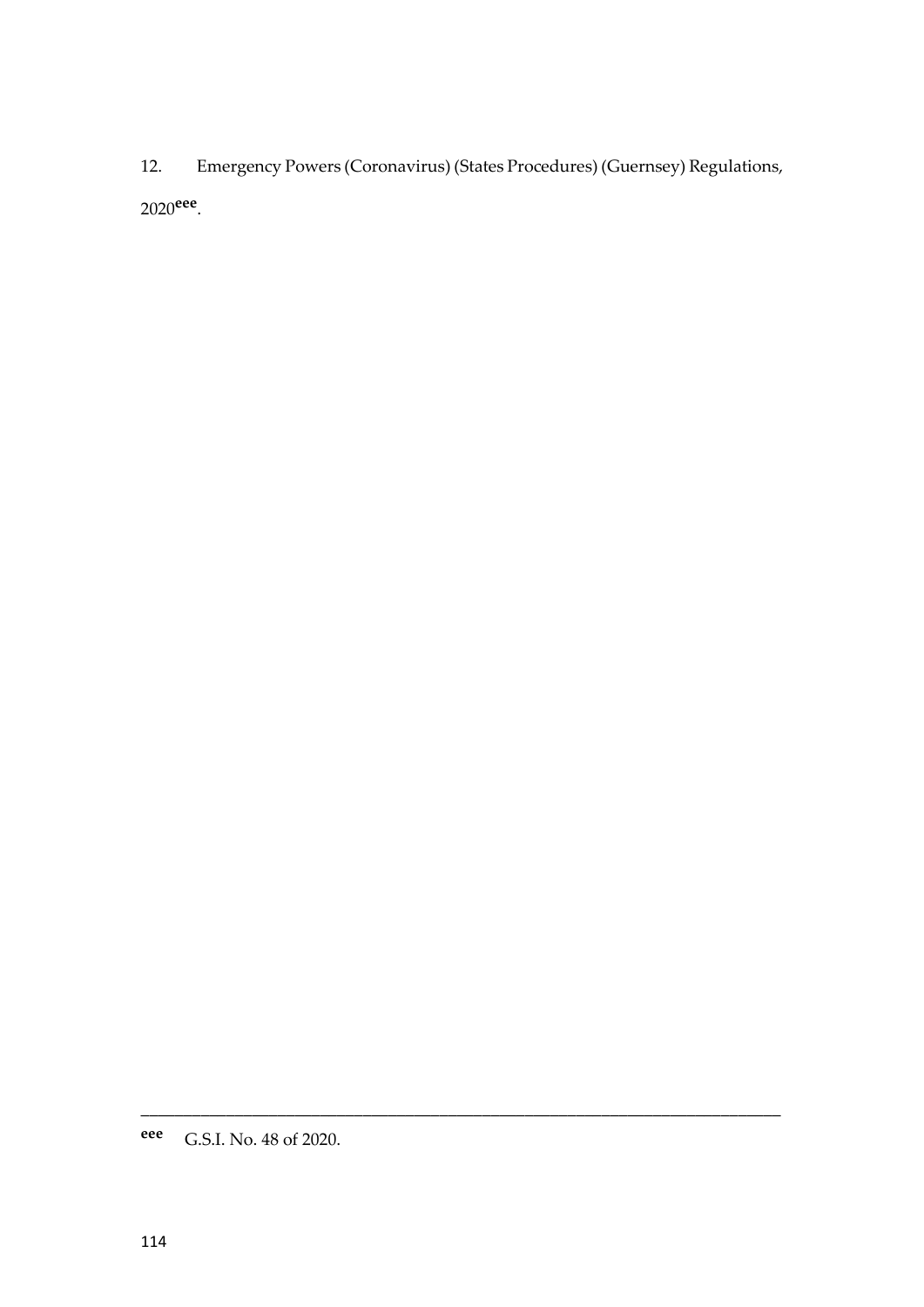# EXPLANATORY NOTE

\_\_\_\_\_\_\_\_\_\_\_\_\_\_\_\_\_\_\_\_\_\_\_\_\_\_\_\_\_\_\_\_\_\_\_\_\_\_\_\_\_\_\_\_\_\_\_\_\_\_\_\_\_\_\_\_\_\_\_\_\_\_\_\_\_\_\_\_\_\_\_\_\_\_\_

(*This note is not part of the Regulations*)

These Regulations are emergency regulations made by the Civil Contingencies Authority under Part 3 of the Civil Contingencies (Bailiwick of Guernsey) Law, 2012 ("**the Law**"). They are made on the occurrence of an emergency, within the meaning of the Law, in the Bailiwick, arising from the urgent need to prevent, control or mitigate the spread of the virus Severe Acute Respiratory Syndrome Coronavirus 2 and the disease caused thereby, COVID-19 (referred to together in these regulations as coronavirus). They are prefaced with a statement by the Civil Contingencies Authority, as required by section 12(2) of the Law. COVID-19 was made a notifiable disease for the purposes of the Public Health Ordinance, 1936 on 10<sup>th</sup> February 2020.

In large part, these Regulations revoke and re-enact (with minor modifications) regulations previously made by the Civil Contingencies Authority in respect of the coronavirus pandemic.

These Regulations will come into force on the 16<sup>th</sup> April, 2020 and shall have temporary effect only in accordance with the provisions of section 16 (duration and scrutiny of emergency regulations) of the Law.

#### *Part I - screening, assessment and powers to detain etc.*

This Part enables the Medical Officer of Health to place restrictions and requirements on persons who are or who may be infected with coronavirus, and makes provision in respect of related matters, including powers for the Medical Officer of Health to impose screening requirements, to detain people and keep people in isolation, and to impose self-isolation on people. They also create criminal offences and confer powers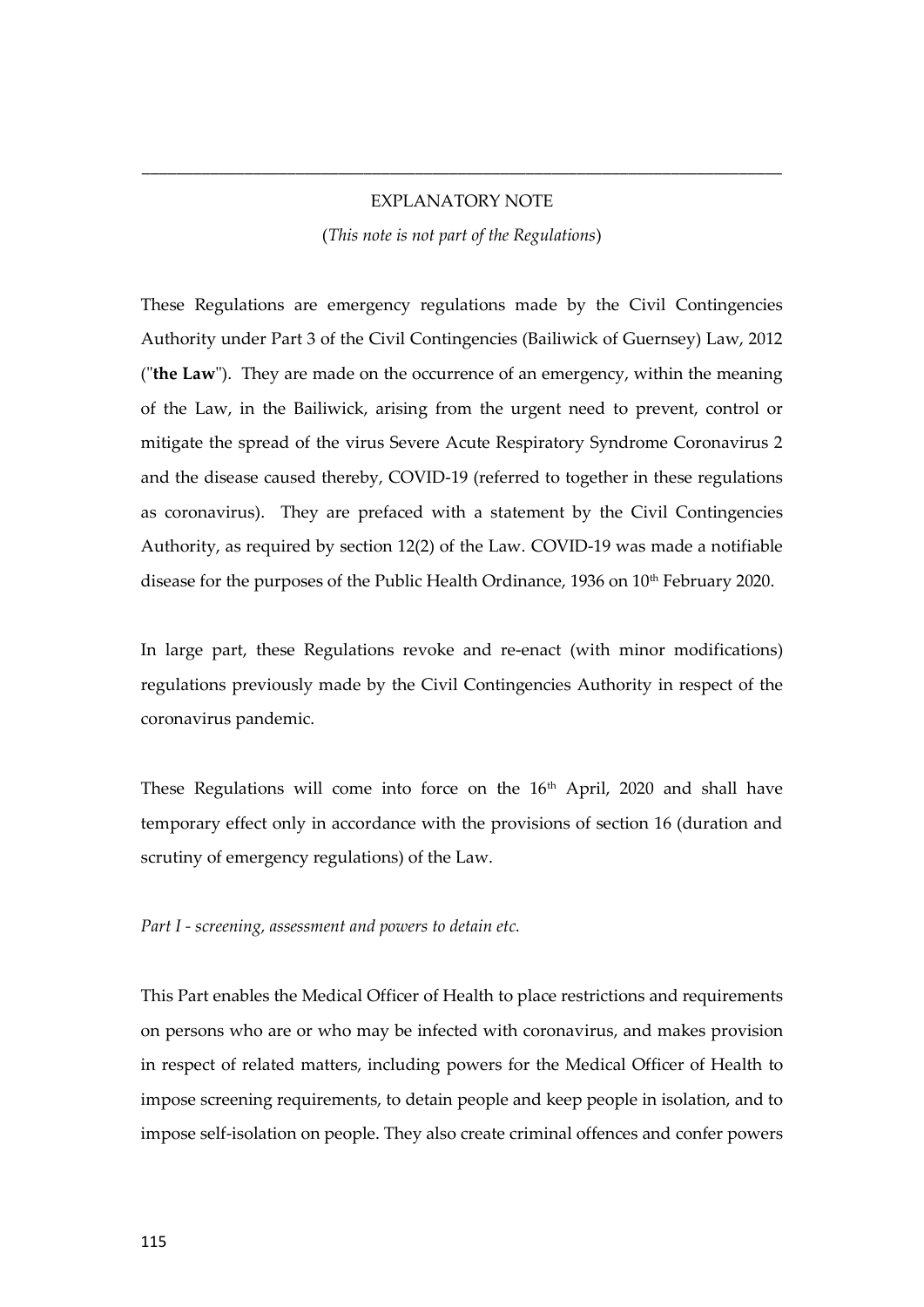of enforcement on police officers, and provide for applications to vary or revoke requirements or restrictions imposed under this part to be made to the Royal Court.

#### *Part II - control of premises, gatherings etc., and movement of persons*

This Part enables the States Committee for Health & Social Care ("the Committee") to impose restrictions in relation to licensed (and other non-residential) premises, and empower the Committee to impose restrictions in relation to events, gatherings and meetings, and the movement of people outside their homes. The regulations in this Part also create criminal offences, and confer powers of enforcement on police officers. The Committee must consult the Medical Officer of Health before exercising the powers under the regulations, and in addition must consult Her Majesty's Procureur when issuing a direction imposing restrictions in relation to the movement of persons outside their homes; and when exercising powers in relation to premises in Alderney and Sark, the relevant Committees on those islands must also be consulted.

#### *Part III – medical and health professionals, mental health and pharmacists*

## Temporary registration etc. of medical and health professionals

Schedule 1 to these Regulations sets out modifications to the application of various enactments relating to the regulation and registration of health professionals to enable the Committee for Health & Social Care to register medical and health professionals to allow them to practise in Guernsey, Alderney or Sark, even if those professionals are not registered in the relevant UK register. They are adapted from provisions applicable in England and Wales, Scotland and Northern Ireland, enacted in the Coronavirus Act 2020.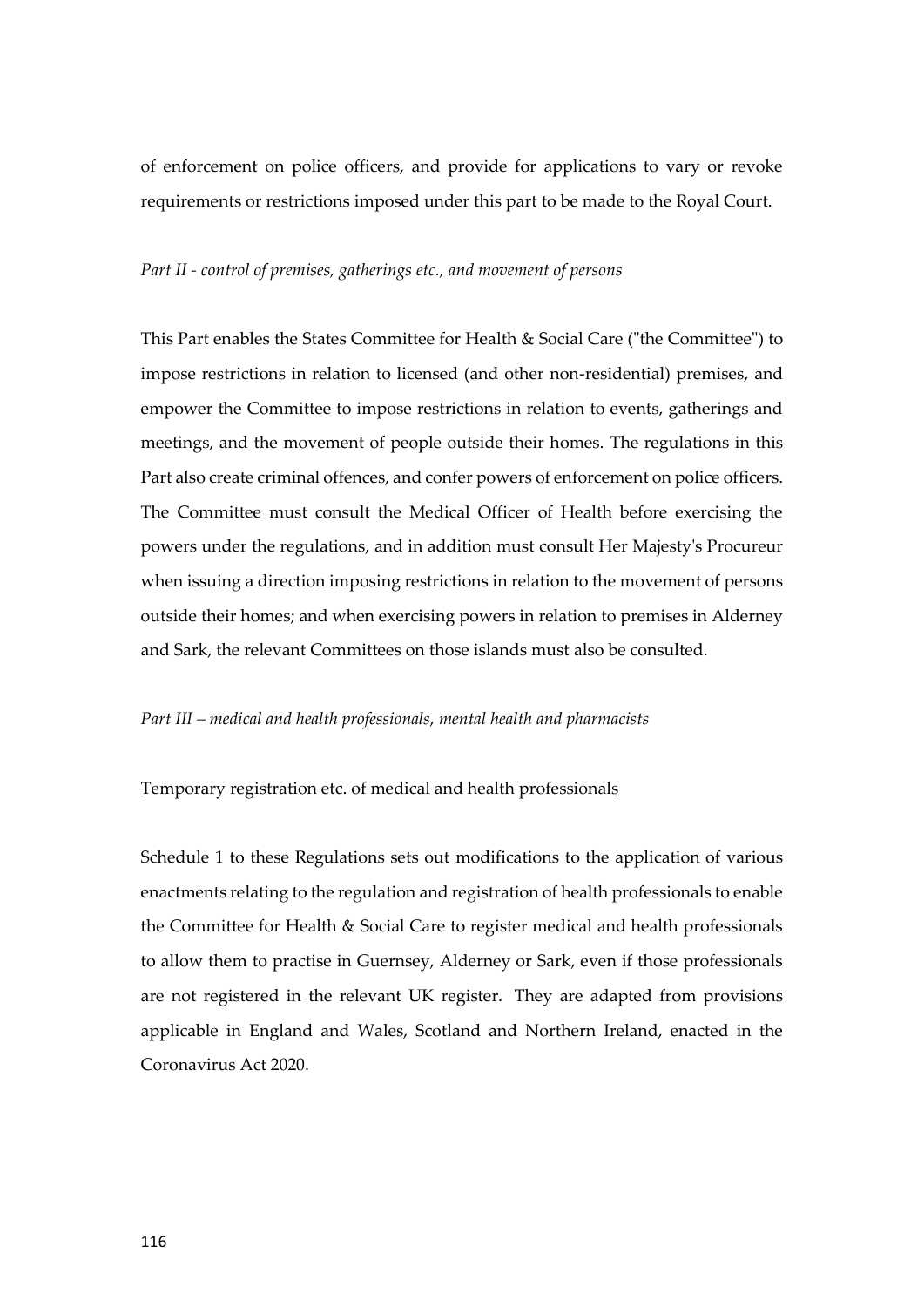#### Temporary modification of legislation relating to mental health

Schedule 2 to these Regulations sets out the modifications to be made to mental health legislation having effect in the Bailiwick.

Paragraphs 4 to 10 modify the Mental Health (Bailiwick of Guernsey) Law, 2010 ("the Law") to permit any approved medical practitioner (rather than only the patient's responsible medical officer) to discharge a patient under section 35. For the purposes of section 56, an approved medical practitioner (rather than only a second opinion approved doctor) will be permitted to provide a certificate and, in doing so, that practitioner will only be required to consult with one person, where the practitioner is of the opinion that is not reasonably practicable or would involve unreasonable delay to comply with the unmodified requirements. Listed sections in Part IX will have effect so that the person may be conveyed or admitted within the specified period or as soon as reasonably practicable thereafter. The definition of "mental health practitioner" in section 99 is widened to permit the Committee for Health and Social Care to approve persons as mental health practitioners to carry out the functions of approved social workers, in addition to those of approved medical practitioners.

Paragraphs 11 to 13 modify the Mental Health (Treatment and Forms) Regulations, 2013 to permit an application for a treatment order under s.23 of the Law to be accompanied by a single medical recommendation where an approved social worker (or other person specified in section 39 of the Law) is of the opinion that it is not reasonably practicable or would involve unreasonable delay for the application to be accompanied by the medical recommendations of two approved medical practitioners.

Paragraphs 14 to 16 modify the Mental Health Review Tribunal Procedure Rules, 2012 to provide that the Mental Health Review Tribunal ("the Tribunal") may properly be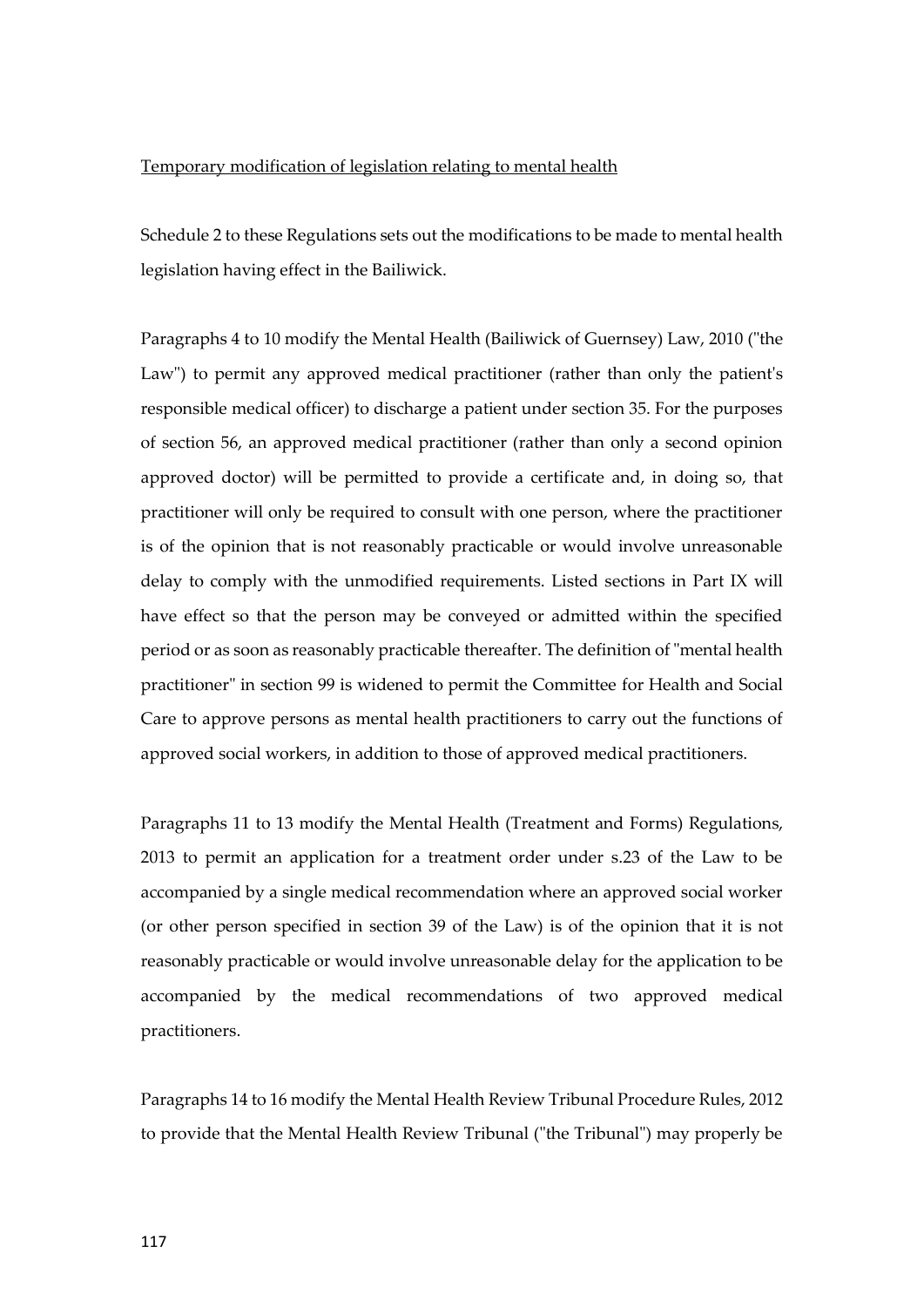constituted according to specified criteria and to omit rule 28(1) which requires the hearing of an application regarding an assessment order under section 21 of the Law to start within 10 days of the date on which the Tribunal received the application notice. Paragraphs 17 to 19 are transitional provisions.

#### Temporary modification of legislation relating to pharmacists

Schedule 3 to these Regulations makes modifications to the application of the Health Service (Benefit) (Guernsey) Law, 1990 and the Medicines (Human and Veterinary) (Bailiwick of Guernsey) Law, 2008, to authorise pharmacists to provide remote, intermittent, occasional or otherwise limited supervision, control or management of activities involving pharmaceutical benefits or medicinal products that would otherwise require direct, personal or more 'hands-on' supervision, control or (as the case may be) management in order to be lawful under those Laws. The Chief Pharmacist is given the power to authorise any method or technique of supervision, control or management if the Chief Pharmacist considers it necessary and proportionate to do so with regard to the emergency.

## *Parts IV and V - registration of deaths and still-births, and cremations in Guernsey*

These Parts temporarily modify procedures in relation to registration of deaths and still births in Guernsey and Sark and in Alderney (Part IV) and in relation to cremations in Guernsey (Part V). These amendments are to remove requirements for things to be done in person and to simplify procedures relating to registration of deaths and still-births and cremations during the current emergency situation.

The modifications in relation to registration of deaths and still-births are to remove requirements to make declarations of death in person, for a doctor signing a medical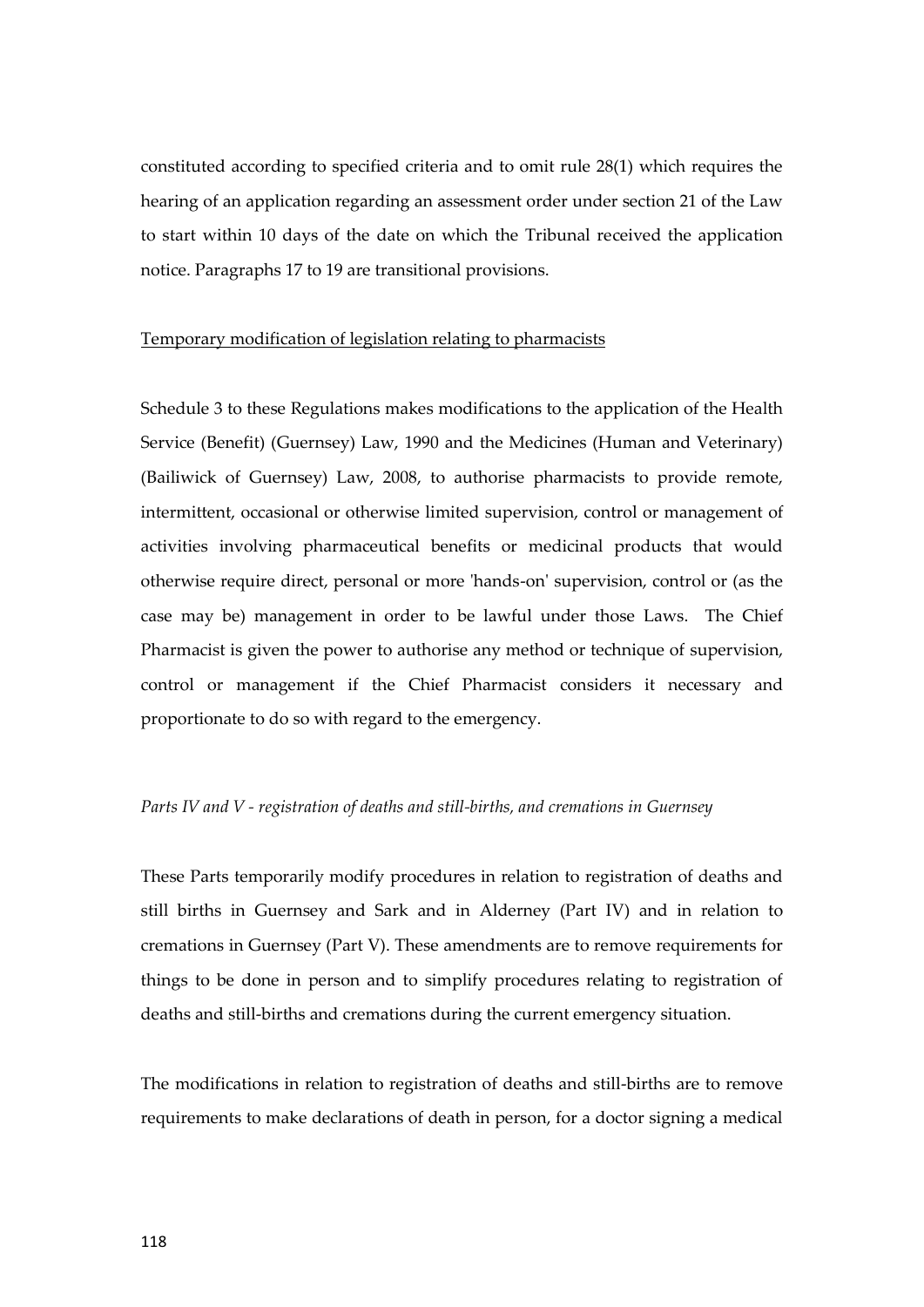certificate of death to certify that he or she had attended the deceased during his or her last illness and to disapply requirements limiting the time a body is kept provided it is in the custody of the States of Guernsey (where the body is in Guernsey), the States of Alderney (where the body is in Alderney) or the relevant funeral director.

The modifications in relation to cremations are to remove the requirements for an application for cremation to be verified by being countersigned or by the applicant giving a declaration made on oath and for a confirmatory medical certificate to be given (Form C in the Cremation Ordinance, 1972).

#### *Part VI - parochial meetings, etc.*

Part VI makes provision enabling parish business to be conducted despite the inability to hold parish meetings. For all normal parish business, including approval of the expenditure to be incurred by each parish, and the rates to be levied in order to meet that expenditure, decisions will be made by the Constables and Douzaine in respect of all matters, but after consultation with the Rector and Churchwardens where the decision concerns ecclesiastical matters. Notice of the matters to be determined and the proposed decision in each case will be published in La Gazette Officielle and further information and documents will be made available on a specified website; and ratepayers will be given an opportunity to make representations. Meetings of the Constables and Douzaine may be held remotely, in line with the provisions for States' Committees already agreed. The Constables and Douzaine must take into account of any representations received. Their decision must be notified to the ratepayers who will then have the opportunity to oppose the application to the Royal Court for confirmation of the decision in relation to the "remède", having given prior notification to the Greffe and the parish of their intention to object. Any necessary elections during the emergency period may be substituted by appointments by the Dean of the Douzaine, after consultation with the Rector and Churchwardens where appropriate.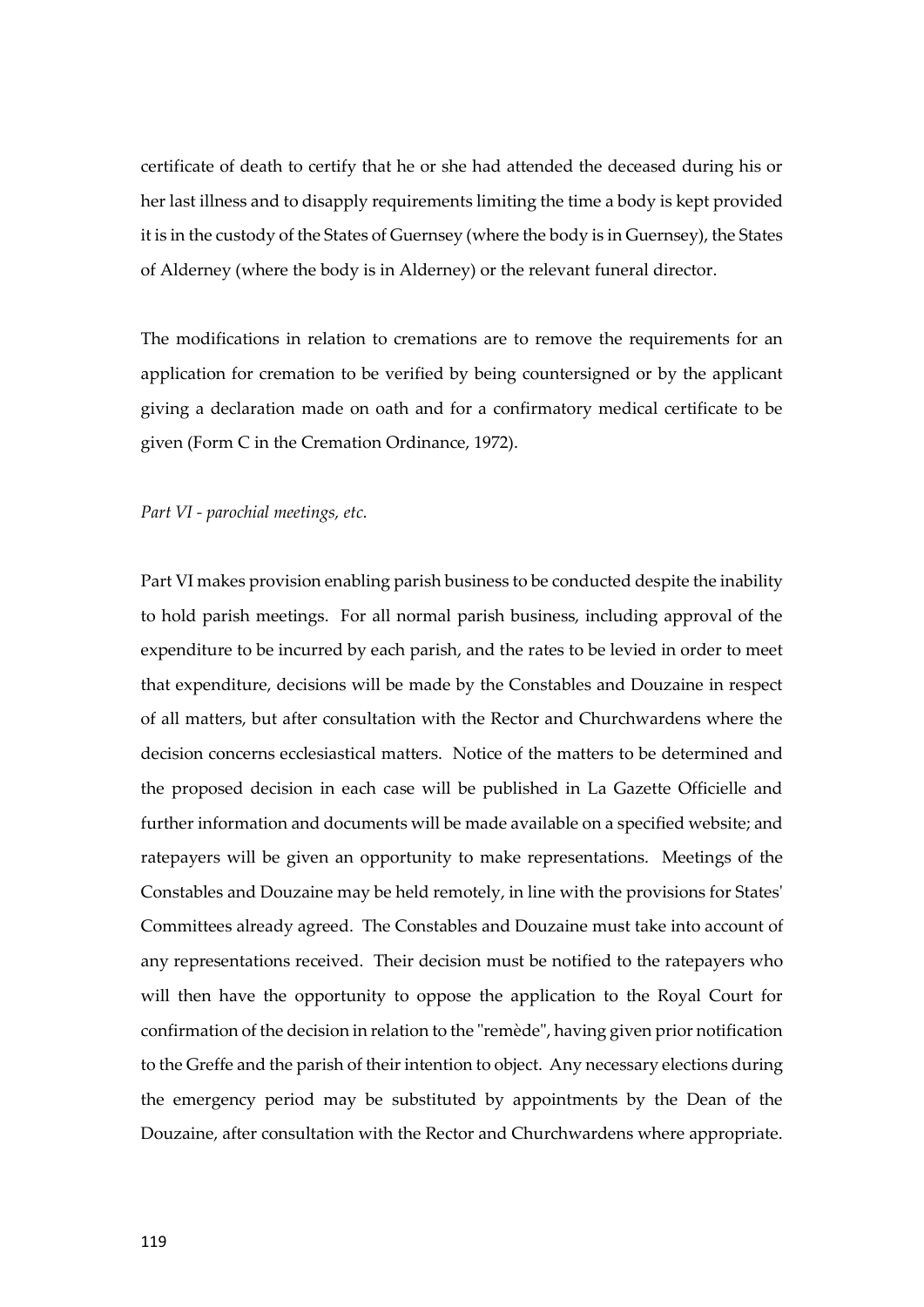Such appointments will expire one month after the regulations cease to have effect when an election will need to be held in order to fill any vacancy in the normal way.

#### *Part VII - health and safety*

Part VII allows the Chief Health and Safety Officer ("the Chief Officer") to grant a certificate disapplying the requirements for examination, testing and inspection set out in regulation 8 and the Schedule in respect of equipment, occupier's installation or gas appliance and flue (as the case may be) specified in an application. A certificate may only be given where the Chief Officer is of the opinion that the disapplication will not prejudice the safety of any person operating the equipment etc. or any other person likely to be affected by its operation. The certificate may only disapply the relevant requirement for a period of up to 30 days, and may not disapply any other health and safety requirement (and, in particular, the requirement to keep the equipment etc. in a safe condition and good working order).

#### *Part VIII – the Court of Appeal, and the registration of legislation*

The provisions in Part VIII enable the Court of Appeal to conduct its proceedings remotely, and enable a Judge of Appeal to be sworn into office by the Royal Court constituted by the Bailiff sitting alone. They also make clear, for the avoidance of doubt, that to avoid the need for the Jurats to gather together, the Bailiff sitting alone may register Orders in Council and other instruments on the Register of the Island.

#### *Part IX - schools*

Part IX empowers the Medical Officer of Health to exercise her powers to require schools to take measures to prevent the spread of infection in Sark, and provide, for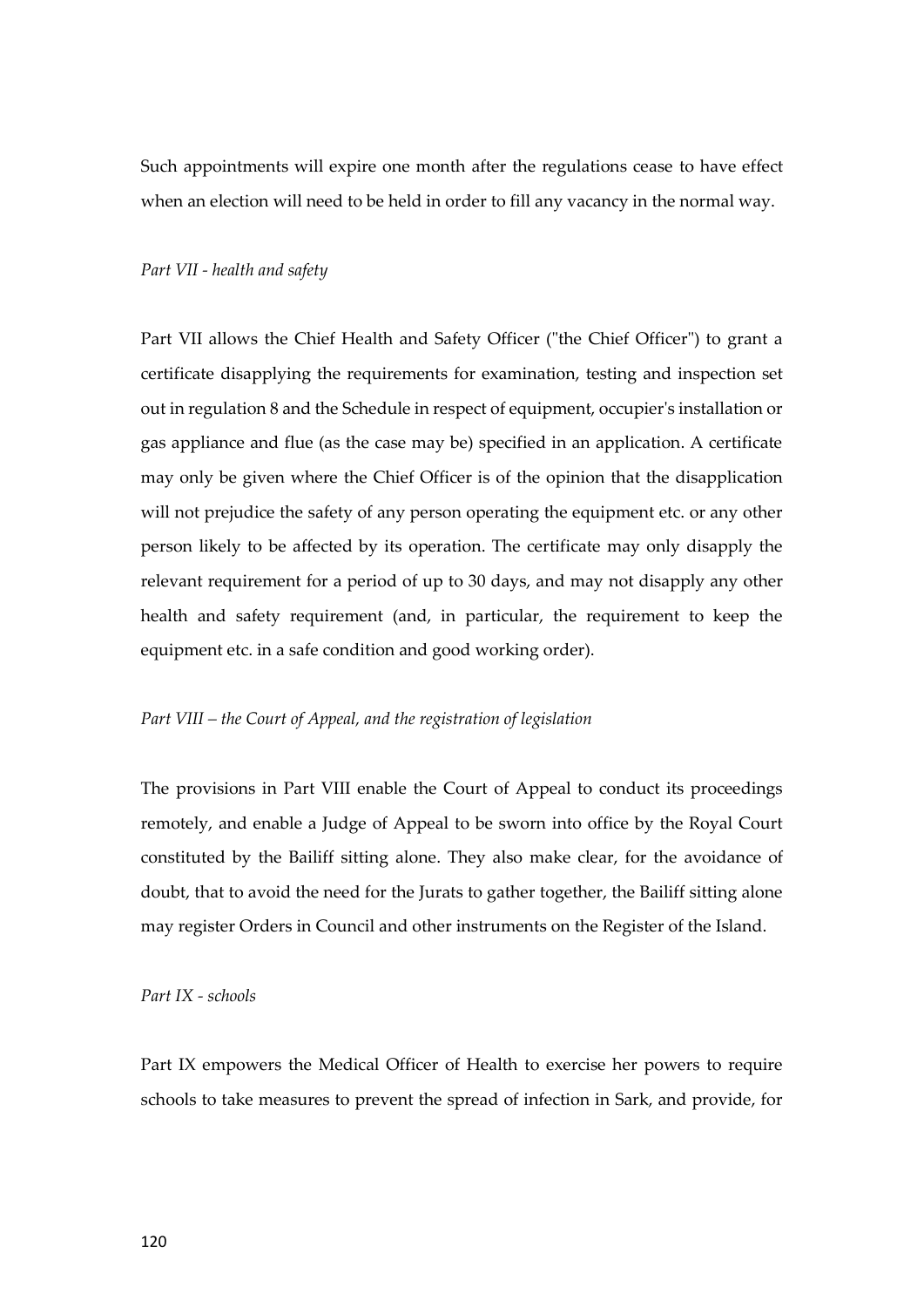the avoidance of doubt, that such measures may include the immediate closure of any school.

*Part X - the States of Deliberation, the States of Alderney and the Chief Pleas of Sark*

#### States of Deliberation

The regulations relating to the States of Deliberation provide that the Reform (Guernsey) Law, 1948 shall apply as if modified by the insertion of a new Article enabling the States of Deliberation to meet remotely. It also empowers the States' Assembly & Constitution Committee to make Rules of Procedure governing remote meetings of the States held pursuant to the inserted Article.

# **States of Alderney**

The regulations relating to the States of Alderney apply the Government of Alderney Law, 2004 as if modified by adding a new Part relating to emergency procedures in relation to meetings of the States of Alderney and committees of the States of Alderney. The Part only applies where the President of the States of Alderney has made a determination, following representations from the Civil Contingencies Authority, that it is appropriate for it to apply in the light of the circumstances in Alderney in relation to coronavirus. The Part will cease to apply when the President makes a determination, following representations from the Civil Contingencies Authority in the light of circumstances in Alderney in relation to coronavirus, that it is appropriate for it to cease to apply.

The emergency procedures include special arrangements so that public meetings do not need to be held, to allow for proxy voting in the States of Alderney, to reduce the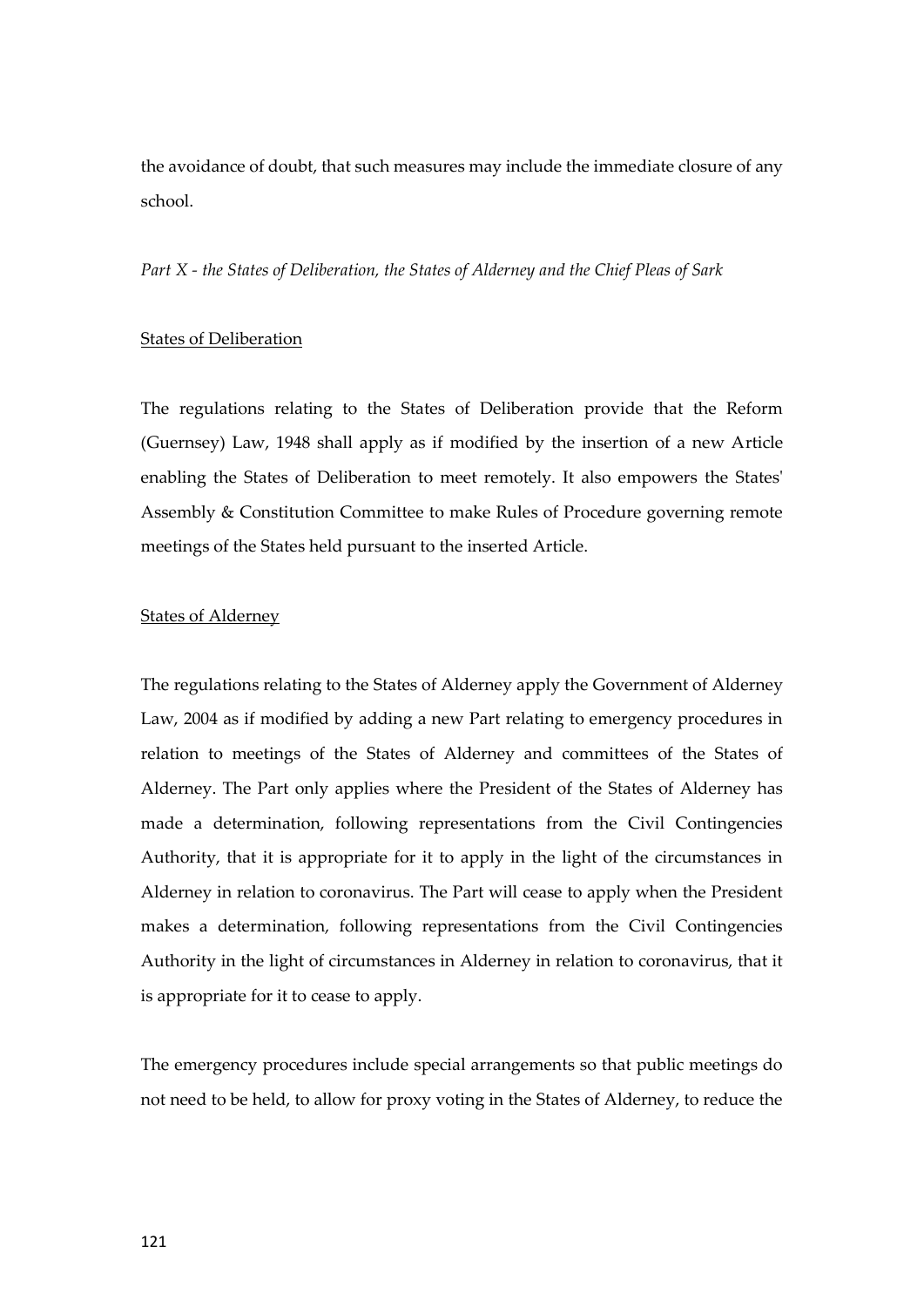quorum of the States of Alderney and to allow members of committees of the States of Alderney to take part in meetings remotely.

# Chief Pleas of Sark

The regulations relating to the Chief Pleas of Sark replace the provisions of the Emergency Powers (Coronavirus) (Chief Pleas Procedures) (Sark) Regulations, 2020, which came into effect on 25<sup>th</sup> March, 2020. Those Regulations made special arrangements for the procedures of the Chief Pleas and its committees by removing the obligation to hold meetings in public, allowing for proxy voting in the Chief Pleas, reducing the quorum for meetings of the Chief Pleas and allowing members of the committees of the Chief Pleas to take part in meetings remotely. These regulations repeat those provisions and also make provision for meetings of the Chief Pleas to be held remotely if the Speaker, upon representations of the Civil Contingencies Authority, considers that it might not be possible to convene or maintain a quorate physical meeting of the Chief Pleas. The regulations make provision for the procedure to be followed when a remote meeting, as defined, is held, including modifications to the existing Chief Pleas of Sark Rules of Procedure.

#### *Part XI - miscellaneous and final provisions*

The provisions in Part XI include regulations providing for the deemed variance of Long Term Employment Permits, Medium Term Employment Permits and Short Term Employment Permits, to allow the holder to be resident without being employed and to be employed by a different employer from that specified in the Permit; and for the modification of the Population Management (Guernsey) Law, 2016 and other legislation to the extent necessary to give effect to this.